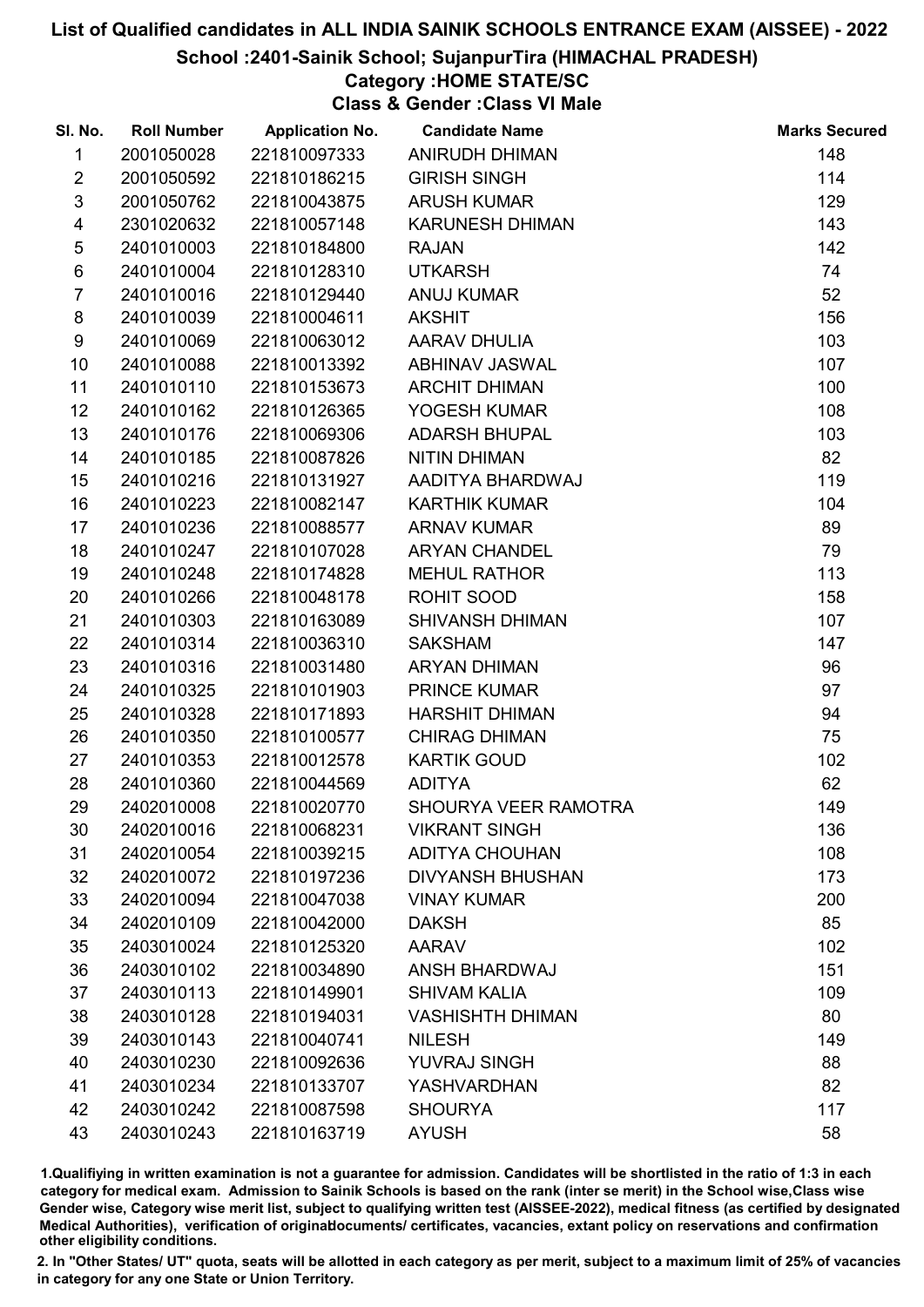School :2401-Sainik School; SujanpurTira (HIMACHAL PRADESH)

# Category :HOME STATE/SC

Class & Gender :Class VI Male

| SI. No. | <b>Roll Number</b> | <b>Application No.</b> | <b>Candidate Name</b>    |           | <b>Marks Secured</b> |
|---------|--------------------|------------------------|--------------------------|-----------|----------------------|
| 44      | 2403020013         | 221810094922           | AARANJAY                 |           | 85                   |
| 45      | 2403020015         | 221810004632           | <b>HEMANG SINGH</b>      |           | 92                   |
| 46      | 2403020017         | 221810018832           | <b>PIYUSH</b>            |           | 91                   |
| 47      | 2403020023         | 221810034642           | <b>DIVYANSH</b>          |           | 142                  |
| 48      | 2403020033         | 221810016052           | SAKSHAM KAUNDAL          | <b>AR</b> | 66                   |
| 49      | 2403020049         | 221810015562           | ABHINASH NANGLA          | CG        | 59                   |
| 50      | 2403020065         | 221810068182           | <b>ANISH KUMAR</b>       |           | 98                   |
| 51      | 2403020082         | 221810141892           | <b>KAVYANSH</b>          |           | 93                   |
| 52      | 2403020106         | 221810136533           | <b>AKSHIT CHAUHAN</b>    |           | 72                   |
| 53      | 2403020107         | 221810008533           | <b>SHABD</b>             |           | 187                  |
| 54      | 2403020133         | 221810087453           | <b>EESHAN DOGRA</b>      |           | 85                   |
| 55      | 2403020140         | 221810193063           | <b>SAKSHAM</b>           |           | 80                   |
| 56      | 2403020160         | 221810151873           | <b>SHAURYA</b>           |           | 72                   |
| 57      | 2403020166         | 221810012283           | <b>AYUSH</b>             |           | 222                  |
| 58      | 2403020174         | 221810193983           | NAVREET SINGH            |           | 68                   |
| 59      | 2403020192         | 221810103804           | <b>NAKSH</b>             |           | 96                   |
| 60      | 2403020258         | 221810001474           | <b>VANSH KALIA</b>       |           | 107                  |
| 61      | 2403020276         | 221810024294           | <b>ANMOL</b>             |           | 110                  |
| 62      | 2403020280         | 221810006594           | <b>ATHRAV DHIMAN</b>     |           | 137                  |
| 63      | 2403020306         | 221810156435           | <b>ANIKET</b>            |           | 67                   |
| 64      | 2403020307         | 221810015835           | <b>AYUSH KUMAR</b>       |           | 68                   |
| 65      | 2403020344         | 221810020285           | <b>RAJVEER SINGH</b>     |           | 119                  |
| 66      | 2403020354         | 221810077395           | <b>ANMOL</b>             |           | 95                   |
| 67      | 2403020364         | 221810048306           | <b>DHAIRYA GILL</b>      |           | 168                  |
| 68      | 2403020367         | 221810096606           | <b>SATVIK DHIMAN</b>     |           | 140                  |
| 69      | 2403020369         | 221810036706           | <b>SWARIT</b>            |           | 73                   |
| 70      | 2403020377         | 221810126816           | <b>NITIN</b>             |           | 80                   |
| 71      | 2403020388         | 221810152726           | <b>DHAIRYA KAUSHAL</b>   |           | 98                   |
| 72      | 2403020391         | 221810080136           | <b>DIVANSH BHATTI</b>    |           | 149                  |
| 73      | 2403020397         | 221810040046           | <b>ATHARV SALHOTRA</b>   |           | 139                  |
| 74      | 2403020409         | 221810136056           | <b>BANSHUL</b>           |           | 93                   |
| 75      | 2403020413         | 221810098656           | <b>SAVIR</b>             |           | 112                  |
| 76      | 2403030008         | 221810042576           | <b>ARPIT DHIMAN</b>      |           | 119                  |
| 77      | 2403030016         | 221810028586           | <b>SANYAM</b>            |           | 188                  |
| 78      | 2403030017         | 221810160686           | <b>ARPIT</b>             |           | 126                  |
| 79      | 2403030063         | 221810164527           | <b>ANIRUDH PRASHAR</b>   |           | 124                  |
| 80      | 2403030124         | 221810043687           | <b>KANISHK VERMA</b>     |           | 118                  |
| 81      | 2403030180         | 221810079838           | <b>LAKSHAY</b>           |           | 63                   |
| 82      | 2403040003         | 221810131248           | <b>RIYAN KABIR</b>       |           | 91                   |
| 83      | 2403040016         | 221810128848           | <b>AKSHIT KUMAR</b>      | <b>AR</b> | 59                   |
| 84      | 2403040018         | 221810011158           | <b>NAKSH</b>             |           | 66                   |
| 85      | 2403040023         | 221810002458           | <b>SUJAL DHIMAN</b>      |           | 143                  |
| 86      | 2403040024         | 221810105458           | <b>TEJOMAY PRACHETAS</b> |           | 158                  |

1.Qualifiying in written examination is not a guarantee for admission. Candidates will be shortlisted in the ratio of 1:3 in each category for medical exam. Admission to Sainik Schools is based on the rank (inter se merit) in the School wise,Class wise Gender wise, Category wise merit list, subject to qualifying written test (AISSEE-2022), medical fitness (as certified by designated Medical Authorities), verification of originablocuments/ certificates, vacancies, extant policy on reservations and confirmation other eligibility conditions.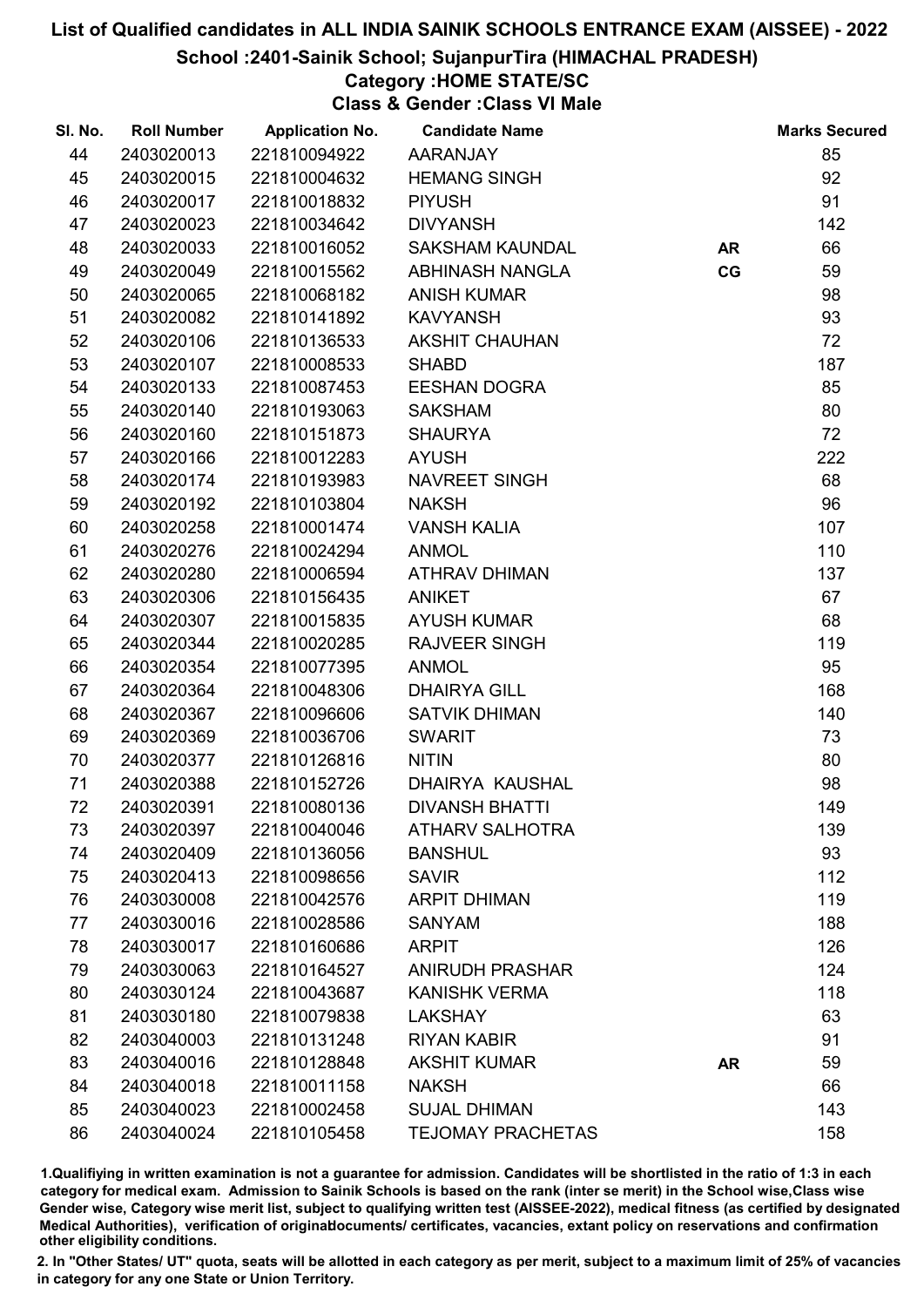School :2401-Sainik School; SujanpurTira (HIMACHAL PRADESH)

# Category :HOME STATE/SC

Class & Gender :Class VI Male

| SI. No. | <b>Roll Number</b> | <b>Application No.</b> | <b>Candidate Name</b>        |           | <b>Marks Secured</b> |
|---------|--------------------|------------------------|------------------------------|-----------|----------------------|
| 87      | 2403040030         | 221810172068           | <b>KUNDAN</b>                |           | 79                   |
| 88      | 2403040075         | 221810081998           | A.R. SARTHAK                 |           | 181                  |
| 89      | 2403040077         | 221810099209           | <b>KAVYA</b>                 |           | 164                  |
| 90      | 2403040096         | 221810068819           | <b>ABHIMANYU</b>             |           | 104                  |
| 91      | 2403040109         | 221810127039           | SOHAM BHARDWAJ               |           | 104                  |
| 92      | 2403040133         | 221810079849           | <b>RAJESH KUMAR</b>          |           | 109                  |
| 93      | 2403040138         | 221810157159           | <b>SAKSHAM DHIMAN</b>        |           | 166                  |
| 94      | 2403040167         | 221810079979           | <b>ARNAV KUMAR</b>           |           | 67                   |
| 95      | 2404010029         | 221810134460           | <b>KARTIK CHAUHAN</b>        | <b>AR</b> | 159                  |
| 96      | 2404010033         | 221810071070           | <b>ABHAY KISHORE</b>         |           | 120                  |
| 97      | 2404010057         | 221810063801           | <b>VANSH CHAUHAN</b>         |           | 135                  |
| 98      | 2404010062         | 221810019611           | <b>RITURAJ</b>               |           | 79                   |
| 99      | 2404010075         | 221810178841           | <b>ABHAY SINGH</b>           |           | 109                  |
| 100     | 2404010080         | 221810011751           | <b>LAKSHAY</b>               |           | 108                  |
| 101     | 2404010083         | 221810055061           | <b>DIVYANSH</b>              |           | 157                  |
| 102     | 2404010086         | 221810058961           | ADITYA KAUNDAL               |           | 91                   |
| 103     | 2404010094         | 221810126281           | <b>NIKHIL KUMAR</b>          |           | 79                   |
| 104     | 2404010098         | 221810192091           | <b>AKSHIT KUMAR</b>          |           | 74                   |
| 105     | 2404010111         | 221810137222           | <b>GAURAV CHAUHAN</b>        |           | 89                   |
| 106     | 2404010118         | 221810174942           | <b>ARNAV DROCH</b>           |           | 101                  |
| 107     | 2404010169         | 221810099743           | AYUSH CHOUDHARY              |           | 207                  |
| 108     | 2404010174         | 221810040853           | <b>DIVYANSH</b>              |           | 98                   |
| 109     | 2404010182         | 221810130573           | <b>KAVYANSH BUSHEHRI</b>     |           | 80                   |
| 110     | 2404010214         | 221810071824           | <b>KARAN</b>                 |           | 123                  |
| 111     | 2404010225         | 221810042811           | <b>ADITYA</b>                |           | 78                   |
| 112     | 2404010242         | 221810002884           | <b>KAPIL</b>                 |           | 75                   |
| 113     | 2404020003         | 221810048444           | <b>AKSHAT KUMAR</b>          |           | 127                  |
| 114     | 2404020009         | 221810136654           | <b>SURYANSH VERMA</b>        |           | 56                   |
| 115     | 2404020010         | 221810131754           | <b>ANIKET</b>                |           | 88                   |
| 116     | 2404020013         | 221810125064           | <b>JIVESH KARTIK KAUSHAL</b> |           | 118                  |
| 117     | 2404020033         | 221810194205           | <b>ASMIT CHAUHAN</b>         |           | 177                  |
| 118     | 2404020116         | 221810020456           | <b>VIVEK CHOUHAN</b>         |           | 158                  |
| 119     | 2404020126         | 221810028376           | <b>ASHUTOSH</b>              |           | 100                  |
| 120     | 2404020130         | 221810108676           | <b>AARAV</b>                 |           | 96                   |
| 121     | 2404020143         | 221810003596           | <b>NAINISH</b>               |           | 108                  |
| 122     | 2404020165         | 221810092147           | <b>SHUBHAM</b>               |           | 159                  |
| 123     | 2404020167         | 221810132447           | <b>ARPIT KUMAR</b>           |           | 97                   |
| 124     | 2404020186         | 221810136877           | <b>AKSHIT</b>                |           | 168                  |
| 125     | 2404020187         | 221810010187           | <b>RITUL SURAJMUHI</b>       |           | 134                  |
| 126     | 2404020210         | 221810034738           | <b>RIDHULOVE SINGH</b>       |           | 121                  |
| 127     | 2404020251         | 221810103609           | <b>SURYANSH KAUNDAL</b>      |           | 197                  |
| 128     | 2404020268         | 221810134049           | UTKARSH CHAUHAN              |           | 161                  |
| 129     | 2405010027         | 221810068442           | <b>ARYAN GAUTAM</b>          |           | 77                   |

1.Qualifiying in written examination is not a guarantee for admission. Candidates will be shortlisted in the ratio of 1:3 in each category for medical exam. Admission to Sainik Schools is based on the rank (inter se merit) in the School wise,Class wise Gender wise, Category wise merit list, subject to qualifying written test (AISSEE-2022), medical fitness (as certified by designated Medical Authorities), verification of originablocuments/ certificates, vacancies, extant policy on reservations and confirmation other eligibility conditions.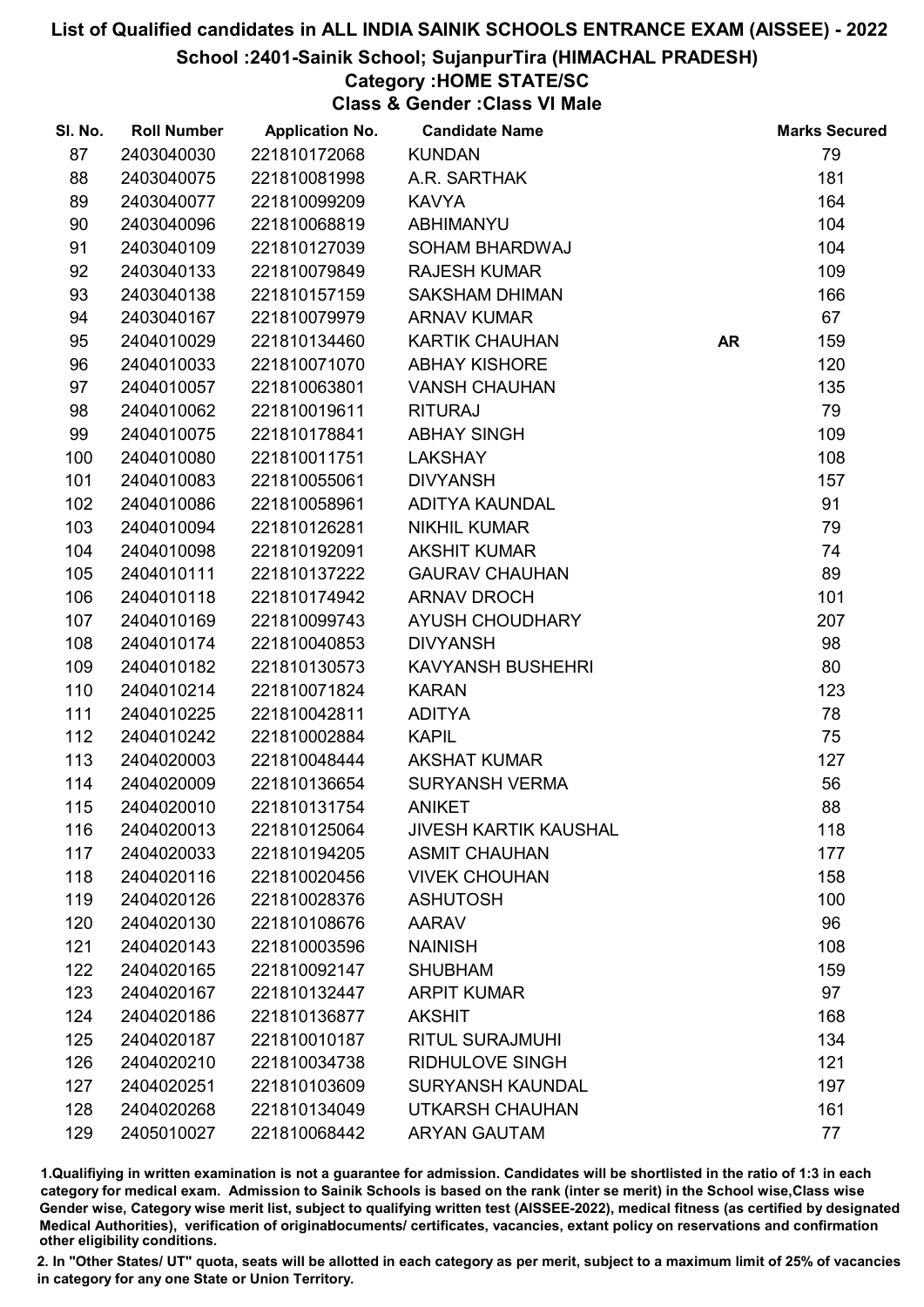### School :2401-Sainik School; SujanpurTira (HIMACHAL PRADESH)

# Category :HOME STATE/SC

Class & Gender :Class VI Male

| SI. No. | <b>Roll Number</b> | <b>Application No.</b> | <b>Candidate Name</b>   |           | <b>Marks Secured</b> |
|---------|--------------------|------------------------|-------------------------|-----------|----------------------|
| 130     | 2405010036         | 221810104972           | YASH DHIMAN             |           | 68                   |
| 131     | 2405010044         | 221810088943           | <b>MAYANK PANWAR</b>    |           | 98                   |
| 132     | 2405010057         | 221810188894           | <b>VAIBHAV</b>          |           | 129                  |
| 133     | 2405010065         | 221810046995           | <b>KARTIK</b>           |           | 107                  |
| 134     | 2405010076         | 221810095717           | <b>SURYANSH KASHYAP</b> |           | 114                  |
| 135     | 2405010090         | 221810188688           | <b>ABHAV CHAUHAN</b>    |           | 106                  |
| 136     | 2405010101         | 221810068289           | <b>HARSHIT KAUNDAL</b>  |           | 126                  |
| 137     | 2405010105         | 221810015800           | <b>ASHUTOSH</b>         |           | 87                   |
| 138     | 2405010125         | 221810169925           | <b>ISHAN NADHOLTA</b>   |           | 103                  |
| 139     | 2405010128         | 221810135516           | <b>NITIN VERMA</b>      |           | 93                   |
| 140     | 2406010007         | 221810075710           | <b>SWAYAM</b>           |           | 97                   |
| 141     | 2406010022         | 221810183330           | <b>BANDHAN</b>          |           | 91                   |
| 142     | 2406010066         | 221810135501           | <b>KHYATISH SAIZAL</b>  |           | 101                  |
| 143     | 2406010078         | 221810045321           | <b>DHARMIK</b>          |           | 124                  |
| 144     | 2406010116         | 221810038881           | <b>VAIBHAV VERMANI</b>  |           | 114                  |
| 145     | 2406010158         | 221810006544           | <b>DHRUV KASHYAP</b>    |           | 105                  |
| 146     | 2406010179         | 221810022188           | PRANAV TANWAR           |           | 178                  |
| 147     | 2406010181         | 221810060629           | <b>RAMAN DHRAIK</b>     |           | 77                   |
| 148     | 2406020060         | 221810065882           | RAJVEER KASHYAP         |           | 177                  |
| 149     | 2406020066         | 221810022203           | <b>AKSHIT SINGH</b>     |           | 114                  |
| 150     | 2406020089         | 221810133633           | <b>PRIKSHIT</b>         |           | 104                  |
| 151     | 2406020106         | 221810009953           | <b>PURVESH</b>          |           | 138                  |
| 152     | 2406020177         | 221810137064           | PRIYAL KASHYAP          |           | 95                   |
| 153     | 2406020219         | 221810099635           | <b>ANSH SHANDIL</b>     |           | 111                  |
| 154     | 2406020226         | 221810165445           | <b>DHARVIK</b>          |           | 70                   |
| 155     | 2406020243         | 221810099775           | <b>UTKARSH BRAKTA</b>   |           | 177                  |
| 156     | 2406020261         | 221810020895           | <b>AAYAN PHANKER</b>    |           | 76                   |
| 157     | 2406020263         | 221810091895           | <b>MAYANK KASHYAP</b>   |           | 98                   |
| 158     | 2406020274         | 221810153026           | ABHIMANYU KASHYAP       |           | 171                  |
| 159     | 2406020278         | 221810102526           | <b>SUMIT</b>            |           | 219                  |
| 160     | 2406020279         | 221810184526           | <b>HIMANSHU KASHYAP</b> |           | 243                  |
| 161     | 2406020281         | 221810042726           | <b>SAMYAM DOGRA</b>     |           | 113                  |
| 162     | 2406020284         | 221810045636           | <b>SHAUREY CHAUHAN</b>  |           | 175                  |
| 163     | 2406030070         | 221810032477           | <b>SURYANSH</b>         |           | 140                  |
| 164     | 2406030138         | 221810137188           | <b>UTKARSH NEGI</b>     |           | 181                  |
| 165     | 2407010002         | 221810064100           | <b>SUJAL BANYAL</b>     |           | 107                  |
| 166     | 2407010009         | 221810042500           | <b>ROSE</b>             | <b>AR</b> | 171                  |
| 167     | 2407010053         | 221810163450           | <b>ALOK</b>             |           | 76                   |
| 168     | 2407010058         | 221810019060           | <b>ADARSH</b>           |           | 86                   |
| 169     | 2407010079         | 221810145080           | <b>ABHINAV VERMA</b>    |           | 108                  |
| 170     | 2407010088         | 221810053680           | <b>RAJAT KUMAR</b>      |           | 83                   |
| 171     | 2407010166         | 221810053351           | <b>SUJAL</b>            |           | 154                  |
| 172     | 2407010182         | 221810174461           | <b>SARTHAK DAROCH</b>   |           | 88                   |

1.Qualifiying in written examination is not a guarantee for admission. Candidates will be shortlisted in the ratio of 1:3 in each category for medical exam. Admission to Sainik Schools is based on the rank (inter se merit) in the School wise,Class wise Gender wise, Category wise merit list, subject to qualifying written test (AISSEE-2022), medical fitness (as certified by designated Medical Authorities), verification of originablocuments/ certificates, vacancies, extant policy on reservations and confirmation other eligibility conditions.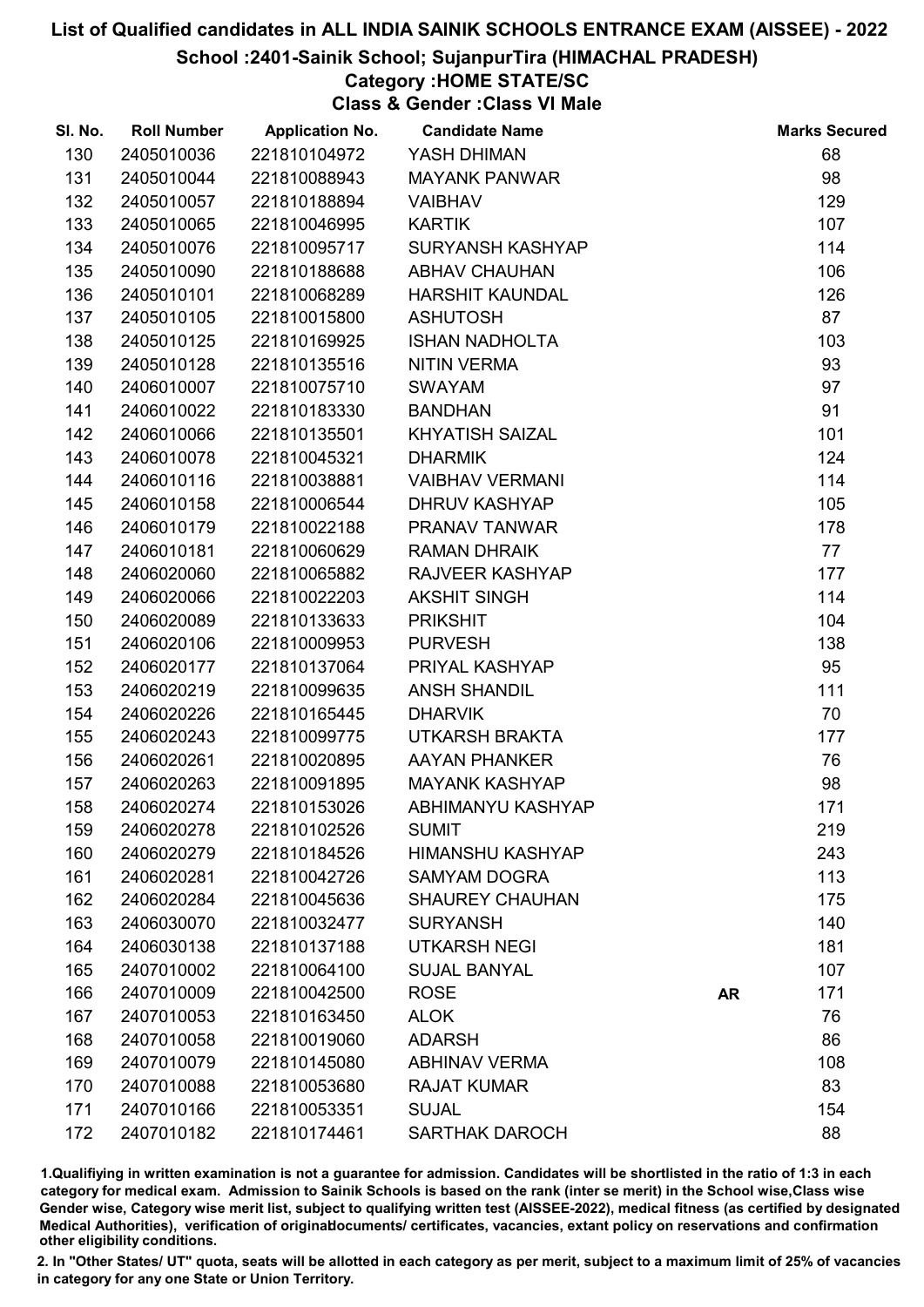### School :2401-Sainik School; SujanpurTira (HIMACHAL PRADESH)

## Category :HOME STATE/SC

Class & Gender :Class VI Male

| SI. No. | <b>Roll Number</b> | <b>Application No.</b> | <b>Candidate Name</b>   | <b>Marks Secured</b> |
|---------|--------------------|------------------------|-------------------------|----------------------|
| 173     | 2407010184         | 221810099961           | LAKSH VARDHAN TEGTA     | 213                  |
| 174     | 2407010195         | 221810063771           | <b>DHIRAJ KUMAR</b>     | 49                   |
| 175     | 2407010207         | 221810040091           | <b>ASHWIT</b>           | 98                   |
| 176     | 2407010227         | 221810008003           | <b>ISHAN DHIMAN</b>     | 97                   |
| 177     | 2407010243         | 221810040774           | <b>ASHMIT KUMAR</b>     | 214                  |
| 178     | 2407010254         | 221810038455           | <b>MANISH KOUNDAL</b>   | 85                   |
| 179     | 2407010257         | 221810102806           | <b>KARTIK KALIA</b>     | 115                  |
| 180     | 2407010263         | 221810045856           | <b>SURYA KASHYAP</b>    | 73                   |
| 181     | 2407010268         | 221810118937           | <b>SANDEEP KUMAR</b>    | 142                  |
| 182     | 2407010271         | 221810098467           | <b>SHOURYA SANDAL</b>   | 104                  |
| 183     | 2407010281         | 221810047498           | <b>SOHAM</b>            | 106                  |
| 184     | 2407010288         | 221810128869           | ANIRUDH PAUL LATHANIA   | 83                   |
| 185     | 2407020009         | 221810139791           | YOGESH KUMAR            | 93                   |
| 186     | 2407020019         | 221810130402           | <b>SURYANSH DOGRA</b>   | 94                   |
| 187     | 2407020026         | 221810105802           | <b>SOUREEN</b>          | 121                  |
| 188     | 2407020036         | 221810100812           | <b>SURYANSH</b>         | 102                  |
| 189     | 2407020047         | 221810058032           | <b>MITUL</b>            | 206                  |
| 190     | 2407020050         | 221810120332           | <b>MOHIT ROUHAN</b>     | 77                   |
| 191     | 2407020109         | 221810090392           | <b>DAKSHANSH JASWAL</b> | 127                  |
| 192     | 2407020206         | 221810131883           | <b>LAKSHYA KUMAR</b>    | 100                  |
| 193     | 2407020315         | 221810100674           | <b>SRIJAN</b>           | 100                  |
| 194     | 2407020323         | 221810105584           | <b>DEEPAK KUMAR</b>     | 96                   |
| 195     | 2407020363         | 221810126625           | <b>ABHAY KUMAR</b>      | 127                  |
| 196     | 2407020386         | 221810137945           | <b>KANISHK</b>          | 97                   |
| 197     | 2407020421         | 221810089185           | <b>VARUN DEV</b>        | 125                  |
| 198     | 2407020432         | 221810163395           | ADITYA KUMAR JASWAL     | 187                  |
| 199     | 2407030024         | 221810088526           | <b>YOGESH</b>           | 87                   |
| 200     | 2407030026         | 221810032726           | PRATEEK DOGRA           | 123                  |
| 201     | 2407030060         | 221810192066           | <b>DIVYANSH BHATIA</b>  | 118                  |
| 202     | 2407030063         | 221810137366           | <b>ISHANT SURANA</b>    | 86                   |
| 203     | 2407030082         | 221810075486           | <b>DEEPESH KUMAR</b>    | 83                   |
| 204     | 2407030087         | 221810072686           | <b>SHAURYA KHARIAL</b>  | 98                   |
| 205     | 2407030088         | 221810124686           | <b>LAVANAY DOGRA</b>    | 106                  |
| 206     | 2407030162         | 221810057857           | <b>RISHAV</b>           | 101                  |
| 207     | 2407030177         | 221810027767           | <b>AARUSH SOHAL</b>     | 133                  |
| 208     | 2407030202         | 221810088797           | <b>SURYANSH ARYA</b>    | 138                  |
| 209     | 2407030203         | 221810070897           | <b>SHIVANSH</b>         | 190                  |
| 210     | 2407030225         | 221810072718           | <b>SHASHWAT DHIMAN</b>  | 155                  |
| 211     | 2407030242         | 221810012138           | <b>ARMAAN</b>           | 108                  |
| 212     | 2407030277         | 221810165958           | <b>DARPAN SAHOTA</b>    | 181                  |
| 213     | 2407030279         | 221810121268           | <b>AYAAN</b>            | 96                   |
| 214     | 2407030297         | 221810139978           | AADITYA DAROCH          | 84                   |
| 215     | 2407030315         | 221810056298           | <b>RISHIT KUMAR</b>     | 102                  |

1.Qualifiying in written examination is not a guarantee for admission. Candidates will be shortlisted in the ratio of 1:3 in each category for medical exam. Admission to Sainik Schools is based on the rank (inter se merit) in the School wise,Class wise Gender wise, Category wise merit list, subject to qualifying written test (AISSEE-2022), medical fitness (as certified by designated Medical Authorities), verification of originablocuments/ certificates, vacancies, extant policy on reservations and confirmation other eligibility conditions.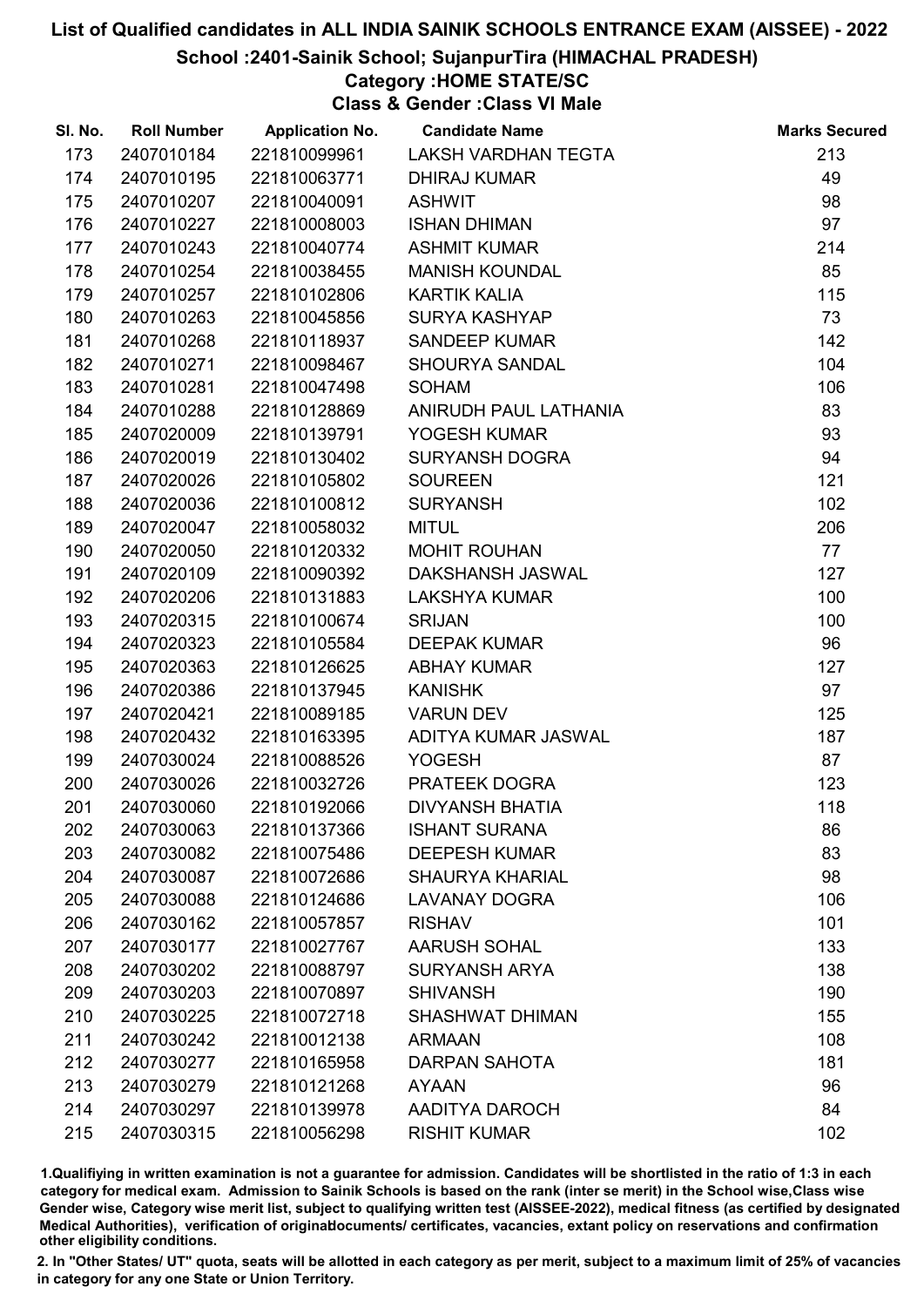### School :2401-Sainik School; SujanpurTira (HIMACHAL PRADESH)

## Category :HOME STATE/SC

Class & Gender :Class VI Male

| SI. No. | <b>Roll Number</b> | <b>Application No.</b> | <b>Candidate Name</b>           |           | <b>Marks Secured</b> |
|---------|--------------------|------------------------|---------------------------------|-----------|----------------------|
| 216     | 2407030317         | 221810012398           | PARVESH BHATIA                  |           | 128                  |
| 217     | 2407030320         | 221810042698           | <b>ANMOL</b>                    |           | 195                  |
| 218     | 2407030330         | 221810171409           | PRIYANSH DOGRA                  |           | 104                  |
| 219     | 2407030332         | 221810164509           | <b>JARREN</b>                   |           | 146                  |
| 220     | 2407030342         | 221810043119           | <b>AKSH KUMAR</b>               |           | 113                  |
| 221     | 2407030345         | 221810134419           | <b>BANSH</b>                    |           | 86                   |
| 222     | 2407030364         | 221810058439           | <b>ANISH KAYTH</b>              |           | 106                  |
| 223     | 2407030376         | 221810144259           | PRANIT DHIMAN                   |           | 124                  |
| 224     | 2407030389         | 221810159669           | <b>NAVYAANK</b>                 |           | 96                   |
| 225     | 2407030405         | 221810069089           | <b>SURYA BANSAL</b>             |           | 159                  |
| 226     | 2407030407         | 221810168289           | ADITYA DOGRA                    |           | 106                  |
| 227     | 2407030419         | 221810152499           | <b>ARMAN ATTRI</b>              |           | 83                   |
| 228     | 2407030420         | 221810160799           | <b>ARMAN</b>                    |           | 154                  |
| 229     | 2408010010         | 221810163420           | <b>DIVYANSH</b>                 |           | 94                   |
| 230     | 2408010045         | 221810130221           | <b>ANTRIKSH RAJ</b>             |           | 129                  |
| 231     | 2408010060         | 221810179741           | PARMINDER SINGH                 |           | 128                  |
| 232     | 2408010109         | 221810006342           | <b>AKSHIT KUMAR</b>             |           | 103                  |
| 233     | 2408010118         | 221810100752           | <b>ANSHUMAN</b>                 |           | 76                   |
| 234     | 2408010152         | 221810021533           | PAARTH PAMMA                    |           | 72                   |
| 235     | 2408010165         | 221810154953           | <b>TANUJ KAUNDAL</b>            |           | 94                   |
| 236     | 2408010190         | 221810014114           | <b>DIVYANSH KUMAR</b>           |           | 245                  |
| 237     | 2408010211         | 221810020054           | <b>ADITYA</b>                   |           | 97                   |
| 238     | 2408010216         | 221810006740           | <b>NITIKA</b>                   |           | 103                  |
| 239     | 2408010219         | 221810104121           | <b>ADARSH</b>                   |           | 210                  |
| 240     | 2408010221         | 221810022992           | <b>KRISH JOHAN</b>              |           | 125                  |
| 241     | 2408010234         | 221810100665           | <b>VANSH</b>                    |           | 150                  |
| 242     | 2408020005         | 221810133574           | <b>KUSHAGAR</b>                 |           | 127                  |
| 243     | 2408020015         | 221810187494           | <b>ARYAN</b>                    |           | 95                   |
| 244     | 2408020022         | 221810073505           | <b>AKASHDEEP SINGH</b>          |           | 97                   |
| 245     | 2408020024         | 221810044415           | <b>ROHIT</b>                    |           | 81                   |
| 246     | 2408020088         | 221810057366           | <b>ANMOL VERMA</b>              |           | 90                   |
| 247     | 2408020092         | 221810099966           | <b>SAMAR</b>                    |           | 121                  |
| 248     | 2408020130         | 221810085457           | <b>KARTIK DHIMAN</b>            |           | 248                  |
| 249     | 2408020145         | 221810066877           | <b>HARDIK DHIMAN</b>            |           | 41                   |
| 250     | 2408020183         | 221810023968           | <b>KANISHK DHIMAN</b>           |           | 76                   |
| 251     | 2408020198         | 221810016209           | <b>BHANU PRATAP SINGH BANGA</b> |           | 149                  |
| 252     | 2408020203         | 221810034909           | <b>MANINDER SINGH BHOGAL</b>    |           | 126                  |
| 253     | 2408020215         | 221810004839           | <b>DIVYANSH DHIMAN</b>          |           | 195                  |
| 254     | 2408020221         | 221810167659           | <b>DANIEL</b>                   |           | 79                   |
| 255     | 3501010132         | 221810014217           | <b>DAKSHESH</b>                 | <b>AR</b> | 165                  |
| 256     | 3804010015         | 221810187840           | <b>KRISHAV DHIMAN</b>           |           | 69                   |
| 257     | 4301010041         | 221810049508           | <b>SHAURYA</b>                  | <b>AR</b> | 97                   |
| 258     | 4604010036         | 221810154530           | <b>BALKAR SINGH SYOUTA</b>      |           | 101                  |

1.Qualifiying in written examination is not a guarantee for admission. Candidates will be shortlisted in the ratio of 1:3 in each category for medical exam. Admission to Sainik Schools is based on the rank (inter se merit) in the School wise,Class wise Gender wise, Category wise merit list, subject to qualifying written test (AISSEE-2022), medical fitness (as certified by designated Medical Authorities), verification of originablocuments/ certificates, vacancies, extant policy on reservations and confirmation other eligibility conditions.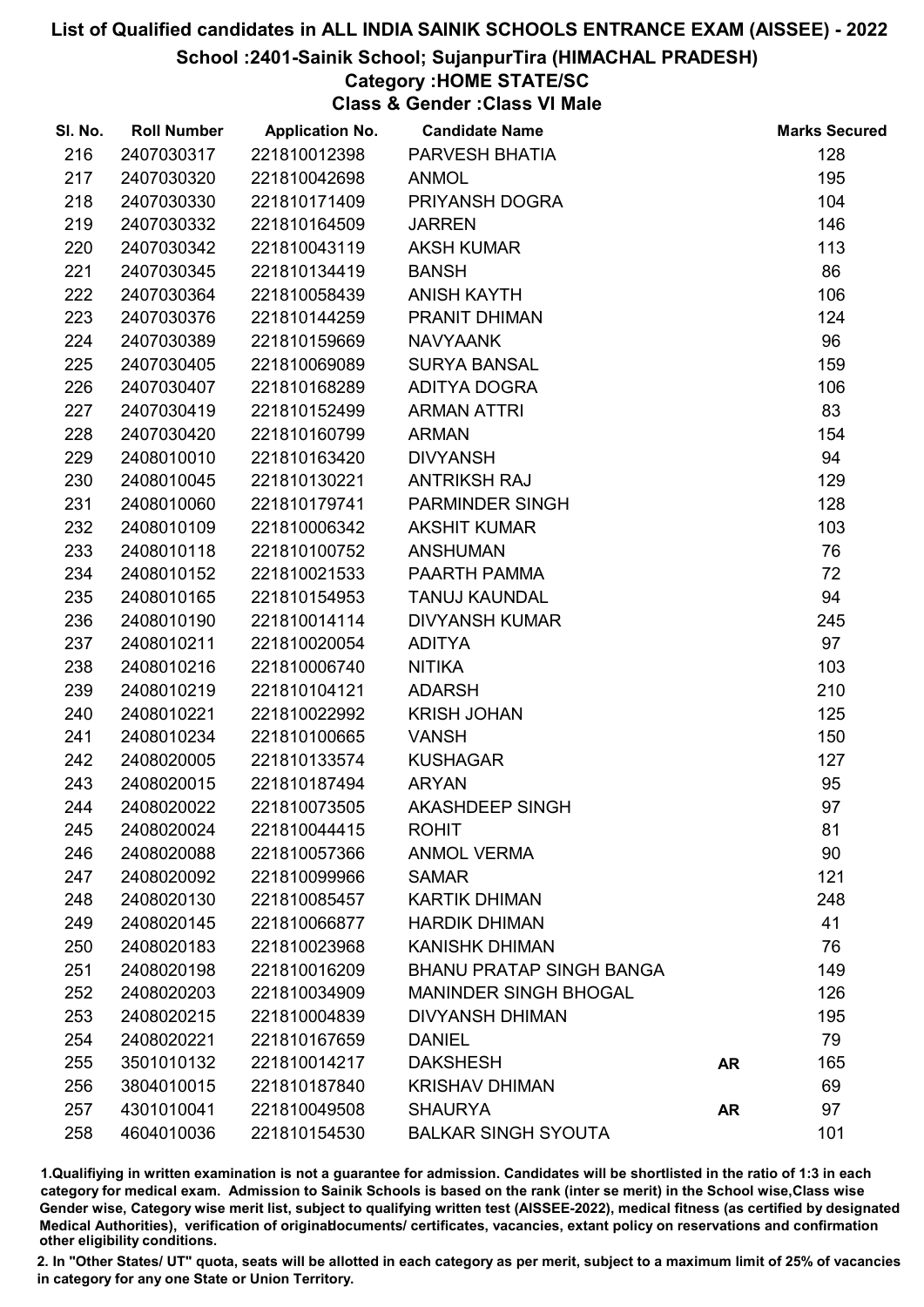### School :2401-Sainik School; SujanpurTira (HIMACHAL PRADESH)

## Category :HOME STATE/ST

Class & Gender :Class VI Male

| SI. No. | <b>Roll Number</b> | <b>Application No.</b> | <b>Candidate Name</b>   | <b>Marks Secured</b> |
|---------|--------------------|------------------------|-------------------------|----------------------|
| 259     | 1404010103         | 221810094476           | MOHAMMED SHAHJAD KHAN   | 136                  |
| 260     | 2401010319         | 221810096701           | <b>ADARSH CHOUDHARY</b> | 73                   |
| 261     | 2401010321         | 221810189322           | <b>ADARSH CHAUHAN</b>   | 82                   |
| 262     | 2401010339         | 221810068506           | EKLOVYA CHAUDHARY       | 124                  |
| 263     | 2402010001         | 221810181700           | <b>HEMANK SHARMA</b>    | 127                  |
| 264     | 2402010004         | 221810132820           | <b>DIVYAM THAKUR</b>    | 153                  |
| 265     | 2402010006         | 221810158930           | AKARSHIT THAKUR         | 148                  |
| 266     | 2402010015         | 221810026711           | <b>AARYAN</b>           | 140                  |
| 267     | 2402010019         | 221810076941           | <b>SHOURYA THAKUR</b>   | 68                   |
| 268     | 2402010022         | 221810170771           | <b>MAYANK SHARMA</b>    | 92                   |
| 269     | 2402010024         | 221810075091           | <b>AMAATYA</b>          | 210                  |
| 270     | 2402010026         | 221810022991           | <b>ADITYA THAKUR</b>    | 175                  |
| 271     | 2402010049         | 221810011054           | KAVYANSH SHARMA         | 104                  |
| 272     | 2402010052         | 221810081305           | <b>CHIRAG THAKUR</b>    | 158                  |
| 273     | 2402010056         | 221810036435           | <b>RAGHVAN SINGH</b>    | 91                   |
| 274     | 2402010062         | 221810039795           | <b>ADITYA</b>           | 115                  |
| 275     | 2402010078         | 221810107096           | <b>ANMOL SHARMA</b>     | 96                   |
| 276     | 2402010083         | 221810113727           | <b>LAKSHAY KUMAR</b>    | 97                   |
| 277     | 2402010091         | 221810056608           | <b>MR ATHARV</b>        | 168                  |
| 278     | 2402010102         | 221810014349           | <b>SHUBAN</b>           | 102                  |
| 279     | 2402010106         | 221810101079           | <b>TANMAY CHAUHAN</b>   | 109                  |
| 280     | 2402010107         | 221810133889           | <b>HARDIK</b>           | 72                   |
| 281     | 2402010108         | 221810016889           | <b>ATHRAV KALIA</b>     | 218                  |
| 282     | 2402010116         | 221810108180           | ABHINAV DEVAL           | 142                  |
| 283     | 2402010128         | 221810127015           | <b>RIDAM</b>            | 84                   |
| 284     | 2402010135         | 221810193617           | <b>SHUBHAM SHARMA</b>   | 103                  |
| 285     | 2402010137         | 221810181387           | <b>AMAN</b>             | 117                  |
| 286     | 2402010140         | 221810131369           | <b>RYAN THAKUR</b>      | 88                   |
| 287     | 2403010007         | 221810002210           | <b>SHORYA KAPOOR</b>    | 109                  |
| 288     | 2403010040         | 221810175530           | <b>GITTIN BHATT</b>     | 156                  |
| 289     | 2403010052         | 221810045940           | <b>ARADHYA SHARMA</b>   | 152                  |
| 290     | 2403010115         | 221810007111           | <b>NIRBHAY THAKUR</b>   | 207                  |
| 291     | 2403010116         | 221810152711           | <b>MRIDUL MANHAS</b>    | 72                   |
| 292     | 2403010139         | 221810011341           | <b>DIVYANSH</b>         | 85                   |
| 293     | 2403010174         | 221810038871           | <b>SAKSHAM</b>          | 132                  |
| 294     | 2403010195         | 221810041102           | <b>SAMYANK KAPOOR</b>   | 85                   |
| 295     | 2403010198         | 221810015602           | <b>SAKSHAM KAPOOR</b>   | 73                   |
| 296     | 2403010205         | 221810064350           | <b>TANAV JARYAL</b>     | 99                   |
| 297     | 2403010216         | 221810133453           | <b>DIVYANSH</b>         | 91                   |
| 298     | 2403010222         | 221810163705           | <b>SURYA KAPOOR</b>     | 62                   |
| 299     | 2403010224         | 221810022025           | <b>KARTIK</b>           | 138                  |
| 300     | 2403010225         | 221810019425           | <b>SHAHID</b>           | 88                   |
| 301     | 2403020039         | 221810019652           | <b>NAMAN KAPOOR</b>     | 116                  |

1.Qualifiying in written examination is not a guarantee for admission. Candidates will be shortlisted in the ratio of 1:3 in each category for medical exam. Admission to Sainik Schools is based on the rank (inter se merit) in the School wise,Class wise Gender wise, Category wise merit list, subject to qualifying written test (AISSEE-2022), medical fitness (as certified by designated Medical Authorities), verification of originablocuments/ certificates, vacancies, extant policy on reservations and confirmation other eligibility conditions.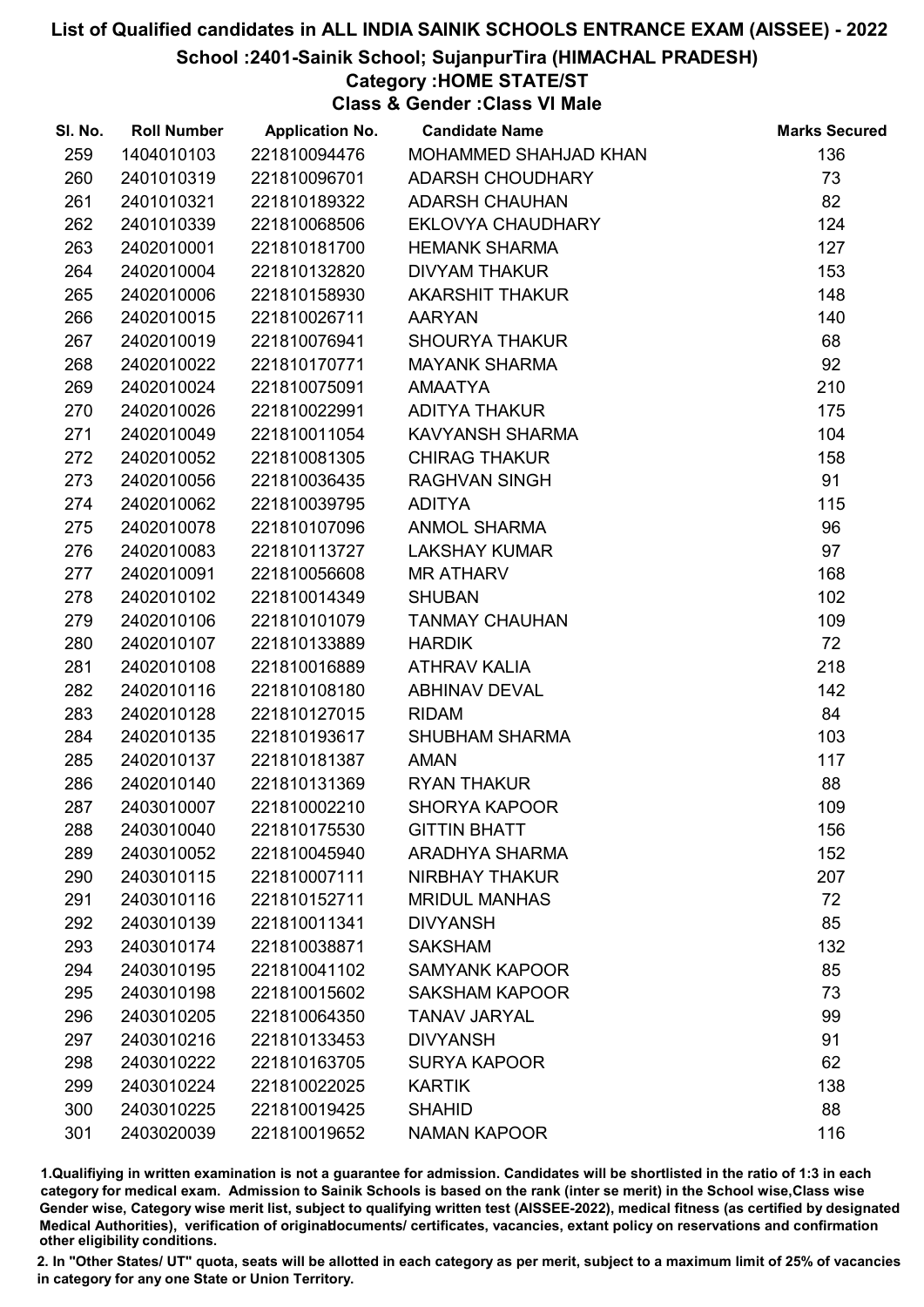### School :2401-Sainik School; SujanpurTira (HIMACHAL PRADESH)

## Category :HOME STATE/ST

Class & Gender :Class VI Male

| SI. No. | <b>Roll Number</b> | <b>Application No.</b> | <b>Candidate Name</b>  |           | <b>Marks Secured</b> |
|---------|--------------------|------------------------|------------------------|-----------|----------------------|
| 302     | 2403020058         | 221810012372           | PRATYUSH KAPOOR        |           | 183                  |
| 303     | 2403020062         | 221810143672           | <b>ROHIT</b>           |           | 84                   |
| 304     | 2403020108         | 221810030633           | <b>HIMANSHU</b>        |           | 78                   |
| 305     | 2403020150         | 221810016863           | <b>DIVYANSH THAKUR</b> |           | 149                  |
| 306     | 2403020159         | 221810069773           | <b>ISHAAN BHATT</b>    |           | 83                   |
| 307     | 2403020225         | 221810003934           | UTTKARSH BHARDWAJ      | <b>AR</b> | 165                  |
| 308     | 2403020228         | 221810071144           | NAVYUSH KAPOOR         |           | 109                  |
| 309     | 2403020251         | 221810136264           | <b>SACHIN JARYAL</b>   |           | 160                  |
| 310     | 2403020253         | 221810071564           | <b>NIXIT</b>           |           | 145                  |
| 311     | 2403020267         | 221810184484           | <b>DAKSH KAPOOR</b>    |           | 112                  |
| 312     | 2403020279         | 221810057494           | AADYAN SHARMA          |           | 157                  |
| 313     | 2403020294         | 221810100915           | <b>RIYANSHU BHATT</b>  |           | 127                  |
| 314     | 2403020327         | 221810136365           | <b>ARNAV SHARMA</b>    |           | 170                  |
| 315     | 2403020331         | 221810045865           | <b>BHAVIK GAUTAM</b>   |           | 103                  |
| 316     | 2403020338         | 221810082675           | <b>KANAV SHARMA</b>    | <b>AR</b> | 94                   |
| 317     | 2403020349         | 221810151095           | <b>MAYANK THAKUR</b>   |           | 124                  |
| 318     | 2403030036         | 221810132896           | <b>TANIKSH SHARMA</b>  |           | 73                   |
| 319     | 2403030042         | 221810090507           | PRIYANSHU THAKUR       |           | 113                  |
| 320     | 2403030086         | 221810179047           | <b>DEVANSH SHARMA</b>  |           | 203                  |
| 321     | 2403030105         | 221810081267           | <b>SANCHIT SHARMA</b>  |           | 154                  |
| 322     | 2403030117         | 221810173877           | <b>SURYANSH</b>        |           | 134                  |
| 323     | 2403030144         | 221810026008           | AYAAN RANA             |           | 167                  |
| 324     | 2403030152         | 221810187018           | SAHARSH SAMBYAL        |           | 181                  |
| 325     | 2403030160         | 221810036918           | <b>AGASTYA</b>         |           | 172                  |
| 326     | 2403040010         | 221810191648           | <b>ARUSH</b>           |           | 58                   |
| 327     | 2403040039         | 221810045768           | <b>ARNAV SHARMA</b>    |           | 187                  |
| 328     | 2403040043         | 221810003278           | AADITYA KINYAL         |           | 178                  |
| 329     | 2403040049         | 221810039778           | <b>ADARSH KAPOOR</b>   |           | 119                  |
| 330     | 2403040068         | 221810048198           | <b>AYUSH BHATT</b>     | AR        | 120                  |
| 331     | 2403040131         | 221810003749           | <b>RIJUL CHAUHAN</b>   |           | 154                  |
| 332     | 2403040135         | 221810066059           | <b>ADITYA SHARMA</b>   | <b>AR</b> | 95                   |
| 333     | 2403040143         | 221810000659           | <b>ARNAV</b>           |           | 133                  |
| 334     | 2404010011         | 221810099810           | <b>DEVANSH RAO</b>     |           | 129                  |
| 335     | 2404010017         | 221810019720           | <b>NAITIK CHANDEL</b>  |           | 96                   |
| 336     | 2404010022         | 221810103830           | <b>VEDANT</b>          |           | 114                  |
| 337     | 2404010036         | 221810083570           | <b>SHIVANSH THAKUR</b> |           | 70                   |
| 338     | 2404010041         | 221810061080           | <b>ANSHIT</b>          |           | 73                   |
| 339     | 2404010066         | 221810196821           | <b>NISHI KANT</b>      |           | 66                   |
| 340     | 2404010102         | 221810089391           | <b>ABHINAV</b>         | <b>AR</b> | 77                   |
| 341     | 2404010106         | 221810152702           | <b>ANSHUMAN BODH</b>   |           | 76                   |
| 342     | 2404010155         | 221810134123           | <b>RINGZIN NUTUP</b>   |           | 189                  |
| 343     | 2404010185         | 221810064773           | <b>PRIKSHIT GUJJAR</b> |           | 68                   |
| 344     | 2404010238         | 221810196693           | <b>RIYAZ</b>           |           | 85                   |

1.Qualifiying in written examination is not a guarantee for admission. Candidates will be shortlisted in the ratio of 1:3 in each category for medical exam. Admission to Sainik Schools is based on the rank (inter se merit) in the School wise,Class wise Gender wise, Category wise merit list, subject to qualifying written test (AISSEE-2022), medical fitness (as certified by designated Medical Authorities), verification of originablocuments/ certificates, vacancies, extant policy on reservations and confirmation other eligibility conditions.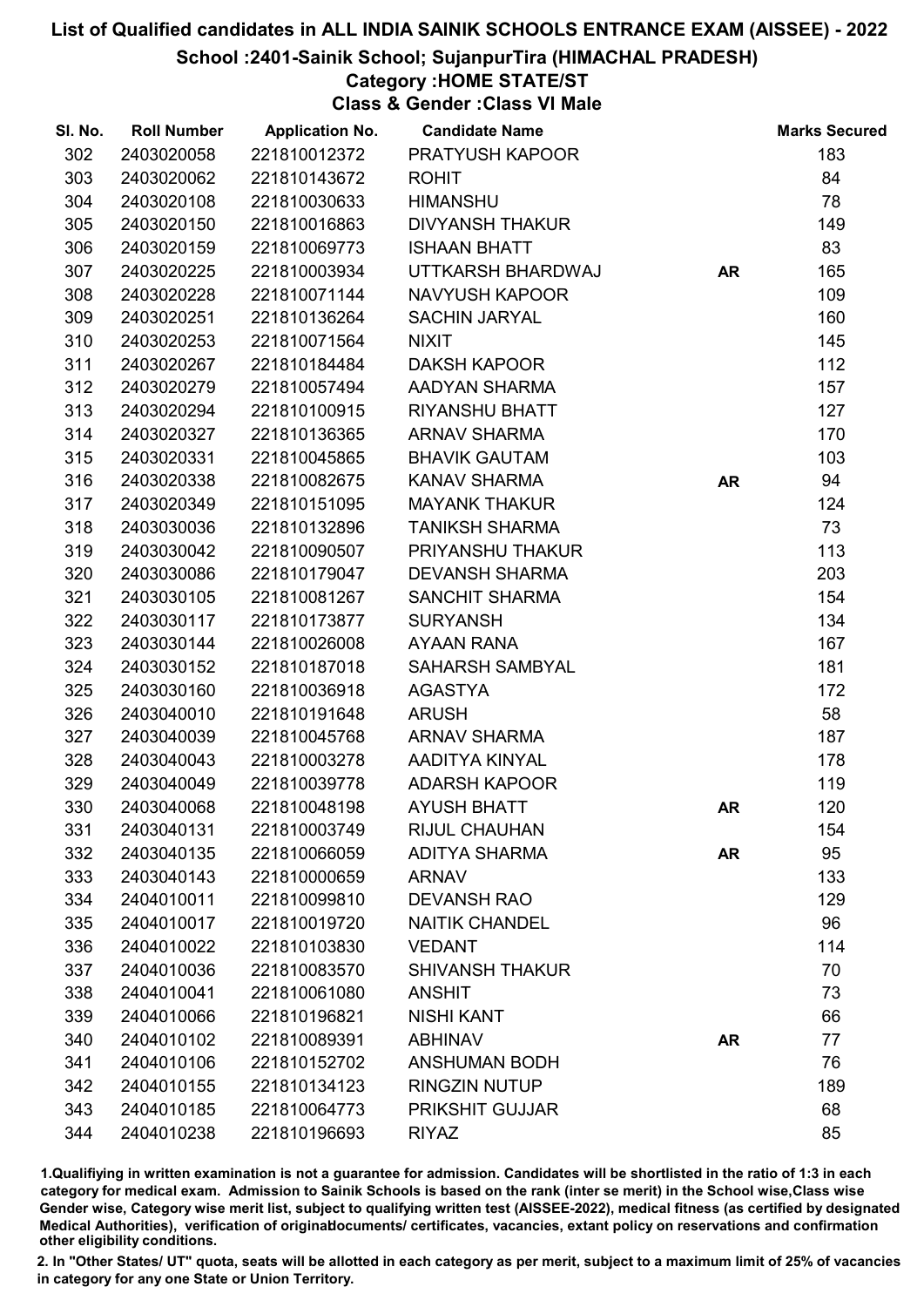### School :2401-Sainik School; SujanpurTira (HIMACHAL PRADESH)

# Category :HOME STATE/ST

Class & Gender :Class VI Male

| SI. No. | <b>Roll Number</b> | <b>Application No.</b> | <b>Candidate Name</b>       | <b>Marks Secured</b> |
|---------|--------------------|------------------------|-----------------------------|----------------------|
| 345     | 2404010243         | 221810189594           | <b>MOHIT RAO</b>            | 167                  |
| 346     | 2404010258         | 221810128097           | <b>ADITYA YADAV</b>         | 78                   |
| 347     | 2404020029         | 221810114794           | <b>KARMA PHUNCHOG</b>       | 64                   |
| 348     | 2404020050         | 221810117035           | <b>AYAN</b>                 | 124                  |
| 349     | 2404020075         | 221810160865           | <b>SUYASH</b>               | 81                   |
| 350     | 2404020076         | 221810057275           | <b>SHOURYA</b>              | 74                   |
| 351     | 2404020094         | 221810038306           | <b>DIWANSHU</b>             | 75                   |
| 352     | 2404020110         | 221810101546           | <b>ARPIT</b>                | 105                  |
| 353     | 2404020136         | 221810121486           | <b>MANAS SEN NEGI</b>       | 127                  |
| 354     | 2404020142         | 221810041496           | <b>HEMANSHU SHARMA</b>      | 139                  |
| 355     | 2404020145         | 221810035007           | <b>ISHANT</b>               | 96                   |
| 356     | 2404020168         | 221810068747           | <b>DORJE TSERING</b>        | 187                  |
| 357     | 2404020176         | 221810021367           | <b>CHETAN</b>               | 98                   |
| 358     | 2404020177         | 221810073567           | <b>ABHINAV</b>              | 157                  |
| 359     | 2404020184         | 221810000877           | <b>ADHIKSHIT BISHT</b>      | 135                  |
| 360     | 2404020196         | 221810130997           | <b>VARUN CHANDEL</b>        | 63                   |
| 361     | 2404020204         | 221810192618           | <b>TSEWANG THAYE</b>        | 72                   |
| 362     | 2404020211         | 221810006838           | <b>NAWANG RINCHEN</b>       | 145                  |
| 363     | 2404020227         | 221810091768           | <b>ARYAN</b>                | 86                   |
| 364     | 2404020234         | 221810167478           | <b>RIYAN</b>                | 54                   |
| 365     | 2404020256         | 221810196619           | <b>AKSHIT RAO</b>           | 100                  |
| 366     | 2405010084         | 221810189397           | <b>PANKAJ</b>               | 133                  |
| 367     | 2406010001         | 221810003200           | <b>KUNAL RAO</b>            | 101                  |
| 368     | 2406010006         | 221810094410           | PRATYUSH POTYAN             | 138                  |
| 369     | 2406010008         | 221810016710           | <b>ARNAV NEGI</b>           | 74                   |
| 370     | 2406010010         | 221810043220           | <b>SHIVANSH NEGI</b>        | 101                  |
| 371     | 2406010029         | 221810088740           | <b>REHAN</b>                | 79                   |
| 372     | 2406010036         | 221810183950           | <b>SARTHAK NEGI</b>         | 143                  |
| 373     | 2406010037         | 221810104950           | <b>SAKSHAM NEGI</b>         | 78                   |
| 374     | 2406010043         | 221810195570           | RAGHAV CHAARAS              | 116                  |
| 375     | 2406010056         | 221810117490           | <b>AMIT KUMAR</b>           | 97                   |
| 376     | 2406010058         | 221810027690           | <b>ADHIRAJ SINGH THAKUR</b> | 203                  |
| 377     | 2406010082         | 221810160131           | <b>ARHAAN NEGI</b>          | 171                  |
| 378     | 2406010084         | 221810028731           | <b>SHIVANG NEGI</b>         | 89                   |
| 379     | 2406010096         | 221810154951           | <b>NAMAN CHARAS</b>         | 148                  |
| 380     | 2406010098         | 221810017061           | <b>TANZIN LODHAN</b>        | 62                   |
| 381     | 2406010102         | 221810006361           | <b>HIMANSH RAO</b>          | 158                  |
| 382     | 2406010105         | 221810132961           | <b>OJAS NEGI</b>            | 111                  |
| 383     | 2406010112         | 221810049281           | <b>AARAV UNYAN</b>          | 157                  |
| 384     | 2406010121         | 221810185191           | <b>ABHAY DEV KARAN</b>      | 176                  |
| 385     | 2406010123         | 221810086391           | <b>AGAM VEER</b>            | 115                  |
| 386     | 2406010124         | 221810032591           | <b>DIVYANSH KHANGSAR</b>    | 202                  |
| 387     | 2406010126         | 221810154691           | <b>VARUN NEGI</b>           | 105                  |

1.Qualifiying in written examination is not a guarantee for admission. Candidates will be shortlisted in the ratio of 1:3 in each category for medical exam. Admission to Sainik Schools is based on the rank (inter se merit) in the School wise,Class wise Gender wise, Category wise merit list, subject to qualifying written test (AISSEE-2022), medical fitness (as certified by designated Medical Authorities), verification of originablocuments/ certificates, vacancies, extant policy on reservations and confirmation other eligibility conditions.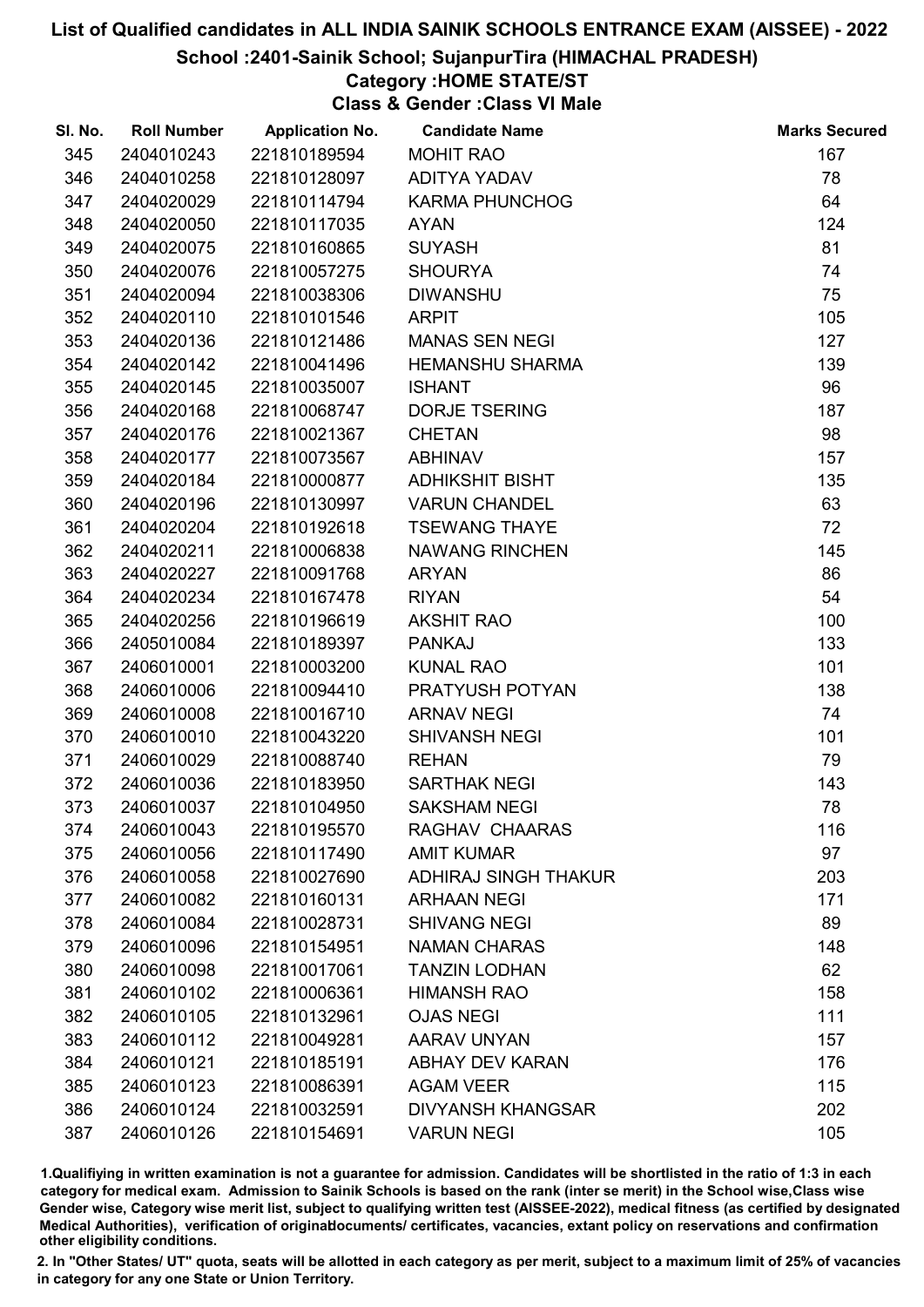School :2401-Sainik School; SujanpurTira (HIMACHAL PRADESH)

# Category :HOME STATE/ST

Class & Gender :Class VI Male

| SI. No. | <b>Roll Number</b> | <b>Application No.</b> | <b>Candidate Name</b>           | <b>Marks Secured</b> |
|---------|--------------------|------------------------|---------------------------------|----------------------|
| 388     | 2406010127         | 221810100791           | <b>ARNAV NEGI</b>               | 182                  |
| 389     | 2406010162         | 221810196284           | <b>SAURABH MEHTA</b>            | 121                  |
| 390     | 2406020003         | 221810051512           | <b>SAMARPIT NEGI</b>            | 123                  |
| 391     | 2406020005         | 221810104812           | <b>NIKUSH KUMAR</b>             | 82                   |
| 392     | 2406020013         | 221810128522           | <b>GAUTAM SINGH</b>             | 83                   |
| 393     | 2406020025         | 221810128732           | <b>VIVAN NEGI</b>               | 90                   |
| 394     | 2406020027         | 221810167932           | <b>TANZIN SANGEY</b>            | 129                  |
| 395     | 2406020032         | 221810158842           | <b>HARDIK NEGI</b>              | 84                   |
| 396     | 2406020044         | 221810099462           | <b>TANZIN SANGHE</b>            | 96                   |
| 397     | 2406020057         | 221810113082           | <b>CHIRAG NEGI</b>              | 127                  |
| 398     | 2406020058         | 221810104082           | <b>SARANSH KHOZAN</b>           | 45                   |
| 399     | 2406020065         | 221810126992           | <b>PRANAV NEGI</b>              | 112                  |
| 400     | 2406020069         | 221810094603           | PRATYUSH LAKHAN                 | 85                   |
| 401     | 2406020100         | 221810035943           | <b>AARYANSH</b>                 | 209                  |
| 402     | 2406020102         | 221810116053           | <b>TENZIN JUNGNE</b>            | 140                  |
| 403     | 2406020103         | 221810010153           | <b>SARANSH SINGH</b>            | 102                  |
| 404     | 2406020105         | 221810179353           | <b>ARNAV NITYAN</b>             | 82                   |
| 405     | 2406020112         | 221810157763           | <b>SHIVANSH NEGI</b>            | 103                  |
| 406     | 2406020133         | 221810001993           | <b>ARNAV BHANDARI</b>           | 183                  |
| 407     | 2406020145         | 221810129514           | <b>PRATIK NEGI</b>              | 72                   |
| 408     | 2406020152         | 221810184424           | <b>DORJE WANGCHUK</b>           | 59                   |
| 409     | 2406020153         | 221810015624           | <b>DAVIK DIVYAM NEGI</b>        | 112                  |
| 410     | 2406020157         | 221810048134           | <b>AYUSH NEGI</b>               | 165                  |
| 411     | 2406020174         | 221810031854           | <b>AYUSH NEGI</b>               | 130                  |
| 412     | 2406020182         | 221810016764           | <b>VAIBHAV RAJ</b>              | 169                  |
| 413     | 2406020185         | 221810077074           | <b>VIHAAN NEGI</b>              | 231                  |
| 414     | 2406020186         | 221810077274           | <b>VAIBHAV</b>                  | 111                  |
| 415     | 2406020193         | 221810014084           | YAVISH AZYAN                    | 76                   |
| 416     | 2406020198         | 221810134194           | <b>UTKARSH NEGI</b>             | 106                  |
| 417     | 2406020199         | 221810140594           | <b>KUNSAL WANGDUI</b>           | 160                  |
| 418     | 2406020209         | 221810106815           | <b>KARTIKAY SINGH PAKHRETIA</b> | 207                  |
| 419     | 2406020241         | 221810087765           | <b>DHRUV</b>                    | 93                   |
| 420     | 2406020254         | 221810191195           | <b>AARUSH LOCTUS</b>            | 86                   |
| 421     | 2406020266         | 221810036206           | <b>DEVANSH NEGI</b>             | 97                   |
| 422     | 2406020285         | 221810101836           | <b>VIRAJ</b>                    | 62                   |
| 423     | 2406020286         | 221810055246           | <b>PRINCE NEGI</b>              | 85                   |
| 424     | 2406020290         | 221810088056           | <b>MAYANK LAMA</b>              | 105                  |
| 425     | 2406020296         | 221810027756           | <b>SHIVAM RATHOUR</b>           | 151                  |
| 426     | 2406030001         | 221810134566           | <b>RITESH NEGI</b>              | 113                  |
| 427     | 2406030006         | 221810134676           | <b>NAKSH NEGI</b>               | 113                  |
| 428     | 2406030008         | 221810043776           | <b>KARMA KUNGA</b>              | 79                   |
| 429     | 2406030016         | 221810159886           | <b>JAYAN</b>                    | 99                   |
| 430     | 2406030017         | 221810092496           | <b>AYUSH NEGI</b>               | 122                  |

1.Qualifiying in written examination is not a guarantee for admission. Candidates will be shortlisted in the ratio of 1:3 in each category for medical exam. Admission to Sainik Schools is based on the rank (inter se merit) in the School wise,Class wise Gender wise, Category wise merit list, subject to qualifying written test (AISSEE-2022), medical fitness (as certified by designated Medical Authorities), verification of originablocuments/ certificates, vacancies, extant policy on reservations and confirmation other eligibility conditions.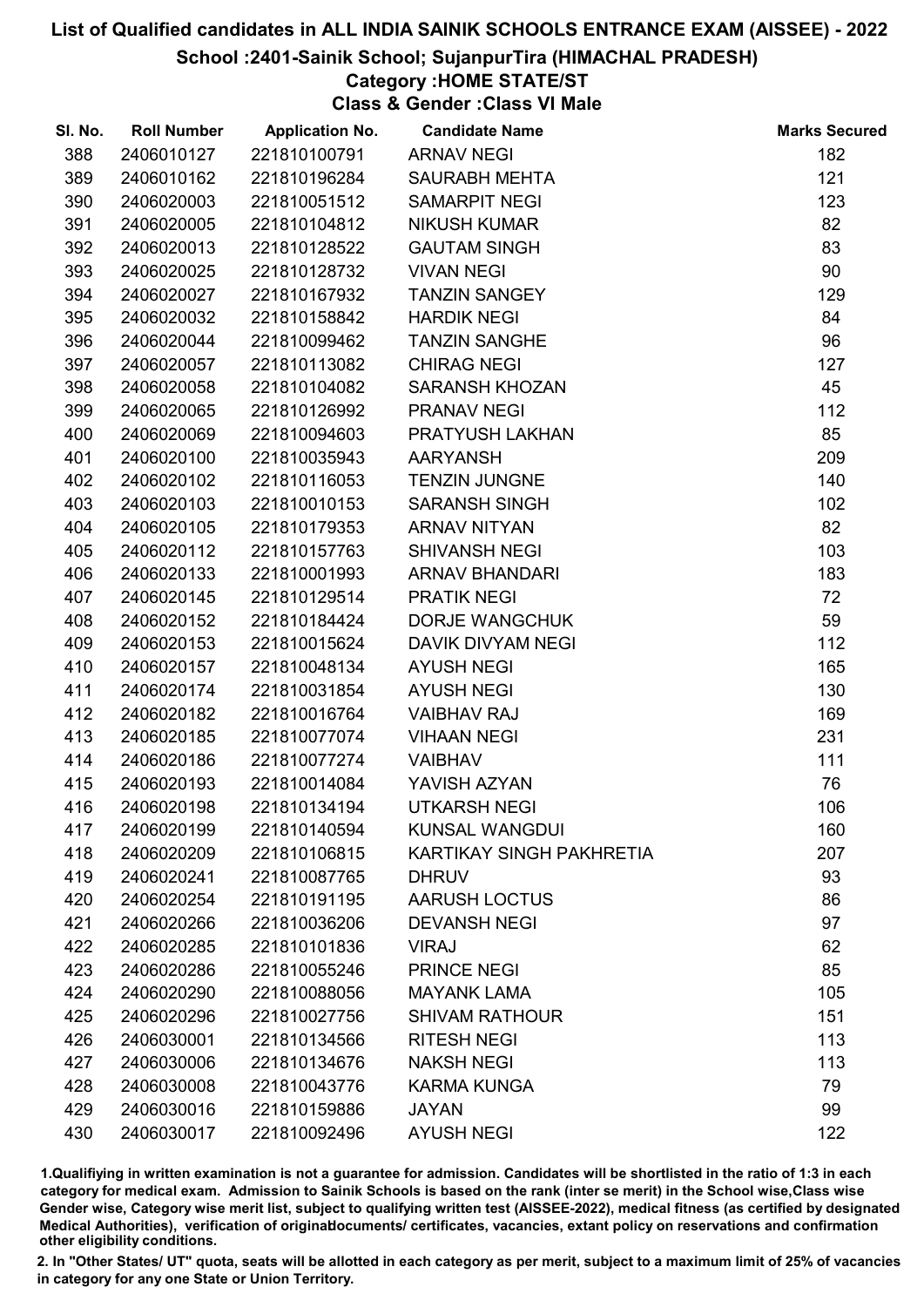### School :2401-Sainik School; SujanpurTira (HIMACHAL PRADESH)

# Category :HOME STATE/ST

Class & Gender :Class VI Male

| SI. No. | <b>Roll Number</b> | <b>Application No.</b> | <b>Candidate Name</b>        | <b>Marks Secured</b> |
|---------|--------------------|------------------------|------------------------------|----------------------|
| 431     | 2406030018         | 221810156596           | <b>AKHIL SHARMA</b>          | 81                   |
| 432     | 2406030027         | 221810195707           | <b>VIBHAS</b>                | 93                   |
| 433     | 2406030033         | 221810074217           | <b>SONAM FUNCHOK</b>         | 83                   |
| 434     | 2406030036         | 221810128617           | <b>KARAN NEGI</b>            | 84                   |
| 435     | 2406030038         | 221810100917           | AARYA VEER                   | 98                   |
| 436     | 2406030085         | 221810104408           | ANUGRAH SINGH NEGI           | 87                   |
| 437     | 2406030091         | 221810181118           | <b>NEERAV KAMTESS</b>        | 161                  |
| 438     | 2406030098         | 221810169228           | <b>ARNAV BISHT</b>           | 74                   |
| 439     | 2406030107         | 221810019728           | <b>TANZIN LEGDEN</b>         | 123                  |
| 440     | 2406030126         | 221810132968           | <b>AKSH MEHTA</b>            | 96                   |
| 441     | 2406030128         | 221810082178           | <b>DIKSHANT PYSORE</b>       | 188                  |
| 442     | 2406030133         | 221810035378           | <b>ADARSH MEHTA</b>          | 106                  |
| 443     | 2406030152         | 221810101509           | <b>PRANAV NEGI</b>           | 185                  |
| 444     | 2406030158         | 221810154419           | <b>ANISH BISHT</b>           | 114                  |
| 445     | 2406030163         | 221810134529           | <b>ONIK POTYAN</b>           | 96                   |
| 446     | 2406030168         | 221810104439           | <b>ADITYA NEGI</b>           | 61                   |
| 447     | 2406030180         | 221810133359           | <b>AKSHANSH KOTIKES</b>      | 100                  |
| 448     | 2406030186         | 221810176069           | <b>NURBU NEGI</b>            | 78                   |
| 449     | 2406030189         | 221810059269           | DARSH JHA BHANDARI           | 138                  |
| 450     | 2406030195         | 221810155779           | <b>ANKUSH</b>                | 133                  |
| 451     | 2406030200         | 221810184989           | <b>CHHERING PALJOR</b>       | 124                  |
| 452     | 2407010011         | 221810040600           | <b>SAVIR KHAN</b>            | 85                   |
| 453     | 2407010033         | 221810166030           | <b>MUHAMMAD IRSHAN</b>       | 94                   |
| 454     | 2407010057         | 221810018850           | <b>SAKSHAM KAPOOR</b>        | 122                  |
| 455     | 2407010100         | 221810055690           | <b>URGEN DANDUP</b>          | 108                  |
| 456     | 2407010217         | 221810193920           | <b>MUHAMMAD ARSHAD</b>       | 71                   |
| 457     | 2407010280         | 221810191488           | OM VIR                       | 107                  |
| 458     | 2407020081         | 221810047862           | <b>ISHAN</b>                 | 102                  |
| 459     | 2407020115         | 221810128892           | <b>ISHAN MOHAMMAD</b>        | 98                   |
| 460     | 2407020237         | 221810136014           | <b>BARAQ HUSSAIN</b>         | 100                  |
| 461     | 2407020241         | 221810090214           | <b>ISHFAQ HUSSAIN</b>        | 102                  |
| 462     | 2407020420         | 221810028185           | YOHANSH KAPOOR               | 119                  |
| 463     | 2407030090         | 221810041986           | <b>AARAV NEGI</b>            | 112                  |
| 464     | 2407030270         | 221810117458           | PULKIT THAKUR                | 154                  |
| 465     | 2408010030         | 221810167670           | <b>SUHAIL AKHTAR</b>         | 63                   |
| 466     | 2408010047         | 221810068621           | <b>DAKSHESH BANSAL</b>       | 54                   |
| 467     | 2408010071         | 221810055461           | <b>MOHAMMAD ARMAAN KOHLY</b> | 68                   |
| 468     | 2408010078         | 221810012181           | <b>RISHABH CHOUDHARY</b>     | 117                  |
| 469     | 2408010096         | 221810001702           | <b>ARMAN ALI</b>             | 220                  |
| 470     | 2408010113         | 221810009352           | <b>CHIRAG CHOUHAN</b>        | 162                  |
| 471     | 2408010143         | 221810191313           | <b>MOHAMMAD SAJID KHAN</b>   | 70                   |
| 472     | 2408010172         | 221810128973           | <b>RIHAN AKHTAR</b>          | 103                  |
| 473     | 2408010204         | 221810061244           | <b>MOHAMMED AKRAM</b>        | 72                   |

1.Qualifiying in written examination is not a guarantee for admission. Candidates will be shortlisted in the ratio of 1:3 in each category for medical exam. Admission to Sainik Schools is based on the rank (inter se merit) in the School wise,Class wise Gender wise, Category wise merit list, subject to qualifying written test (AISSEE-2022), medical fitness (as certified by designated Medical Authorities), verification of originablocuments/ certificates, vacancies, extant policy on reservations and confirmation other eligibility conditions.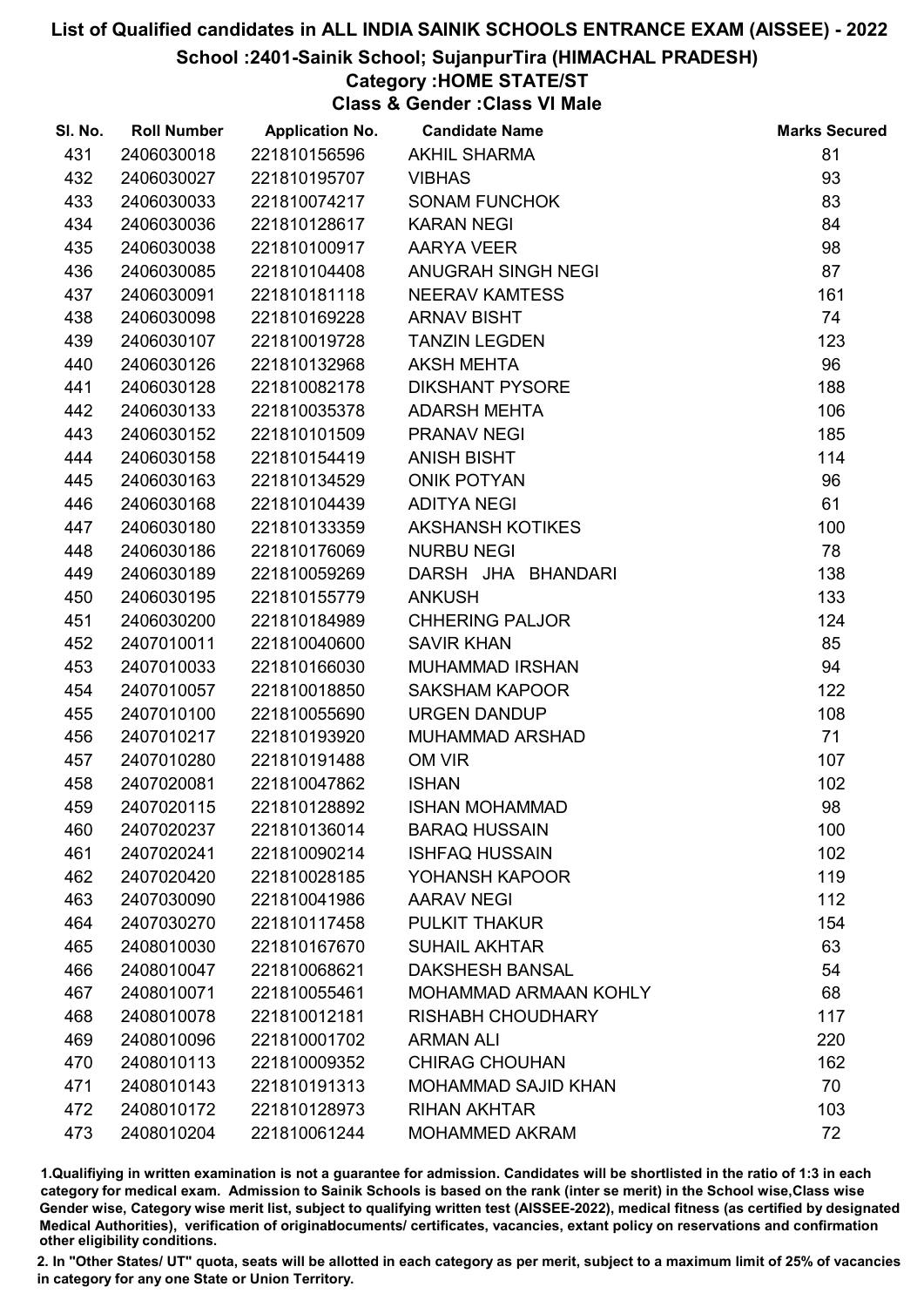### School :2401-Sainik School; SujanpurTira (HIMACHAL PRADESH)

## Category :HOME STATE/ST

Class & Gender :Class VI Male

| SI. No. | <b>Roll Number</b> | <b>Application No.</b> | <b>Candidate Name</b>     | <b>Marks Secured</b> |
|---------|--------------------|------------------------|---------------------------|----------------------|
| 474     | 2408010223         | 221810087073           | <b>MOHD SOHEB</b>         | 87                   |
| 475     | 2408010233         | 221810038605           | <b>SAHIL KHAN</b>         | 74                   |
| 476     | 2408020033         | 221810063635           | <b>HARSHVARDHAN SINGH</b> | 83                   |
| 477     | 2408020048         | 221810028775           | <b>MOHAMMAD SHAHID</b>    | 84                   |
| 478     | 2408020095         | 221810039386           | <b>ARMAN</b>              | 96                   |
| 479     | 2408020133         | 221810009957           | RISHAV CHECHI             | 98                   |
| 480     | 2408020158         | 221810100818           | AYUB HUSSAIN              | 114                  |
| 481     | 2408020170         | 221810038448           | <b>MOHIT CHAUHAN</b>      | 106                  |
| 482     | 2408020193         | 221810076798           | ARNAV MOHD                | 62                   |
| 483     | 2408020207         | 221810064419           | <b>SAKSHAM SEN</b>        | 125                  |
| 484     | 2408020224         | 221810039479           | ADITYA CHOUDHARY          | 82                   |
| 485     | 3003030236         | 221810132037           | RISHAV KAPOOR             | 122                  |
| 486     | 3110010005         | 221810009300           | <b>ABHIJAY BISHT</b>      | 252                  |
| 487     | 3803010265         | 221810044907           | ARINDAM VASHISHT          | 141                  |
| 488     | 3905040152         | 221810035151           | AYUSH MOHAMMAD            | 166                  |
| 489     | 3908010061         | 221810027443           | <b>ANVESH</b>             | 141                  |

1.Qualifiying in written examination is not a guarantee for admission. Candidates will be shortlisted in the ratio of 1:3 in each category for medical exam. Admission to Sainik Schools is based on the rank (inter se merit) in the School wise,Class wise Gender wise, Category wise merit list, subject to qualifying written test (AISSEE-2022), medical fitness (as certified by designated Medical Authorities), verification of originablocuments/ certificates, vacancies, extant policy on reservations and confirmation other eligibility conditions.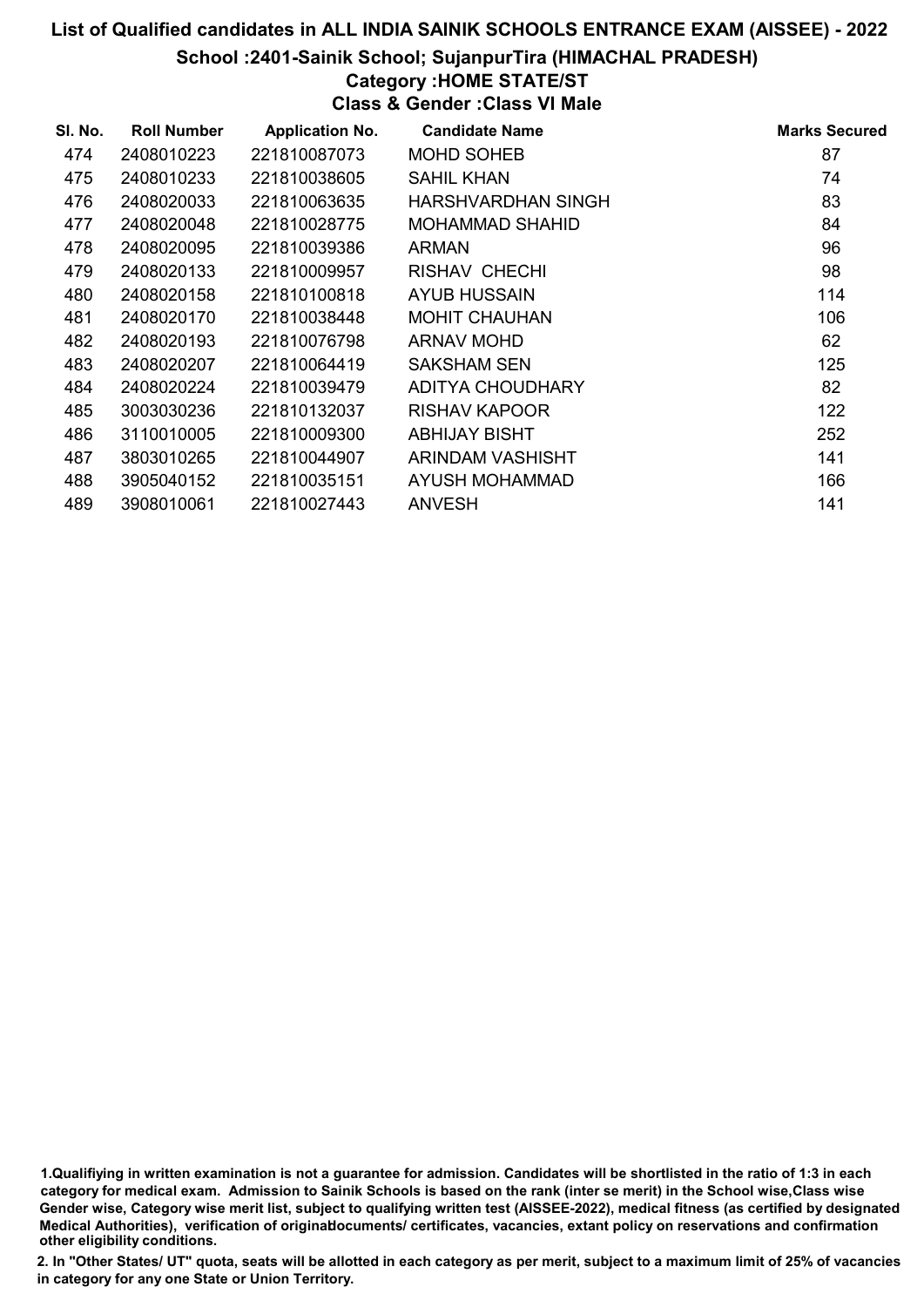### School :2401-Sainik School; SujanpurTira (HIMACHAL PRADESH)

# Category :HOME STATE/OBC

Class & Gender :Class VI Male

| SI. No. | <b>Roll Number</b> | <b>Application No.</b> | <b>Candidate Name</b>   |           | <b>Marks Secured</b> |
|---------|--------------------|------------------------|-------------------------|-----------|----------------------|
| 490     | 2301010098         | 221810110180           | <b>KRISHIV DOGRA</b>    |           | 123                  |
| 491     | 2401010043         | 221810110431           | <b>LAKSHAY</b>          |           | 141                  |
| 492     | 2401010204         | 221810047676           | <b>SHIVAM RAI</b>       |           | 225                  |
| 493     | 2403010032         | 221810038720           | SWARIT CHOUDHARY        |           | 138                  |
| 494     | 2403010035         | 221810170920           | <b>ISHAN</b>            |           | 124                  |
| 495     | 2403010042         | 221810015730           | ANURUDH ARADHYA         |           | 141                  |
| 496     | 2403010069         | 221810104260           | <b>SHAIVIK DHIMAN</b>   |           | 155                  |
| 497     | 2403010108         | 221810095501           | <b>DAKSH DHIMAN</b>     |           | 127                  |
| 498     | 2403010123         | 221810005321           | <b>KESHAV KUMAR</b>     |           | 187                  |
| 499     | 2403010240         | 221810100787           | <b>NERIT MEHRA</b>      |           | 141                  |
| 500     | 2403020027         | 221810044842           | <b>AMRIT KUMAR</b>      |           | 120                  |
| 501     | 2403020091         | 221810089413           | <b>SWASTIK</b>          |           | 141                  |
| 502     | 2403020113         | 221810154833           | <b>SWARIT</b>           |           | 172                  |
| 503     | 2403020145         | 221810040463           | <b>ARYAN</b>            |           | 150                  |
| 504     | 2403020198         | 221810063514           | <b>SANKALP THANOCH</b>  |           | 217                  |
| 505     | 2403020224         | 221810060934           | <b>AVINASH SINGH</b>    |           | 204                  |
| 506     | 2403020242         | 221810081354           | <b>ARNAV</b>            |           | 142                  |
| 507     | 2403020270         | 221810137784           | <b>DIVYANSH DHIMAN</b>  |           | 242                  |
| 508     | 2403020310         | 221810128935           | <b>SHIVYANSH</b>        |           | 156                  |
| 509     | 2403020323         | 221810054755           | <b>AADISH MINHAS</b>    |           | 146                  |
| 510     | 2403030003         | 221810091766           | <b>SHIVANSH</b>         |           | 174                  |
| 511     | 2403030092         | 221810191057           | <b>AAKARSH</b>          |           | 128                  |
| 512     | 2403030102         | 221810114857           | <b>PRIYANSH</b>         |           | 131                  |
| 513     | 2403030131         | 221810110297           | <b>VAIBHAV KOUNDAL</b>  |           | 165                  |
| 514     | 2403040026         | 221810018558           | <b>SANYAM CHOUDHARY</b> |           | 186                  |
| 515     | 2403040035         | 221810100468           | <b>RACHIT KASHYAP</b>   |           | 183                  |
| 516     | 2403040069         | 221810058198           | <b>ANIKET</b>           |           | 157                  |
| 517     | 2403040095         | 221810016819           | <b>RISHAV</b>           |           | 122                  |
| 518     | 2403040106         | 221810015829           | <b>KANISHK SAMKARIA</b> |           | 182                  |
| 519     | 2403040108         | 221810008829           | <b>SUMIT SINGH</b>      |           | 193                  |
| 520     | 2403040120         | 221810067839           | <b>SHOURYA</b>          |           | 141                  |
| 521     | 2403040141         | 221810002459           | <b>SURYANSH DOGRA</b>   | <b>AR</b> | 247                  |
| 522     | 2403040177         | 221810039699           | <b>GEETANSH DOGRA</b>   |           | 158                  |
| 523     | 2404010014         | 221810161120           | YASH RANA               |           | 159                  |
| 524     | 2404010081         | 221810019951           | <b>SHIVANSH SAINI</b>   |           | 125                  |
| 525     | 2404010207         | 221810021514           | <b>DIVYANSH SAINI</b>   |           | 220                  |
| 526     | 2404010213         | 221810001724           | <b>SHREYAS VERMA</b>    |           | 153                  |
| 527     | 2404020048         | 221810042725           | <b>ANIRUDH</b>          |           | 126                  |
| 528     | 2404020190         | 221810094887           | <b>ADITYA KUMAR</b>     |           | 124                  |
| 529     | 2404020266         | 221810026839           | <b>BHARGAV</b>          |           | 142                  |
| 530     | 2404020272         | 221810081549           | <b>VASUDEV</b>          |           | 159                  |
| 531     | 2405010002         | 221810137000           | <b>ARNAV VASHIST</b>    |           | 133                  |
| 532     | 2405010007         | 221810164940           | <b>JATIN ATTRI</b>      |           | 129                  |

1.Qualifiying in written examination is not a guarantee for admission. Candidates will be shortlisted in the ratio of 1:3 in each category for medical exam. Admission to Sainik Schools is based on the rank (inter se merit) in the School wise,Class wise Gender wise, Category wise merit list, subject to qualifying written test (AISSEE-2022), medical fitness (as certified by designated Medical Authorities), verification of originablocuments/ certificates, vacancies, extant policy on reservations and confirmation other eligibility conditions.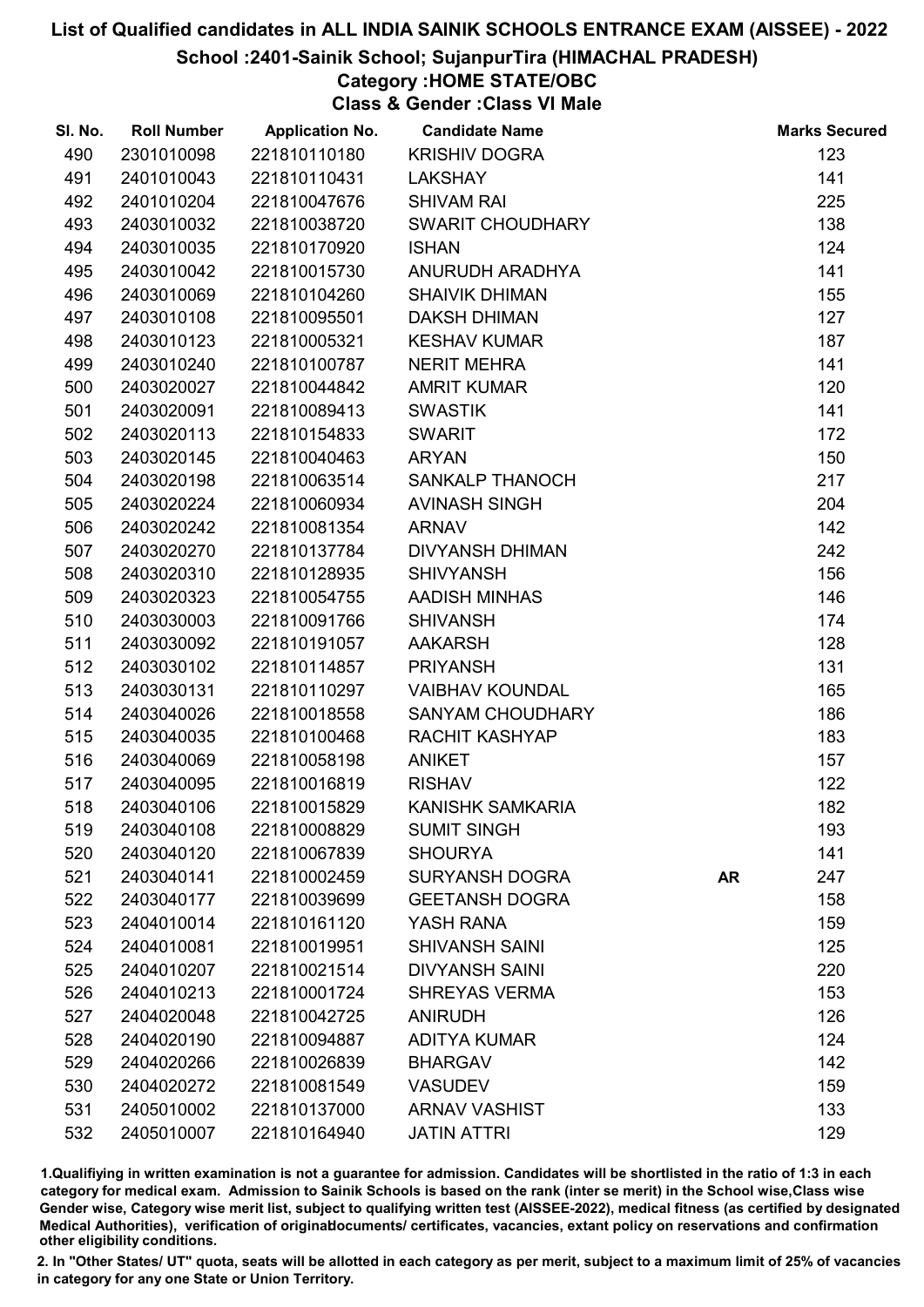### School :2401-Sainik School; SujanpurTira (HIMACHAL PRADESH)

# Category :HOME STATE/OBC

Class & Gender :Class VI Male

| SI. No. | <b>Roll Number</b> | <b>Application No.</b> | <b>Candidate Name</b>   | <b>Marks Secured</b> |
|---------|--------------------|------------------------|-------------------------|----------------------|
| 533     | 2405010071         | 221810011856           | <b>SHIVANSH PAL</b>     | 153                  |
| 534     | 2405010074         | 221810104486           | PARTHIK BHARDWAJ        | 156                  |
| 535     | 2405010087         | 221810087848           | <b>SHAURYA SHARMA</b>   | 150                  |
| 536     | 2405010109         | 221810073370           | AARAV BHARDWAJ          | 165                  |
| 537     | 2405010115         | 221810160751           | <b>ABHIJOT SINGH</b>    | 120                  |
| 538     | 2406020077         | 221810072123           | <b>DIVYANSH</b>         | 140                  |
| 539     | 2407010041         | 221810026540           | <b>SURYANSH</b>         | 140                  |
| 540     | 2407010050         | 221810025940           | <b>KETAN SHANKHYAN</b>  | 205                  |
| 541     | 2407010156         | 221810021341           | <b>GAUTAM</b>           | 124                  |
| 542     | 2407020102         | 221810048382           | <b>ABHINAV RANA</b>     | 167                  |
| 543     | 2407020230         | 221810003604           | <b>DHRUV SANGAL</b>     | 173                  |
| 544     | 2407020337         | 221810037794           | <b>AGASTYA SINGH</b>    | 178                  |
| 545     | 2407020428         | 221810157985           | <b>AAYUSH SYAL</b>      | 137                  |
| 546     | 2407030056         | 221810012856           | <b>ARPIT</b>            | 186                  |
| 547     | 2407030119         | 221810089417           | <b>ATHRAV SYAL</b>      | 155                  |
| 548     | 2407030170         | 221810102467           | <b>PRANSHUL</b>         | 120                  |
| 549     | 2407030198         | 221810133987           | <b>RAJVEER</b>          | 169                  |
| 550     | 2408010018         | 221810178340           | <b>SHREYAS DHIMAN</b>   | 169                  |
| 551     | 2408010052         | 221810002431           | RUDHRANSH KASHYAP       | 140                  |
| 552     | 2408010106         | 221810065932           | <b>AARNAV</b>           | 139                  |
| 553     | 2408010114         | 221810111452           | <b>SWASTIK DHIMAN</b>   | 121                  |
| 554     | 2408010207         | 221810046444           | <b>ABHINAV RANA</b>     | 152                  |
| 555     | 2408010230         | 221810050154           | <b>DIVYANSH VERMA</b>   | 142                  |
| 556     | 2408010235         | 221810130506           | <b>ARYA KUMAR</b>       | 153                  |
| 557     | 2408020050         | 221810067385           | <b>RIYANSH</b>          | 186                  |
| 558     | 2408020075         | 221810036426           | SHIVANSH BHARDWAJ       | 252                  |
| 559     | 2408020189         | 221810102288           | <b>DIVYANSH DHIMAN</b>  | 132                  |
| 560     | 3905010031         | 221810150520           | <b>DIVANSHU KASHYAP</b> | 167                  |

<sup>1.</sup>Qualifiying in written examination is not a guarantee for admission. Candidates will be shortlisted in the ratio of 1:3 in each category for medical exam. Admission to Sainik Schools is based on the rank (inter se merit) in the School wise,Class wise Gender wise, Category wise merit list, subject to qualifying written test (AISSEE-2022), medical fitness (as certified by designated Medical Authorities), verification of originablocuments/ certificates, vacancies, extant policy on reservations and confirmation other eligibility conditions.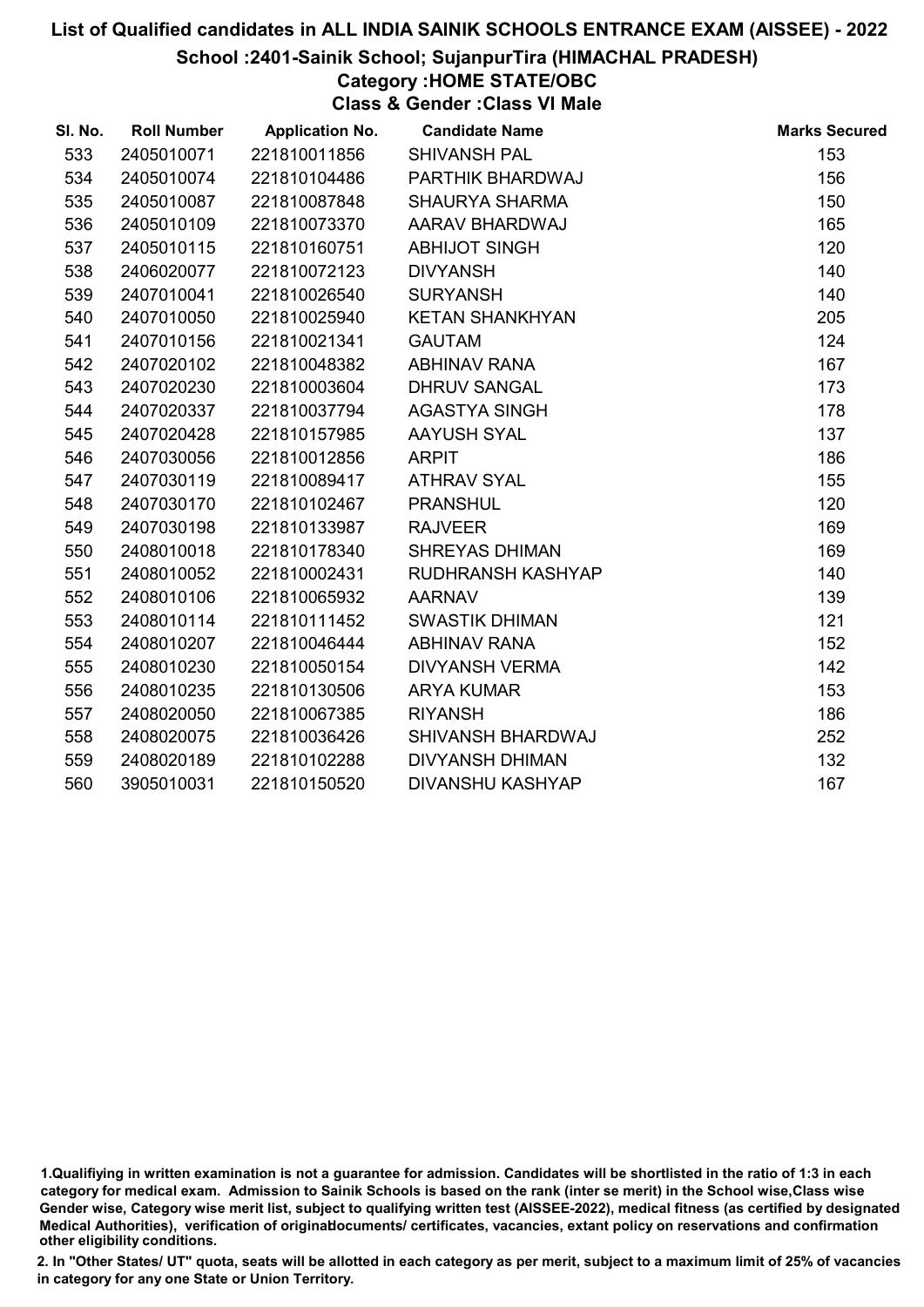### School :2401-Sainik School; SujanpurTira (HIMACHAL PRADESH)

## Category :HOME STATE/DEF

Class & Gender :Class VI Male

| SI. No. | <b>Roll Number</b> | <b>Application No.</b> | <b>Candidate Name</b>      |           | <b>Marks Secured</b> |
|---------|--------------------|------------------------|----------------------------|-----------|----------------------|
| 561     | 2001040383         | 221810073292           | <b>LAKSHYA THAKUR</b>      |           | 210                  |
| 562     | 2001060526         | 221810072638           | <b>RAJVEER THAKUR</b>      |           | 181                  |
| 563     | 2001060670         | 221810057188           | <b>AGAM DHATWALIA</b>      |           | 157                  |
| 564     | 2001060710         | 221810038498           | <b>DIVYANSH THAPA</b>      |           | 136                  |
| 565     | 2001060721         | 221810073109           | <b>AKSHAT THAKUR</b>       |           | 205                  |
| 566     | 2301010142         | 221810074631           | DAKSH SINGH KANWAR         |           | 150                  |
| 567     | 2301020024         | 221810002191           | <b>ADITYA THAKUR</b>       |           | 166                  |
| 568     | 2301020326         | 221810044715           | <b>VISHAL SHARMA</b>       |           | 162                  |
| 569     | 2301020698         | 221810040209           | PANSHUL KATOCH             |           | 222                  |
| 570     | 2401010014         | 221810110830           | <b>ISHANT DHATWALIA</b>    |           | 200                  |
| 571     | 2401010041         | 221810095121           | <b>ADVIK</b>               |           | 185                  |
| 572     | 2401010044         | 221810171931           | <b>SURYANSH THAKUR</b>     |           | 132                  |
| 573     | 2401010078         | 221810051352           | <b>ANIKET VATSAYAN</b>     |           | 162                  |
| 574     | 2401010087         | 221810009882           | <b>ADITYA</b>              |           | 133                  |
| 575     | 2401010094         | 221810056813           | <b>TARUN SHARMA</b>        |           | 121                  |
| 576     | 2401010097         | 221810016823           | <b>ARNAV KATOCH</b>        |           | 142                  |
| 577     | 2401010098         | 221810008823           | <b>SAKSHAM THAKUR</b>      |           | 210                  |
| 578     | 2401010146         | 221810070594           | <b>KARTIK CHANDEL</b>      |           | 188                  |
| 579     | 2401010168         | 221810021575           | <b>SHIVANSH PARMAR</b>     |           | 180                  |
| 580     | 2401010169         | 221810125185           | <b>SURYANSH SHARMA</b>     |           | 198                  |
| 581     | 2401010219         | 221810100437           | <b>SOURAV KUMAR</b>        |           | 187                  |
| 582     | 2401010238         | 221810069687           | <b>JAGDEEP PATIAL</b>      |           | 174                  |
| 583     | 2401010254         | 221810098248           | <b>AKSHIT SHARMA</b>       |           | 160                  |
| 584     | 2401010268         | 221810017688           | <b>VIREN SHARMA</b>        |           | 140                  |
| 585     | 2403010002         | 221810033300           | <b>ABHINAV SHARMA</b>      |           | 156                  |
| 586     | 2403010017         | 221810172810           | <b>SHYNEY</b>              |           | 128                  |
| 587     | 2403010026         | 221810023420           | <b>MANIK PATHANIA</b>      |           | 229                  |
| 588     | 2403010086         | 221810085080           | <b>DIVYANSH SHARMA</b>     |           | 141                  |
| 589     | 2403010109         | 221810130701           | <b>DISHAT SINGH</b>        |           | 152                  |
| 590     | 2403010121         | 221810012221           | <b>ARPIT SHARMA</b>        |           | 132                  |
| 591     | 2403010132         | 221810003531           | KARTAVYA PATHANIA          |           | 243                  |
| 592     | 2403010149         | 221810048151           | <b>VEER MUKAMIA</b>        | <b>AR</b> | 165                  |
| 593     | 2403010162         | 221810187461           | <b>UDAY THAKUR</b>         |           | 128                  |
| 594     | 2403010165         | 221810062761           | <b>SWASTIK</b>             |           | 208                  |
| 595     | 2403010170         | 221810174271           | <b>ADITYA SHAMRA</b>       |           | 213                  |
| 596     | 2403010204         | 221810002512           | <b>ARNAV RIAD</b>          |           | 162                  |
| 597     | 2403010211         | 221810001522           | <b>AKSHAT JAMWAL</b>       |           | 167                  |
| 598     | 2403020014         | 221810014232           | <b>MANASH MAHAJAN</b>      |           | 133                  |
| 599     | 2403020031         | 221810043052           | <b>ARNAV SINGH CHAUHAN</b> |           | 249                  |
| 600     | 2403020034         | 221810046052           | RACHIT KATOCH              |           | 133                  |
| 601     | 2403020076         | 221810047092           | <b>ANAND SINGH</b>         |           | 124                  |
| 602     | 2403020077         | 221810061192           | <b>KARTIK GULERIA</b>      |           | 124                  |
| 603     | 2403020088         | 221810037013           | NITIN JAMWAL               |           | 135                  |

1.Qualifiying in written examination is not a guarantee for admission. Candidates will be shortlisted in the ratio of 1:3 in each category for medical exam. Admission to Sainik Schools is based on the rank (inter se merit) in the School wise,Class wise Gender wise, Category wise merit list, subject to qualifying written test (AISSEE-2022), medical fitness (as certified by designated Medical Authorities), verification of originablocuments/ certificates, vacancies, extant policy on reservations and confirmation other eligibility conditions.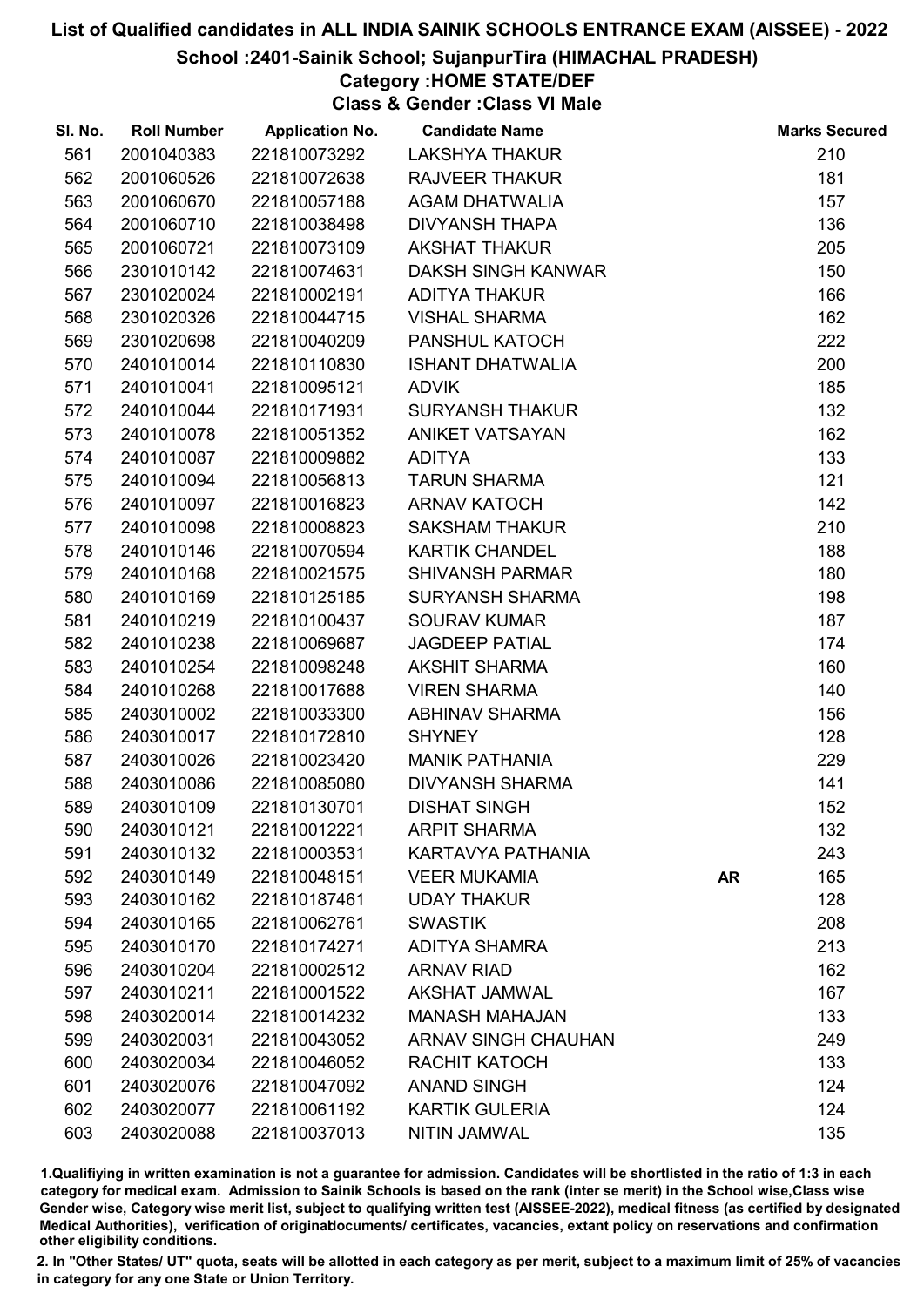### School :2401-Sainik School; SujanpurTira (HIMACHAL PRADESH)

# Category :HOME STATE/DEF

Class & Gender :Class VI Male

| SI. No. | <b>Roll Number</b> | <b>Application No.</b> | <b>Candidate Name</b>     | <b>Marks Secured</b> |
|---------|--------------------|------------------------|---------------------------|----------------------|
| 604     | 2403020147         | 221810100763           | <b>KARTIK THAKUR</b>      | 202                  |
| 605     | 2403020178         | 221810046193           | PRANAV BHADWAL            | 127                  |
| 606     | 2403020180         | 221810028293           | RAKSHIT PATHANIA          | 125                  |
| 607     | 2403020209         | 221810082324           | <b>AKSHIT</b>             | 153                  |
| 608     | 2403020339         | 221810038675           | <b>PANAV THAKUR</b>       | 192                  |
| 609     | 2403020395         | 221810038936           | <b>VARUN THAKUR</b>       | 135                  |
| 610     | 2403020398         | 221810015046           | <b>DHRUV SINGH</b>        | 127                  |
| 611     | 2403020407         | 221810008946           | <b>AARUSH RATHORE</b>     | 211                  |
| 612     | 2403030009         | 221810077676           | <b>KRISHAV DHIMAN</b>     | 128                  |
| 613     | 2403030027         | 221810011396           | <b>ARNAV KUMAR</b>        | 213                  |
| 614     | 2403030039         | 221810046207           | PRASHIV SINGH BAHDWAL     | 121                  |
| 615     | 2403030058         | 221810021327           | <b>SPARSH SINGH</b>       | 171                  |
| 616     | 2403030097         | 221810161457           | <b>AYAN</b>               | 138                  |
| 617     | 2403030151         | 221810157808           | ARSH BHARDWAJ             | 164                  |
| 618     | 2403040008         | 221810091448           | <b>VIKHYAAT RANA</b>      | 150                  |
| 619     | 2403040065         | 221810034988           | <b>SHIVANSH THAKUR</b>    | 158                  |
| 620     | 2403040070         | 221810129298           | AARB GULERIA              | 168                  |
| 621     | 2403040086         | 221810006119           | <b>ADARSH</b>             | 166                  |
| 622     | 2403040091         | 221810191419           | <b>MAYANK</b>             | 212                  |
| 623     | 2403040112         | 221810022639           | <b>PARDHYUMAN</b>         | 155                  |
| 624     | 2403040125         | 221810044449           | <b>SHORAY THAKUR</b>      | 132                  |
| 625     | 2403040127         | 221810121549           | <b>NAMAN MANKOTIA</b>     | 192                  |
| 626     | 2403040129         | 221810018649           | <b>ABHINAV VASHIST</b>    | 197                  |
| 627     | 2403040146         | 221810015269           | <b>DIVYANSH CHOUDHARY</b> | 158                  |
| 628     | 2403040156         | 221810000969           | PRIKSHIT RANA             | 226                  |
| 629     | 2403040158         | 221810126969           | <b>DIVYAM</b>             | 144                  |
| 630     | 2404010010         | 221810011710           | <b>ATHRAV CHAUHAN</b>     | 130                  |
| 631     | 2404010023         | 221810065140           | <b>ARYAN THAKUR</b>       | 122                  |
| 632     | 2404010053         | 221810015690           | <b>ABHINAV VERMA</b>      | 163                  |
| 633     | 2404010074         | 221810049741           | <b>ADITYA BARWAL</b>      | 145                  |
| 634     | 2404010147         | 221810135403           | <b>SAKSHAM THAKUR</b>     | 156                  |
| 635     | 2404010168         | 221810129643           | <b>HARSHIT THAKUR</b>     | 128                  |
| 636     | 2404010204         | 221810022404           | <b>MANAV SHARMA</b>       | 173                  |
| 637     | 2404010205         | 221810050114           | <b>ISHANT</b>             | 221                  |
| 638     | 2404020118         | 221810031456           | <b>ANSHUL THAKUR</b>      | 135                  |
| 639     | 2404020123         | 221810004176           | <b>ASHISH KUMAR</b>       | 138                  |
| 640     | 2404020127         | 221810047476           | <b>RITUL VERMA</b>        | 149                  |
| 641     | 2404020129         | 221810104676           | <b>KANISHAK SHARMA</b>    | 141                  |
| 642     | 2404020175         | 221810126757           | <b>ANTRIKSH BARWAL</b>    | 124                  |
| 643     | 2404020189         | 221810129687           | <b>RISHI BHARDWAJ</b>     | 125                  |
| 644     | 2404020278         | 221810070859           | <b>ANURAG</b>             | 173                  |
| 645     | 2405010011         | 221810014021           | PRIYANSHU CHAUHAN         | 144                  |
| 646     | 2405010070         | 221810018756           | ABHINAM SINGH THAKUR      | 183                  |

1.Qualifiying in written examination is not a guarantee for admission. Candidates will be shortlisted in the ratio of 1:3 in each category for medical exam. Admission to Sainik Schools is based on the rank (inter se merit) in the School wise,Class wise Gender wise, Category wise merit list, subject to qualifying written test (AISSEE-2022), medical fitness (as certified by designated Medical Authorities), verification of originablocuments/ certificates, vacancies, extant policy on reservations and confirmation other eligibility conditions.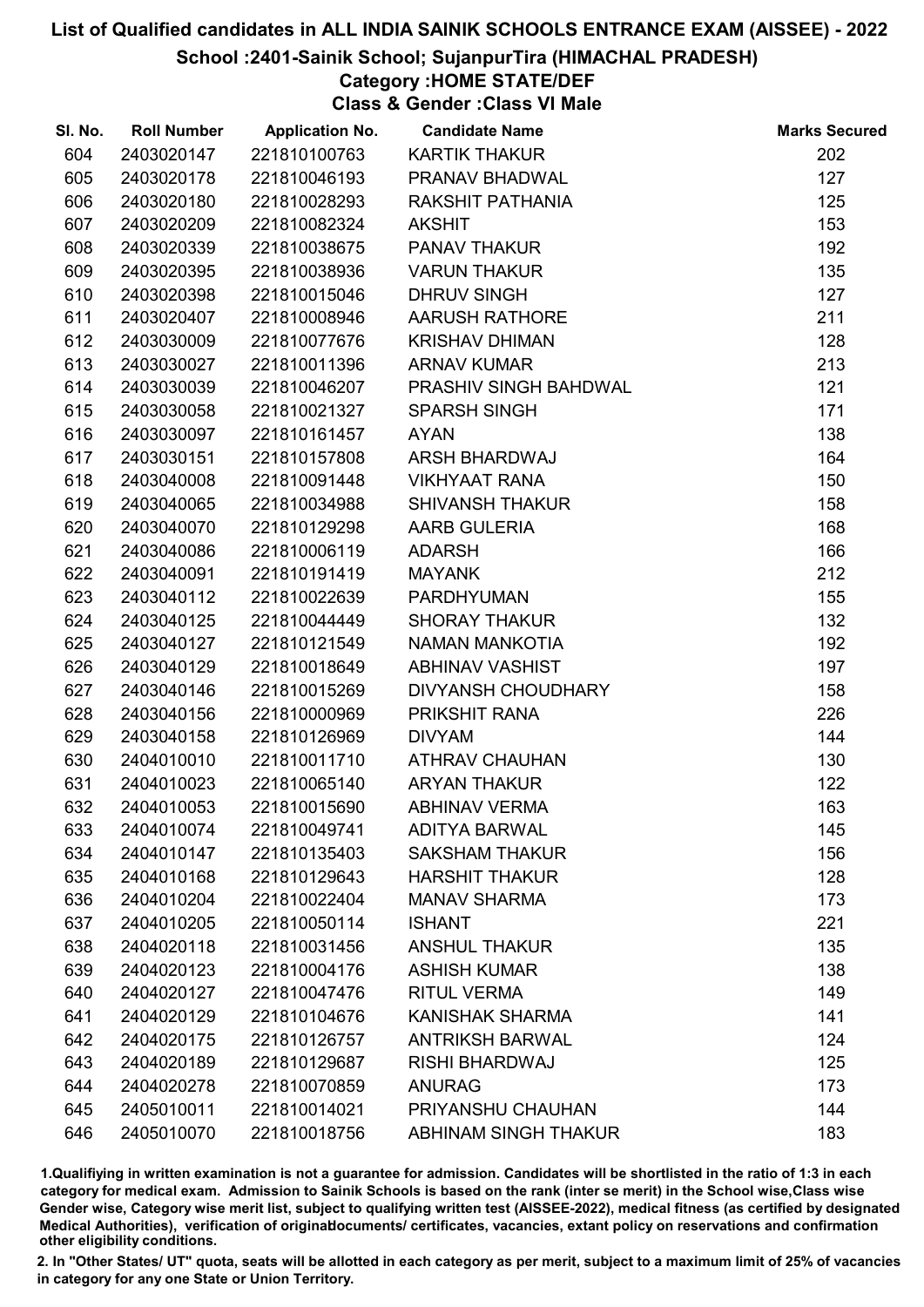### School :2401-Sainik School; SujanpurTira (HIMACHAL PRADESH)

## Category :HOME STATE/DEF

Class & Gender :Class VI Male

| SI. No. | <b>Roll Number</b> | <b>Application No.</b> | <b>Candidate Name</b>     | <b>Marks Secured</b> |
|---------|--------------------|------------------------|---------------------------|----------------------|
| 647     | 2405010072         | 221810076476           | <b>DEVANSHU KAMAL</b>     | 209                  |
| 648     | 2405010135         | 221810127227           | AAYUSH SHARMA             | 190                  |
| 649     | 2406010128         | 221810191102           | KAVYANSH DUTTA            | 149                  |
| 650     | 2406010131         | 221810035502           | <b>AADITYA</b>            | 151                  |
| 651     | 2406020029         | 221810124342           | ATHARVA BHARAT MEHTA      | 156                  |
| 652     | 2406020063         | 221810088692           | <b>ANIRUDH SHARMA</b>     | 121                  |
| 653     | 2406030079         | 221810190397           | <b>RAJVIR</b>             | 135                  |
| 654     | 2406030097         | 221810054918           | <b>MANAS SHYAM</b>        | 136                  |
| 655     | 2406030125         | 221810167868           | <b>ADITYA THAKUR</b>      | 125                  |
| 656     | 2406030127         | 221810168078           | YAMISH                    | 136                  |
| 657     | 2407010022         | 221810011120           | <b>AARAB THAKUR</b>       | 136                  |
| 658     | 2407010102         | 221810090890           | <b>ARPIT SHARMA</b>       | 127                  |
| 659     | 2407010131         | 221810040321           | <b>ARNAV CHOUHAN</b>      | 176                  |
| 660     | 2407010154         | 221810077241           | <b>ANURAG RANA</b>        | 208                  |
| 661     | 2407010196         | 221810058181           | <b>PARAS</b>              | 121                  |
| 662     | 2407010250         | 221810073045           | <b>ANSH RANA</b>          | 169                  |
| 663     | 2407010258         | 221810128926           | PRINCE THAKUR             | 126                  |
| 664     | 2407020023         | 221810034702           | <b>SHUVAM GULERIA</b>     | 184                  |
| 665     | 2407020057         | 221810056042           | <b>SAKSHAM KALIA</b>      | 134                  |
| 666     | 2407020063         | 221810023842           | <b>DHRUV SHANKHYAN</b>    | 141                  |
| 667     | 2407020116         | 221810020992           | <b>RUDRA</b>              | 191                  |
| 668     | 2407020134         | 221810013913           | <b>KUNDAN THAKUR</b>      | 135                  |
| 669     | 2407020152         | 221810032333           | <b>TANISH SHARMA</b>      | 154                  |
| 670     | 2407020159         | 221810153833           | <b>LOVISH</b>             | 201                  |
| 671     | 2407020161         | 221810078833           | <b>SHUBAM KUMAR JAGGI</b> | 137                  |
| 672     | 2407020196         | 221810128673           | ANSH GOUTAM               | 132                  |
| 673     | 2407020209         | 221810130193           | <b>SURYANSH CHANDEL</b>   | 188                  |
| 674     | 2407020220         | 221810015693           | <b>ARNAV JAGGI</b>        | 164                  |
| 675     | 2407020250         | 221810030724           | <b>SAKSHIT SOHARU</b>     | 211                  |
| 676     | 2407020264         | 221810074734           | ABHI RAJ SHARMA           | 136                  |
| 677     | 2407020293         | 221810080754           | <b>DIGVIJAY SINGH</b>     | 182                  |
| 678     | 2407020294         | 221810015754           | <b>SAKSHAM SHARMA</b>     | 210                  |
| 679     | 2407020309         | 221810051274           | <b>ADITYA KUMAR</b>       | 169                  |
| 680     | 2407020359         | 221810105425           | <b>ADARSH SHARMA</b>      | 130                  |
| 681     | 2407020367         | 221810041135           | PARAS MANDHOTRA           | 128                  |
| 682     | 2407020419         | 221810002085           | <b>ANISH GARG</b>         | 247                  |
| 683     | 2407020434         | 221810053495           | <b>ANMOL DHADWAL</b>      | 153                  |
| 684     | 2407030013         | 221810075516           | <b>NISHIT RANA</b>        | 193                  |
| 685     | 2407030047         | 221810044946           | <b>SURYANSH MEHTA</b>     | 190                  |
| 686     | 2407030057         | 221810035856           | <b>VAISHNAV THAKUR</b>    | 216                  |
| 687     | 2407030067         | 221810064076           | <b>AYUSH THAKUR</b>       | 186                  |
| 688     | 2407030085         | 221810039486           | <b>SHIVAM RANA</b>        | 141                  |
| 689     | 2407030097         | 221810047496           | <b>SAKSHAM THAKUR</b>     | 125                  |

1.Qualifiying in written examination is not a guarantee for admission. Candidates will be shortlisted in the ratio of 1:3 in each category for medical exam. Admission to Sainik Schools is based on the rank (inter se merit) in the School wise,Class wise Gender wise, Category wise merit list, subject to qualifying written test (AISSEE-2022), medical fitness (as certified by designated Medical Authorities), verification of originablocuments/ certificates, vacancies, extant policy on reservations and confirmation other eligibility conditions.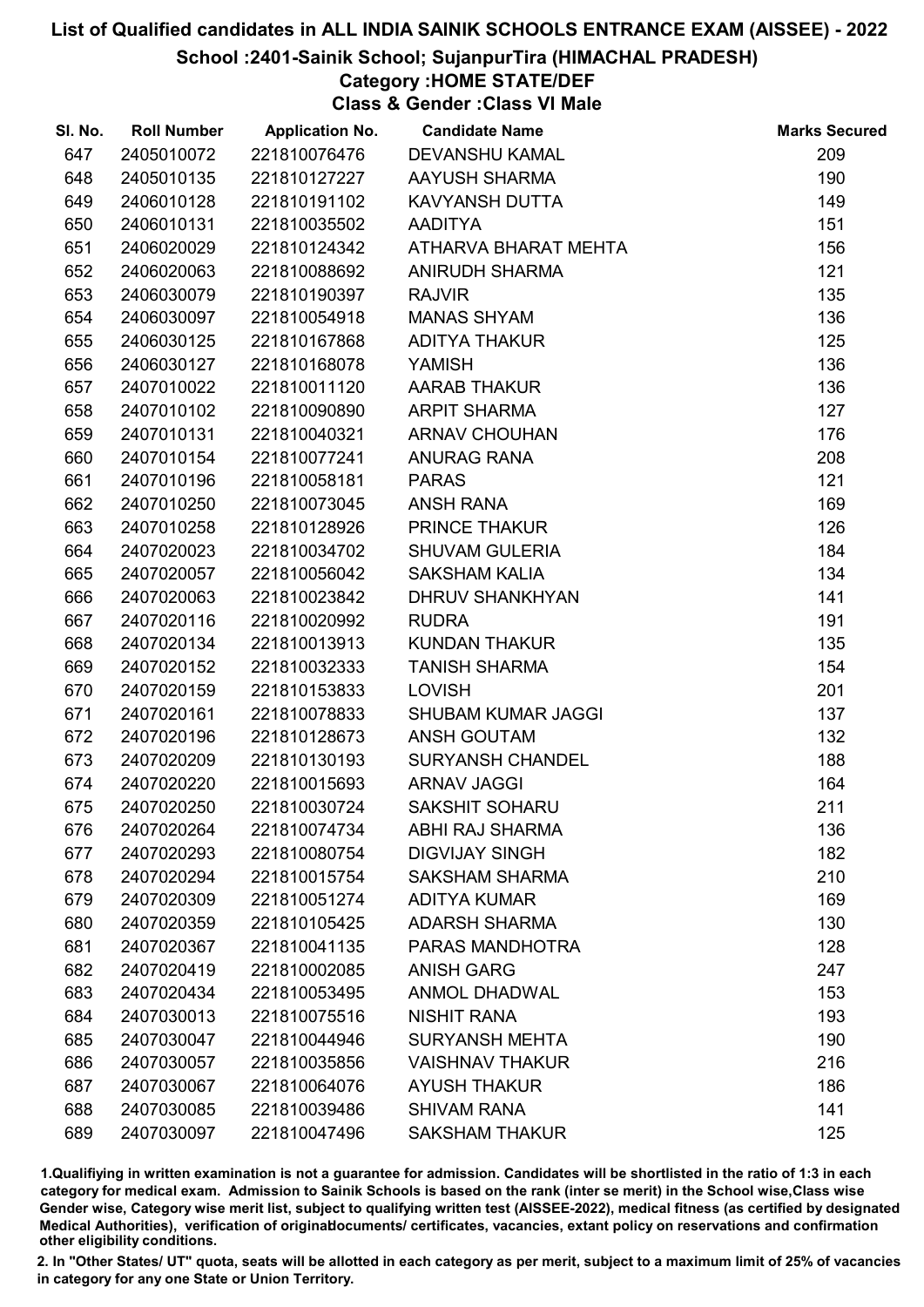#### School :2401-Sainik School; SujanpurTira (HIMACHAL PRADESH)

## Category :HOME STATE/DEF

Class & Gender :Class VI Male

| SI. No. | <b>Roll Number</b> | <b>Application No.</b> | <b>Candidate Name</b>       | <b>Marks Secured</b> |
|---------|--------------------|------------------------|-----------------------------|----------------------|
| 690     | 2407030116         | 221810133117           | <b>SRIJAN THAKUR</b>        | 228                  |
| 691     | 2407030153         | 221810065257           | <b>ADITYA</b>               | 145                  |
| 692     | 2407030189         | 221810066777           | <b>ROUNIT SHARMA</b>        | 200                  |
| 693     | 2407030192         | 221810020487           | <b>RIZUL MEHRA</b>          | 230                  |
| 694     | 2407030207         | 221810061008           | <b>DIVYANSH CHOUDHARY</b>   | 201                  |
| 695     | 2407030209         | 221810051208           | <b>ADITYA THAKUR</b>        | 125                  |
| 696     | 2407030238         | 221810079928           | <b>UJJWAL CHANDEL</b>       | 154                  |
| 697     | 2407030291         | 221810079578           | <b>SRIJAN AGNIHOTRI</b>     | 243                  |
| 698     | 2407030309         | 221810105988           | <b>AARAV SHARMA</b>         | 155                  |
| 699     | 2407030373         | 221810045949           | <b>RISHANT CHOUDHARY</b>    | 161                  |
| 700     | 2407030379         | 221810170559           | <b>SIDHARTH</b>             | 131                  |
| 701     | 2407030402         | 221810135979           | <b>KUMAR KOSIN</b>          | 128                  |
| 702     | 2407030415         | 221810021889           | <b>ABHAY KUMAR</b>          | 156                  |
| 703     | 2408010002         | 221810004300           | <b>ARNAV SANKHYAN</b>       | 246                  |
| 704     | 2408010075         | 221810018071           | <b>ARYAN SHARMA</b>         | 179                  |
| 705     | 2408010082         | 221810134681           | PIYUSH CHOUDHARY            | 192                  |
| 706     | 2408010134         | 221810078982           | <b>AKSHIT THAKUR</b>        | 188                  |
| 707     | 2408010160         | 221810074843           | <b>SWASTIK CHAUHAN</b>      | 218                  |
| 708     | 2408010220         | 221810009772           | <b>ANIKET</b>               | 138                  |
| 709     | 2408020103         | 221810079107           | <b>EVISH THAKUR</b>         | 164                  |
| 710     | 2408020109         | 221810192017           | <b>SHAKSHAM KUTLEHRIA</b>   | 141                  |
| 711     | 2408020114         | 221810194717           | <b>VISHAV SWAROOP SINGH</b> | 196                  |
| 712     | 2408020161         | 221810014428           | UTKARSH GHATWAL             | 160                  |
| 713     | 2501020034         | 221810004480           | <b>GURPREET SINGH</b>       | 155                  |
| 714     | 3002020416         | 221810013156           | <b>KARTIK CHANDEL</b>       | 158                  |
| 715     | 3110010137         | 221810012571           | RAJAS SHARMA                | 261                  |
| 716     | 3114020353         | 221810012863           | <b>AKSHIT THAKUR</b>        | 151                  |
| 717     | 3501010051         | 221810086522           | <b>RISHABH KAUSHAL</b>      | 234                  |
| 718     | 3801010097         | 221810188812           | <b>SAKSHAM GULERIA</b>      | 165                  |
| 719     | 3803010137         | 221810017903           | <b>ANISH PATHANIA</b>       | 142                  |
| 720     | 3803010312         | 221810085908           | <b>RAKSHIT RIHAL</b>        | 159                  |
| 721     | 3904040009         | 221810092690           | <b>PANSHUL PATHANIA</b>     | 136                  |
| 722     | 3904040386         | 221810064993           | <b>ADITYA SHARMA</b>        | 129                  |
| 723     | 3905010188         | 221810013441           | <b>KARTIK PATIAL</b>        | 182                  |
| 724     | 3905020183         | 221810159033           | <b>ARYAN THAKUR</b>         | 148                  |
| 725     | 3905040336         | 221810047973           | <b>ADARSH SHARMA</b>        | 151                  |
| 726     | 3908010116         | 221810134836           | <b>NITIN KUMAR</b>          | 155                  |
| 727     | 4604010259         | 221810024848           | <b>AMAN BAHRA</b>           | 160                  |

1.Qualifiying in written examination is not a guarantee for admission. Candidates will be shortlisted in the ratio of 1:3 in each category for medical exam. Admission to Sainik Schools is based on the rank (inter se merit) in the School wise,Class wise Gender wise, Category wise merit list, subject to qualifying written test (AISSEE-2022), medical fitness (as certified by designated Medical Authorities), verification of originablocuments/ certificates, vacancies, extant policy on reservations and confirmation other eligibility conditions.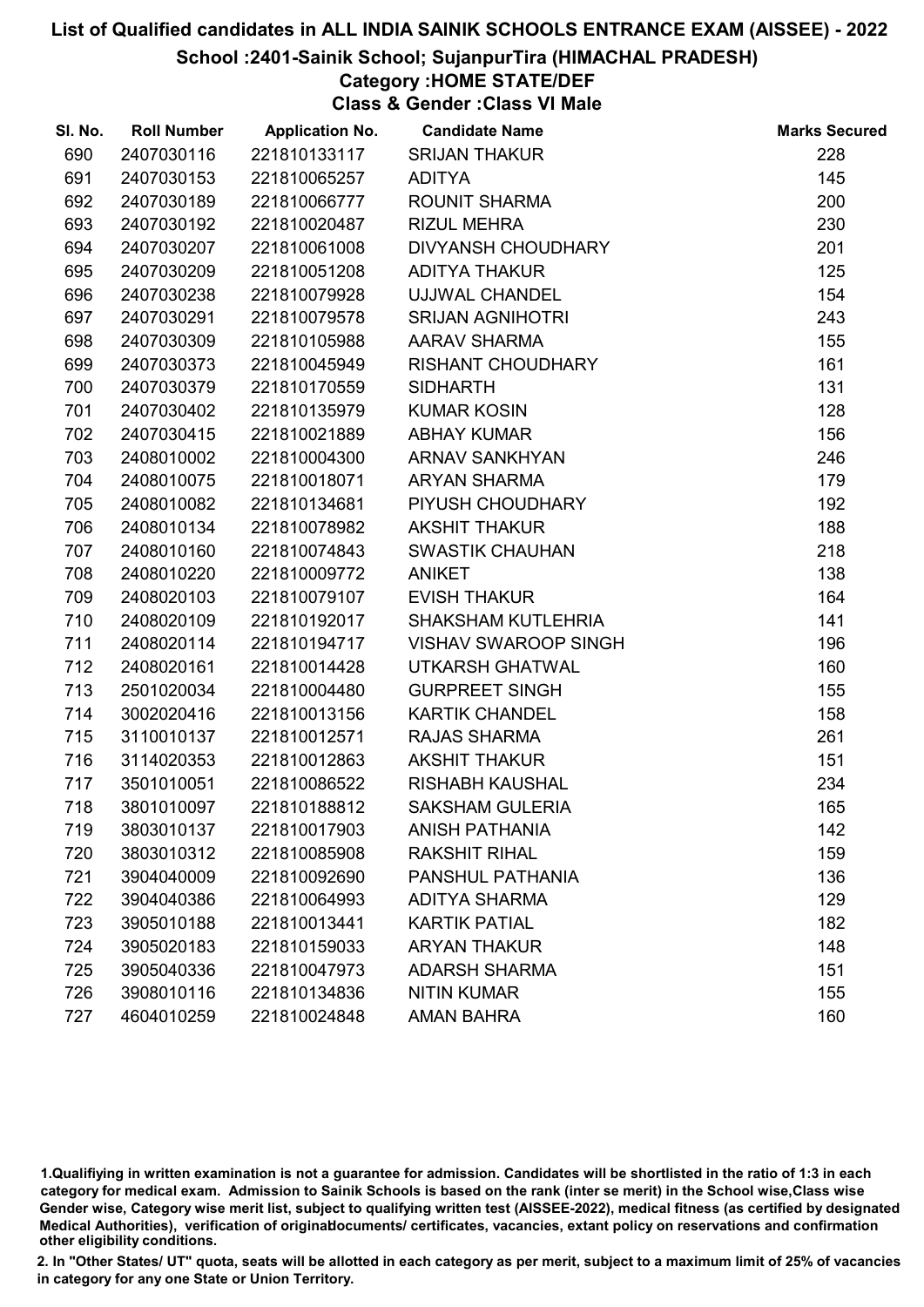### School :2401-Sainik School; SujanpurTira (HIMACHAL PRADESH)

# Category :HOME STATE/GEN

Class & Gender :Class VI Male

| SI. No. | <b>Roll Number</b> | <b>Application No.</b> | <b>Candidate Name</b>        |           | <b>Marks Secured</b> |
|---------|--------------------|------------------------|------------------------------|-----------|----------------------|
| 728     | 2001030145         | 221810067350           | <b>SANCHIT DHARWAL</b>       |           | 199                  |
| 729     | 2001030197         | 221810040860           | AARAV VASHISHT               |           | 245                  |
| 730     | 2001040150         | 221810103812           | SACHIT CHAUHAN               |           | 176                  |
| 731     | 2001040424         | 221810108703           | <b>AKSHIT THAKUR</b>         |           | 150                  |
| 732     | 2001040436         | 221810195013           | AARYAN PRATAP SINGH NEGI     |           | 166                  |
| 733     | 2001050141         | 221810014963           | <b>AKSHIT KUMAR</b>          |           | 160                  |
| 734     | 2001050232         | 221810039593           | <b>ADHIKSHIT CHANDEL</b>     |           | 125                  |
| 735     | 2001050840         | 221810018206           | <b>SWASTIK KATOCH</b>        |           | 187                  |
| 736     | 2001060161         | 221810077807           | <b>NAMAN</b>                 |           | 143                  |
| 737     | 2001060372         | 221810038287           | <b>SPARSH GULERIA</b>        |           | 188                  |
| 738     | 2001060397         | 221810088197           | <b>ATHARV DOGRA</b>          |           | 197                  |
| 739     | 2001060416         | 221810018797           | PARSHAV SHARMA               |           | 216                  |
| 740     | 2001060951         | 221810022679           | <b>AADVIK THAKUR</b>         |           | 130                  |
| 741     | 2001061003         | 221810086499           | <b>SACHIN KUMAR</b>          |           | 228                  |
| 742     | 2202020340         | 221810006841           | <b>LUVYANSH SINGH</b>        |           | 203                  |
| 743     | 2301010092         | 221810017870           | <b>SARTHAK SHARMA</b>        |           | 168                  |
| 744     | 2301020013         | 221810001971           | <b>VIPLOVE PARATAP SINGH</b> |           | 164                  |
| 745     | 2301020150         | 221810047223           | UTKARSH SINGH RANA           |           | 152                  |
| 746     | 2301020231         | 221810153704           | <b>SACHCHIT SHARMA</b>       |           | 165                  |
| 747     | 2301020474         | 221810030086           | <b>ADHRIT SOOD</b>           |           | 144                  |
| 748     | 2301020641         | 221810114458           | <b>LAKSH CHAUHAN</b>         |           | 132                  |
| 749     | 2301020795         | 221810052299           | <b>RISHAAN</b>               |           | 230                  |
| 750     | 2303020109         | 221810019190           | <b>ARNAV GULERIA</b>         |           | 141                  |
| 751     | 2303060028         | 221810039123           | <b>KARTIK SHARMA</b>         | <b>AR</b> | 152                  |
| 752     | 2303060102         | 221810096143           | <b>ACHINTYA MAHAJAN</b>      |           | 139                  |
| 753     | 2303070031         | 221810102394           | <b>ADITYA THAKUR</b>         |           | 147                  |
| 754     | 2401010005         | 221810058310           | <b>SARANSH THAKUR</b>        |           | 120                  |
| 755     | 2401010006         | 221810027610           | <b>LAVISH PRAKASH</b>        |           | 190                  |
| 756     | 2401010007         | 221810160120           | SHIVANSH BHARDWAJ            |           | 163                  |
| 757     | 2401010010         | 221810181130           | <b>KESHAV VERMA</b>          |           | 222                  |
| 758     | 2401010013         | 221810009630           | <b>AARAV GUPTA</b>           |           | 201                  |
| 759     | 2401010015         | 221810002440           | <b>ABHIMANYU PATYAL</b>      |           | 209                  |
| 760     | 2401010017         | 221810012740           | <b>SHIVANSH</b>              |           | 178                  |
| 761     | 2401010021         | 221810098750           | <b>SARTHIK THAKUR</b>        |           | 158                  |
| 762     | 2401010022         | 221810030850           | <b>SHAURYA SHARMA</b>        |           | 146                  |
| 763     | 2401010030         | 221810091980           | <b>SHORYA SHAMA</b>          |           | 129                  |
| 764     | 2401010033         | 221810058790           | AAKARSH KUMAR PATHAK         |           | 135                  |
| 765     | 2401010052         | 221810021551           | <b>ATHARV SHARMA</b>         |           | 242                  |
| 766     | 2401010064         | 221810079981           | <b>ARNAV KAPOOR</b>          |           | 127                  |
| 767     | 2401010065         | 221810179691           | <b>RAGHAV VERMA</b>          |           | 195                  |
| 768     | 2401010067         | 221810107502           | <b>MAYANK SHARMA</b>         |           | 123                  |
| 769     | 2401010068         | 221810151602           | <b>REHAN</b>                 |           | 124                  |
| 770     | 2401010070         | 221810029112           | RANNVIJAY SINGH PARMAR       |           | 233                  |

1.Qualifiying in written examination is not a guarantee for admission. Candidates will be shortlisted in the ratio of 1:3 in each category for medical exam. Admission to Sainik Schools is based on the rank (inter se merit) in the School wise,Class wise Gender wise, Category wise merit list, subject to qualifying written test (AISSEE-2022), medical fitness (as certified by designated Medical Authorities), verification of originablocuments/ certificates, vacancies, extant policy on reservations and confirmation other eligibility conditions.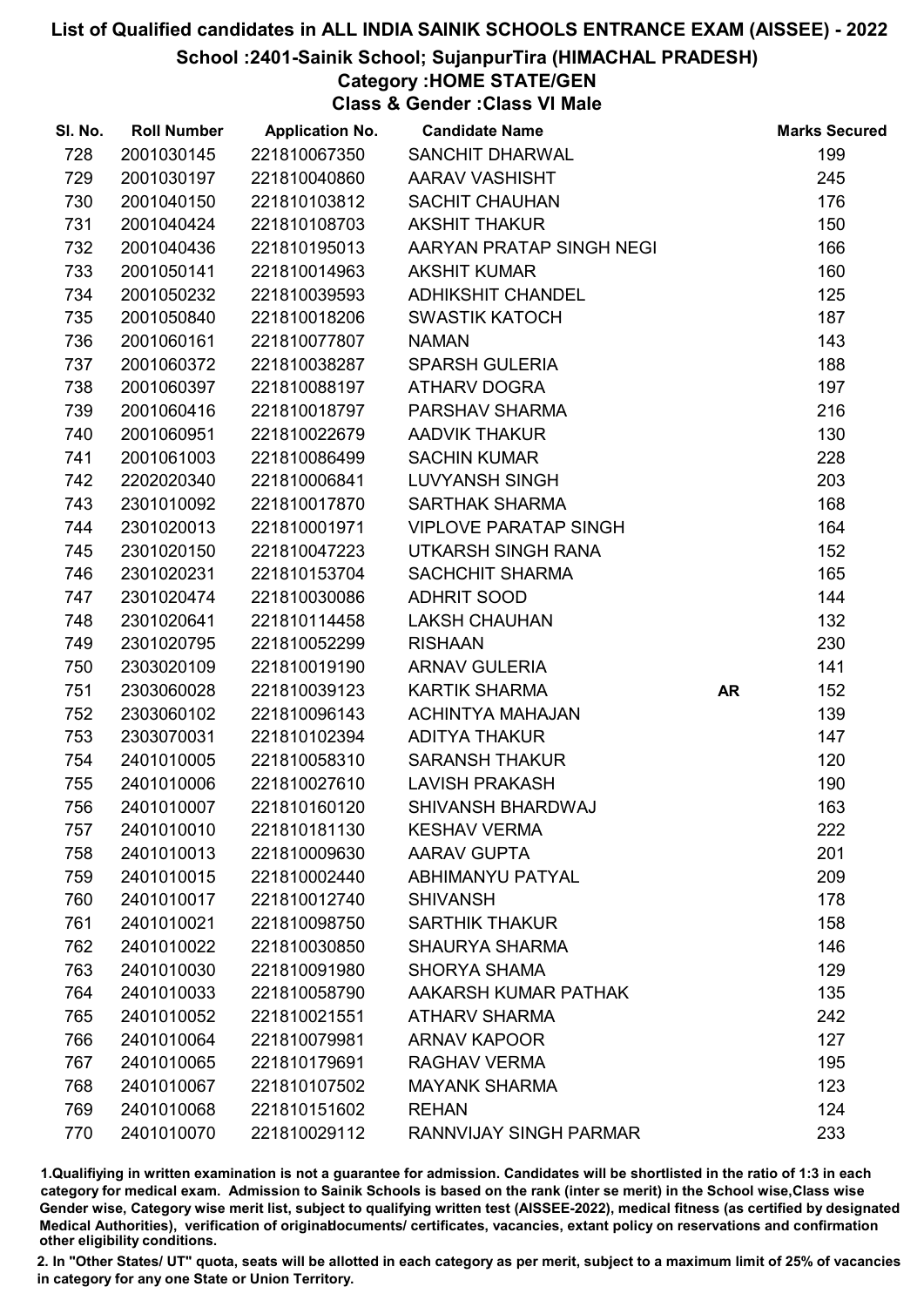### School :2401-Sainik School; SujanpurTira (HIMACHAL PRADESH)

## Category :HOME STATE/GEN

Class & Gender :Class VI Male

| SI. No. | <b>Roll Number</b> | <b>Application No.</b> | <b>Candidate Name</b>           |    | <b>Marks Secured</b> |
|---------|--------------------|------------------------|---------------------------------|----|----------------------|
| 771     | 2401010071         | 221810111322           | ABHINAV GARG ADARSH             |    | 126                  |
| 772     | 2401010077         | 221810093742           | <b>SWASTIK VERMA</b>            |    | 150                  |
| 773     | 2401010081         | 221810037752           | <b>SHIVAIN RANA</b>             |    | 242                  |
| 774     | 2401010089         | 221810156392           | ABHAY THAKUR                    |    | 166                  |
| 775     | 2401010096         | 221810125723           | <b>NABHAN SHARMA</b>            |    | 194                  |
| 776     | 2401010102         | 221810054733           | <b>DIVYANSH</b>                 |    | 189                  |
| 777     | 2401010103         | 221810087933           | <b>RISHIT GAUTAM</b>            |    | 202                  |
| 778     | 2401010105         | 221810180543           | ARNAV CHAUDHARY                 |    | 133                  |
| 779     | 2401010112         | 221810118283           | <b>AYAN</b>                     |    | 186                  |
| 780     | 2401010123         | 221810078524           | <b>VAIDIK SHARMA</b>            |    | 225                  |
| 781     | 2401010124         | 221810094034           | AARAV SINGH DHATWALIA           |    | 129                  |
| 782     | 2401010138         | 221810043974           | <b>ANTRIKSH</b>                 |    | 203                  |
| 783     | 2401010141         | 221810122784           | <b>SWASTIK</b>                  |    | 122                  |
| 784     | 2401010156         | 221810091035           | <b>ARYAN THAKUR</b>             |    | 146                  |
| 785     | 2401010157         | 221810032035           | <b>PRAGUN THAKUR</b>            |    | 148                  |
| 786     | 2401010159         | 221810018755           | <b>SHORYA SHARMA</b>            |    | 172                  |
| 787     | 2401010163         | 221810065075           | <b>ANSH GAUTAM</b>              |    | 224                  |
| 788     | 2401010171         | 221810087195           | <b>SHASHWAT SINGH THAKUR</b>    |    | 130                  |
| 789     | 2401010179         | 221810040016           | <b>DIVYANSH THAKUR</b>          |    | 134                  |
| 790     | 2401010184         | 221810127426           | <b>AKSHAY SHARMA</b>            |    | 149                  |
| 791     | 2401010188         | 221810019926           | MADHAVAN DHARMANI               |    | 145                  |
| 792     | 2401010189         | 221810046136           | <b>ARNAV THAKUR</b>             |    | 183                  |
| 793     | 2401010192         | 221810013046           | <b>ARYAN PRASHER</b>            |    | 179                  |
| 794     | 2401010196         | 221810030356           | SARANSH BHARDWAJ                |    | 136                  |
| 795     | 2401010200         | 221810024766           | <b>VISHVAVIJAY SINGH THAKUR</b> |    | 134                  |
| 796     | 2401010201         | 221810064766           | <b>REYANSH SHARMA</b>           |    | 170                  |
| 797     | 2401010215         | 221810091827           | <b>SURYANSH MUNGLANA</b>        |    | 165                  |
| 798     | 2401010221         | 221810027537           | <b>SPARSH SHARMA</b>            | AR | 129                  |
| 799     | 2401010226         | 221810103647           | <b>VARUN GAUTAM</b>             |    | 184                  |
| 800     | 2401010235         | 221810048477           | <b>DRISHANT SHARMA</b>          |    | 180                  |
| 801     | 2401010242         | 221810019897           | <b>VYOM SINGH</b>               |    | 210                  |
| 802     | 2401010251         | 221810126938           | ARADHYA RATTAN BHARDWAJ         |    | 158                  |
| 803     | 2401010253         | 221810093148           | <b>ABHAY THAKUR</b>             |    | 133                  |
| 804     | 2401010261         | 221810012068           | <b>KARNIK KAPIL</b>             |    | 180                  |
| 805     | 2401010263         | 221810166268           | <b>AKASH BHANDARI</b>           |    | 159                  |
| 806     | 2401010272         | 221810133698           | <b>ARNAB SHARMA</b>             |    | 210                  |
| 807     | 2401010282         | 221810169329           | <b>MANHAR SAREEN</b>            |    | 209                  |
| 808     | 2401010284         | 221810039529           | <b>AKSHIT KUMAR</b>             |    | 136                  |
| 809     | 2401010285         | 221810046729           | <b>ABHIRAJ SINGH THAKUR</b>     |    | 229                  |
| 810     | 2401010290         | 221810096939           | <b>RUDRA JAMWAL</b>             |    | 188                  |
| 811     | 2401010293         | 221810035549           | <b>SATYAM UPMANYU</b>           |    | 140                  |
| 812     | 2401010296         | 221810091759           | <b>NAMAN CHANDEL</b>            |    | 230                  |
| 813     | 2401010298         | 221810056859           | <b>SHOURYA SHARMA</b>           |    | 157                  |

1.Qualifiying in written examination is not a guarantee for admission. Candidates will be shortlisted in the ratio of 1:3 in each category for medical exam. Admission to Sainik Schools is based on the rank (inter se merit) in the School wise,Class wise Gender wise, Category wise merit list, subject to qualifying written test (AISSEE-2022), medical fitness (as certified by designated Medical Authorities), verification of originablocuments/ certificates, vacancies, extant policy on reservations and confirmation other eligibility conditions.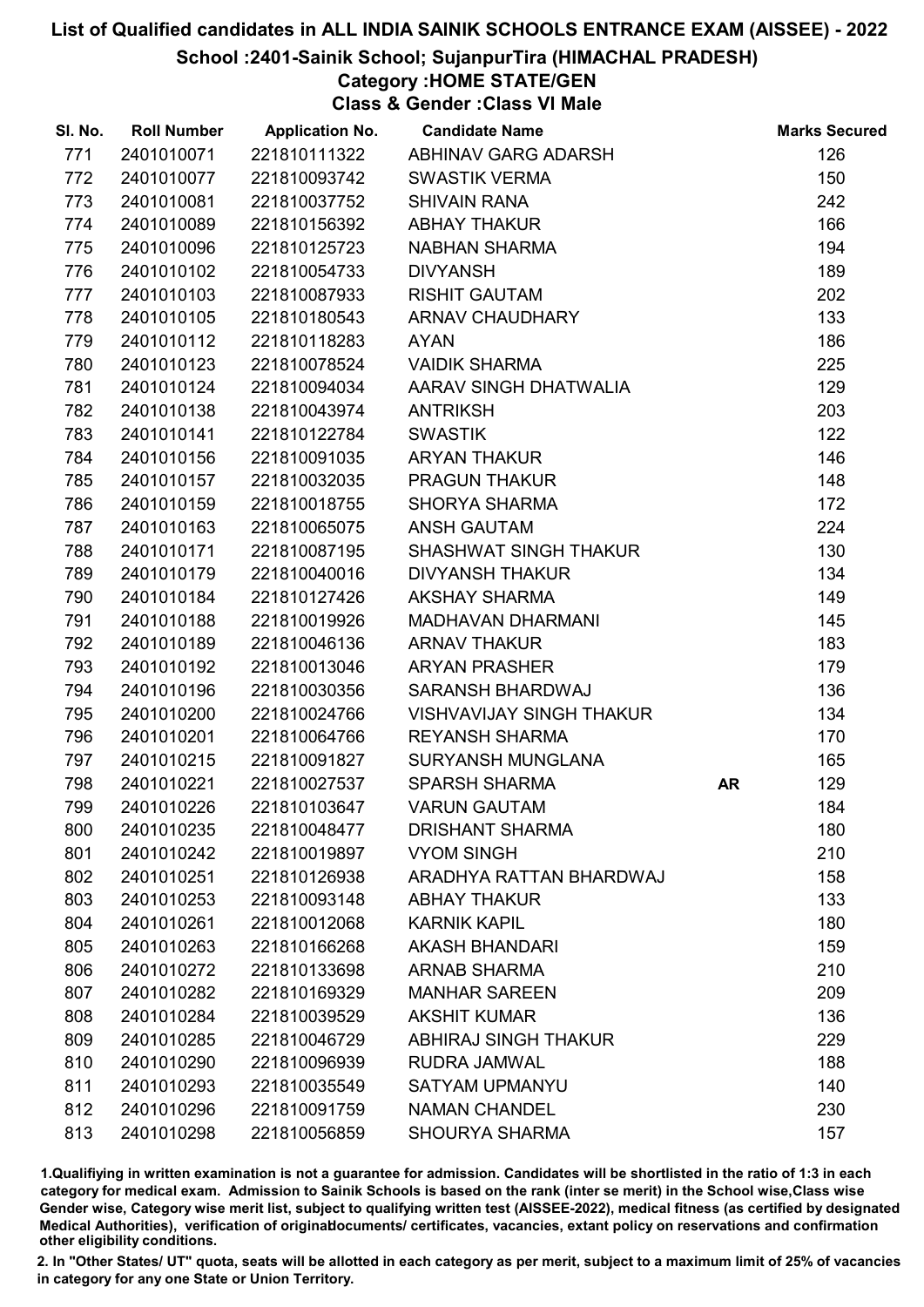### School :2401-Sainik School; SujanpurTira (HIMACHAL PRADESH)

## Category :HOME STATE/GEN

Class & Gender :Class VI Male

| SI. No. | <b>Roll Number</b> | <b>Application No.</b> | <b>Candidate Name</b>        |    | <b>Marks Secured</b> |
|---------|--------------------|------------------------|------------------------------|----|----------------------|
| 814     | 2401010300         | 221810040279           | PRAKUL VASHISHTH             |    | 132                  |
| 815     | 2401010301         | 221810052679           | <b>MALYAJ</b>                |    | 195                  |
| 816     | 2401010307         | 221810160789           | <b>ARNAV THAKUR</b>          |    | 159                  |
| 817     | 2401010323         | 221810023662           | PRANSHUL GAUTAM              |    | 160                  |
| 818     | 2401010327         | 221810053273           | <b>ANIRUDH SHARMA</b>        | CG | 145                  |
| 819     | 2401010362         | 221810007299           | <b>AKSHIT THAKUR</b>         |    | 133                  |
| 820     | 2402010014         | 221810185401           | <b>SARTHAK SHARMA</b>        |    | 196                  |
| 821     | 2402010017         | 221810180531           | <b>CHAITANYA KAUSHAL</b>     |    | 169                  |
| 822     | 2402010025         | 221810134491           | <b>MRIDUL SHARMA</b>         |    | 170                  |
| 823     | 2402010032         | 221810141392           | <b>DIVYAANSH JOSHI</b>       |    | 167                  |
| 824     | 2402010047         | 221810020934           | <b>SARANSH SHARMA</b>        |    | 168                  |
| 825     | 2402010051         | 221810078394           | <b>JATIN THAKUR</b>          |    | 158                  |
| 826     | 2402010075         | 221810155156           | <b>RAYIRTH THAKUR</b>        |    | 216                  |
| 827     | 2402010079         | 221810093596           | <b>SUYASH THAKUR</b>         |    | 203                  |
| 828     | 2402010089         | 221810090987           | <b>ISHAN</b>                 |    | 132                  |
| 829     | 2402010090         | 221810063508           | <b>YUVRAJ SINGH</b>          |    | 123                  |
| 830     | 2402010095         | 221810161948           | <b>RUDRA MAHAJAN</b>         |    | 131                  |
| 831     | 2402010097         | 221810009378           | <b>RIDIL KUMAR</b>           |    | 201                  |
| 832     | 2402010099         | 221810089609           | <b>JAI ADITTYA JAMWAL</b>    |    | 192                  |
| 833     | 2402010105         | 221810000569           | <b>ANMOL SINGH</b>           |    | 194                  |
| 834     | 2402010118         | 221810002441           | PARIKSHIT SHARMA             |    | 150                  |
| 835     | 2402010134         | 221810065107           | <b>ARYAVEER SINGH THAKUR</b> |    | 189                  |
| 836     | 2403010006         | 221810012700           | <b>AKSHIT RANA</b>           |    | 150                  |
| 837     | 2403010014         | 221810104710           | <b>VATSAL SHARMA</b>         |    | 187                  |
| 838     | 2403010016         | 221810062810           | <b>JASHMEET SINGH</b>        |    | 189                  |
| 839     | 2403010018         | 221810055810           | <b>VARUNESH SINGH JASWAL</b> |    | 152                  |
| 840     | 2403010019         | 221810016810           | SHASHWAT ACHARYA             |    | 181                  |
| 841     | 2403010021         | 221810047120           | <b>ABHILAKSHAY THAKUR</b>    |    | 121                  |
| 842     | 2403010027         | 221810070520           | <b>RUDRA KATOCH</b>          |    | 149                  |
| 843     | 2403010034         | 221810047820           | <b>ANNEY SINGH RANA</b>      |    | 260                  |
| 844     | 2403010038         | 221810046330           | PRANAV KUMAR SHARMA          |    | 172                  |
| 845     | 2403010045         | 221810085240           | <b>BHARAT PRASHAR</b>        |    | 233                  |
| 846     | 2403010046         | 221810016240           | <b>SURYANSH</b>              |    | 134                  |
| 847     | 2403010055         | 221810040050           | <b>DIVYAM</b>                |    | 234                  |
| 848     | 2403010058         | 221810080550           | <b>SHIKHAR</b>               |    | 121                  |
| 849     | 2403010065         | 221810078850           | <b>ADITYA JARYAL</b>         |    | 196                  |
| 850     | 2403010071         | 221810097360           | <b>KANAV</b>                 |    | 151                  |
| 851     | 2403010073         | 221810166660           | <b>SALIL DADHWAL</b>         |    | 149                  |
| 852     | 2403010084         | 221810062970           | <b>PUSHKAR SHARMA</b>        |    | 213                  |
| 853     | 2403010090         | 221810064580           | <b>SUGAM KUMAR</b>           |    | 158                  |
| 854     | 2403010093         | 221810007880           | UTKRISHAT SHARMA             |    | 164                  |
| 855     | 2403010095         | 221810025390           | <b>SATVIK MEHRA</b>          |    | 123                  |
| 856     | 2403010097         | 221810079390           | PULKIT SHARMA                |    | 208                  |

1.Qualifiying in written examination is not a guarantee for admission. Candidates will be shortlisted in the ratio of 1:3 in each category for medical exam. Admission to Sainik Schools is based on the rank (inter se merit) in the School wise,Class wise Gender wise, Category wise merit list, subject to qualifying written test (AISSEE-2022), medical fitness (as certified by designated Medical Authorities), verification of originablocuments/ certificates, vacancies, extant policy on reservations and confirmation other eligibility conditions.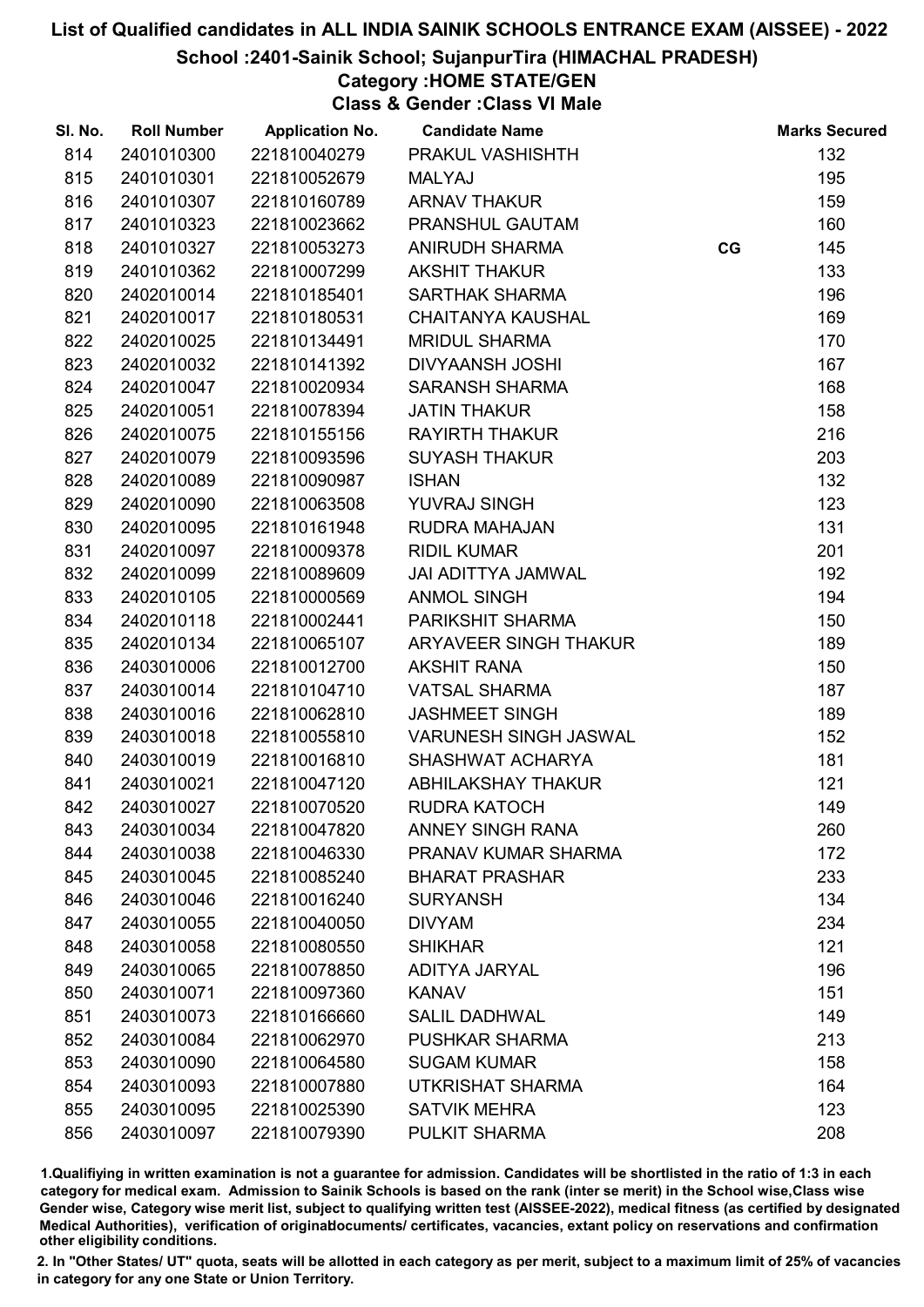### School :2401-Sainik School; SujanpurTira (HIMACHAL PRADESH)

## Category :HOME STATE/GEN

Class & Gender :Class VI Male

| SI. No. | <b>Roll Number</b> | <b>Application No.</b> | <b>Candidate Name</b>       | <b>Marks Secured</b> |
|---------|--------------------|------------------------|-----------------------------|----------------------|
| 857     | 2403010098         | 221810097490           | RAGHAV KATOCH               | 191                  |
| 858     | 2403010105         | 221810046990           | <b>ARNAV SHARMA</b>         | 188                  |
| 859     | 2403010142         | 221810022541           | <b>DHAIRYA SHARMA</b>       | 122                  |
| 860     | 2403010150         | 221810034351           | <b>SHIVANSH RANA</b>        | 151                  |
| 861     | 2403010154         | 221810017651           | <b>ATHARV THAKUR</b>        | 143                  |
| 862     | 2403010157         | 221810015951           | <b>ASHNEET SINGH</b>        | 143                  |
| 863     | 2403010169         | 221810004271           | YASH VARDHAN                | 149                  |
| 864     | 2403010171         | 221810008271           | <b>ANANT SHARMA</b>         | 148                  |
| 865     | 2403010175         | 221810100971           | <b>SUMEDH VOHRA</b>         | 182                  |
| 866     | 2403010180         | 221810164681           | <b>SMANYU SHARMA</b>        | 159                  |
| 867     | 2403010189         | 221810118391           | APRAJAY SOOD                | 248                  |
| 868     | 2403010192         | 221810152791           | SIDHARTH RANA               | 133                  |
| 869     | 2403010207         | 221810077270           | <b>ABHILOV GUPTA</b>        | 167                  |
| 870     | 2403010241         | 221810031008           | <b>ARNAV</b>                | 154                  |
| 871     | 2403020002         | 221810188512           | <b>SURYANSH BARJATYA</b>    | 122                  |
| 872     | 2403020003         | 221810172812           | <b>AAHIL PATHANIA</b>       | 143                  |
| 873     | 2403020016         | 221810047832           | <b>RUBAL GULERIA</b>        | 168                  |
| 874     | 2403020019         | 221810017042           | <b>VINAYAK SINGH RANA</b>   | 127                  |
| 875     | 2403020038         | 221810043652           | <b>BHARGAV THAKUR</b>       | 250                  |
| 876     | 2403020042         | 221810020952           | <b>ADVIK WALIA</b>          | 130                  |
| 877     | 2403020053         | 221810050762           | <b>SURYANSH AGNIHOTRI</b>   | 186                  |
| 878     | 2403020059         | 221810068372           | ANNIRUDH SINGH JASWAL       | 153                  |
| 879     | 2403020069         | 221810071782           | <b>AADVIK SHARMA</b>        | 206                  |
| 880     | 2403020075         | 221810016092           | <b>SATVIK SHARMA</b>        | 137                  |
| 881     | 2403020078         | 221810195292           | RUDR PRATAP SINGH BALOURIA  | 153                  |
| 882     | 2403020081         | 221810051792           | <b>VISHAV BHANU PURSHOG</b> | 210                  |
| 883     | 2403020089         | 221810000213           | <b>HARSHVARDHAN THAKUR</b>  | 193                  |
| 884     | 2403020093         | 221810011813           | <b>LAKSHYA THAKUR</b>       | 187                  |
| 885     | 2403020095         | 221810007813           | <b>KANISHK CHOUDHARY</b>    | 131                  |
| 886     | 2403020110         | 221810021733           | <b>ARNAV JAMWAL</b>         | 137                  |
| 887     | 2403020112         | 221810050833           | <b>SHAURYA DHIMAN</b>       | 177                  |
| 888     | 2403020116         | 221810039043           | <b>RAJBIR THAKUR</b>        | 135                  |
| 889     | 2403020118         | 221810140243           | AADISH BHARDWAJ             | 140                  |
| 890     | 2403020128         | 221810147153           | <b>UDAYVEER THAKUR</b>      | 131                  |
| 891     | 2403020130         | 221810043353           | <b>AVANTIK KALER</b>        | 133                  |
| 892     | 2403020137         | 221810002653           | <b>ARADHYA</b>              | 149                  |
| 893     | 2403020138         | 221810196653           | <b>RISHIK SINGH DHANNA</b>  | 131                  |
| 894     | 2403020153         | 221810030273           | <b>ATULYA CHAMBYAL</b>      | 163                  |
| 895     | 2403020161         | 221810044873           | <b>SHITIZ NAG</b>           | 173                  |
| 896     | 2403020163         | 221810042183           | <b>ARVIT SANDHU</b>         | 171                  |
| 897     | 2403020167         | 221810043283           | <b>EKAM THAKUR</b>          | 133                  |
| 898     | 2403020168         | 221810044283           | <b>JAIVEER PATHANIA</b>     | 202                  |
| 899     | 2403020172         | 221810183783           | <b>ARNAV DHIMAN</b>         | 133                  |

1.Qualifiying in written examination is not a guarantee for admission. Candidates will be shortlisted in the ratio of 1:3 in each category for medical exam. Admission to Sainik Schools is based on the rank (inter se merit) in the School wise,Class wise Gender wise, Category wise merit list, subject to qualifying written test (AISSEE-2022), medical fitness (as certified by designated Medical Authorities), verification of originablocuments/ certificates, vacancies, extant policy on reservations and confirmation other eligibility conditions.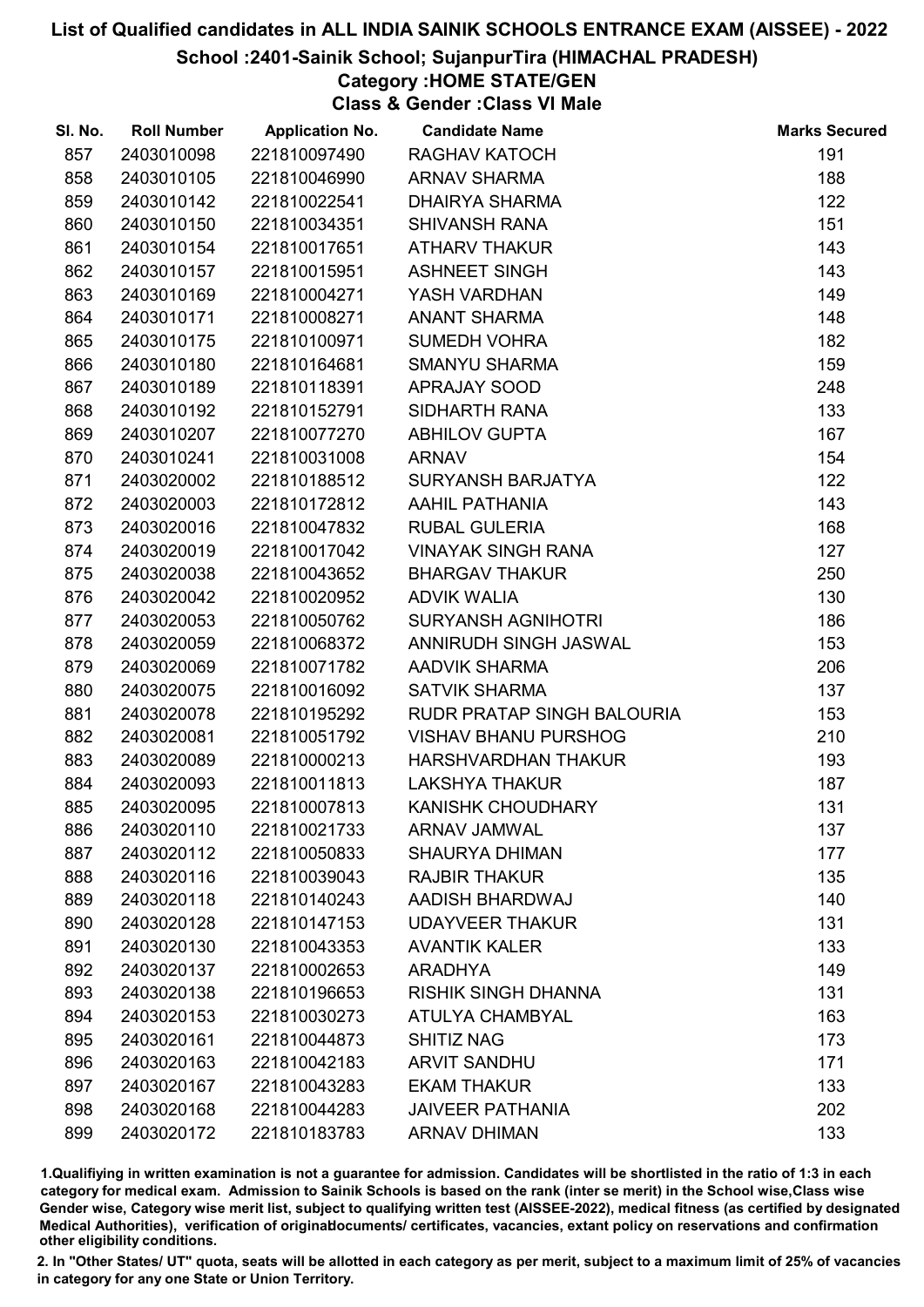### School :2401-Sainik School; SujanpurTira (HIMACHAL PRADESH)

## Category :HOME STATE/GEN

Class & Gender :Class VI Male

| SI. No. | <b>Roll Number</b> | <b>Application No.</b> | <b>Candidate Name</b>   | <b>Marks Secured</b> |
|---------|--------------------|------------------------|-------------------------|----------------------|
| 900     | 2403020187         | 221810137404           | <b>SAMARTH BAGGA</b>    | 124                  |
| 901     | 2403020196         | 221810078214           | <b>ATHARV MAHAJAN</b>   | 201                  |
| 902     | 2403020197         | 221810128414           | AARAV CHOUDHARY         | 152                  |
| 903     | 2403020202         | 221810153024           | <b>TANMAY DOGRA</b>     | 191                  |
| 904     | 2403020203         | 221810046024           | <b>DAKSH VERMA</b>      | 179                  |
| 905     | 2403020206         | 221810133224           | ARNAV CHOUDHARY         | 140                  |
| 906     | 2403020213         | 221810018624           | <b>RIYANSH THAKUR</b>   | 216                  |
| 907     | 2403020217         | 221810004234           | <b>HARDIK BEDWA</b>     | 185                  |
| 908     | 2403020220         | 221810009534           | <b>DAKSH GULERIA</b>    | 207                  |
| 909     | 2403020230         | 221810018444           | ARINDAM SINGH PATHANIA  | 153                  |
| 910     | 2403020268         | 221810184684           | <b>MOHIT RANA</b>       | 173                  |
| 911     | 2403020298         | 221810158525           | <b>KESHAV RANA</b>      | 121                  |
| 912     | 2403020299         | 221810069725           | DHANANJAY CHAMBIAL      | 136                  |
| 913     | 2403020304         | 221810006335           | <b>ADIL THAKUR</b>      | 239                  |
| 914     | 2403020312         | 221810032345           | <b>KANISHK RAJVANSH</b> | 173                  |
| 915     | 2403020315         | 221810044545           | <b>SUJAL DADWAL</b>     | 180                  |
| 916     | 2403020322         | 221810108455           | YATHARTH GARG           | 162                  |
| 917     | 2403020324         | 221810065955           | AABHAS CHAUHAN          | 182                  |
| 918     | 2403020337         | 221810002575           | <b>REYANSH CHAUHAN</b>  | 174                  |
| 919     | 2403020340         | 221810058675           | <b>HARSHIT RANA</b>     | 122                  |
| 920     | 2403020342         | 221810104775           | <b>SARANSH KOUNDAL</b>  | 161                  |
| 921     | 2403020346         | 221810044485           | <b>MANAS KAPOOR</b>     | 148                  |
| 922     | 2403020366         | 221810009506           | <b>GOURAV GULERIA</b>   | 123                  |
| 923     | 2403020373         | 221810069016           | <b>DEEPAK THAKUR</b>    | 200                  |
| 924     | 2403020374         | 221810031416           | ABHIMANYU MAHAJAN       | 149                  |
| 925     | 2403020401         | 221810005446           | <b>KARTIK RANA</b>      | 154                  |
| 926     | 2403020403         | 221810030646           | <b>RIJUL</b>            | 126                  |
| 927     | 2403020404         | 221810016646           | <b>SHIVANSH</b>         | 236                  |
| 928     | 2403020415         | 221810123066           | <b>SURYANSH</b>         | 186                  |
| 929     | 2403030004         | 221810184866           | <b>KARTIK THAKUR</b>    | 170                  |
| 930     | 2403030005         | 221810005076           | <b>ARNAV CHOUHAN</b>    | 190                  |
| 931     | 2403030006         | 221810006276           | <b>SARTHIK KATOCH</b>   | 184                  |
| 932     | 2403030037         | 221810147996           | <b>DIVYANSH SHARMA</b>  | 128                  |
| 933     | 2403030048         | 221810072907           | <b>AARAV SINGH</b>      | 206                  |
| 934     | 2403030073         | 221810085337           | <b>RAGHAV GULERIA</b>   | 130                  |
| 935     | 2403030077         | 221810116537           | <b>VATSAL KASHYAP</b>   | 147                  |
| 936     | 2403030084         | 221810092047           | <b>ROHAN SINGH RANA</b> | 131                  |
| 937     | 2403030085         | 221810009047           | <b>VANSH SHARMA</b>     | 163                  |
| 938     | 2403030108         | 221810177367           | <b>RIJUL</b>            | 123                  |
| 939     | 2403030109         | 221810074467           | <b>SATVIK SHARMA</b>    | 253                  |
| 940     | 2403030120         | 221810072187           | PARV CHOUDHARY          | 195                  |
| 941     | 2403030121         | 221810087187           | <b>SAATWIK</b>          | 176                  |
| 942     | 2403030141         | 221810083897           | <b>AYUSH SHARMA</b>     | 212                  |

1.Qualifiying in written examination is not a guarantee for admission. Candidates will be shortlisted in the ratio of 1:3 in each category for medical exam. Admission to Sainik Schools is based on the rank (inter se merit) in the School wise,Class wise Gender wise, Category wise merit list, subject to qualifying written test (AISSEE-2022), medical fitness (as certified by designated Medical Authorities), verification of originablocuments/ certificates, vacancies, extant policy on reservations and confirmation other eligibility conditions.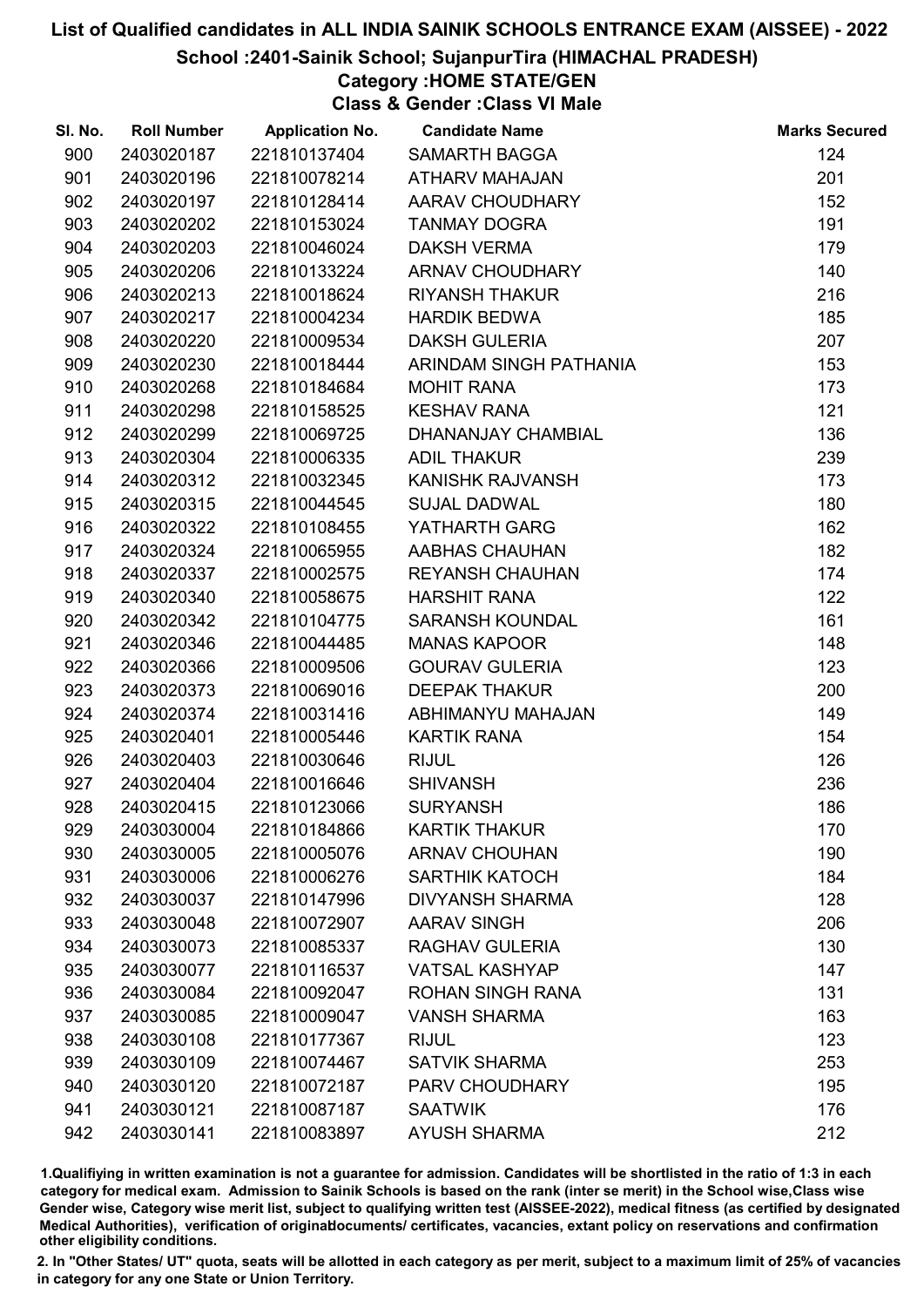### School :2401-Sainik School; SujanpurTira (HIMACHAL PRADESH)

# Category :HOME STATE/GEN

Class & Gender :Class VI Male

| SI. No. | <b>Roll Number</b> | <b>Application No.</b> | <b>Candidate Name</b>   | <b>Marks Secured</b> |
|---------|--------------------|------------------------|-------------------------|----------------------|
| 943     | 2403030142         | 221810035997           | <b>BHAVESH THAKUR</b>   | 170                  |
| 944     | 2403030155         | 221810197118           | <b>SATVIK UTPAL</b>     | 174                  |
| 945     | 2403030167         | 221810125328           | <b>ARDHANSH THAKUR</b>  | 122                  |
| 946     | 2403030175         | 221810017038           | <b>AARVIN MANHAS</b>    | 190                  |
| 947     | 2403030177         | 221810153238           | <b>ARNAV SONI</b>       | 134                  |
| 948     | 2403030178         | 221810024238           | <b>VANSH DHANOTIA</b>   | 127                  |
| 949     | 2403040019         | 221810041258           | PARTH GULERIA           | 170                  |
| 950     | 2403040022         | 221810000358           | <b>OJAS PATHANIA</b>    | 154                  |
| 951     | 2403040025         | 221810067458           | <b>CHIRAG</b>           | 167                  |
| 952     | 2403040028         | 221810061858           | <b>MOKSHIT</b>          | 254                  |
| 953     | 2403040031         | 221810013268           | <b>AYUSH</b>            | 142                  |
| 954     | 2403040038         | 221810022668           | AARAV BHANDARI          | 170                  |
| 955     | 2403040047         | 221810148478           | <b>LOVISH CHAUDHARY</b> | 125                  |
| 956     | 2403040050         | 221810161978           | <b>AADWIK</b>           | 202                  |
| 957     | 2403040054         | 221810102188           | <b>SAMIK</b>            | 149                  |
| 958     | 2403040063         | 221810014888           | PRAKUL CHADHA           | 127                  |
| 959     | 2403040083         | 221810029809           | <b>SADRISH NAYAK</b>    | 133                  |
| 960     | 2403040098         | 221810064129           | ADWITYA RANA            | 187                  |
| 961     | 2403040102         | 221810196329           | <b>ABHINANDAN</b>       | 152                  |
| 962     | 2403040105         | 221810173829           | SOURAV JAMWAL           | 174                  |
| 963     | 2403040113         | 221810103639           | MEDHANSH UPMANYU        | 149                  |
| 964     | 2403040116         | 221810131739           | <b>ANANYA</b>           | 148                  |
| 965     | 2403040149         | 221810079369           | <b>SHIVANSH SOODEN</b>  | 263                  |
| 966     | 2403040157         | 221810051969           | <b>ANSHIK CHAMBYAL</b>  | 239                  |
| 967     | 2403040163         | 221810056379           | PRIYANSHU SHARMA        | 197                  |
| 968     | 2403040172         | 221810039889           | SARTHAK PATHANIA        | 165                  |
| 969     | 2403040179         | 221810087799           | ADITYA CHAUDHARY        | 126                  |
| 970     | 2404010001         | 221810048000           | <b>LAKSHAY GUPTA</b>    | 124                  |
| 971     | 2404010003         | 221810105300           | <b>SHIVANSH THAKUR</b>  | 147                  |
| 972     | 2404010007         | 221810195410           | <b>VEDANT THAKUR</b>    | 154                  |
| 973     | 2404010008         | 221810138510           | AARAV SOOD              | 149                  |
| 974     | 2404010018         | 221810096920           | <b>SAMARTH SHARMA</b>   | 164                  |
| 975     | 2404010020         | 221810017130           | <b>PRATYUSH GULERIA</b> | 125                  |
| 976     | 2404010026         | 221810067550           | <b>LAKSHAY THAKUR</b>   | 128                  |
| 977     | 2404010032         | 221810099960           | <b>KARTIK SHARMA</b>    | 160                  |
| 978     | 2404010034         | 221810184270           | <b>DIVYANSH THAKUR</b>  | 181                  |
| 979     | 2404010037         | 221810195670           | <b>RISHIT CHOPRA</b>    | 149                  |
| 980     | 2404010038         | 221810169670           | <b>GAURESH GUPTA</b>    | 137                  |
| 981     | 2404010054         | 221810068690           | <b>AADISH MINHAS</b>    | 242                  |
| 982     | 2404010068         | 221810183431           | <b>AHAN SHARMA</b>      | 166                  |
| 983     | 2404010071         | 221810025831           | <b>REYAN RANA</b>       | 134                  |
| 984     | 2404010076         | 221810065251           | <b>TANISH THAKUR</b>    | 181                  |
| 985     | 2404010079         | 221810004651           | DHEERAJ KUMAR JAMWAL    | 155                  |

1.Qualifiying in written examination is not a guarantee for admission. Candidates will be shortlisted in the ratio of 1:3 in each category for medical exam. Admission to Sainik Schools is based on the rank (inter se merit) in the School wise,Class wise Gender wise, Category wise merit list, subject to qualifying written test (AISSEE-2022), medical fitness (as certified by designated Medical Authorities), verification of originablocuments/ certificates, vacancies, extant policy on reservations and confirmation other eligibility conditions.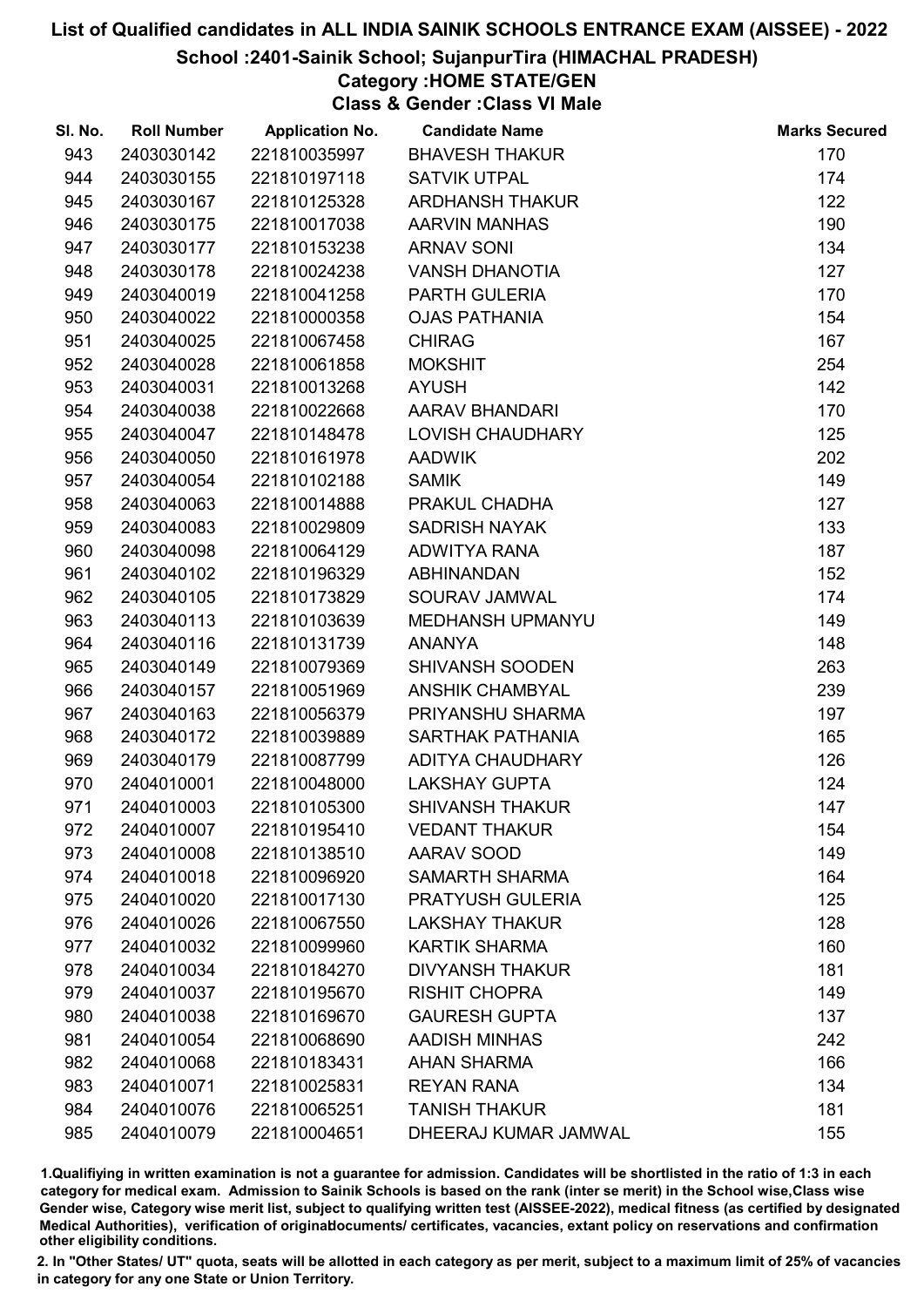### School :2401-Sainik School; SujanpurTira (HIMACHAL PRADESH)

# Category :HOME STATE/GEN

Class & Gender :Class VI Male

| SI. No. | <b>Roll Number</b> | <b>Application No.</b> | <b>Candidate Name</b>      |           | <b>Marks Secured</b> |
|---------|--------------------|------------------------|----------------------------|-----------|----------------------|
| 986     | 2404010092         | 221810040971           | <b>ADVIT KAUSHAL</b>       |           | 163                  |
| 987     | 2404010093         | 221810106081           | <b>ADVIK GUPTA</b>         |           | 154                  |
| 988     | 2404010110         | 221810039122           | AKSHAJ SANKHYAN            |           | 202                  |
| 989     | 2404010117         | 221810181442           | PRATUL SOOD                |           | 169                  |
| 990     | 2404010120         | 221810040352           | <b>YUG THAKUR</b>          |           | 125                  |
| 991     | 2404010121         | 221810067352           | <b>OJAS PANDEY</b>         |           | 130                  |
| 992     | 2404010125         | 221810072852           | <b>AAYUSH GULERIA</b>      |           | 226                  |
| 993     | 2404010145         | 221810063992           | YATHARTH VERMA             |           | 155                  |
| 994     | 2404010150         | 221810028603           | <b>ANSUL SHARMA</b>        |           | 157                  |
| 995     | 2404010152         | 221810197413           | <b>VIVAAN SHARMA</b>       |           | 213                  |
| 996     | 2404010156         | 221810126123           | <b>AYAAN RANA</b>          |           | 147                  |
| 997     | 2404010157         | 221810172223           | <b>DIVYANSH GOLDAR</b>     |           | 179                  |
| 998     | 2404010161         | 221810179533           | <b>AMITESH THAKUR</b>      |           | 168                  |
| 999     | 2404010166         | 221810193443           | <b>SACHIT JAMWAL</b>       |           | 126                  |
| 1000    | 2404010176         | 221810072263           | <b>ARNAV THAKUR</b>        |           | 204                  |
| 1001    | 2404010186         | 221810045873           | <b>SHIVEN THAKUR</b>       |           | 162                  |
| 1002    | 2404010188         | 221810064283           | <b>ASHMEET THAKUR</b>      |           | 146                  |
| 1003    | 2404010192         | 221810003583           | <b>SIDHARTH RANA</b>       |           | 138                  |
| 1004    | 2404010202         | 221810060004           | <b>DAKSH BALYANI</b>       | <b>AR</b> | 218                  |
| 1005    | 2404010206         | 221810087114           | <b>SHIVANSH THAKUR</b>     |           | 187                  |
| 1006    | 2404010208         | 221810020614           | <b>MADHAV SINGH THAKUR</b> |           | 202                  |
| 1007    | 2404010211         | 221810067124           | <b>PRATYUSH</b>            |           | 220                  |
| 1008    | 2404010218         | 221810000434           | <b>UDAY SHARMA</b>         |           | 144                  |
| 1009    | 2404020002         | 221810059344           | <b>MUKUL SHARMA</b>        |           | 146                  |
| 1010    | 2404020024         | 221810072194           | <b>JEEVITESHWAR THAKUR</b> |           | 240                  |
| 1011    | 2404020035         | 221810049305           | <b>ISHAAN THAKUR</b>       |           | 159                  |
| 1012    | 2404020044         | 221810040325           | <b>YUG RATTAN SONI</b>     |           | 226                  |
| 1013    | 2404020049         | 221810152925           | <b>LAKSHAY THAKUR</b>      |           | 160                  |
| 1014    | 2404020052         | 221810093535           | <b>ARNAV THAKUR</b>        |           | 177                  |
| 1015    | 2404020063         | 221810032355           | <b>ARINAV SHARMA</b>       |           | 123                  |
| 1016    | 2404020072         | 221810101565           | <b>SHIVEN SHARMA</b>       |           | 258                  |
| 1017    | 2404020079         | 221810049475           | <b>DEVESH GAUTAM</b>       |           | 225                  |
| 1018    | 2404020080         | 221810018875           | <b>KAVYA PATIYAL</b>       |           | 127                  |
| 1019    | 2404020086         | 221810163585           | <b>ARGHYA SOOD</b>         |           | 194                  |
| 1020    | 2404020103         | 221810078436           | <b>KANISHQ MALHOTRA</b>    |           | 220                  |
| 1021    | 2404020104         | 221810172636           | <b>RIDHVIK THAKUR</b>      |           | 179                  |
| 1022    | 2404020109         | 221810189446           | <b>RAJVEER</b>             |           | 190                  |
| 1023    | 2404020112         | 221810035946           | <b>KRISH VERMA</b>         |           | 121                  |
| 1024    | 2404020119         | 221810052756           | <b>ARNAV GAUTAM</b>        |           | 151                  |
| 1025    | 2404020122         | 221810019666           | <b>KARTIKEY</b>            |           | 141                  |
| 1026    | 2404020132         | 221810192976           | <b>ANSHUL SANKHYAN</b>     |           | 137                  |
| 1027    | 2404020144         | 221810077996           | <b>ASLESH WALIA</b>        |           | 161                  |
| 1028    | 2404020153         | 221810032127           | <b>SHOURYAN VERMA</b>      |           | 169                  |

1.Qualifiying in written examination is not a guarantee for admission. Candidates will be shortlisted in the ratio of 1:3 in each category for medical exam. Admission to Sainik Schools is based on the rank (inter se merit) in the School wise,Class wise Gender wise, Category wise merit list, subject to qualifying written test (AISSEE-2022), medical fitness (as certified by designated Medical Authorities), verification of originablocuments/ certificates, vacancies, extant policy on reservations and confirmation other eligibility conditions.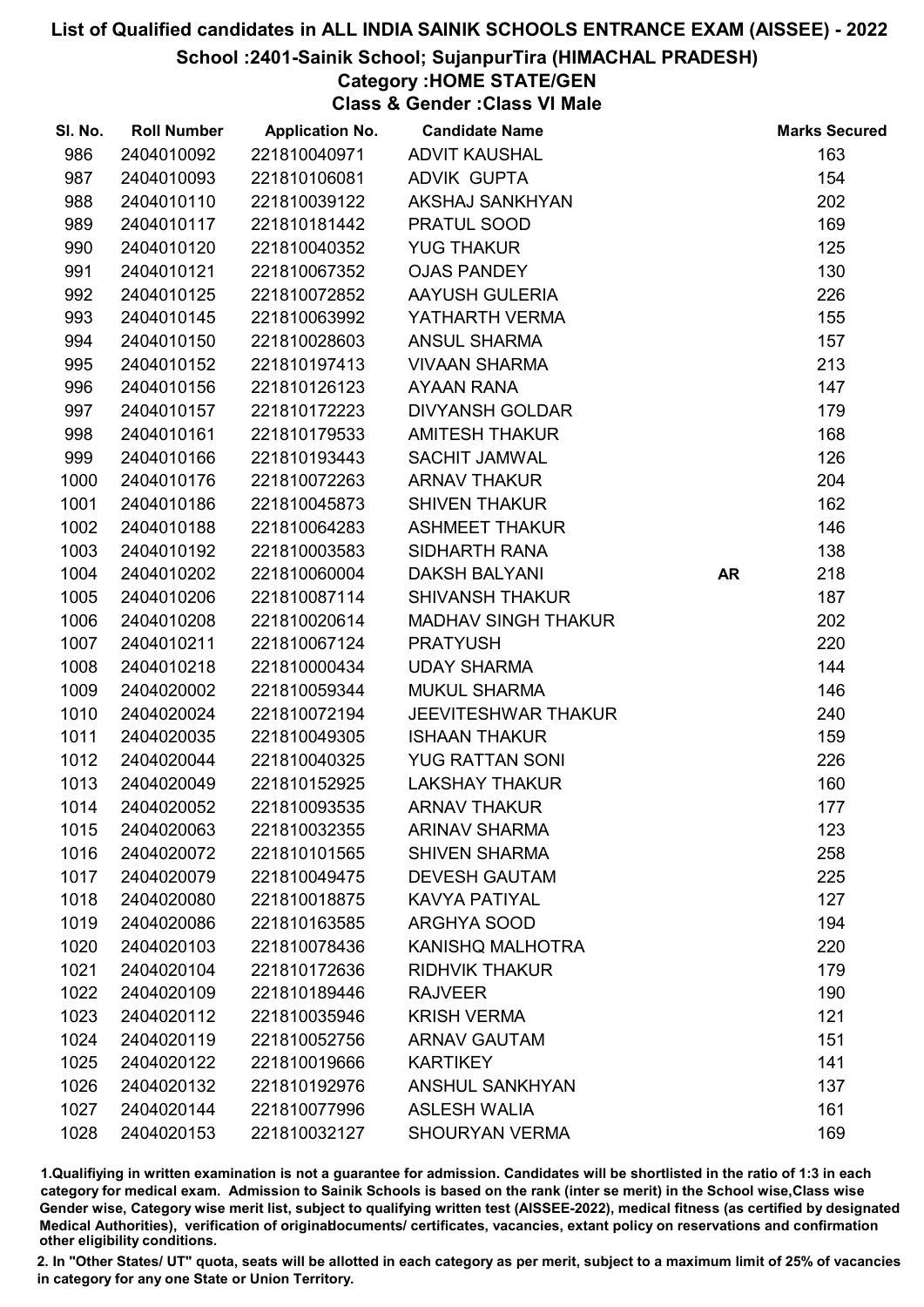### School :2401-Sainik School; SujanpurTira (HIMACHAL PRADESH)

## Category :HOME STATE/GEN

Class & Gender :Class VI Male

| SI. No. | <b>Roll Number</b> | <b>Application No.</b> | <b>Candidate Name</b>       | <b>Marks Secured</b> |
|---------|--------------------|------------------------|-----------------------------|----------------------|
| 1029    | 2404020166         | 221810078147           | <b>KUSH THAKUR</b>          | 169                  |
| 1030    | 2404020181         | 221810149177           | SIDHARTH SHARMA             | 153                  |
| 1031    | 2404020183         | 221810116577           | <b>VISHWA</b>               | 196                  |
| 1032    | 2404020201         | 221810040408           | <b>SHIVESH RATHOR</b>       | 201                  |
| 1033    | 2404020203         | 221810042908           | <b>PRANAV GARG</b>          | 139                  |
| 1034    | 2404020209         | 221810191438           | <b>CHIRAG THAKUR</b>        | 169                  |
| 1035    | 2404020215         | 221810126648           | <b>MOHIT SHARMA</b>         | 148                  |
| 1036    | 2404020216         | 221810027948           | <b>NAMAN THAKUR</b>         | 212                  |
| 1037    | 2404020219         | 221810177358           | <b>KANAV</b>                | 146                  |
| 1038    | 2404020232         | 221810051178           | <b>DIGGAJ SHOURYA SINGH</b> | 150                  |
| 1039    | 2404020252         | 221810180909           | <b>SHAURYA VERMA</b>        | 134                  |
| 1040    | 2404020253         | 221810046909           | <b>RAGHAV THAKUR</b>        | 148                  |
| 1041    | 2404020255         | 221810064119           | <b>SAMEER VERMA</b>         | 136                  |
| 1042    | 2404020261         | 221810106729           | <b>MOHAMMAD UMAR</b>        | 169                  |
| 1043    | 2404020269         | 221810189049           | <b>ARNAV THAKUR</b>         | 194                  |
| 1044    | 2404020271         | 221810093349           | DAKSH VEER SINGH THAKUR     | 249                  |
| 1045    | 2404020273         | 221810134549           | <b>YUVRAJ</b>               | 124                  |
| 1046    | 2404020285         | 221810086869           | <b>VAIBHAV SANKHYAN</b>     | 146                  |
| 1047    | 2404020288         | 221810070189           | <b>GIRISH SINGH RANA</b>    | 180                  |
| 1048    | 2404020300         | 221810044599           | <b>ARNAV THAKUR</b>         | 124                  |
| 1049    | 2405010001         | 221810085000           | ARMAAN SHARMA               | 147                  |
| 1050    | 2405010004         | 221810053230           | <b>CHAITANYA DOGRA</b>      | 153                  |
| 1051    | 2405010015         | 221810068241           | <b>PRATYAKSH</b>            | 125                  |
| 1052    | 2405010022         | 221810030202           | <b>ISHAN SHARMA</b>         | 197                  |
| 1053    | 2405010026         | 221810183042           | <b>ARNAV PATHANIA</b>       | 164                  |
| 1054    | 2405010045         | 221810069053           | <b>NAVAL CHAUHAN</b>        | 202                  |
| 1055    | 2405010052         | 221810002124           | <b>RIVANSHU MEHTA</b>       | 156                  |
| 1056    | 2405010053         | 221810059934           | <b>NAMAN THAKUR</b>         | 138                  |
| 1057    | 2405010054         | 221810074144           | <b>ANANT SHARMA</b>         | 127                  |
| 1058    | 2405010056         | 221810012474           | RAJVEER RANA                | 216                  |
| 1059    | 2405010064         | 221810133375           | <b>VANSHVARDHAN</b>         | 155                  |
| 1060    | 2405010068         | 221810066436           | <b>KANISHK</b>              | 138                  |
| 1061    | 2405010069         | 221810029046           | <b>ABHINAV THAKUR</b>       | 228                  |
| 1062    | 2405010077         | 221810130227           | <b>ARNAV SINGH</b>          | 121                  |
| 1063    | 2405010088         | 221810138278           | <b>DEVANSH SHARMA</b>       | 180                  |
| 1064    | 2405010089         | 221810188588           | THAKUR GANESHWER SINGH      | 141                  |
| 1065    | 2405010091         | 221810152819           | <b>ARCHIT SINGTA</b>        | 158                  |
| 1066    | 2405010093         | 221810115029           | <b>CHIRAG</b>               | 218                  |
| 1067    | 2405010103         | 221810062999           | <b>ARYAN THAKUR</b>         | 139                  |
| 1068    | 2405010113         | 221810102821           | <b>VIVEK CHAUHAN</b>        | 202                  |
| 1069    | 2405010116         | 221810122171           | <b>AAKARSH</b>              | 179                  |
| 1070    | 2405010118         | 221810017191           | <b>HRISHABH THAKUR</b>      | 145                  |
| 1071    | 2405010137         | 221810013177           | <b>DIKSHANT NEGI</b>        | 183                  |

1.Qualifiying in written examination is not a guarantee for admission. Candidates will be shortlisted in the ratio of 1:3 in each category for medical exam. Admission to Sainik Schools is based on the rank (inter se merit) in the School wise,Class wise Gender wise, Category wise merit list, subject to qualifying written test (AISSEE-2022), medical fitness (as certified by designated Medical Authorities), verification of originablocuments/ certificates, vacancies, extant policy on reservations and confirmation other eligibility conditions.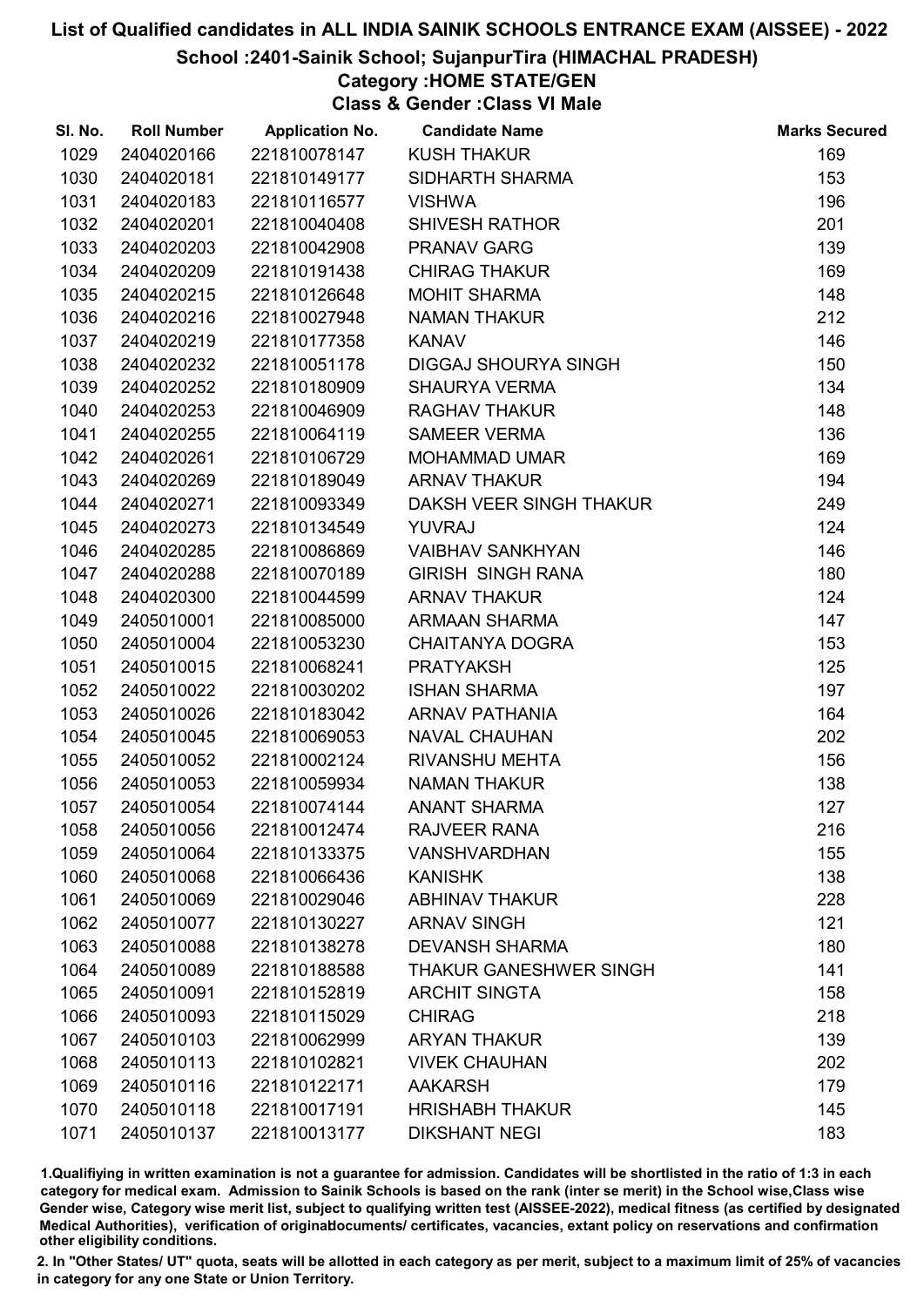### School :2401-Sainik School; SujanpurTira (HIMACHAL PRADESH)

## Category :HOME STATE/GEN

Class & Gender :Class VI Male

| SI. No. | <b>Roll Number</b> | <b>Application No.</b> | <b>Candidate Name</b>       | <b>Marks Secured</b> |
|---------|--------------------|------------------------|-----------------------------|----------------------|
| 1072    | 2405010143         | 221810157189           | <b>DIVYANSH THAKUR</b>      | 141                  |
| 1073    | 2406010009         | 221810167810           | <b>AMIT KUMAR</b>           | 129                  |
| 1074    | 2406010016         | 221810023720           | <b>PARSHAV</b>              | 144                  |
| 1075    | 2406010017         | 221810031820           | RITVEEK THARTA              | 127                  |
| 1076    | 2406010021         | 221810130130           | <b>KARTIKAY</b>             | 199                  |
| 1077    | 2406010023         | 221810104330           | <b>AARAVE CHHAJTA</b>       | 145                  |
| 1078    | 2406010025         | 221810130830           | <b>VAINAV HIMALVI</b>       | 152                  |
| 1079    | 2406010030         | 221810009840           | <b>RISHAAN GUPTA</b>        | 190                  |
| 1080    | 2406010038         | 221810090460           | DIVYANSH KANWAR             | 171                  |
| 1081    | 2406010042         | 221810112960           | YAJAS THAKUR                | 180                  |
| 1082    | 2406010044         | 221810136570           | <b>YAGNIK</b>               | 149                  |
| 1083    | 2406010055         | 221810102390           | <b>MAANVIK NEGI</b>         | 136                  |
| 1084    | 2406010060         | 221810070201           | <b>BHAVESH KANTTA</b>       | 188                  |
| 1085    | 2406010063         | 221810071401           | <b>VRISA</b>                | 235                  |
| 1086    | 2406010067         | 221810039501           | <b>SHORYA THAKUR</b>        | 171                  |
| 1087    | 2406010071         | 221810105411           | <b>SURYA THAKUR</b>         | 169                  |
| 1088    | 2406010073         | 221810147411           | <b>DARSH CHANDEL</b>        | 128                  |
| 1089    | 2406010074         | 221810094511           | ABHIMANYU SINGH             | 154                  |
| 1090    | 2406010077         | 221810038811           | AAYUSHMAN DULTA             | 211                  |
| 1091    | 2406010080         | 221810051621           | AARAV SHARMA                | 128                  |
| 1092    | 2406010107         | 221810093271           | <b>SURYANSH SHARMA</b>      | 146                  |
| 1093    | 2406010111         | 221810086281           | <b>DHRUV JUSTA</b>          | 181                  |
| 1094    | 2406010113         | 221810131681           | <b>CHIRAG THAKUR</b>        | 128                  |
| 1095    | 2406010133         | 221810163212           | <b>HRIDYESH RAY</b>         | 128                  |
| 1096    | 2406010177         | 221810063997           | <b>NETIK THAKUR</b>         | 130                  |
| 1097    | 2406020008         | 221810160222           | <b>VARNIT PARDHAN MOKTA</b> | 145                  |
| 1098    | 2406020018         | 221810129922           | <b>NAMAN CHAUHAN</b>        | 198                  |
| 1099    | 2406020024         | 221810056632           | <b>PRAJWAL</b>              | 148                  |
| 1100    | 2406020042         | 221810071462           | <b>SURYAINSH CHAUHAN</b>    | 176                  |
| 1101    | 2406020045         | 221810175562           | AARUSH SINGH SISODIA        | 135                  |
| 1102    | 2406020051         | 221810042962           | YAJVIN MOKTA                | 198                  |
| 1103    | 2406020056         | 221810076972           | <b>KRIDAY GUPTA</b>         | 134                  |
| 1104    | 2406020061         | 221810196192           | YATHARTH CHAUHAN            | 147                  |
| 1105    | 2406020062         | 221810043292           | <b>RUDAR CHAUHAN</b>        | 149                  |
| 1106    | 2406020075         | 221810189413           | ANHAD RISHABH AMRAIK        | 170                  |
| 1107    | 2406020083         | 221810195923           | <b>DAIVIK RADITYA SINGH</b> | 150                  |
| 1108    | 2406020093         | 221810059143           | <b>SIDAK SURI</b>           | 155                  |
| 1109    | 2406020114         | 221810158173           | <b>ABHIYANSH DILTA</b>      | 137                  |
| 1110    | 2406020119         | 221810106083           | UJJWAL VERMA                | 167                  |
| 1111    | 2406020127         | 221810089093           | <b>SHIVANSH SHARMA</b>      | 157                  |
| 1112    | 2406020129         | 221810141393           | <b>TAVISH SHARMA</b>        | 169                  |
| 1113    | 2406020138         | 221810164304           | <b>UJJWAL SHARMA</b>        | 148                  |
| 1114    | 2406020162         | 221810013934           | <b>KARN</b>                 | 132                  |

1.Qualifiying in written examination is not a guarantee for admission. Candidates will be shortlisted in the ratio of 1:3 in each category for medical exam. Admission to Sainik Schools is based on the rank (inter se merit) in the School wise,Class wise Gender wise, Category wise merit list, subject to qualifying written test (AISSEE-2022), medical fitness (as certified by designated Medical Authorities), verification of originablocuments/ certificates, vacancies, extant policy on reservations and confirmation other eligibility conditions.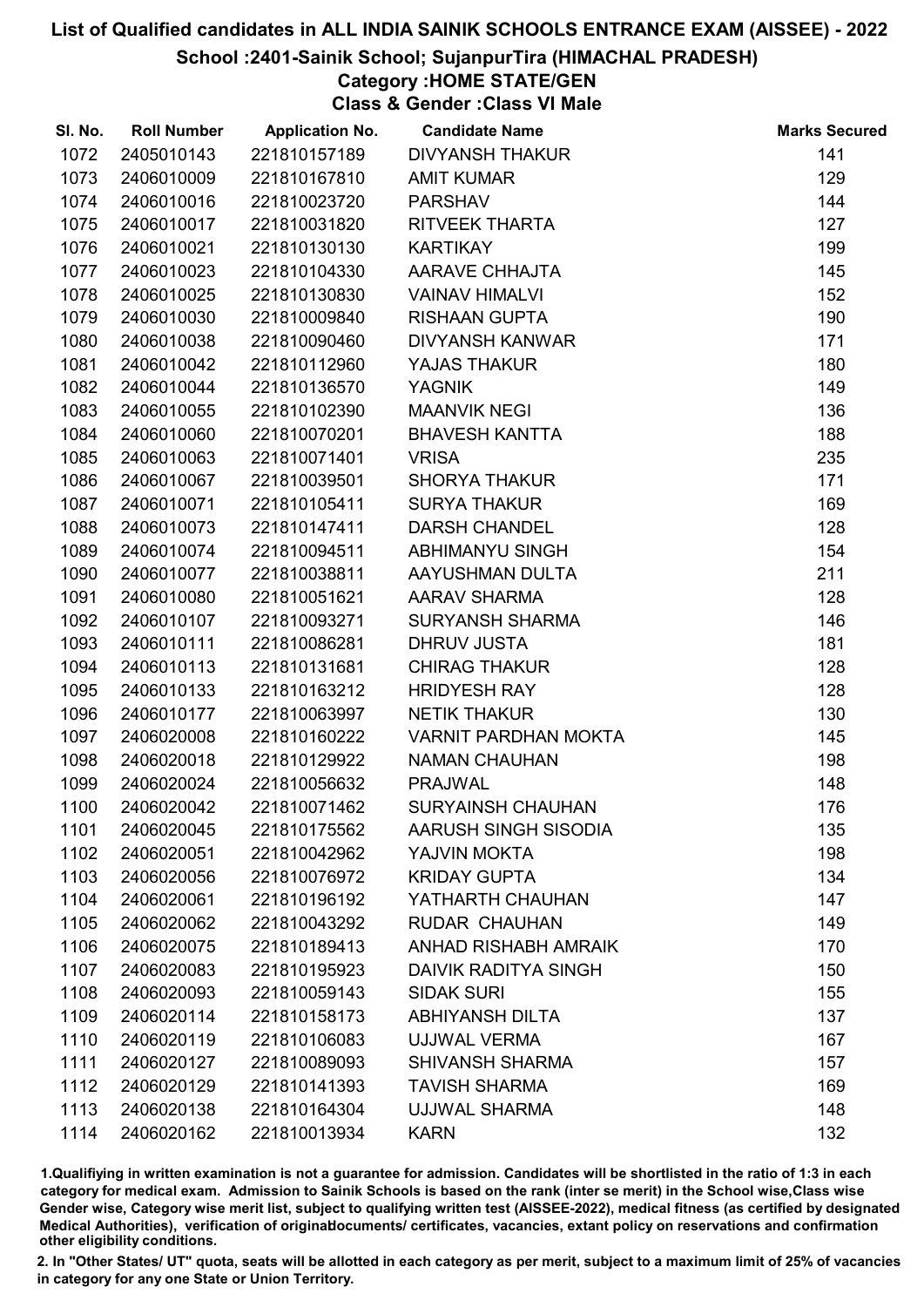### School :2401-Sainik School; SujanpurTira (HIMACHAL PRADESH)

## Category :HOME STATE/GEN

Class & Gender :Class VI Male

| SI. No. | <b>Roll Number</b> | <b>Application No.</b> | <b>Candidate Name</b>       | <b>Marks Secured</b> |
|---------|--------------------|------------------------|-----------------------------|----------------------|
| 1115    | 2406020180         | 221810121764           | <b>ASHMAN SHARMA</b>        | 208                  |
| 1116    | 2406020183         | 221810139764           | <b>PARTH</b>                | 194                  |
| 1117    | 2406020195         | 221810060484           | <b>SURYANSH KHURANA</b>     | 155                  |
| 1118    | 2406020207         | 221810055115           | <b>AVIRAL KAITH</b>         | 122                  |
| 1119    | 2406020212         | 221810070225           | <b>DUSHANT THAKUR</b>       | 135                  |
| 1120    | 2406020217         | 221810075325           | <b>GIRISH VYAS</b>          | 139                  |
| 1121    | 2406020233         | 221810156455           | <b>RAGHAV</b>               | 144                  |
| 1122    | 2406020242         | 221810176675           | YATHARTH SHARMA             | 224                  |
| 1123    | 2406020250         | 221810151485           | <b>ATIKSH CHAUHAN</b>       | 132                  |
| 1124    | 2406020256         | 221810130295           | PRIYANSH KHAGTA             | 120                  |
| 1125    | 2406020257         | 221810104395           | <b>MRIDUL MEHTA</b>         | 221                  |
| 1126    | 2406020258         | 221810071595           | <b>JAYADITYA THAKUR</b>     | 139                  |
| 1127    | 2406020260         | 221810088795           | <b>SHASHWAT GANGAN</b>      | 232                  |
| 1128    | 2406020273         | 221810015816           | AARNAV CHAUHAN              | 145                  |
| 1129    | 2406030009         | 221810079876           | ADHIRAJ SINGH THAKUR        | 146                  |
| 1130    | 2406030021         | 221810011996           | <b>DIVYAM THAKUR</b>        | 168                  |
| 1131    | 2406030023         | 221810045407           | RAGHAV RANTA                | 206                  |
| 1132    | 2406030025         | 221810016507           | ANSH CHOPRA                 | 225                  |
| 1133    | 2406030026         | 221810060607           | <b>PARAS KALSAIK</b>        | 134                  |
| 1134    | 2406030030         | 221810057907           | MOHAMMED JAHIZ              | 225                  |
| 1135    | 2406030050         | 221810076737           | <b>MOHIT THAKUR</b>         | 191                  |
| 1136    | 2406030055         | 221810197747           | <b>JAYESH VERMA</b>         | 208                  |
| 1137    | 2406030062         | 221810044067           | <b>KAAVAY</b>               | 162                  |
| 1138    | 2406030067         | 221810156767           | AARYAN CHAUHAN              | 121                  |
| 1139    | 2406030074         | 221810052587           | <b>TANMAY SHARMA</b>        | 155                  |
| 1140    | 2406030082         | 221810192108           | <b>AKSHAT VERMA</b>         | 131                  |
| 1141    | 2406030090         | 221810013018           | <b>JEEVANSH CHHIBBER</b>    | 156                  |
| 1142    | 2406030092         | 221810131218           | <b>ADHAV VERMA</b>          | 130                  |
| 1143    | 2406030093         | 221810038318           | <b>NAKSH DESTA</b>          | 200                  |
| 1144    | 2406030100         | 221810039328           | <b>NIVAAN</b>               | 154                  |
| 1145    | 2406030111         | 221810069938           | DHANANJAY SINGH THAKUR      | 130                  |
| 1146    | 2406030119         | 221810097758           | <b>SHRESHTH BORESS</b>      | 146                  |
| 1147    | 2406030120         | 221810045858           | <b>ARYA VEER</b>            | 136                  |
| 1148    | 2406030124         | 221810021768           | <b>NEERAV ATTRI</b>         | 195                  |
| 1149    | 2406030132         | 221810128278           | <b>AMAN VERMA</b>           | 137                  |
| 1150    | 2406030136         | 221810064778           | <b>DIVYANSH KUMAR VERMA</b> | 196                  |
| 1151    | 2406030141         | 221810041988           | <b>ARNAV GAUTAM</b>         | 205                  |
| 1152    | 2406030147         | 221810105498           | <b>HARDIK SHARMA</b>        | 210                  |
| 1153    | 2406030151         | 221810032409           | <b>GAURAV SHARMA</b>        | 176                  |
| 1154    | 2406030155         | 221810047219           | <b>DAKSH RANA</b>           | 144                  |
| 1155    | 2406030156         | 221810177219           | <b>SHAURYA SHARMA</b>       | 148                  |
| 1156    | 2406030162         | 221810029129           | <b>CHIRAG NARTA</b>         | 138                  |
| 1157    | 2406030167         | 221810102439           | <b>AKSHIT THAKUR</b>        | 193                  |

1.Qualifiying in written examination is not a guarantee for admission. Candidates will be shortlisted in the ratio of 1:3 in each category for medical exam. Admission to Sainik Schools is based on the rank (inter se merit) in the School wise,Class wise Gender wise, Category wise merit list, subject to qualifying written test (AISSEE-2022), medical fitness (as certified by designated Medical Authorities), verification of originablocuments/ certificates, vacancies, extant policy on reservations and confirmation other eligibility conditions.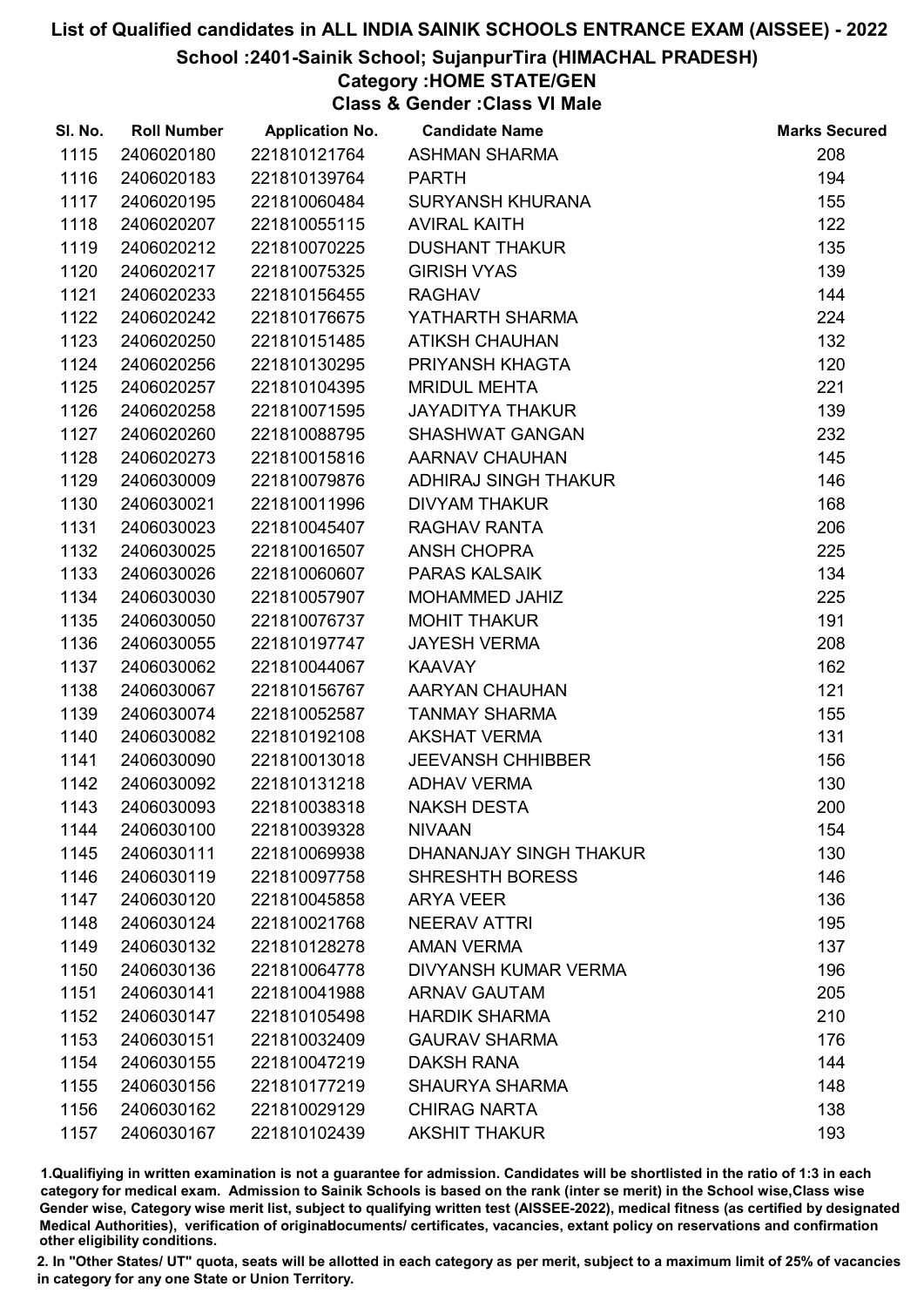### School :2401-Sainik School; SujanpurTira (HIMACHAL PRADESH)

## Category :HOME STATE/GEN

Class & Gender :Class VI Male

| SI. No. | <b>Roll Number</b> | <b>Application No.</b> | <b>Candidate Name</b>      | <b>Marks Secured</b> |
|---------|--------------------|------------------------|----------------------------|----------------------|
| 1158    | 2406030172         | 221810031149           | PARTHASARTHI SHARMA        | 229                  |
| 1159    | 2406030178         | 221810174159           | <b>SARTHAK THAKUR</b>      | 156                  |
| 1160    | 2406030191         | 221810125379           | <b>CHIRAG SHARMA</b>       | 137                  |
| 1161    | 2406030194         | 221810059579           | <b>AARAV RATTAN</b>        | 124                  |
| 1162    | 2406030198         | 221810102689           | <b>LAKSHAY SHARMA</b>      | 182                  |
| 1163    | 2406030202         | 221810032199           | <b>OJAS KASHYAP</b>        | 192                  |
| 1164    | 2406030205         | 221810041399           | DHAIRYA JASWAL             | 217                  |
| 1165    | 2407010007         | 221810031400           | <b>ADITYA KUMAR</b>        | 123                  |
| 1166    | 2407010031         | 221810159820           | PURVANSH VERMA             | 158                  |
| 1167    | 2407010035         | 221810143330           | AARAV GAUTAM               | 157                  |
| 1168    | 2407010038         | 221810171140           | <b>TANISHAK</b>            | 178                  |
| 1169    | 2407010048         | 221810004840           | <b>ANIKET RANA</b>         | 169                  |
| 1170    | 2407010051         | 221810090050           | <b>ANSHVEER RANA</b>       | 249                  |
| 1171    | 2407010054         | 221810041550           | <b>VEDANT THAKUR</b>       | 250                  |
| 1172    | 2407010055         | 221810171550           | <b>SWASTIK GAUTAM</b>      | 127                  |
| 1173    | 2407010063         | 221810180560           | <b>MRIGANK THAKUR</b>      | 143                  |
| 1174    | 2407010064         | 221810106760           | <b>ABHAY SINGH</b>         | 136                  |
| 1175    | 2407010082         | 221810080280           | PARV SHARMA                | 206                  |
| 1176    | 2407010095         | 221810156980           | PRATIYUSH RANA             | 136                  |
| 1177    | 2407010097         | 221810044090           | <b>VIRAJ PANDIT</b>        | 133                  |
| 1178    | 2407010113         | 221810184501           | <b>SARTHAK SHARMA</b>      | 152                  |
| 1179    | 2407010114         | 221810076501           | <b>AYUSH</b>               | 130                  |
| 1180    | 2407010115         | 221810013601           | <b>VINAY RANA</b>          | 192                  |
| 1181    | 2407010122         | 221810035311           | AARNAV CHOUHAN             | 207                  |
| 1182    | 2407010130         | 221810127221           | <b>SHASWAT SHARMA</b>      | 126                  |
| 1183    | 2407010143         | 221810126431           | <b>SHIVANSH SHARMA</b>     | 214                  |
| 1184    | 2407010145         | 221810005531           | <b>SHIVAM SHARMA</b>       | 121                  |
| 1185    | 2407010151         | 221810032141           | <b>YUVRAJ SINGH</b>        | 133                  |
| 1186    | 2407010152         | 221810036141           | <b>VANSH KASHYAP</b>       | 187                  |
| 1187    | 2407010163         | 221810009941           | <b>ARPIT KUMAR</b>         | 121                  |
| 1188    | 2407010168         | 221810089451           | <b>TANMAY THAKUR</b>       | 172                  |
| 1189    | 2407010170         | 221810068951           | <b>AARAV THAKUR</b>        | 135                  |
| 1190    | 2407010172         | 221810058061           | <b>SWASTIK SHARMA</b>      | 194                  |
| 1191    | 2407010176         | 221810051261           | <b>RAGHAV VYAS</b>         | 194                  |
| 1192    | 2407010179         | 221810077361           | <b>SAMARTH THAKUR</b>      | 170                  |
| 1193    | 2407010181         | 221810004461           | <b>MANAN KAUSHAL</b>       | 192                  |
| 1194    | 2407010183         | 221810061961           | <b>NAITIK DHATWALIA</b>    | 192                  |
| 1195    | 2407010192         | 221810018571           | <b>KARTIK SHUKLA</b>       | 134                  |
| 1196    | 2407010194         | 221810065671           | <b>AKSHIT SHARMA</b>       | 156                  |
| 1197    | 2407010197         | 221810162381           | <b>ARSHIT THAKUR</b>       | 169                  |
| 1198    | 2407010201         | 221810185481           | <b>ANIKET SHARMA</b>       | 120                  |
| 1199    | 2407010202         | 221810041581           | <b>AMRITANSH LAKHANPAL</b> | 145                  |
| 1200    | 2407010206         | 221810029681           | <b>ARNAV SHARMA</b>        | 120                  |

1.Qualifiying in written examination is not a guarantee for admission. Candidates will be shortlisted in the ratio of 1:3 in each category for medical exam. Admission to Sainik Schools is based on the rank (inter se merit) in the School wise,Class wise Gender wise, Category wise merit list, subject to qualifying written test (AISSEE-2022), medical fitness (as certified by designated Medical Authorities), verification of originablocuments/ certificates, vacancies, extant policy on reservations and confirmation other eligibility conditions.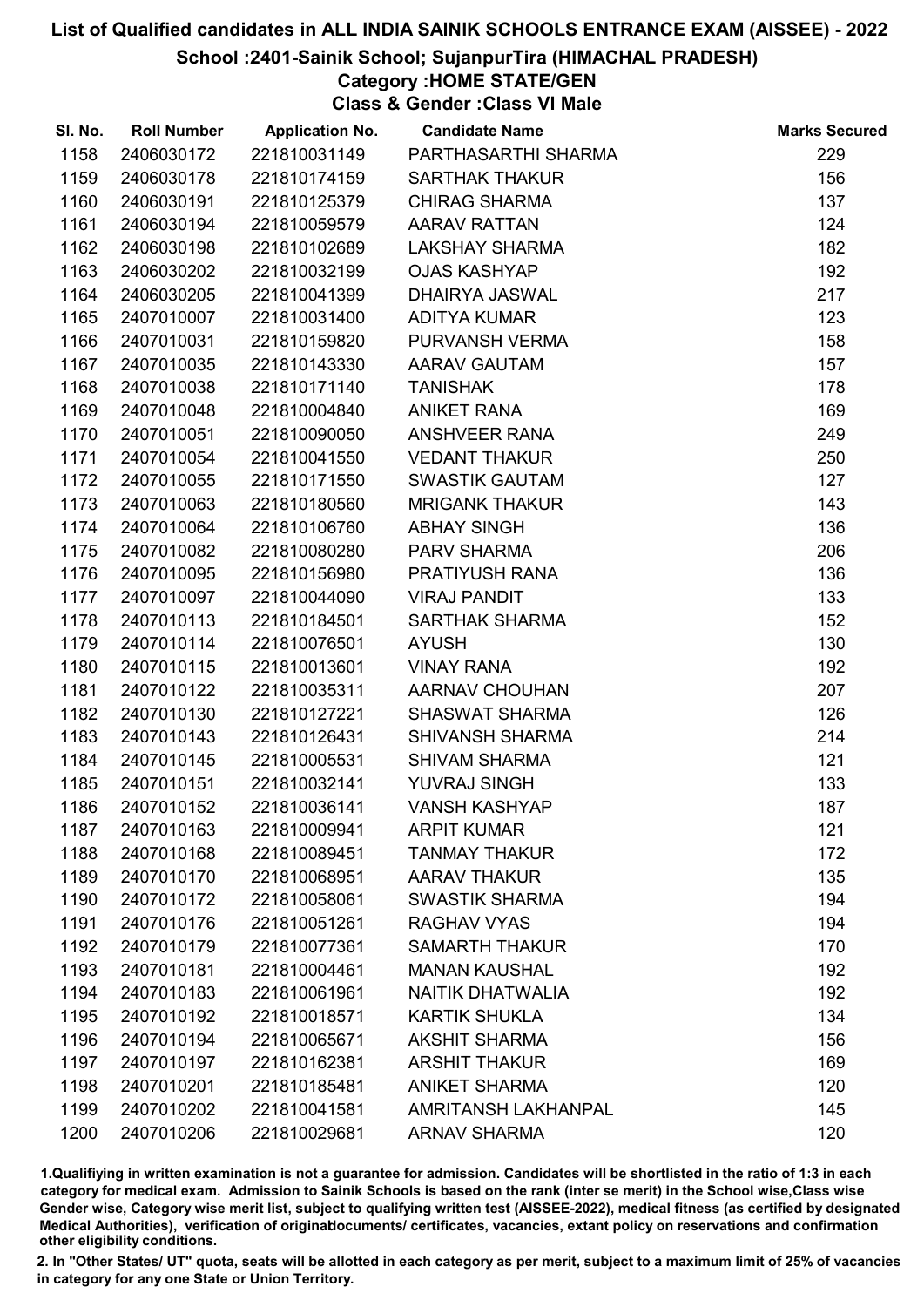### School :2401-Sainik School; SujanpurTira (HIMACHAL PRADESH)

# Category :HOME STATE/GEN

Class & Gender :Class VI Male

| SI. No. | <b>Roll Number</b> | <b>Application No.</b> | <b>Candidate Name</b>       | <b>Marks Secured</b> |
|---------|--------------------|------------------------|-----------------------------|----------------------|
| 1201    | 2407010224         | 221810041362           | <b>SMARTH THAKUR</b>        | 138                  |
| 1202    | 2407010241         | 221810019734           | <b>AARAV THAKUR</b>         | 189                  |
| 1203    | 2407010242         | 221810009954           | <b>ABHISHEK THAKUR</b>      | 178                  |
| 1204    | 2407010246         | 221810006615           | AARUSH PATHANIA             | 164                  |
| 1205    | 2407010260         | 221810166346           | <b>SHIVANSH THAKUR</b>      | 133                  |
| 1206    | 2407010265         | 221810165207           | <b>VANSH KATOCH</b>         | 150                  |
| 1207    | 2407010270         | 221810043157           | <b>ANSHUMAN RANA</b>        | 140                  |
| 1208    | 2407010277         | 221810032858           | <b>AYUSH SHARMA</b>         | 170                  |
| 1209    | 2407010289         | 221810105379           | <b>ABHINAV THAKUR</b>       | 146                  |
| 1210    | 2407020002         | 221810131491           | RIDIT RAJVARDHAN            | 172                  |
| 1211    | 2407020003         | 221810019491           | <b>SHASHWAT SHARMA</b>      | 127                  |
| 1212    | 2407020007         | 221810019691           | <b>DAKSH THAKUR</b>         | 126                  |
| 1213    | 2407020015         | 221810086002           | AARADHAK SINGH CHAUHAN      | 256                  |
| 1214    | 2407020016         | 221810033102           | <b>VAIBHAV THAKUR</b>       | 219                  |
| 1215    | 2407020017         | 221810086102           | <b>TEJAS RANA</b>           | 171                  |
| 1216    | 2407020044         | 221810105722           | <b>SATVIK SHARMA</b>        | 189                  |
| 1217    | 2407020055         | 221810087832           | <b>KANISHK RANA</b>         | 151                  |
| 1218    | 2407020061         | 221810084642           | KANISHAK KANGO              | 160                  |
| 1219    | 2407020062         | 221810106642           | <b>ARJUN ARYA</b>           | 249                  |
| 1220    | 2407020076         | 221810121662           | SANCHIT DADHWAL             | 123                  |
| 1221    | 2407020105         | 221810014682           | SAKSHAM BHARDWAJ            | 224                  |
| 1222    | 2407020112         | 221810130692           | <b>AVEERAT GARG</b>         | 149                  |
| 1223    | 2407020114         | 221810187892           | <b>AKSHAT THAKUR</b>        | 143                  |
| 1224    | 2407020117         | 221810191992           | <b>RAKSHIT BANYAL</b>       | 129                  |
| 1225    | 2407020118         | 221810105203           | YOJASV PATHANIA             | 224                  |
| 1226    | 2407020119         | 221810155203           | <b>SEHAJPREET SINGH</b>     | 141                  |
| 1227    | 2407020122         | 221810038403           | <b>ANSHUL SHARMA</b>        | 264                  |
| 1228    | 2407020127         | 221810077903           | <b>SATYAM PARMAR</b>        | 195                  |
| 1229    | 2407020131         | 221810044613           | <b>SATVIK</b>               | 129                  |
| 1230    | 2407020133         | 221810100913           | <b>BARISH THAKUR</b>        | 158                  |
| 1231    | 2407020137         | 221810130123           | <b>SHAURAYAN RANA</b>       | 150                  |
| 1232    | 2407020138         | 221810017123           | YASHAJ SHARMA               | 140                  |
| 1233    | 2407020140         | 221810031323           | <b>ATHARV BANYAL</b>        | 165                  |
| 1234    | 2407020142         | 221810013423           | <b>AKSHANSH</b>             | 160                  |
| 1235    | 2407020149         | 221810039233           | <b>SOHAM SAKLANI</b>        | 170                  |
| 1236    | 2407020157         | 221810188533           | <b>AATISH KATNA</b>         | 129                  |
| 1237    | 2407020166         | 221810063643           | <b>HARSHIT CHADHA</b>       | 178                  |
| 1238    | 2407020169         | 221810040153           | <b>SHAURYA SINGH</b>        | 217                  |
| 1239    | 2407020176         | 221810193553           | <b>RAJVEER SINGH THAKUR</b> | 129                  |
| 1240    | 2407020177         | 221810023653           | <b>ANSH BADYAL</b>          | 167                  |
| 1241    | 2407020179         | 221810034853           | <b>SANCHIT THAKUR</b>       | 201                  |
| 1242    | 2407020183         | 221810135163           | PIYUSH CHOUDHARY            | 128                  |
| 1243    | 2407020187         | 221810042763           | <b>ARYAN RANA</b>           | 123                  |

1.Qualifiying in written examination is not a guarantee for admission. Candidates will be shortlisted in the ratio of 1:3 in each category for medical exam. Admission to Sainik Schools is based on the rank (inter se merit) in the School wise,Class wise Gender wise, Category wise merit list, subject to qualifying written test (AISSEE-2022), medical fitness (as certified by designated Medical Authorities), verification of originablocuments/ certificates, vacancies, extant policy on reservations and confirmation other eligibility conditions.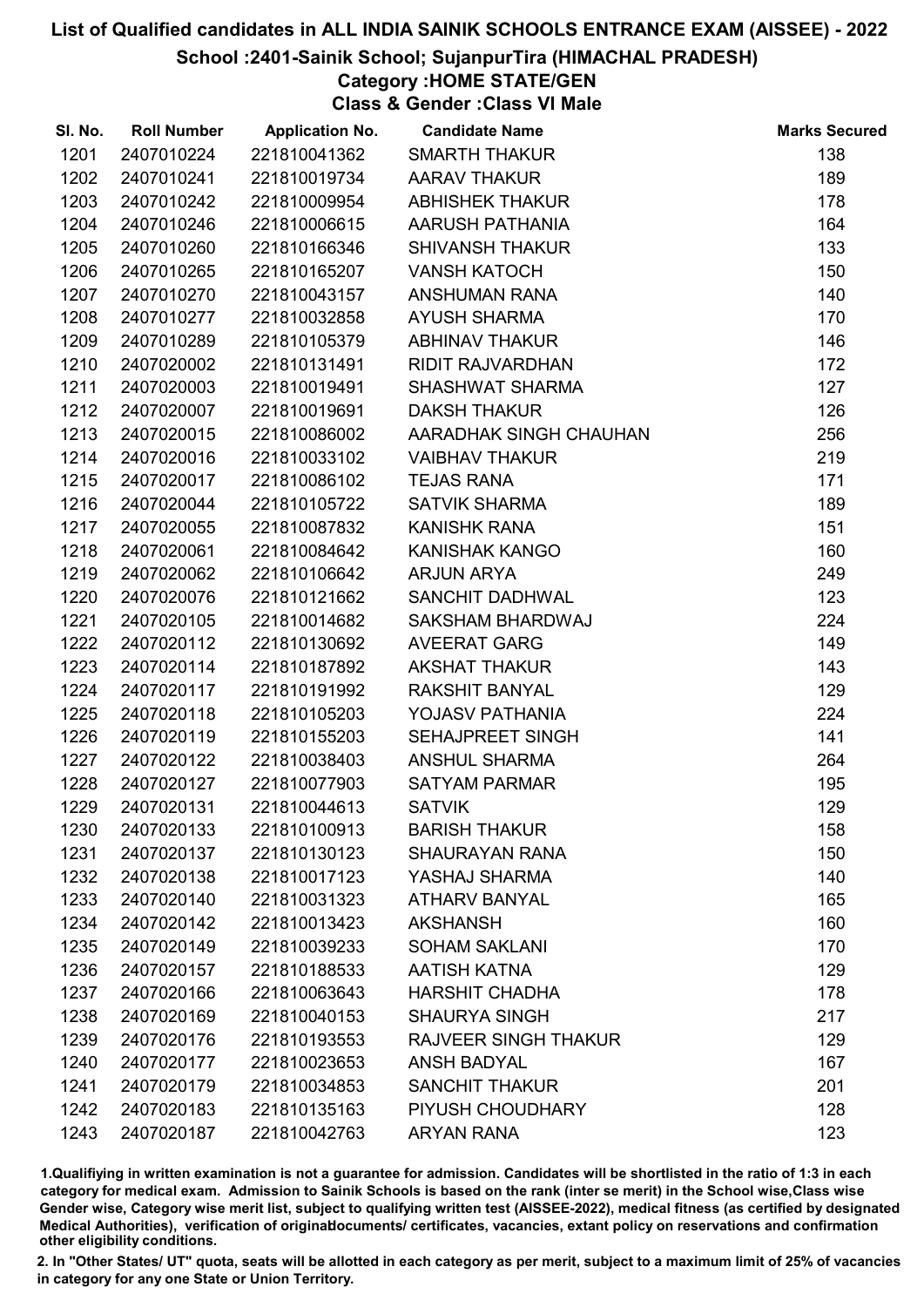#### School :2401-Sainik School; SujanpurTira (HIMACHAL PRADESH)

## Category :HOME STATE/GEN

Class & Gender :Class VI Male

| SI. No. | <b>Roll Number</b> | <b>Application No.</b> | <b>Candidate Name</b>    | <b>Marks Secured</b> |
|---------|--------------------|------------------------|--------------------------|----------------------|
| 1244    | 2407020192         | 221810045373           | <b>ANSHUMAN</b>          | 211                  |
| 1245    | 2407020195         | 221810052673           | <b>YGYAN</b>             | 141                  |
| 1246    | 2407020197         | 221810048773           | <b>AARAV THAKUR</b>      | 274                  |
| 1247    | 2407020201         | 221810085083           | <b>ADARSH SHARMA</b>     | 131                  |
| 1248    | 2407020229         | 221810091504           | <b>SURYANSH</b>          | 175                  |
| 1249    | 2407020232         | 221810069604           | PRATHIT GULERIA          | 180                  |
| 1250    | 2407020236         | 221810015014           | <b>PRANSHUL GUPTA</b>    | 188                  |
| 1251    | 2407020271         | 221810179144           | <b>SAMEER SHARMA</b>     | 160                  |
| 1252    | 2407020284         | 221810004154           | <b>SAIJANYA THAKUR</b>   | 124                  |
| 1253    | 2407020287         | 221810043254           | <b>ADHRIT SHARMA</b>     | 170                  |
| 1254    | 2407020288         | 221810102354           | <b>SAKSHAM THAKUR</b>    | 135                  |
| 1255    | 2407020298         | 221810190164           | <b>AYAN DUTT</b>         | 132                  |
| 1256    | 2407020304         | 221810188664           | <b>KALASH THAKUR</b>     | 163                  |
| 1257    | 2407020305         | 221810121864           | <b>AKSHAY SHARMA</b>     | 213                  |
| 1258    | 2407020308         | 221810032174           | <b>HARDIK DHIMAN</b>     | 216                  |
| 1259    | 2407020313         | 221810137474           | <b>TANISHQ PURI</b>      | 144                  |
| 1260    | 2407020314         | 221810002574           | AARAV SHARMA             | 183                  |
| 1261    | 2407020317         | 221810005774           | <b>SAUMYA SHARMA</b>     | 164                  |
| 1262    | 2407020324         | 221810091884           | <b>AKASH THAKUR</b>      | 120                  |
| 1263    | 2407020329         | 221810170294           | <b>SHIVAM PATIAL</b>     | 126                  |
| 1264    | 2407020333         | 221810102594           | <b>HRIDYANSH CHAUHAN</b> | 138                  |
| 1265    | 2407020336         | 221810122794           | <b>ARYAN</b>             | 165                  |
| 1266    | 2407020339         | 221810157894           | AARAV DUTTA              | 133                  |
| 1267    | 2407020351         | 221810077715           | <b>ABHISHEK THAKUR</b>   | 160                  |
| 1268    | 2407020362         | 221810021625           | <b>VEDANT BANYAL</b>     | 150                  |
| 1269    | 2407020365         | 221810117925           | PRAKUL SINGH THAKUR      | 193                  |
| 1270    | 2407020371         | 221810016335           | <b>ADARSH SHARMA</b>     | 179                  |
| 1271    | 2407020384         | 221810089645           | <b>SHIVANSHU THAKUR</b>  | 250                  |
| 1272    | 2407020388         | 221810140155           | <b>ANTRIKSH SOOD</b>     | 120                  |
| 1273    | 2407020389         | 221810018255           | <b>SHIVANSH SHARMA</b>   | 152                  |
| 1274    | 2407020394         | 221810037855           | <b>VIVHAAN THAKUR</b>    | 138                  |
| 1275    | 2407020400         | 221810080965           | <b>DEVANSH KATWAL</b>    | 216                  |
| 1276    | 2407020410         | 221810144675           | <b>ARIHANT PATHANIA</b>  | 140                  |
| 1277    | 2407020411         | 221810016675           | AARAV SOOD               | 208                  |
| 1278    | 2407020415         | 221810154875           | <b>SOHM KAUSHAL</b>      | 162                  |
| 1279    | 2407020418         | 221810050085           | <b>ADARSH SHARMA</b>     | 227                  |
| 1280    | 2407020424         | 221810184385           | <b>SACHIT SHARMA</b>     | 158                  |
| 1281    | 2407020426         | 221810067585           | <b>KESHAV MANKOTIA</b>   | 156                  |
| 1282    | 2407020427         | 221810064785           | <b>KESHAV SHARMA</b>     | 154                  |
| 1283    | 2407020433         | 221810030495           | <b>SHASHANK SHARMA</b>   | 256                  |
| 1284    | 2407020440         | 221810153895           | <b>VAIDIK VASHISHT</b>   | 139                  |
| 1285    | 2407030003         | 221810022806           | <b>VIHAN BHARDWAJ</b>    | 146                  |
| 1286    | 2407030006         | 221810050316           | <b>ATHARAV SHARMA</b>    | 159                  |

1.Qualifiying in written examination is not a guarantee for admission. Candidates will be shortlisted in the ratio of 1:3 in each category for medical exam. Admission to Sainik Schools is based on the rank (inter se merit) in the School wise,Class wise Gender wise, Category wise merit list, subject to qualifying written test (AISSEE-2022), medical fitness (as certified by designated Medical Authorities), verification of originablocuments/ certificates, vacancies, extant policy on reservations and confirmation other eligibility conditions.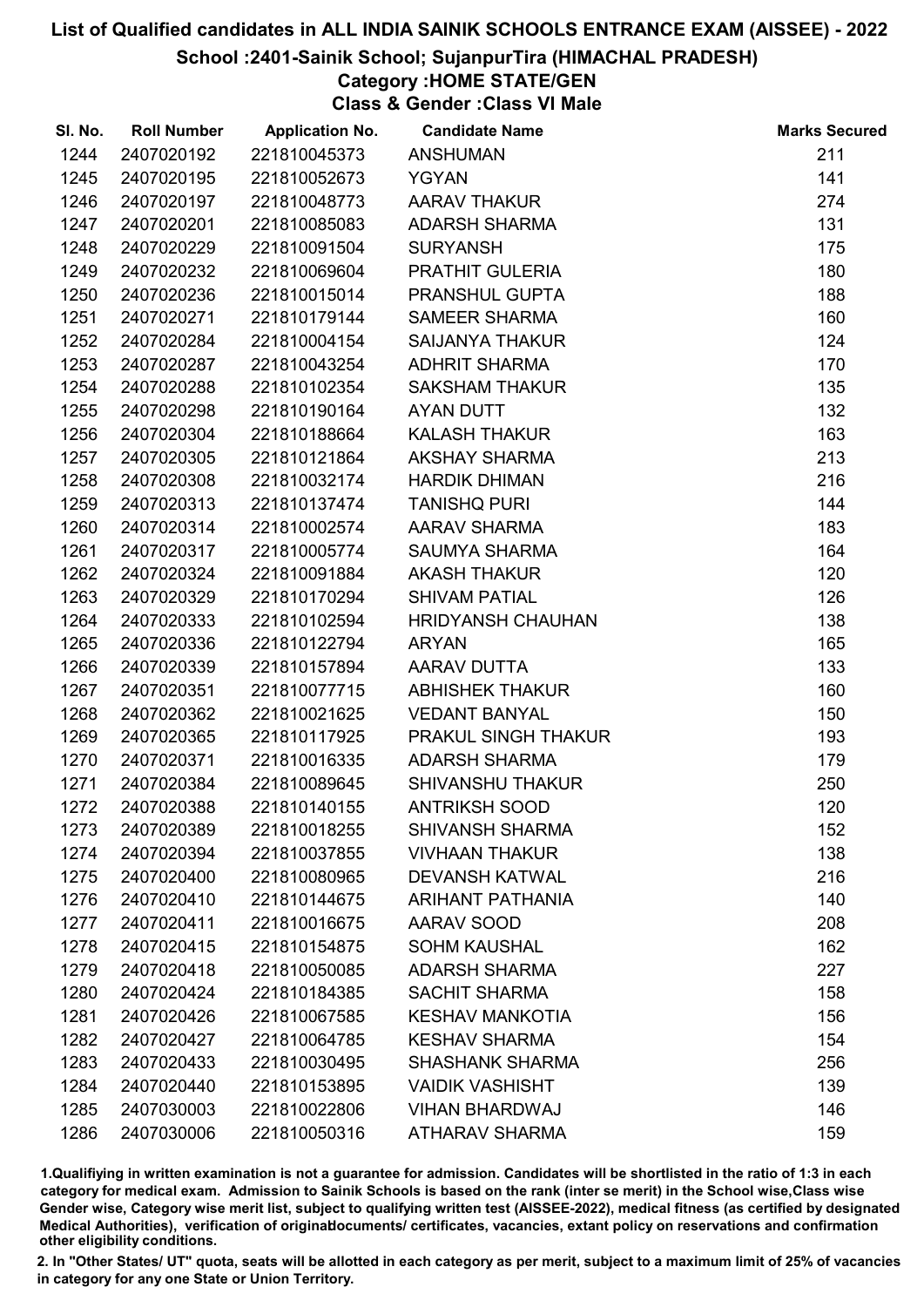#### School :2401-Sainik School; SujanpurTira (HIMACHAL PRADESH)

# Category :HOME STATE/GEN

Class & Gender :Class VI Male

| SI. No. | <b>Roll Number</b> | <b>Application No.</b> | <b>Candidate Name</b>       |           | <b>Marks Secured</b> |
|---------|--------------------|------------------------|-----------------------------|-----------|----------------------|
| 1287    | 2407030007         | 221810014316           | <b>SOUMIL</b>               |           | 182                  |
| 1288    | 2407030018         | 221810040026           | <b>VINAYAK THAKUR</b>       |           | 127                  |
| 1289    | 2407030025         | 221810069626           | <b>SAKSHAM KUMAR</b>        |           | 139                  |
| 1290    | 2407030046         | 221810142846           | <b>RITVIK JAMWAL</b>        |           | 234                  |
| 1291    | 2407030071         | 221810011176           | <b>AADHVAN</b>              |           | 162                  |
| 1292    | 2407030079         | 221810091286           | <b>SHREYAS GAUTAM</b>       |           | 124                  |
| 1293    | 2407030080         | 221810064386           | <b>RHYTHM SHARMA</b>        |           | 270                  |
| 1294    | 2407030081         | 221810165386           | ABHYUDAY SINGH RANA         |           | 200                  |
| 1295    | 2407030092         | 221810070296           | <b>TANISHQ TEJAS THAKUR</b> |           | 195                  |
| 1296    | 2407030093         | 221810163296           | ARINDAM MANKOTIA            |           | 144                  |
| 1297    | 2407030108         | 221810155407           | <b>JYOTIRMAY BHAGRA</b>     |           | 214                  |
| 1298    | 2407030109         | 221810120607           | <b>RUDRA THAKUR</b>         |           | 145                  |
| 1299    | 2407030113         | 221810016907           | <b>SHASHWAT SHARMA</b>      |           | 190                  |
| 1300    | 2407030121         | 221810046817           | <b>ARYAN UPPAL</b>          |           | 234                  |
| 1301    | 2407030122         | 221810029817           | <b>NAMAN SHARMA</b>         |           | 148                  |
| 1302    | 2407030125         | 221810061227           | <b>SANGAM RANA</b>          |           | 167                  |
| 1303    | 2407030128         | 221810137327           | <b>VINAYAK SHARMA</b>       |           | 134                  |
| 1304    | 2407030132         | 221810003037           | <b>DHANUR PARWANA</b>       |           | 241                  |
| 1305    | 2407030154         | 221810018357           | <b>AGRIM THAKUR</b>         |           | 156                  |
| 1306    | 2407030160         | 221810005757           | <b>ADITYA PATIAL</b>        |           | 139                  |
| 1307    | 2407030161         | 221810146757           | AVANEESH SOOD               |           | 161                  |
| 1308    | 2407030163         | 221810165957           | <b>AADVIK SHARMA</b>        | <b>AR</b> | 154                  |
| 1309    | 2407030182         | 221810059177           | <b>SAKSHAM SHARMA</b>       |           | 123                  |
| 1310    | 2407030196         | 221810033687           | <b>RUDRANSH MANHAS</b>      |           | 141                  |
| 1311    | 2407030197         | 221810057787           | <b>NISHANT RANA</b>         |           | 133                  |
| 1312    | 2407030210         | 221810022208           | <b>AKARSH RANA</b>          |           | 134                  |
| 1313    | 2407030211         | 221810063208           | <b>AKSHIT KUMAR</b>         |           | 135                  |
| 1314    | 2407030223         | 221810145318           | <b>KARTIK THAKUR</b>        |           | 125                  |
| 1315    | 2407030231         | 221810080428           | <b>ARNAV SHARMA</b>         |           | 153                  |
| 1316    | 2407030239         | 221810093038           | <b>ATHARV AWASTHI</b>       |           | 134                  |
| 1317    | 2407030240         | 221810035038           | <b>SWATE SHARMA</b>         |           | 149                  |
| 1318    | 2407030246         | 221810016438           | <b>RAGHAV SHARMA</b>        |           | 206                  |
| 1319    | 2407030251         | 221810058738           | <b>ATIKSH RANA</b>          |           | 171                  |
| 1320    | 2407030263         | 221810132648           | <b>ADITYA SHARMA</b>        |           | 233                  |
| 1321    | 2407030267         | 221810171948           | <b>RAHUL VATSAYAN</b>       |           | 133                  |
| 1322    | 2407030268         | 221810035158           | <b>SHIVAM SHARMA</b>        |           | 191                  |
| 1323    | 2407030274         | 221810030658           | <b>SHAURYA THAKUR</b>       |           | 145                  |
| 1324    | 2407030286         | 221810121868           | <b>PRANAV SONI</b>          |           | 174                  |
| 1325    | 2407030293         | 221810129678           | <b>ARUN PARMAR</b>          |           | 157                  |
| 1326    | 2407030294         | 221810090778           | <b>AYUSH JAMWAL</b>         |           | 129                  |
| 1327    | 2407030308         | 221810087888           | <b>ANGAD MAHAL</b>          |           | 141                  |
| 1328    | 2407030314         | 221810034298           | <b>ANIRUDH RANA</b>         |           | 174                  |
| 1329    | 2407030334         | 221810018609           | <b>AADARSH THAKUR</b>       |           | 143                  |

1.Qualifiying in written examination is not a guarantee for admission. Candidates will be shortlisted in the ratio of 1:3 in each category for medical exam. Admission to Sainik Schools is based on the rank (inter se merit) in the School wise,Class wise Gender wise, Category wise merit list, subject to qualifying written test (AISSEE-2022), medical fitness (as certified by designated Medical Authorities), verification of originablocuments/ certificates, vacancies, extant policy on reservations and confirmation other eligibility conditions.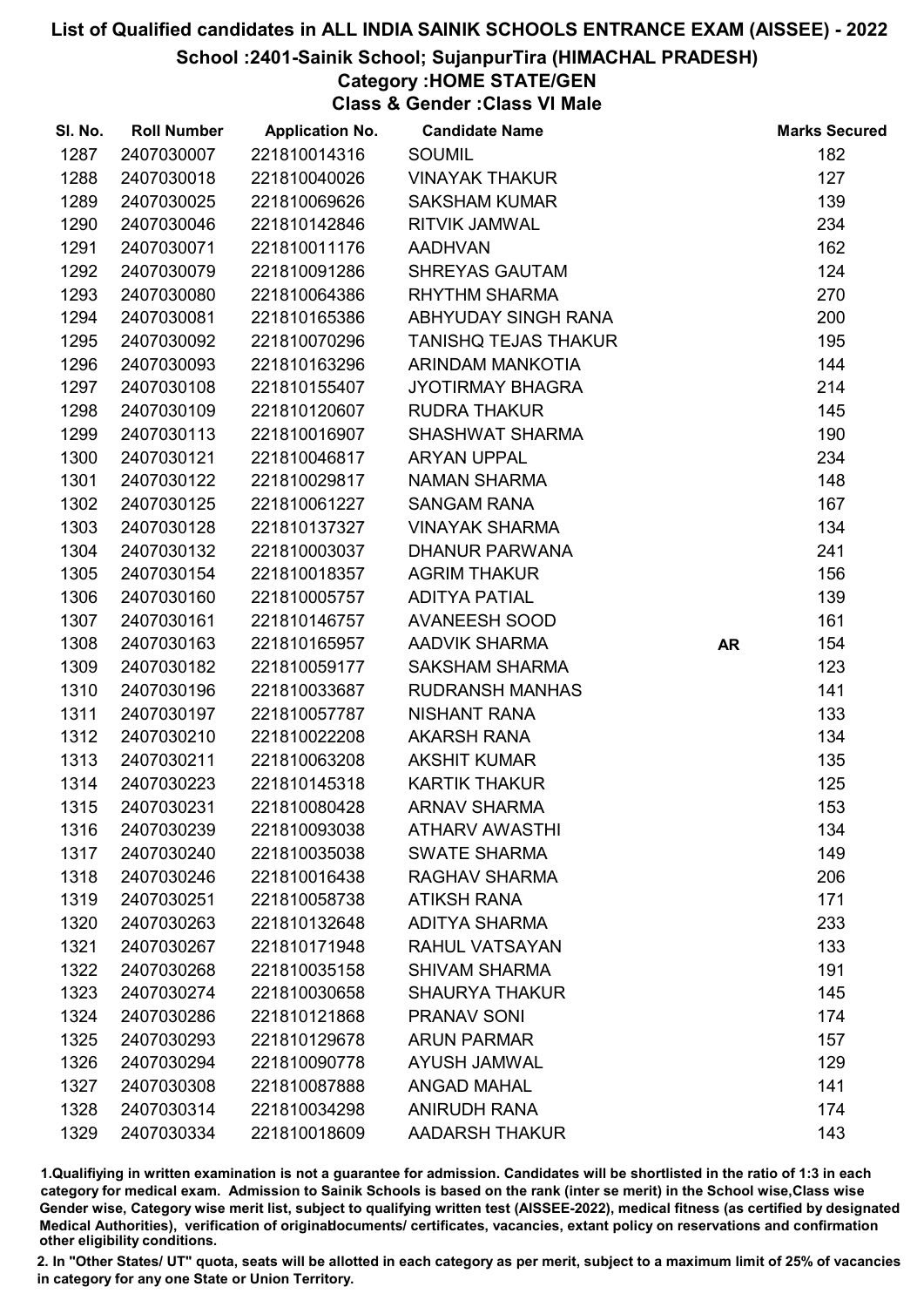### School :2401-Sainik School; SujanpurTira (HIMACHAL PRADESH)

# Category :HOME STATE/GEN

Class & Gender :Class VI Male

| SI. No. | <b>Roll Number</b> | <b>Application No.</b> | <b>Candidate Name</b>  | <b>Marks Secured</b> |
|---------|--------------------|------------------------|------------------------|----------------------|
| 1330    | 2407030335         | 221810006809           | <b>ADITYA SHARMA</b>   | 185                  |
| 1331    | 2407030340         | 221810115019           | AADITYA MANKOTIA       | 225                  |
| 1332    | 2407030343         | 221810104119           | PIYUSH MINHAS          | 122                  |
| 1333    | 2407030346         | 221810131519           | <b>VIHAAN SEHGAL</b>   | 142                  |
| 1334    | 2407030378         | 221810139459           | HIRDHEY DUTT KUHAIRIA  | 146                  |
| 1335    | 2407030392         | 221810132179           | <b>DIVYANSH THAKUR</b> | 157                  |
| 1336    | 2407030403         | 221810165979           | <b>KARTIK SHARMA</b>   | 124                  |
| 1337    | 2407030404         | 221810053089           | <b>SAMARTH GUPTA</b>   | 190                  |
| 1338    | 2407030406         | 221810081189           | <b>TANAV SHARMA</b>    | 199                  |
| 1339    | 2407030410         | 221810135489           | <b>DARSH THAKUR</b>    | 162                  |
| 1340    | 2407030412         | 221810127589           | <b>DIVYANSH RANA</b>   | 127                  |
| 1341    | 2407030418         | 221810088199           | <b>ISHANT THAKUR</b>   | 161                  |
| 1342    | 2408010005         | 221810147900           | <b>ABHAV SHARMA</b>    | 219                  |
| 1343    | 2408010006         | 221810033010           | <b>LAKSH SHARMA</b>    | 260                  |
| 1344    | 2408010008         | 221810171220           | <b>SATYAM SHARMA</b>   | 215                  |
| 1345    | 2408010012         | 221810173030           | <b>SURYANSH RANA</b>   | 167                  |
| 1346    | 2408010013         | 221810125230           | <b>SHOURYA</b>         | 120                  |
| 1347    | 2408010014         | 221810078330           | <b>SAMARTH DADWAL</b>  | 179                  |
| 1348    | 2408010023         | 221810197150           | <b>SHIVAM SPEHIA</b>   | 133                  |
| 1349    | 2408010028         | 221810015760           | <b>AKSHIT BAGGA</b>    | 139                  |
| 1350    | 2408010031         | 221810068770           | <b>AVEER SHARMA</b>    | 152                  |
| 1351    | 2408010042         | 221810008511           | <b>MIHIR THAKUR</b>    | 216                  |
| 1352    | 2408010043         | 221810095611           | AKSHAJ SINGH MINHAS    | 157                  |
| 1353    | 2408010050         | 221810161231           | <b>ADVIK SHARMA</b>    | 174                  |
| 1354    | 2408010051         | 221810108231           | <b>SWASTIK PATIYAL</b> | 188                  |
| 1355    | 2408010054         | 221810029831           | <b>AKSHAT GUMRA</b>    | 257                  |
| 1356    | 2408010055         | 221810099831           | <b>ADITYA THAKUR</b>   | 151                  |
| 1357    | 2408010070         | 221810184461           | <b>KANAV RANA</b>      | 163                  |
| 1358    | 2408010081         | 221810113681           | <b>RUDRA THAKUR</b>    | 144                  |
| 1359    | 2408010088         | 221810130891           | <b>DHRUV SHARMA</b>    | 198                  |
| 1360    | 2408010089         | 221810080891           | <b>SAKSHAM DADWAL</b>  | 135                  |
| 1361    | 2408010091         | 221810049302           | <b>ANIK THAKUR</b>     | 189                  |
| 1362    | 2408010093         | 221810152502           | <b>ARYA PURI</b>       | 135                  |
| 1363    | 2408010097         | 221810105902           | <b>DIVYANSH SHARMA</b> | 153                  |
| 1364    | 2408010104         | 221810108332           | <b>SAMARTH PARMAR</b>  | 240                  |
| 1365    | 2408010108         | 221810018142           | <b>OBALESH SHARMA</b>  | 168                  |
| 1366    | 2408010115         | 221810158452           | <b>MAYUKH SINGH</b>    | 136                  |
| 1367    | 2408010116         | 221810170552           | <b>ATIKSH GULERIA</b>  | 123                  |
| 1368    | 2408010121         | 221810018952           | <b>AKSHAT AERY</b>     | 191                  |
| 1369    | 2408010129         | 221810133772           | <b>SHRDHAY RAJPUT</b>  | 164                  |
| 1370    | 2408010133         | 221810046882           | <b>SWARIT SHARMA</b>   | 193                  |
| 1371    | 2408010148         | 221810068713           | <b>HIRDAY SHARMA</b>   | 137                  |
| 1372    | 2408010156         | 221810016043           | <b>AYAAN POSWAL</b>    | 164                  |

1.Qualifiying in written examination is not a guarantee for admission. Candidates will be shortlisted in the ratio of 1:3 in each category for medical exam. Admission to Sainik Schools is based on the rank (inter se merit) in the School wise,Class wise Gender wise, Category wise merit list, subject to qualifying written test (AISSEE-2022), medical fitness (as certified by designated Medical Authorities), verification of originablocuments/ certificates, vacancies, extant policy on reservations and confirmation other eligibility conditions.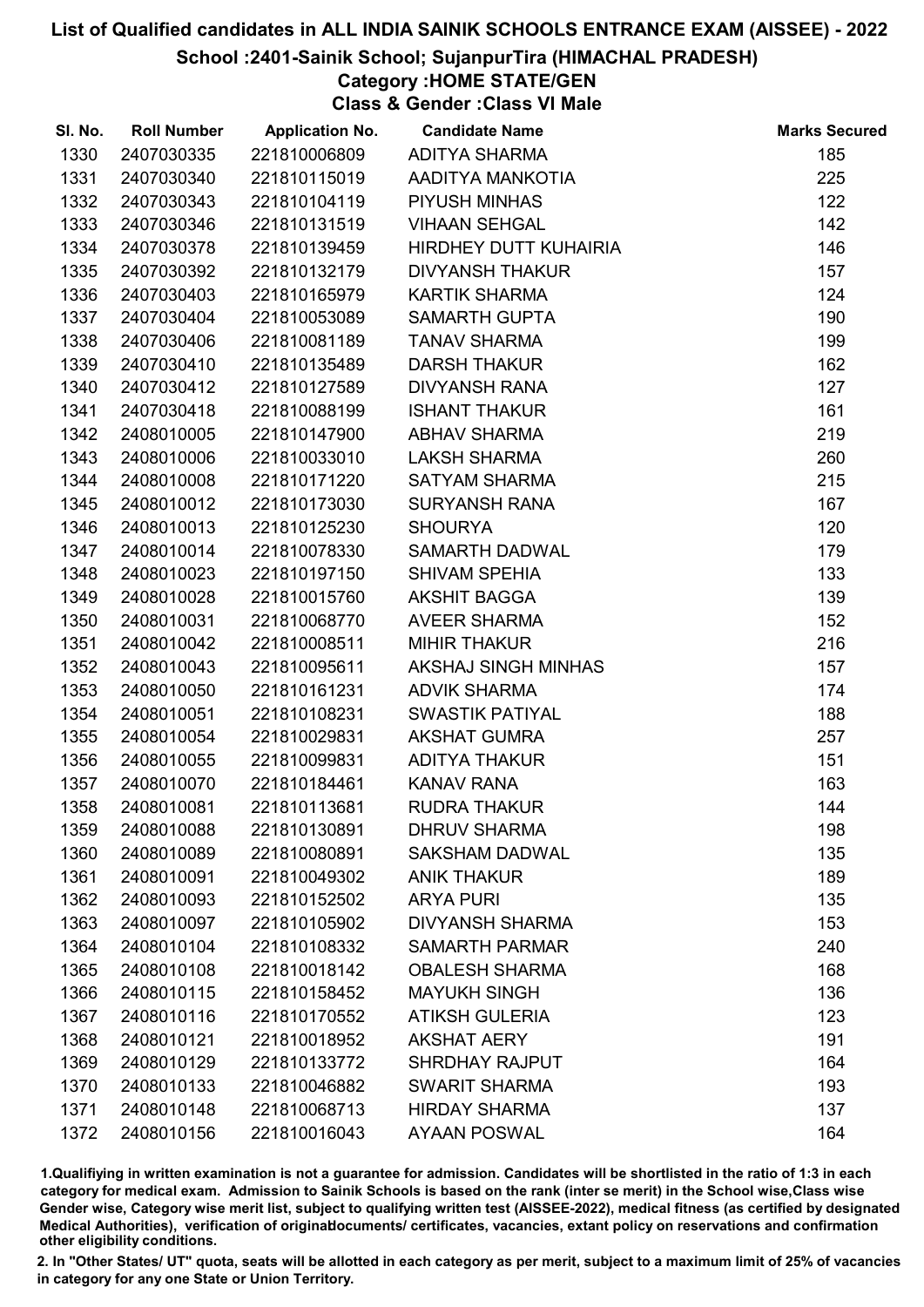### School :2401-Sainik School; SujanpurTira (HIMACHAL PRADESH)

# Category :HOME STATE/GEN

Class & Gender :Class VI Male

| SI. No. | <b>Roll Number</b> | <b>Application No.</b> | <b>Candidate Name</b>          | <b>Marks Secured</b> |
|---------|--------------------|------------------------|--------------------------------|----------------------|
| 1373    | 2408010161         | 221810175943           | <b>VANSH CHOUDHARY</b>         | 121                  |
| 1374    | 2408010162         | 221810187153           | <b>ARYAN THAKUR</b>            | 120                  |
| 1375    | 2408010166         | 221810050563           | <b>ADIL MINHAS</b>             | 150                  |
| 1376    | 2408010169         | 221810052863           | SIDDHANT BIR CHAND RANA        | 203                  |
| 1377    | 2408010175         | 221810187583           | <b>CHINMAY SHARMA</b>          | 190                  |
| 1378    | 2408010176         | 221810051883           | <b>ATHRAV SHARMA</b>           | 120                  |
| 1379    | 2408010178         | 221810092293           | <b>SAKSHAM THAKUR</b>          | 126                  |
| 1380    | 2408010180         | 221810193493           | <b>ADITYA SHARMA</b>           | 129                  |
| 1381    | 2408010183         | 221810084104           | ANGAD SHARMA                   | 199                  |
| 1382    | 2408010184         | 221810039104           | <b>SVASTIK RANA</b>            | 148                  |
| 1383    | 2408010191         | 221810178314           | <b>SAKSHAM THAKUR</b>          | 166                  |
| 1384    | 2408010209         | 221810048744           | <b>CHINMAY SHARMA</b>          | 260                  |
| 1385    | 2408020008         | 221810055774           | <b>ISHAN SHARMA</b>            | 212                  |
| 1386    | 2408020009         | 221810012974           | ARSHIT CHAUDHARY               | 146                  |
| 1387    | 2408020018         | 221810046105           | <b>MITUL RANA</b>              | 150                  |
| 1388    | 2408020019         | 221810043205           | ARYAMANN THAKUR                | 234                  |
| 1389    | 2408020021         | 221810072505           | <b>ABHIJIT JARIAL</b>          | 132                  |
| 1390    | 2408020026         | 221810097815           | <b>BHARGAV BALI</b>            | 161                  |
| 1391    | 2408020035         | 221810143735           | ROHAK SHARMA                   | 212                  |
| 1392    | 2408020038         | 221810146545           | <b>AKSHIT RANA</b>             | 159                  |
| 1393    | 2408020043         | 221810113465           | <b>AKSHIT THAKUR</b>           | 180                  |
| 1394    | 2408020051         | 221810159485           | <b>BARKAT NATH DOD</b>         | 146                  |
| 1395    | 2408020059         | 221810049595           | ABHIMANYU SHARMA               | 191                  |
| 1396    | 2408020061         | 221810073006           | YATHARATH SHARMA               | 146                  |
| 1397    | 2408020069         | 221810061816           | <b>VANSH SHARMA</b>            | 270                  |
| 1398    | 2408020073         | 221810045226           | <b>ARNAV THAKUR</b>            | 238                  |
| 1399    | 2408020076         | 221810046526           | MAHAVEER SINGH THAKUR          | 192                  |
| 1400    | 2408020085         | 221810110256           | RAGHAV MANKOTIA                | 184                  |
| 1401    | 2408020089         | 221810098566           | <b>ATHARV SHARMA</b>           | 122                  |
| 1402    | 2408020090         | 221810168866           | <b>DIVYANSH</b>                | 131                  |
| 1403    | 2408020096         | 221810069386           | <b>ADITYA VASHISTA</b>         | 208                  |
| 1404    | 2408020100         | 221810106396           | <b>ANSH THAKUR</b>             | 238                  |
| 1405    | 2408020104         | 221810090307           | <b>ANMOL GARG</b>              | 136                  |
| 1406    | 2408020106         | 221810003507           | <b>AYUSH SHARMA</b>            | 244                  |
| 1407    | 2408020107         | 221810042807           | <b>SAIYAM SINGH RANA</b>       | 157                  |
| 1408    | 2408020123         | 221810034637           | <b>JASHAN SHARMA</b>           | 149                  |
| 1409    | 2408020126         | 221810082047           | <b>ANNANT SEHGAL</b>           | 129                  |
| 1410    | 2408020135         | 221810140167           | <b>ARYAN SHARMA</b>            | 126                  |
| 1411    | 2408020138         | 221810079767           | PRIKSHIT BANYAL                | 121                  |
| 1412    | 2408020139         | 221810053867           | <b>RUDRAKSH LATH</b>           | 154                  |
| 1413    | 2408020149         | 221810059497           | <b>ATHARAV</b>                 | 158                  |
| 1414    | 2408020171         | 221810084948           | DIVYANSH DHATWALIA             | 241                  |
| 1415    | 2408020172         | 221810009058           | <b>VIDHU VASUDEV VASISHTHA</b> | 206                  |

1.Qualifiying in written examination is not a guarantee for admission. Candidates will be shortlisted in the ratio of 1:3 in each category for medical exam. Admission to Sainik Schools is based on the rank (inter se merit) in the School wise,Class wise Gender wise, Category wise merit list, subject to qualifying written test (AISSEE-2022), medical fitness (as certified by designated Medical Authorities), verification of originablocuments/ certificates, vacancies, extant policy on reservations and confirmation other eligibility conditions.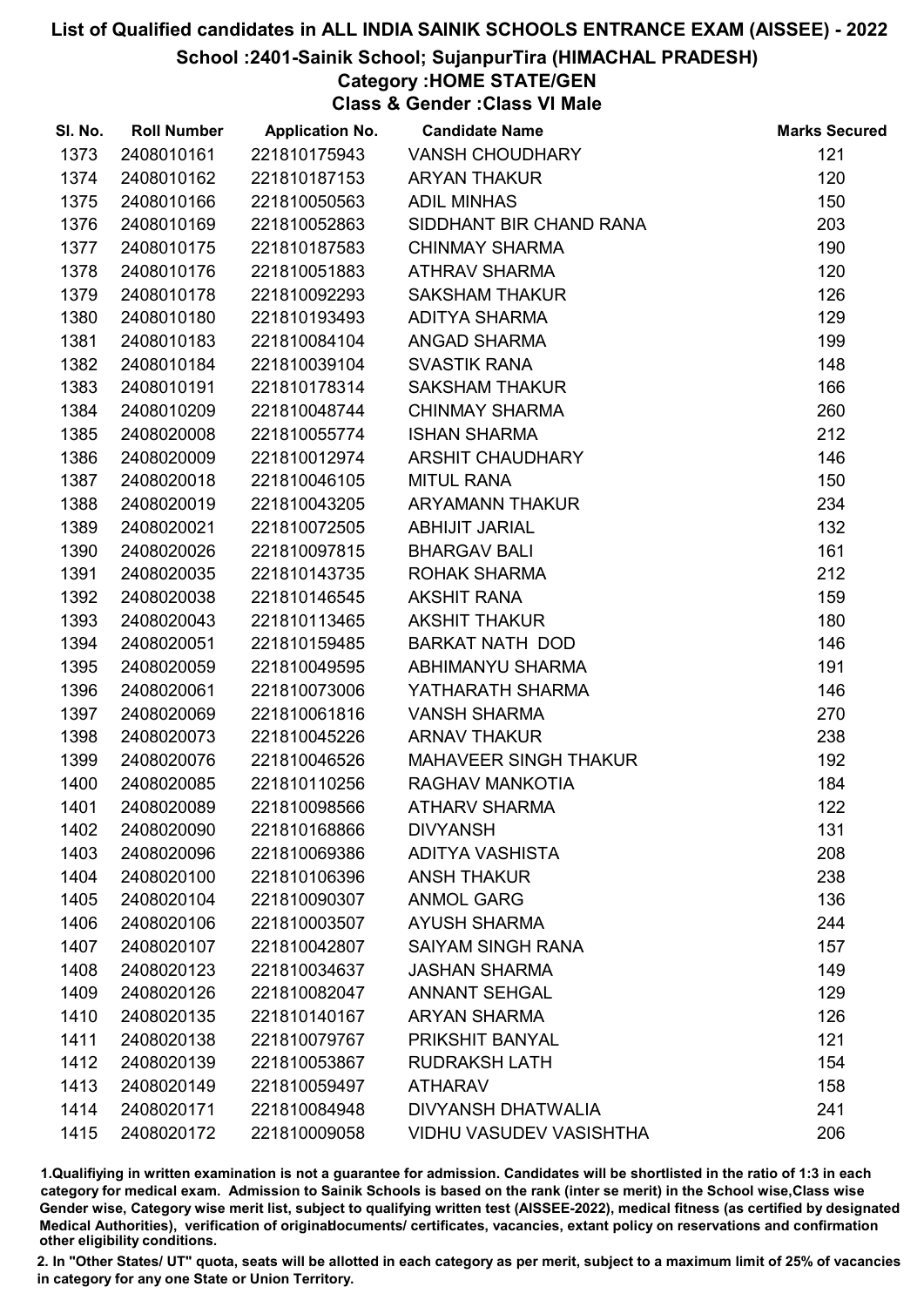#### School :2401-Sainik School; SujanpurTira (HIMACHAL PRADESH)

# Category :HOME STATE/GEN

Class & Gender :Class VI Male

| SI. No. | <b>Roll Number</b> | <b>Application No.</b> | <b>Candidate Name</b>         | <b>Marks Secured</b> |
|---------|--------------------|------------------------|-------------------------------|----------------------|
| 1416    | 2408020178         | 221810066268           | ADITYA CHOUDHARY              | 145                  |
| 1417    | 2408020179         | 221810029268           | <b>ARNAV</b>                  | 141                  |
| 1418    | 2408020181         | 221810162868           | RITESH SHARMA                 | 143                  |
| 1419    | 2408020196         | 221810116998           | PURAV JAMWAL                  | 148                  |
| 1420    | 2408020199         | 221810021309           | <b>NITIN SHARMA</b>           | 149                  |
| 1421    | 2408020205         | 221810073319           | <b>TANAV JARIAL</b>           | 170                  |
| 1422    | 2408020213         | 221810087539           | <b>VAIBHAV THAKUR</b>         | 218                  |
| 1423    | 2408020225         | 221810052579           | AKANKSHIT BHARDWAJ            | 162                  |
| 1424    | 2408020231         | 221810062389           | <b>RISHABH GAUTAM</b>         | 173                  |
| 1425    | 2501050003         | 221810097797           | <b>TRINABH SAMKARIA</b>       | 142                  |
| 1426    | 2701020342         | 221810033904           | <b>VAIDIK GUPTA</b>           | 236                  |
| 1427    | 3001030244         | 221810132392           | <b>HARSH SHARMA</b>           | 230                  |
| 1428    | 3114020230         | 221810000042           | YUVRAJ SINGH PATHANIA         | 207                  |
| 1429    | 3114030291         | 221810183177           | <b>KARTIK PARMAR</b>          | 173                  |
| 1430    | 3801020057         | 221810118465           | <b>SHASHWAT SINGH</b>         | 159                  |
| 1431    | 3802010119         | 221810113507           | <b>KUSHAGR BANSAL</b>         | 168                  |
| 1432    | 3802010162         | 221810024519           | AKSHOBHYA GAUTAM              | 177                  |
| 1433    | 3803010061         | 221810007941           | <b>ARSH RANA</b>              | 148                  |
| 1434    | 3804010028         | 221810026611           | <b>KANAV VATS</b>             | 143                  |
| 1435    | 3804010065         | 221810038913           | <b>VIHAAN SONI</b>            | 231                  |
| 1436    | 3804010181         | 221810169818           | <b>SHAURYA THAKUR</b>         | 136                  |
| 1437    | 3805010039         | 221810110441           | <b>SARTHAK THAKUR</b>         | 226                  |
| 1438    | 3805010236         | 221810051788           | PANSHUL SHARMA                | 123                  |
| 1439    | 3902010140         | 221810111109           | RANVIJAY SINGH THAKUR         | 155                  |
| 1440    | 3905060017         | 221810048487           | <b>JATIN RANA</b>             | 157                  |
| 1441    | 3906010462         | 221810129029           | <b>RIDIT SHARMA</b>           | 123                  |
| 1442    | 4401030079         | 221810111780           | ARNAV SINGH GULERIA           | 151                  |
| 1443    | 4402010358         | 221810191229           | YAGYA SHARMA                  | 175                  |
| 1444    | 4502020599         | 221810134615           | <b>CHAITANYA PRATAP SINGH</b> | 125                  |
| 1445    | 4502021116         | 221810011889           | <b>KAVYANSH</b>               | 130                  |

<sup>1.</sup>Qualifiying in written examination is not a guarantee for admission. Candidates will be shortlisted in the ratio of 1:3 in each category for medical exam. Admission to Sainik Schools is based on the rank (inter se merit) in the School wise,Class wise Gender wise, Category wise merit list, subject to qualifying written test (AISSEE-2022), medical fitness (as certified by designated Medical Authorities), verification of originablocuments/ certificates, vacancies, extant policy on reservations and confirmation other eligibility conditions.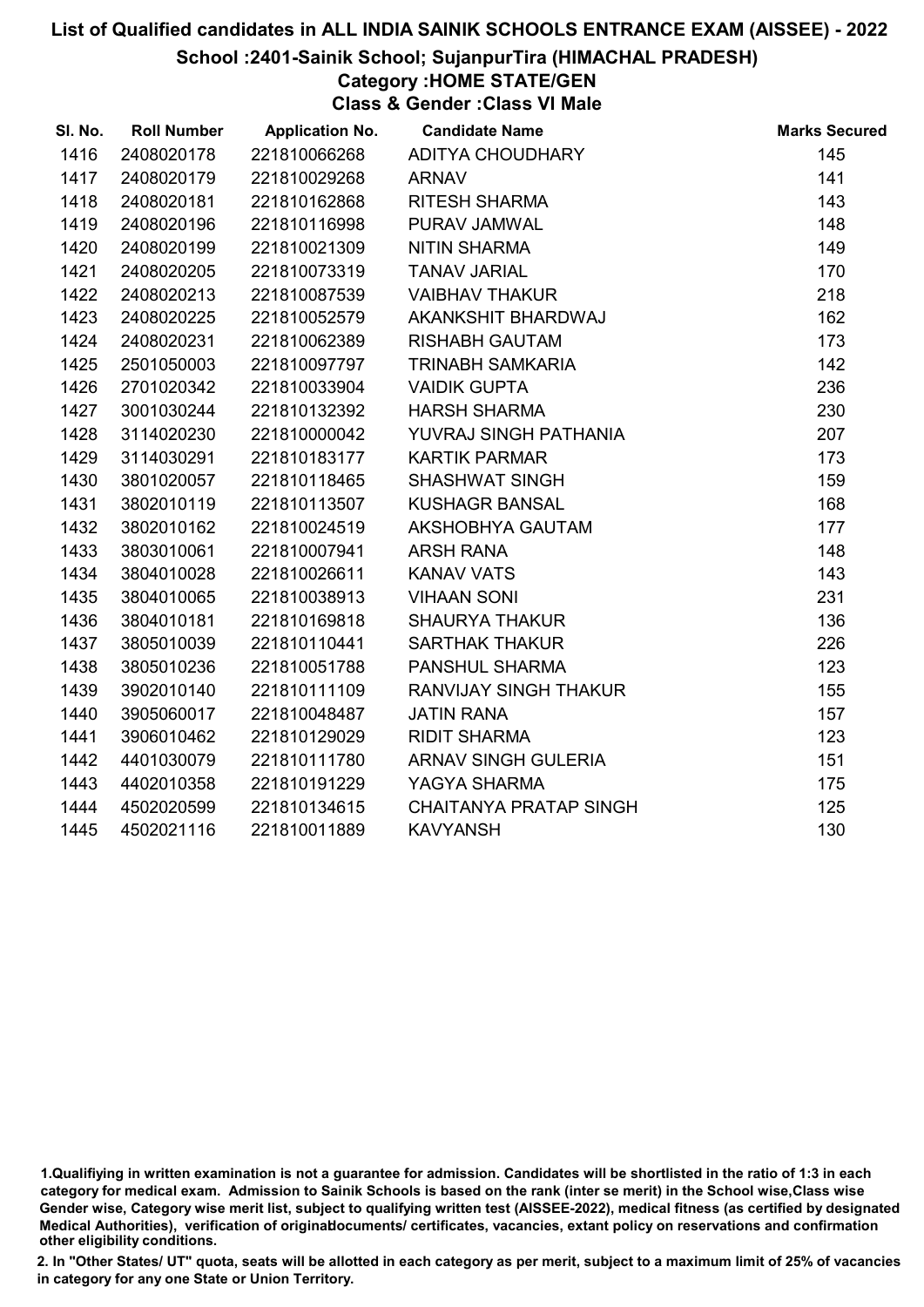### School :2401-Sainik School; SujanpurTira (HIMACHAL PRADESH)

# Category :OTHER STATE/SC

Class & Gender :Class VI Male

| SI. No. | <b>Roll Number</b> | <b>Application No.</b> | <b>Candidate Name</b>       | <b>Marks Secured</b> |
|---------|--------------------|------------------------|-----------------------------|----------------------|
| 1446    | 1506010079         | 221810110661           | ADARSH KUMAR VISHWAS        | 186                  |
| 1447    | 1506010085         | 221810110781           | <b>RITIK KUMAR</b>          | 138                  |
| 1448    | 1506010183         | 221810110883           | <b>SONU KUMAR</b>           | 133                  |
| 1449    | 1507010005         | 221810108020           | <b>GAURAV KUMAR</b>         | 210                  |
| 1450    | 1508010438         | 221810092743           | <b>SHYAM KUMAR</b>          | 223                  |
| 1451    | 1509020361         | 221810157256           | <b>RITIK KUMAR</b>          | 72                   |
| 1452    | 1509030157         | 221810181133           | <b>PRATYUSH RANJAN</b>      | 239                  |
| 1453    | 1511020299         | 221810160182           | UJJAWAL PRAKASH             | 180                  |
| 1454    | 1514010138         | 221810120977           | <b>ADARSH KUMAR</b>         | 144                  |
| 1455    | 2001030066         | 221810006220           | <b>ISHAN SIROHI</b>         | 186                  |
| 1456    | 2001030206         | 221810087070           | <b>DAKSH</b>                | 148                  |
| 1457    | 2001040296         | 221810007362           | NAKSH KATARIA               | 135                  |
| 1458    | 2001040474         | 221810182323           | <b>KARTIKYA KUMAR</b>       | 112                  |
| 1459    | 2001050018         | 221810140133           | <b>SAHIL MATHUR</b>         | 101                  |
| 1460    | 2001060767         | 221810050619           | <b>ASHMIT KUMAR</b>         | 109                  |
| 1461    | 2201020189         | 221810150334           | <b>KAVAN</b>                | 150                  |
| 1462    | 2301020410         | 221810078316           | SUKHJINDER SINGH KATARIA    | 130                  |
| 1463    | 2301020528         | 221810079147           | <b>TEGVEER SINGH</b>        | 90                   |
| 1464    | 2303030363         | 221810041706           | <b>HIMANSHU</b>             | 169                  |
| 1465    | 2408020025         | 221810059615           | RUDHAR MANYAM               | 137                  |
| 1466    | 3905020300         | 221810063414           | <b>RITISH KUMAR</b>         | 164                  |
| 1467    | 4405020186         | 221810131396           | SATYA SHIVAM SHASTRI        | 218                  |
| 1468    | 4406020243         | 221810059772           | <b>AVNEESH KUMAR BHARTI</b> | 164                  |

<sup>1.</sup>Qualifiying in written examination is not a guarantee for admission. Candidates will be shortlisted in the ratio of 1:3 in each category for medical exam. Admission to Sainik Schools is based on the rank (inter se merit) in the School wise,Class wise Gender wise, Category wise merit list, subject to qualifying written test (AISSEE-2022), medical fitness (as certified by designated Medical Authorities), verification of originablocuments/ certificates, vacancies, extant policy on reservations and confirmation other eligibility conditions.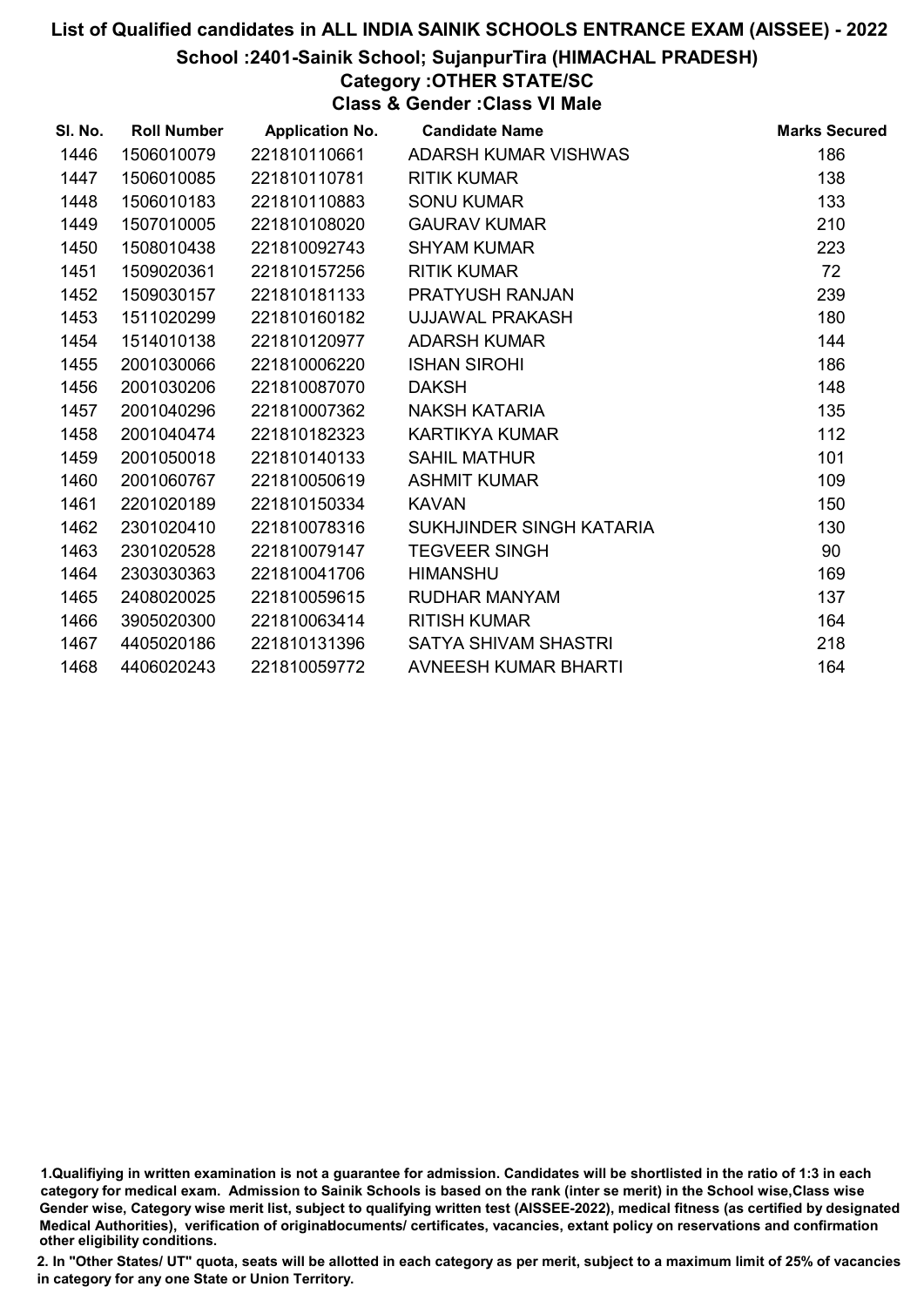### List of Qualified candidates in ALL INDIA SAINIK SCHOOLS ENTRANCE EXAM (AISSEE) - 2022 School :2401-Sainik School; SujanpurTira (HIMACHAL PRADESH) Category :OTHER STATE/ST Class & Gender :Class VI Male

| SI. No. | <b>Roll Number</b> | <b>Application No.</b> | <b>Candidate Name</b>      | <b>Marks Secured</b> |
|---------|--------------------|------------------------|----------------------------|----------------------|
| 1469    | 2001040122         | 221810031702           | <b>PRASHANT AMIT TIGGA</b> | 102                  |
| 1470    | 2001060574         | 221810035358           | NISHANT ASHISH TIGGA       | 70                   |
| 1471    | 2301020254         | 221810035434           | AASHISH GHUNAWAT           | 80                   |
| 1472    | 2502010010         | 221810136230           | SIDHARTH KUMAR             | 122                  |
| 1473    | 3905020412         | 221810093315           | SIDDHARTH MEENA            | 135                  |
| 1474    | 3905030280         | 221810050288           | <b>SUNNY BHILALA</b>       | 106                  |
| 1475    | 4701010109         | 221810192708           | STANZIN WANGLDAN MOLJOKS   | 135                  |

<sup>1.</sup>Qualifiying in written examination is not a guarantee for admission. Candidates will be shortlisted in the ratio of 1:3 in each category for medical exam. Admission to Sainik Schools is based on the rank (inter se merit) in the School wise,Class wise Gender wise, Category wise merit list, subject to qualifying written test (AISSEE-2022), medical fitness (as certified by designated Medical Authorities), verification of originablocuments/ certificates, vacancies, extant policy on reservations and confirmation other eligibility conditions.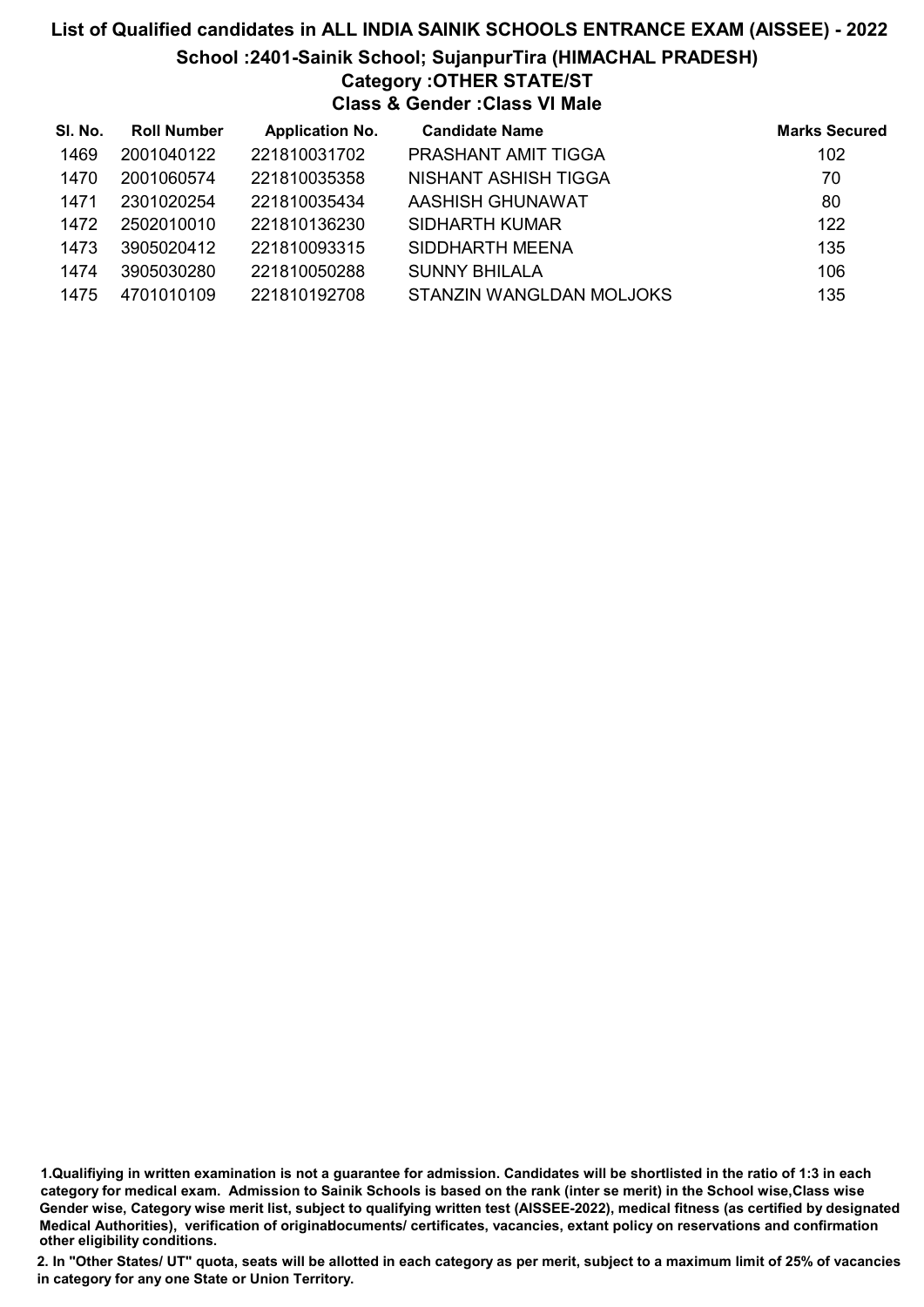#### School :2401-Sainik School; SujanpurTira (HIMACHAL PRADESH)

# Category :OTHER STATE/OBC

Class & Gender :Class VI Male

| SI. No. | <b>Roll Number</b> | <b>Application No.</b> | <b>Candidate Name</b>     | <b>Marks Secured</b> |
|---------|--------------------|------------------------|---------------------------|----------------------|
| 1476    | 1503020073         | 221810074552           | <b>AYUSH RAJ</b>          | 212                  |
| 1477    | 1505010725         | 221810025604           | <b>TULSI NARAYAN</b>      | 199                  |
| 1478    | 1506010041         | 221810073880           | PRASHANT SINGH            | 190                  |
| 1479    | 1506010140         | 221810158133           | <b>VINAY KUMAR</b>        | 258                  |
| 1480    | 1506010148         | 221810187343           | PANKAJ KUMAR SINGH        | 148                  |
| 1481    | 1506010225         | 221810170184           | AKASHAMARIT RAJ           | 146                  |
| 1482    | 1506020230         | 221810110537           | <b>KISHAN RAJ</b>         | 148                  |
| 1483    | 1507010209         | 221810080987           | <b>ROHIT RAJ SINGH</b>    | 221                  |
| 1484    | 1507010210         | 221810107697           | AISHWARYA KUMAR           | 190                  |
| 1485    | 1508010387         | 221810084142           | <b>KARAN KUMAR</b>        | 144                  |
| 1486    | 1509010080         | 221810156391           | <b>ADARSH RAJ</b>         | 220                  |
| 1487    | 1509010096         | 221810149032           | <b>ROHIT KUMAR</b>        | 235                  |
| 1488    | 1509030340         | 221810112094           | <b>PRINCE KUMAR</b>       | 131                  |
| 1489    | 1510010096         | 221810098081           | <b>MUNNA KUMAR</b>        | 182                  |
| 1490    | 1510020061         | 221810175711           | <b>SHIVAM KUMAR</b>       | 233                  |
| 1491    | 1511020052         | 221810093250           | <b>PARVEEN KUMAR</b>      | 242                  |
| 1492    | 1511020295         | 221810100082           | <b>NIRAJ KUMAR</b>        | 242                  |
| 1493    | 1511020330         | 221810110803           | <b>ANKIT RAJ</b>          | 233                  |
| 1494    | 1511030004         | 221810140574           | <b>MD ZUNAID ALAM</b>     | 203                  |
| 1495    | 1511030254         | 221810071976           | <b>AMARISH KUMAR</b>      | 260                  |
| 1496    | 1511030304         | 221810114417           | <b>PRINCE KUMAR</b>       | 169                  |
| 1497    | 1511040191         | 221810121221           | <b>ADVIK AGASTYA</b>      | 155                  |
| 1498    | 1511040371         | 221810059898           | <b>PRINCE KUMAR</b>       | 236                  |
| 1499    | 1511040403         | 221810090929           | PREM PRAKASH PRIYADARSHI  | 277                  |
| 1500    | 1511050400         | 221810176574           | <b>SUNNY KUMAR</b>        | 210                  |
| 1501    | 1512020073         | 221810050404           | ABHINANDAN KUMAR          | 233                  |
| 1502    | 1513010037         | 221810115180           | <b>RAVINDRA KUMAR</b>     | 122                  |
| 1503    | 1513020271         | 221810116219           | <b>RAJESH KUMAR</b>       | 193                  |
| 1504    | 2001040075         | 221810047881           | <b>MUDIT BANAIT</b>       | 206                  |
| 1505    | 2001060170         | 221810079117           | <b>AVI YADUVANSHI</b>     | 205                  |
| 1506    | 2303030366         | 221810044806           | <b>DAKSH</b>              | 158                  |
| 1507    | 2303040334         | 221810142418           | <b>GOUTAM</b>             | 181                  |
| 1508    | 2304020137         | 221810085432           | <b>DIPESH</b>             | 198                  |
| 1509    | 2304020405         | 221810084326           | <b>DHEERAJ</b>            | 214                  |
| 1510    | 2304020500         | 221810084157           | <b>ANIKET</b>             | 185                  |
| 1511    | 2304020532         | 221810043887           | <b>GURVINDER SINGH</b>    | 129                  |
| 1512    | 2304050295         | 221810040097           | <b>DAKSH KUMAR</b>        | 220                  |
| 1513    | 2403040081         | 221810089709           | <b>LALIT CHOUDHARY</b>    | 148                  |
| 1514    | 2604010004         | 221810169140           | <b>AKASH RAJ</b>          | 217                  |
| 1515    | 2701030174         | 221810037656           | <b>NAVANEETH R</b>        | 213                  |
| 1516    | 3002010027         | 221810062420           | <b>AYUSH DHAKAR</b>       | 226                  |
| 1517    | 3002010048         | 221810143340           | <b>SHANTANU NARWARIYA</b> | 162                  |
| 1518    | 3002020330         | 221810083975           | <b>BHUVAN DHAKAD</b>      | 220                  |

1.Qualifiying in written examination is not a guarantee for admission. Candidates will be shortlisted in the ratio of 1:3 in each category for medical exam. Admission to Sainik Schools is based on the rank (inter se merit) in the School wise,Class wise Gender wise, Category wise merit list, subject to qualifying written test (AISSEE-2022), medical fitness (as certified by designated Medical Authorities), verification of originablocuments/ certificates, vacancies, extant policy on reservations and confirmation other eligibility conditions.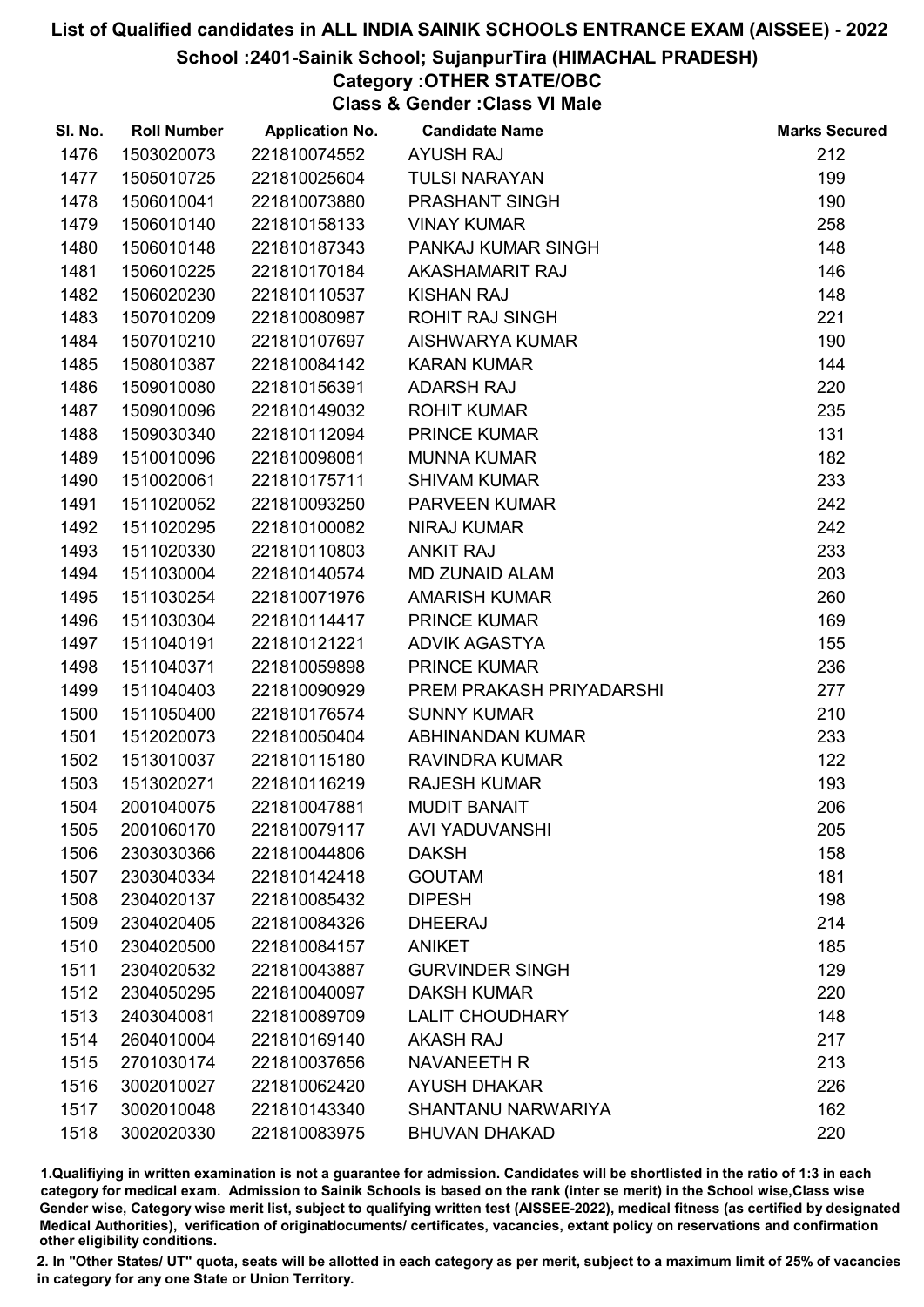### School :2401-Sainik School; SujanpurTira (HIMACHAL PRADESH)

# Category :OTHER STATE/OBC

Class & Gender :Class VI Male

| SI. No. | <b>Roll Number</b> | <b>Application No.</b> | <b>Candidate Name</b>  | <b>Marks Secured</b> |
|---------|--------------------|------------------------|------------------------|----------------------|
| 1519    | 3002020389         | 221810138626           | <b>PRASHANT RATHOR</b> | 156                  |
| 1520    | 3002020669         | 221810140368           | ANAY DHAKAR            | 214                  |
| 1521    | 3002020739         | 221810078119           | SHIVAM SINGH           | 201                  |
| 1522    | 3002020742         | 221810028219           | AARAV YADAV            | 242                  |
| 1523    | 3901010010         | 221810042610           | DIVYANSHU GUPTA        | 179                  |
| 1524    | 3901010106         | 221810065212           | YAMAN CHOUDHARY        | 232                  |
| 1525    | 3901010135         | 221810030452           | <b>GAURAV PRAKASH</b>  | 147                  |
| 1526    | 3904020529         | 221810166055           | LAKSHYA SAINI          | 154                  |
| 1527    | 3904030341         | 221810015908           | ANANT CHOUDHARY        | 177                  |
| 1528    | 3904030485         | 221810107949           | <b>MOHIT KEENA</b>     | 232                  |
| 1529    | 3904040013         | 221810050501           | <b>MAYANK JAKHAR</b>   | 212                  |
| 1530    | 3905030125         | 221810016077           | <b>GOVIND GODARA</b>   | 210                  |
| 1531    | 4405010044         | 221810012580           | PRIYANSHU YADAV        | 237                  |
| 1532    | 4405010101         | 221810045971           | SHIVAVRAT VERMA        | 165                  |
| 1533    | 4405010217         | 221810154704           | <b>SHIVANG</b>         | 158                  |
| 1534    | 4405020341         | 221810046079           | PRIYANSHU MAURYA       | 186                  |

1.Qualifiying in written examination is not a guarantee for admission. Candidates will be shortlisted in the ratio of 1:3 in each category for medical exam. Admission to Sainik Schools is based on the rank (inter se merit) in the School wise,Class wise Gender wise, Category wise merit list, subject to qualifying written test (AISSEE-2022), medical fitness (as certified by designated Medical Authorities), verification of originablocuments/ certificates, vacancies, extant policy on reservations and confirmation other eligibility conditions.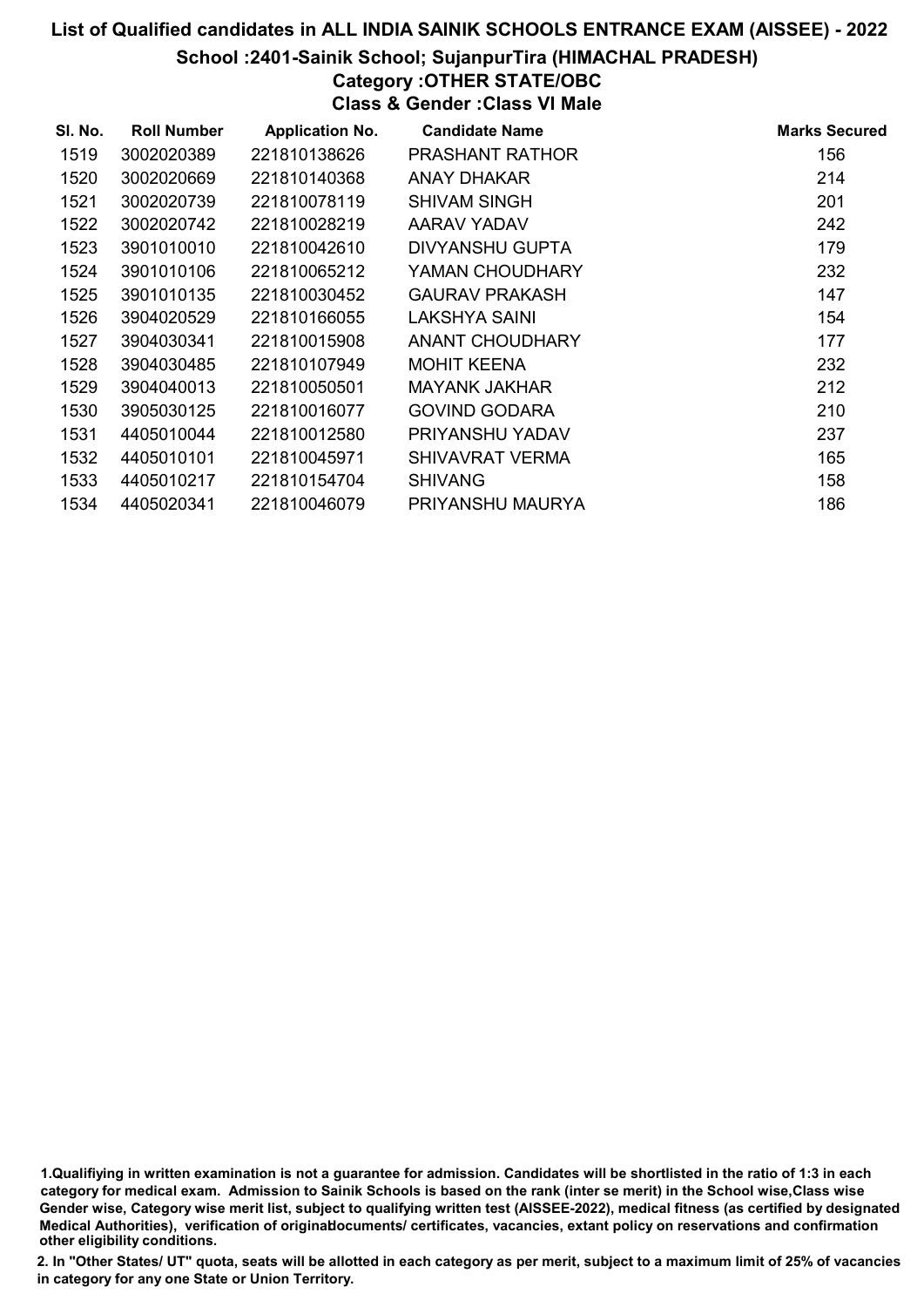#### School :2401-Sainik School; SujanpurTira (HIMACHAL PRADESH)

# Category :OTHER STATE/DEF

Class & Gender :Class VI Male

| SI. No. | <b>Roll Number</b> | <b>Application No.</b> | <b>Candidate Name</b>    | <b>Marks Secured</b> |
|---------|--------------------|------------------------|--------------------------|----------------------|
| 1535    | 1511040232         | 221810098641           | <b>OM KUMAR</b>          | 168                  |
| 1536    | 1511040310         | 221810029891           | <b>AYUSH KUMAR</b>       | 168                  |
| 1537    | 1511060042         | 221810101155           | <b>ADITYA RAI</b>        | 139                  |
| 1538    | 1511060221         | 221810018976           | <b>ANANT KUMAR</b>       | 171                  |
| 1539    | 1512020043         | 221810007982           | <b>VAIBHAV RAJ</b>       | 228                  |
| 1540    | 1512020166         | 221810066437           | <b>MOHD AYYAN</b>        | 199                  |
| 1541    | 1513020076         | 221810027764           | <b>OJASH SRIVASTAVA</b>  | 163                  |
| 1542    | 2001050270         | 221810008504           | <b>SOMIL</b>             | 187                  |
| 1543    | 2001060984         | 221810074589           | <b>DEV ALCHEMIST</b>     | 125                  |
| 1544    | 2301020197         | 221810147773           | <b>JASMAN SINGH</b>      | 206                  |
| 1545    | 2303060262         | 221810101004           | <b>LAKSHAY YADAV</b>     | 144                  |
| 1546    | 2405010060         | 221810010835           | <b>OM SHARMA</b>         | 121                  |
| 1547    | 3002030680         | 221810016659           | <b>ROHIT SHARMA</b>      | 206                  |
| 1548    | 3002030687         | 221810086969           | <b>RISHABH</b>           | 165                  |
| 1549    | 3110020188         | 221810025685           | ANSHUL APOORVA           | 240                  |
| 1550    | 3901010144         | 221810154472           | <b>HARSH KUMAR SINGH</b> | 202                  |
| 1551    | 3905010129         | 221810151001           | <b>SAI NIKAM</b>         | 253                  |
| 1552    | 3905020072         | 221810060552           | <b>NIKKU RAJ</b>         | 243                  |
| 1553    | 3905020546         | 221810035436           | ABHIGYAN GAUTAM          | 216                  |
| 1554    | 3906010202         | 221810043783           | <b>NITIN SHARMA</b>      | 158                  |
| 1555    | 4401040455         | 221810045579           | <b>HITESH CHAHAR</b>     | 225                  |
| 1556    | 4406030395         | 221810067809           | <b>PARAS</b>             | 249                  |
| 1557    | 4410020132         | 221810015121           | <b>AYUSH YADAV</b>       | 178                  |

<sup>1.</sup>Qualifiying in written examination is not a guarantee for admission. Candidates will be shortlisted in the ratio of 1:3 in each category for medical exam. Admission to Sainik Schools is based on the rank (inter se merit) in the School wise,Class wise Gender wise, Category wise merit list, subject to qualifying written test (AISSEE-2022), medical fitness (as certified by designated Medical Authorities), verification of originablocuments/ certificates, vacancies, extant policy on reservations and confirmation other eligibility conditions.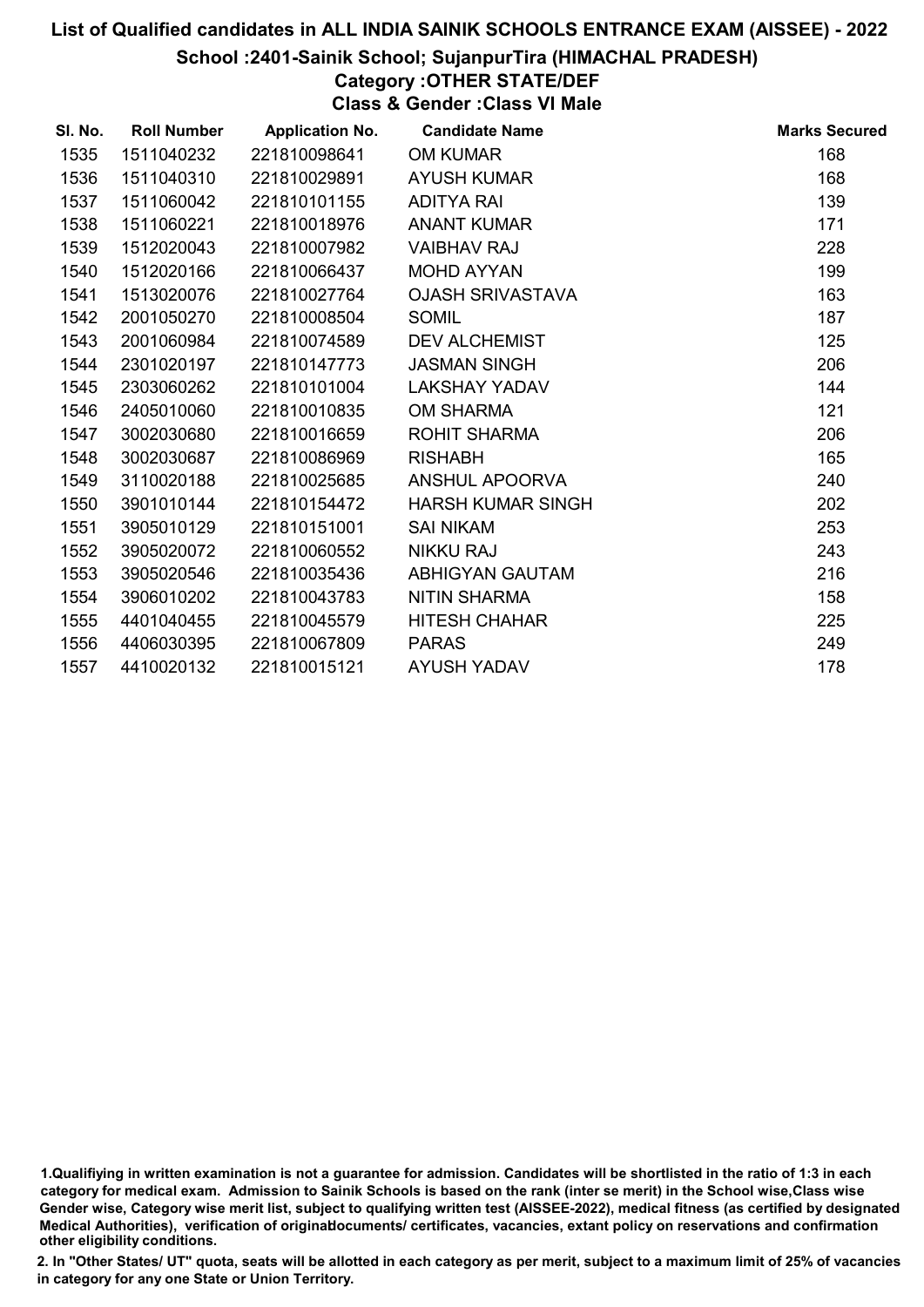### School :2401-Sainik School; SujanpurTira (HIMACHAL PRADESH)

# Category :OTHER STATE/GEN

Class & Gender :Class VI Male

| SI. No. | <b>Roll Number</b> | <b>Application No.</b> | <b>Candidate Name</b>         | <b>Marks Secured</b> |
|---------|--------------------|------------------------|-------------------------------|----------------------|
| 1558    | 1503010168         | 221810106744           | <b>SANIDHYA SINGH</b>         | 183                  |
| 1559    | 1506020287         | 221810158948           | <b>RISHURAJ</b>               | 224                  |
| 1560    | 1507010043         | 221810087961           | <b>RUDRA PRATAP SINGH</b>     | 239                  |
| 1561    | 1507010046         | 221810072771           | <b>ARYAN RAJ</b>              | 145                  |
| 1562    | 1507010060         | 221810069342           | <b>KISHLAY KUNG</b>           | 248                  |
| 1563    | 1508010182         | 221810099976           | <b>SHIVAM KUMAR</b>           | 128                  |
| 1564    | 1508010309         | 221810027470           | <b>SARBESH SINGH</b>          | 228                  |
| 1565    | 1509020260         | 221810043302           | KAUSHIK SHUBHANSHU            | 243                  |
| 1566    | 1509030428         | 221810096765           | <b>PRIYA SHRVS</b>            | 215                  |
| 1567    | 1509040432         | 221810172279           | <b>AYUSH RAJ</b>              | 262                  |
| 1568    | 1511030295         | 221810043807           | <b>JIGYANSHU KUMAR TIWARI</b> | 245                  |
| 1569    | 1511040290         | 221810053781           | <b>SOMESH MISHRA</b>          | 188                  |
| 1570    | 1511050036         | 221810113532           | SATYAM CHOUDHARY              | 163                  |
| 1571    | 1511060218         | 221810129776           | <b>RIHAN SINGH</b>            | 257                  |
| 1572    | 1511060371         | 221810107767           | SHIVANSH UPADHYAY             | 167                  |
| 1573    | 1511060417         | 221810143987           | <b>RAHUL KUMAR</b>            | 178                  |
| 1574    | 1511070120         | 221810031409           | <b>AVNEET RAJ</b>             | 222                  |
| 1575    | 1512020185         | 221810047308           | RUDRA PRATAP SHANDILYA        | 177                  |
| 1576    | 2001030118         | 221810063240           | <b>ABHIRAJ TOMAR</b>          | 233                  |
| 1577    | 2001030422         | 221810101541           | <b>VANSH GUPTA</b>            | 194                  |
| 1578    | 2001040244         | 221810042742           | <b>ANIKET KUMAR</b>           | 253                  |
| 1579    | 2001040262         | 221810150452           | AARUSH CHHIKARA               | 174                  |
| 1580    | 2001050189         | 221810001283           | <b>JATSYAE MALIK</b>          | 148                  |
| 1581    | 2001050467         | 221810157274           | <b>IKSHIT SHARMA</b>          | 139                  |
| 1582    | 2001050903         | 221810140326           | HIMANSHU OMPRAKASH SINGH      | 132                  |
| 1583    | 2001050926         | 221810045036           | <b>TEJASV SHARMA</b>          | 223                  |
| 1584    | 2001051012         | 221810150756           | <b>HARSHIT THAKUR</b>         | 164                  |
| 1585    | 2001060228         | 221810031437           | <b>VIDIT SHARMA</b>           | 250                  |
| 1586    | 2001060232         | 221810072537           | <b>HERAMB</b>                 | 181                  |
| 1587    | 2001060318         | 221810028667           | AARAV AGRAWAT                 | 230                  |
| 1588    | 2001060443         | 221810045808           | <b>DEVANSH DABAS</b>          | 223                  |
| 1589    | 2001060447         | 221810037908           | <b>TUSHAAR AHUJA</b>          | 217                  |
| 1590    | 2001060921         | 221810002969           | <b>SAKSHAM JHA</b>            | 207                  |
| 1591    | 2202020573         | 221810010577           | PATODIYA RUDRA                | 123                  |
| 1592    | 2301020119         | 221810051782           | <b>DHRUV PRATAP SINGH</b>     | 135                  |
| 1593    | 2301020473         | 221810120876           | SHAURYA VEER SINGH MALIK      | 177                  |
| 1594    | 2301020534         | 221810097947           | PRANEEL CHAUDHARY             | 222                  |
| 1595    | 2301020584         | 221810111108           | <b>PUNIT BHARDWAJ</b>         | 151                  |
| 1596    | 2301020746         | 221810018059           | <b>ANMOL SHARMA</b>           | 228                  |
| 1597    | 2304020226         | 221810085263           | <b>ANIKET TANWAR</b>          | 151                  |
| 1598    | 2304020370         | 221810043665           | <b>HARSHIT DABAS</b>          | 206                  |
| 1599    | 2304020606         | 221810085498           | <b>RANN VIJAY</b>             | 150                  |
| 1600    | 2304030159         | 221810040001           | <b>KUNAL</b>                  | 215                  |

1.Qualifiying in written examination is not a guarantee for admission. Candidates will be shortlisted in the ratio of 1:3 in each category for medical exam. Admission to Sainik Schools is based on the rank (inter se merit) in the School wise,Class wise Gender wise, Category wise merit list, subject to qualifying written test (AISSEE-2022), medical fitness (as certified by designated Medical Authorities), verification of originablocuments/ certificates, vacancies, extant policy on reservations and confirmation other eligibility conditions.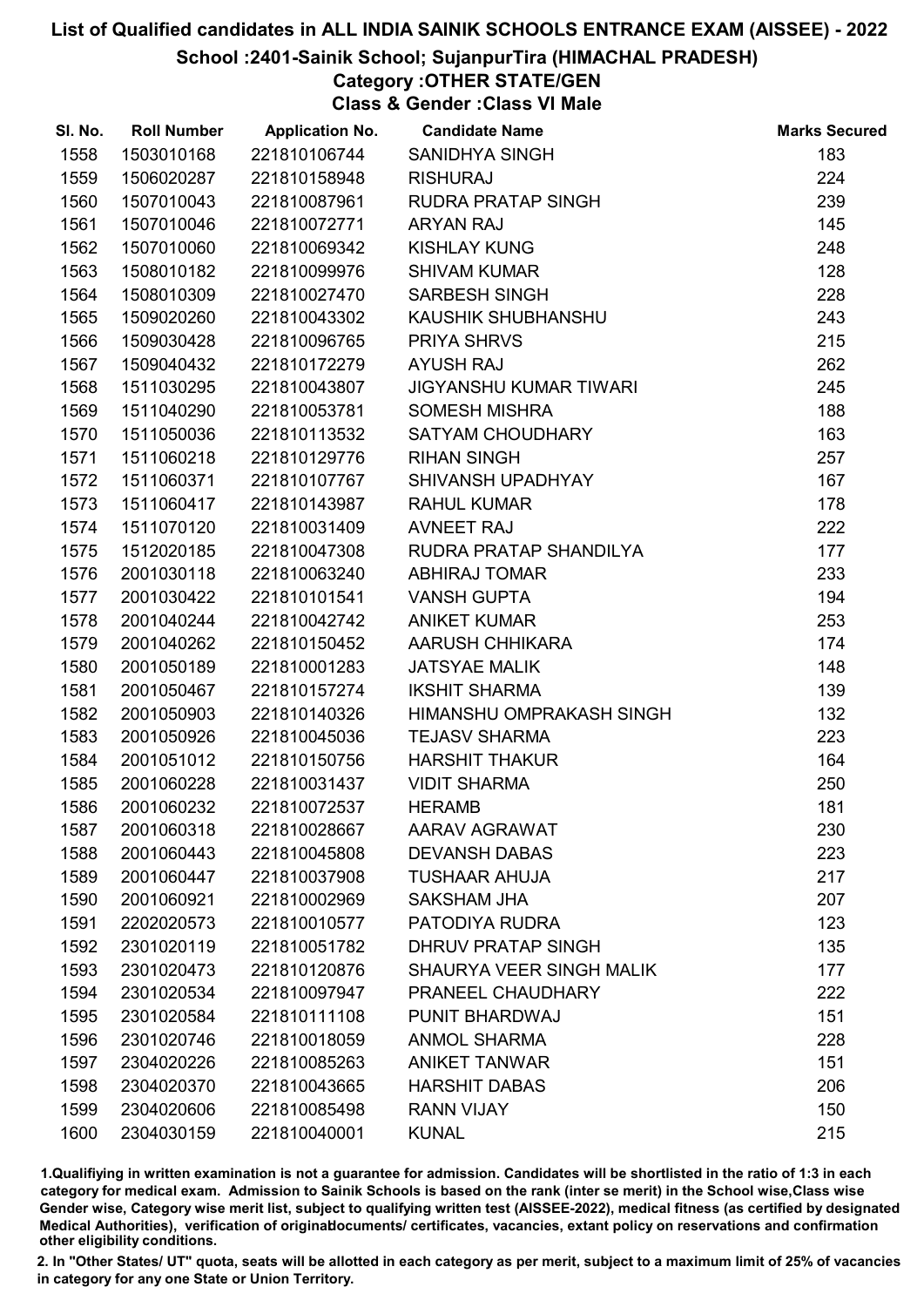### School :2401-Sainik School; SujanpurTira (HIMACHAL PRADESH)

# Category :OTHER STATE/GEN

Class & Gender :Class VI Male

| SI. No. | <b>Roll Number</b> | <b>Application No.</b> | <b>Candidate Name</b>         | <b>Marks Secured</b> |
|---------|--------------------|------------------------|-------------------------------|----------------------|
| 1601    | 2304030200         | 221810043721           | YASHVARDHAN                   | 126                  |
| 1602    | 2304050199         | 221810039827           | <b>KABIR KHICHED</b>          | 216                  |
| 1603    | 2304050342         | 221810189918           | <b>ANIKET</b>                 | 242                  |
| 1604    | 2407020178         | 221810059653           | <b>SARANSH THAKUR</b>         | 131                  |
| 1605    | 2407030208         | 221810032108           | <b>SWASTIK DHIMAN</b>         | 153                  |
| 1606    | 2407030271         | 221810088458           | ANUKALP KAUSHAL               | 194                  |
| 1607    | 2408020080         | 221810127436           | <b>OJAS SHARMA</b>            | 164                  |
| 1608    | 2408020217         | 221810027149           | <b>ANISH KUMAR</b>            | 138                  |
| 1609    | 2502020113         | 221810111918           | <b>AYUSH</b>                  | 232                  |
| 1610    | 3001030219         | 221810000772           | <b>ISHAN NEEMA</b>            | 137                  |
| 1611    | 3001040005         | 221810018316           | <b>AKSHAT TYAGI</b>           | 202                  |
| 1612    | 3001040060         | 221810154266           | <b>KINSHUK KUMAR</b>          | 204                  |
| 1613    | 3002020400         | 221810022636           | <b>KRISHNA SINGH TOMAR</b>    | 123                  |
| 1614    | 3801020090         | 221810037856           | <b>ARVIND</b>                 | 137                  |
| 1615    | 3802010012         | 221810059230           | <b>ARYAN</b>                  | 157                  |
| 1616    | 3805010014         | 221810090930           | ABHIROOP SINGH CHAUHAN        | 139                  |
| 1617    | 3902010163         | 221810046371           | <b>BAL KRISHAN</b>            | 207                  |
| 1618    | 3904030004         | 221810045300           | PRADHUM SINGH SHEKHAWAT       | 164                  |
| 1619    | 3904040131         | 221810161502           | PANKAJ PANDEY                 | 204                  |
| 1620    | 3904040702         | 221810036736           | <b>MOHIT SHARMA</b>           | 139                  |
| 1621    | 3905010008         | 221810053900           | <b>KRISHAN KANT</b>           | 124                  |
| 1622    | 3905020406         | 221810067805           | <b>SAKSHAM SINGH</b>          | 181                  |
| 1623    | 3905060053         | 221810153038           | SAMANTH BUDANIA               | 162                  |
| 1624    | 4401010069         | 221810155950           | <b>ARUN KUMAR</b>             | 213                  |
| 1625    | 4401020149         | 221810003523           | RIDHIMAN AGNIHOTRI            | 196                  |
| 1626    | 4401030003         | 221810101800           | <b>ISHAN BHARDWAJ</b>         | 156                  |
| 1627    | 4401030098         | 221810042011           | ARYAN SINGH CHAHAR            | 186                  |
| 1628    | 4401030149         | 221810045461           | <b>AMIT KUMAR</b>             | 211                  |
| 1629    | 4401040304         | 221810102728           | DHRUV PRATAP SINGH            | 142                  |
| 1630    | 4405010183         | 221810031143           | PRABHAT KUMAR SENGAR          | 163                  |
| 1631    | 4405020047         | 221810050732           | <b>VEER PRATAP SRIVASTAVA</b> | 195                  |
| 1632    | 4406010008         | 221810135510           | <b>HARKIRAT SINGH</b>         | 144                  |
| 1633    | 4406010100         | 221810151712           | <b>FAIZ KHAN</b>              | 188                  |
| 1634    | 4406020177         | 221810098112           | <b>ANSH CHAUDHARY</b>         | 246                  |
| 1635    | 4406030147         | 221810057475           | NISHANT DHARIWAL              | 207                  |
| 1636    | 4406030195         | 221810164646           | <b>LAKSHYA KUMAR</b>          | 154                  |
| 1637    | 4409010164         | 221810020613           | <b>KARTIKAY PANDEY</b>        | 160                  |
| 1638    | 4502020240         | 221810055291           | <b>ATIKSH RAWAT</b>           | 128                  |
| 1639    | 4701010092         | 221810197296           | <b>MEPHAM DELEGS</b>          | 195                  |

1.Qualifiying in written examination is not a guarantee for admission. Candidates will be shortlisted in the ratio of 1:3 in each category for medical exam. Admission to Sainik Schools is based on the rank (inter se merit) in the School wise,Class wise Gender wise, Category wise merit list, subject to qualifying written test (AISSEE-2022), medical fitness (as certified by designated Medical Authorities), verification of originablocuments/ certificates, vacancies, extant policy on reservations and confirmation other eligibility conditions.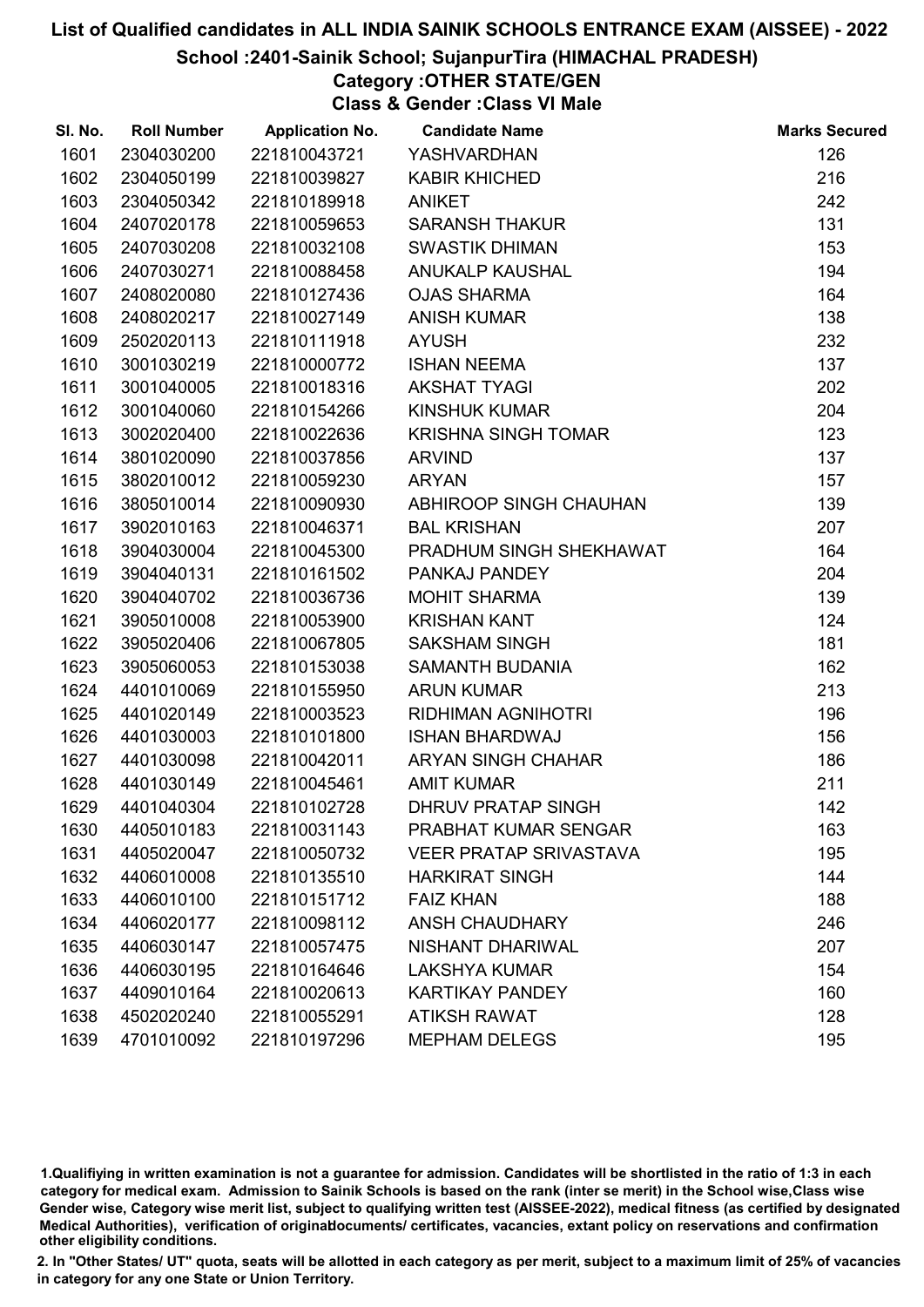#### School :2401-Sainik School; SujanpurTira (HIMACHAL PRADESH)

### Category :HOME STATE/SC

Class & Gender :Class VI Female

| SI. No. | <b>Roll Number</b> | <b>Application No.</b> | <b>Candidate Name</b> | <b>Marks Secured</b> |
|---------|--------------------|------------------------|-----------------------|----------------------|
| 1640    | 2401010035         | 221810193201           | <b>SUHASI</b>         | 51                   |
| 1641    | 2401010086         | 221810151382           | <b>YOGITA</b>         | 91                   |
| 1642    | 2401010145         | 221810002494           | <b>CHAHAT KUMARI</b>  | 147                  |
| 1643    | 2401010167         | 221810118475           | <b>AYESHNI</b>        | 135                  |
| 1644    | 2401010205         | 221810004186           | SHIVANSHI KAUNDAL     | 78                   |
| 1645    | 2401010213         | 221810164617           | <b>MANSI</b>          | 101                  |
| 1646    | 2401010240         | 221810102887           | <b>SARIKA</b>         | 122                  |
| 1647    | 2401010258         | 221810103758           | DIYA RAGHUVANSHI      | 128                  |
| 1648    | 2401010259         | 221810172958           | <b>SHUBHRA DHIMAN</b> | $\mathbf 0$          |
| 1649    | 2401010311         | 221810088599           | NANDINI DHIMAN        | 131                  |
| 1650    | 2401010313         | 221810186400           | <b>ANSHIKA</b>        | 72                   |
| 1651    | 2401010331         | 221810064764           | <b>KAJAL</b>          | 97                   |
| 1652    | 2402010009         | 221810056180           | <b>KAASHVI</b>        | 175                  |
| 1653    | 2402010013         | 221810143890           | KASHNIKA BHARDWAJ     | 153                  |
| 1654    | 2402010073         | 221810083646           | PARNAVI BHARDWAJ      | 117                  |
| 1655    | 2402010082         | 221810015607           | PALAK BHARDWAJ        | 98                   |
| 1656    | 2402010123         | 221810158624           | <b>ANURADHA</b>       | 112                  |
| 1657    | 2402010141         | 221810112879           | PRATIBHA KUMARI       | 99                   |
| 1658    | 2403010003         | 221810055400           | <b>ANKITA</b>         | 81                   |
| 1659    | 2403010081         | 221810043370           | ANANYA CHHATTRALIA    | 97                   |
| 1660    | 2403010158         | 221810030161           | <b>SHAGUN SIPPY</b>   | 180                  |
| 1661    | 2403010164         | 221810001661           | <b>AKSHVI</b>         | 92                   |
| 1662    | 2403010200         | 221810186312           | ANSHIKA KAUSHAL       | 110                  |
| 1663    | 2403010238         | 221810139767           | <b>JAISHMIN</b>       | 83                   |
| 1664    | 2403020026         | 221810061842           | <b>PURVI</b>          | 96                   |
| 1665    | 2403020103         | 221810134333           | <b>RUPASHI DHIMAN</b> | 102                  |
| 1666    | 2403020124         | 221810165943           | <b>CHANDNI DOGRA</b>  | 89                   |
| 1667    | 2403020148         | 221810009763           | <b>ANSHISH</b>        | 96                   |
| 1668    | 2403020157         | 221810050773           | <b>DIVYANA HEER</b>   | 142                  |
| 1669    | 2403020173         | 221810166883           | <b>KENJAL</b>         | 136                  |
| 1670    | 2403020179         | 221810057293           | <b>RIDIMA</b>         | 108                  |
| 1671    | 2403020204         | 221810130224           | <b>MEHAK</b>          | 134                  |
| 1672    | 2403020212         | 221810069524           | <b>SHREYA</b>         | 95                   |
| 1673    | 2403020291         | 221810117515           | <b>SUJAL</b>          | 130                  |
| 1674    | 2403020365         | 221810043506           | <b>AKSHITA VERMA</b>  | 77                   |
| 1675    | 2403020379         | 221810070916           | <b>MANASVI DHIMAN</b> | 154                  |
| 1676    | 2403020380         | 221810086916           | <b>ANUSHKA VERMA</b>  | 101                  |
| 1677    | 2403020408         | 221810014056           | <b>ANISHKA DHIMAN</b> | 139                  |
| 1678    | 2403030019         | 221810047886           | <b>ISHITA BHATIA</b>  | 85                   |
| 1679    | 2403030034         | 221810039696           | <b>KENJAL</b>         | 69                   |
| 1680    | 2403030050         | 221810060217           | <b>SHEETAL KUMARI</b> | 84                   |
| 1681    | 2403030054         | 221810165517           | <b>ADITI BHATIA</b>   | 79                   |
| 1682    | 2403030062         | 221810024527           | <b>SUMEDHA</b>        | 74                   |

1.Qualifiying in written examination is not a guarantee for admission. Candidates will be shortlisted in the ratio of 1:3 in each category for medical exam. Admission to Sainik Schools is based on the rank (inter se merit) in the School wise,Class wise Gender wise, Category wise merit list, subject to qualifying written test (AISSEE-2022), medical fitness (as certified by designated Medical Authorities), verification of originablocuments/ certificates, vacancies, extant policy on reservations and confirmation other eligibility conditions.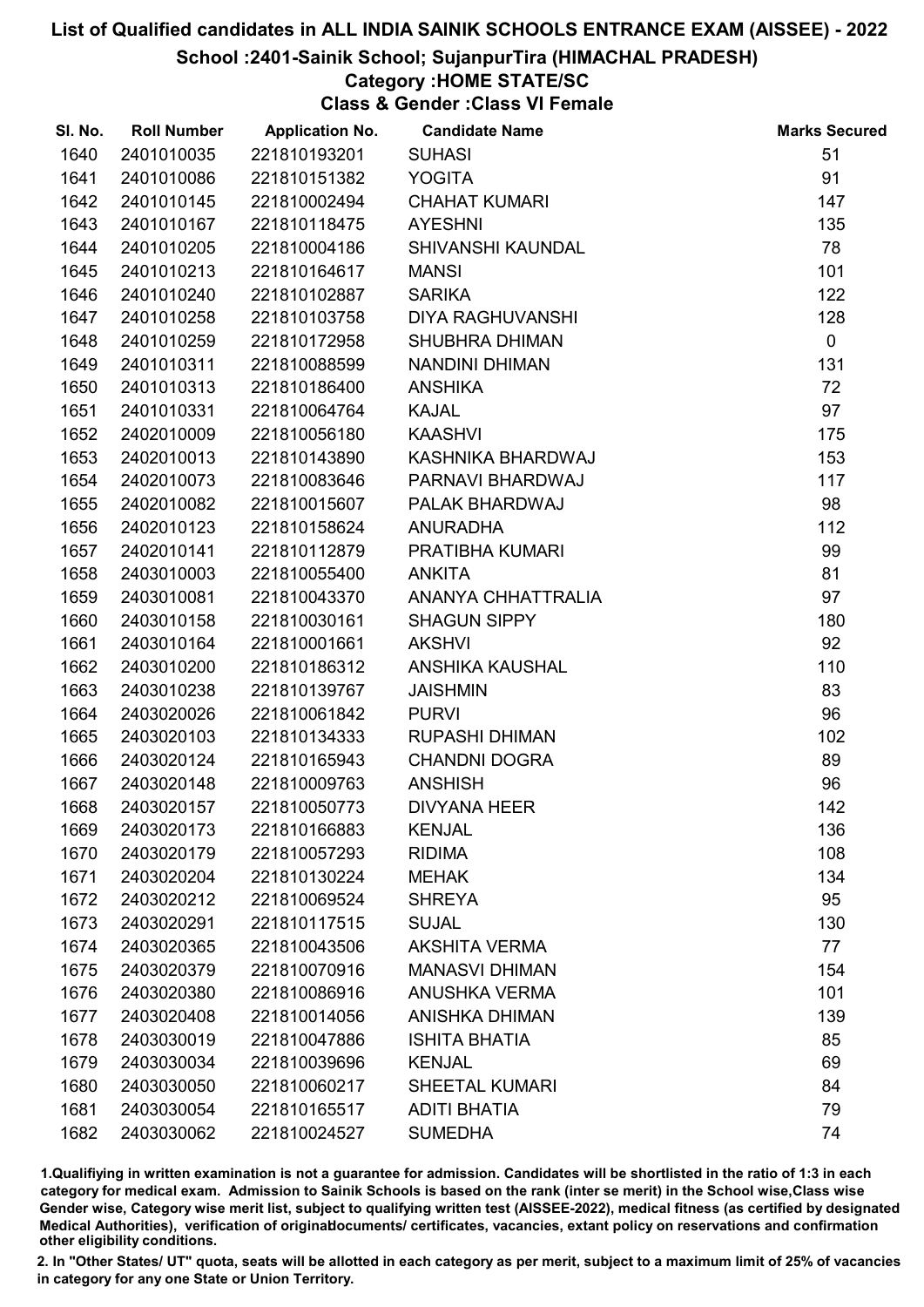#### School :2401-Sainik School; SujanpurTira (HIMACHAL PRADESH)

### Category :HOME STATE/SC

Class & Gender :Class VI Female

| SI. No. | <b>Roll Number</b> | <b>Application No.</b> | <b>Candidate Name</b>   |           | <b>Marks Secured</b> |
|---------|--------------------|------------------------|-------------------------|-----------|----------------------|
| 1683    | 2403030112         | 221810114377           | <b>RAISIN</b>           |           | 87                   |
| 1684    | 2403030113         | 221810070577           | <b>MALVIKA</b>          |           | 128                  |
| 1685    | 2403030132         | 221810128297           | <b>SUNAINA</b>          |           | 119                  |
| 1686    | 2403030138         | 221810195597           | <b>KHUSHI GILL</b>      |           | 73                   |
| 1687    | 2403040040         | 221810011868           | PRANJAL VERMA           |           | 125                  |
| 1688    | 2403040046         | 221810027478           | <b>HIRANYA</b>          |           | 175                  |
| 1689    | 2403040064         | 221810082988           | <b>SARISHTI KHARYAL</b> |           | 59                   |
| 1690    | 2403040097         | 221810172129           | <b>TANVI</b>            |           | 78                   |
| 1691    | 2404010087         | 221810098961           | <b>KALPANA KUMARI</b>   | <b>AR</b> | 88                   |
| 1692    | 2404010089         | 221810052271           | <b>SIMRAN</b>           | <b>AR</b> | 22                   |
| 1693    | 2404010105         | 221810023602           | <b>NAVYA CHAUHAN</b>    |           | 88                   |
| 1694    | 2404010249         | 221810162346           | <b>ARCHANA</b>          |           | 137                  |
| 1695    | 2404020040         | 221810155415           | <b>SWATI</b>            |           | 113                  |
| 1696    | 2404020121         | 221810157666           | <b>DIWANSHI</b>         |           | 76                   |
| 1697    | 2404020135         | 221810166286           | <b>ALISHA BHARDWAJ</b>  |           | 58                   |
| 1698    | 2404020214         | 221810041448           | <b>ADITI CHAUHAN</b>    |           | 149                  |
| 1699    | 2404020229         | 221810010968           | <b>KINJAL KUMARI</b>    |           | 121                  |
| 1700    | 2404020242         | 221810100588           | <b>KAMAKHYA</b>         |           | 179                  |
| 1701    | 2405010037         | 221810045182           | <b>SHRANIKA CHAUHAN</b> |           | 128                  |
| 1702    | 2405010080         | 221810011737           | <b>KRITIKA</b>          |           | 84                   |
| 1703    | 2405010114         | 221810011351           | <b>ARU PANWAR</b>       |           | 100                  |
| 1704    | 2406010053         | 221810036290           | <b>VAISHNAVI</b>        |           | 142                  |
| 1705    | 2406010095         | 221810160651           | <b>KRITIKA</b>          |           | 99                   |
| 1706    | 2406010118         | 221810152981           | <b>ANSHIKA CHAUHAN</b>  |           | 83                   |
| 1707    | 2406010140         | 221810173901           | <b>BHUMIKA</b>          |           | 155                  |
| 1708    | 2406020107         | 221810047163           | <b>BHUMIKA</b>          |           | 78                   |
| 1709    | 2406020120         | 221810168083           | <b>VANDANA</b>          |           | 82                   |
| 1710    | 2406020171         | 221810105454           | <b>KAVYA BIRTA</b>      |           | 118                  |
| 1711    | 2406020236         | 221810040065           | <b>SONAKSHI PALSAR</b>  | CG        | 121                  |
| 1712    | 2406020268         | 221810189506           | <b>NAVYA CHAUHAN</b>    |           | 112                  |
| 1713    | 2406030081         | 221810129497           | <b>NANCY</b>            |           | 104                  |
| 1714    | 2407010080         | 221810080180           | <b>ANGEL</b>            |           | 85                   |
| 1715    | 2407010098         | 221810192390           | <b>RAIZEL</b>           |           | 94                   |
| 1716    | 2407010164         | 221810119051           | <b>OJAS KAUSHAL</b>     |           | 73                   |
| 1717    | 2407010167         | 221810148351           | <b>AAYUSHI</b>          |           | 84                   |
| 1718    | 2407010188         | 221810085171           | <b>ANIKA</b>            |           | 224                  |
| 1719    | 2407010193         | 221810041671           | <b>ARSHIYA DHIMAN</b>   |           | 181                  |
| 1720    | 2407010198         | 221810133381           | <b>ASHMITA</b>          |           | 118                  |
| 1721    | 2407010199         | 221810138381           | <b>ANGEL</b>            |           | 69                   |
| 1722    | 2407010238         | 221810119504           | <b>HEMLATA</b>          |           | 96                   |
| 1723    | 2407020040         | 221810162122           | RIYA JARIYAL            |           | 80                   |
| 1724    | 2407020205         | 221810086783           | <b>SHREYA</b>           |           | 66                   |
| 1725    | 2407020210         | 221810102193           | <b>AKSHRA</b>           |           | 133                  |

1.Qualifiying in written examination is not a guarantee for admission. Candidates will be shortlisted in the ratio of 1:3 in each category for medical exam. Admission to Sainik Schools is based on the rank (inter se merit) in the School wise,Class wise Gender wise, Category wise merit list, subject to qualifying written test (AISSEE-2022), medical fitness (as certified by designated Medical Authorities), verification of originablocuments/ certificates, vacancies, extant policy on reservations and confirmation other eligibility conditions.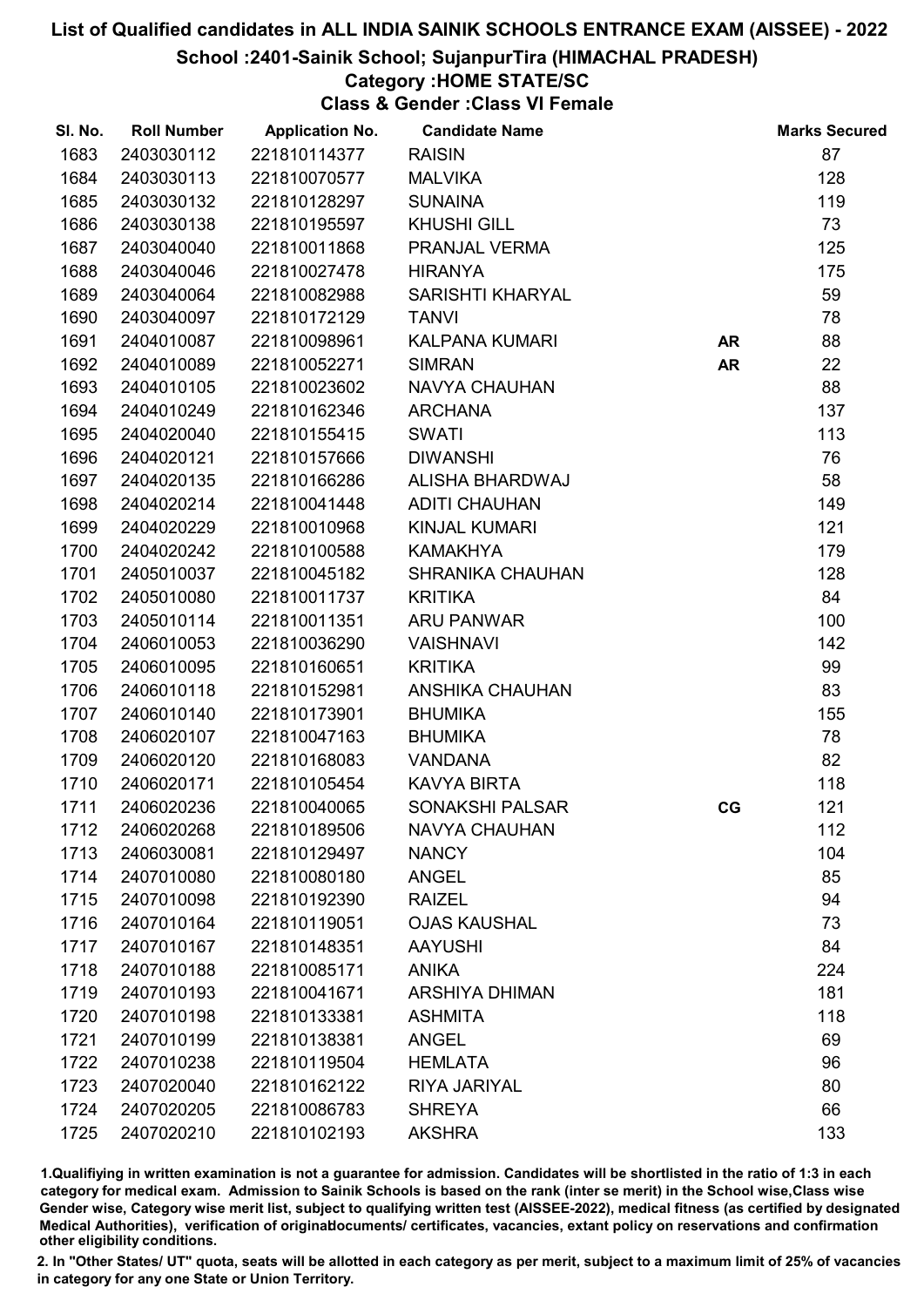#### School :2401-Sainik School; SujanpurTira (HIMACHAL PRADESH)

### Category :HOME STATE/SC

Class & Gender :Class VI Female

| SI. No. | <b>Roll Number</b> | <b>Application No.</b> | <b>Candidate Name</b> | <b>Marks Secured</b> |
|---------|--------------------|------------------------|-----------------------|----------------------|
| 1726    | 2407020234         | 221810106804           | <b>MUSKAN KUMARI</b>  | 82                   |
| 1727    | 2407020278         | 221810048344           | <b>ARPITA</b>         | 131                  |
| 1728    | 2407020285         | 221810139154           | <b>ANJALI</b>         | 87                   |
| 1729    | 2407020311         | 221810192474           | <b>AISHWARYA</b>      | 100                  |
| 1730    | 2407020375         | 221810062835           | <b>ATHEEN SINGH</b>   | 175                  |
| 1731    | 2407020408         | 221810054575           | <b>SANJAMI</b>        | 116                  |
| 1732    | 2407030055         | 221810072756           | <b>VANI BHATIA</b>    | 75                   |
| 1733    | 2407030070         | 221810066076           | <b>KHUSHI GULERIA</b> | 79                   |
| 1734    | 2407030096         | 221810167396           | <b>KINJAL</b>         | 108                  |
| 1735    | 2407030141         | 221810039447           | <b>ARCHITA</b>        | 129                  |
| 1736    | 2407030152         | 221810090257           | <b>ANJEL</b>          | 117                  |
| 1737    | 2407030173         | 221810184567           | <b>DEEPTI</b>         | 94                   |
| 1738    | 2407030178         | 221810161867           | <b>ANUSHRUTI</b>      | 106                  |
| 1739    | 2407030181         | 221810182177           | <b>AKSHRA KALIA</b>   | 75                   |
| 1740    | 2407030224         | 221810027518           | <b>JASMEET</b>        | 117                  |
| 1741    | 2407030253         | 221810103938           | <b>ANGEL</b>          | 139                  |
| 1742    | 2407030369         | 221810122049           | <b>ANANYA SAROCH</b>  | 68                   |
| 1743    | 2408010058         | 221810081541           | <b>ANSHIKA</b>        | 115                  |
| 1744    | 2408010080         | 221810009381           | <b>PREET</b>          | 130                  |
| 1745    | 2408010086         | 221810059091           | <b>HIMANSHI</b>       | 108                  |
| 1746    | 2408010130         | 221810184382           | <b>NIDHI BAINS</b>    | 59                   |
| 1747    | 2408010136         | 221810135692           | <b>NAVADHA</b>        | 222                  |
| 1748    | 2408010150         | 221810040033           | <b>DEEKSHA</b>        | 103                  |
| 1749    | 2408010181         | 221810068693           | <b>SEZAL</b>          | 109                  |
| 1750    | 2408010224         | 221810074493           | <b>ANSHIKA</b>        | 107                  |
| 1751    | 2408010227         | 221810066214           | <b>DIVYANKA</b>       | 85                   |
| 1752    | 2408010232         | 221810065884           | <b>NIDHI</b>          | 91                   |
| 1753    | 2408020002         | 221810077164           | <b>RIDHI</b>          | 140                  |
| 1754    | 2408020041         | 221810054455           | <b>ASHMITA</b>        | 72                   |
| 1755    | 2408020047         | 221810133675           | <b>PALAK</b>          | 92                   |
| 1756    | 2408020064         | 221810123706           | <b>SHRANYA</b>        | 120                  |
| 1757    | 2408020068         | 221810047716           | <b>TRISHA VARAH</b>   | 193                  |
| 1758    | 2408020078         | 221810161826           | <b>NAVJOT KOUR</b>    | 109                  |
| 1759    | 2408020108         | 221810184807           | <b>SONAM</b>          | 98                   |
| 1760    | 2408020111         | 221810097317           | <b>ANANYA DHIMAN</b>  | 85                   |
| 1761    | 2408020120         | 221810081237           | <b>TANISHTHA</b>      | 121                  |
| 1762    | 2408020200         | 221810104309           | <b>SHRUTI</b>         | 133                  |
| 1763    | 2408020228         | 221810081089           | <b>SHRUTI</b>         | 104                  |
| 1764    | 2408020230         | 221810172289           | <b>TAMANNA</b>        | 87                   |
| 1765    | 2408020234         | 221810092099           | <b>SHAGUN BHATIA</b>  | 67                   |
| 1766    | 3110020032         | 221810010253           | <b>SHRISHTI KUMAR</b> | 90                   |
| 1767    | 3801020088         | 221810085256           | <b>SHREYASHI</b>      | 111                  |
| 1768    | 3805010116         | 221810180604           | AARADHYA BHARTI       | 146                  |

1.Qualifiying in written examination is not a guarantee for admission. Candidates will be shortlisted in the ratio of 1:3 in each category for medical exam. Admission to Sainik Schools is based on the rank (inter se merit) in the School wise,Class wise Gender wise, Category wise merit list, subject to qualifying written test (AISSEE-2022), medical fitness (as certified by designated Medical Authorities), verification of originablocuments/ certificates, vacancies, extant policy on reservations and confirmation other eligibility conditions.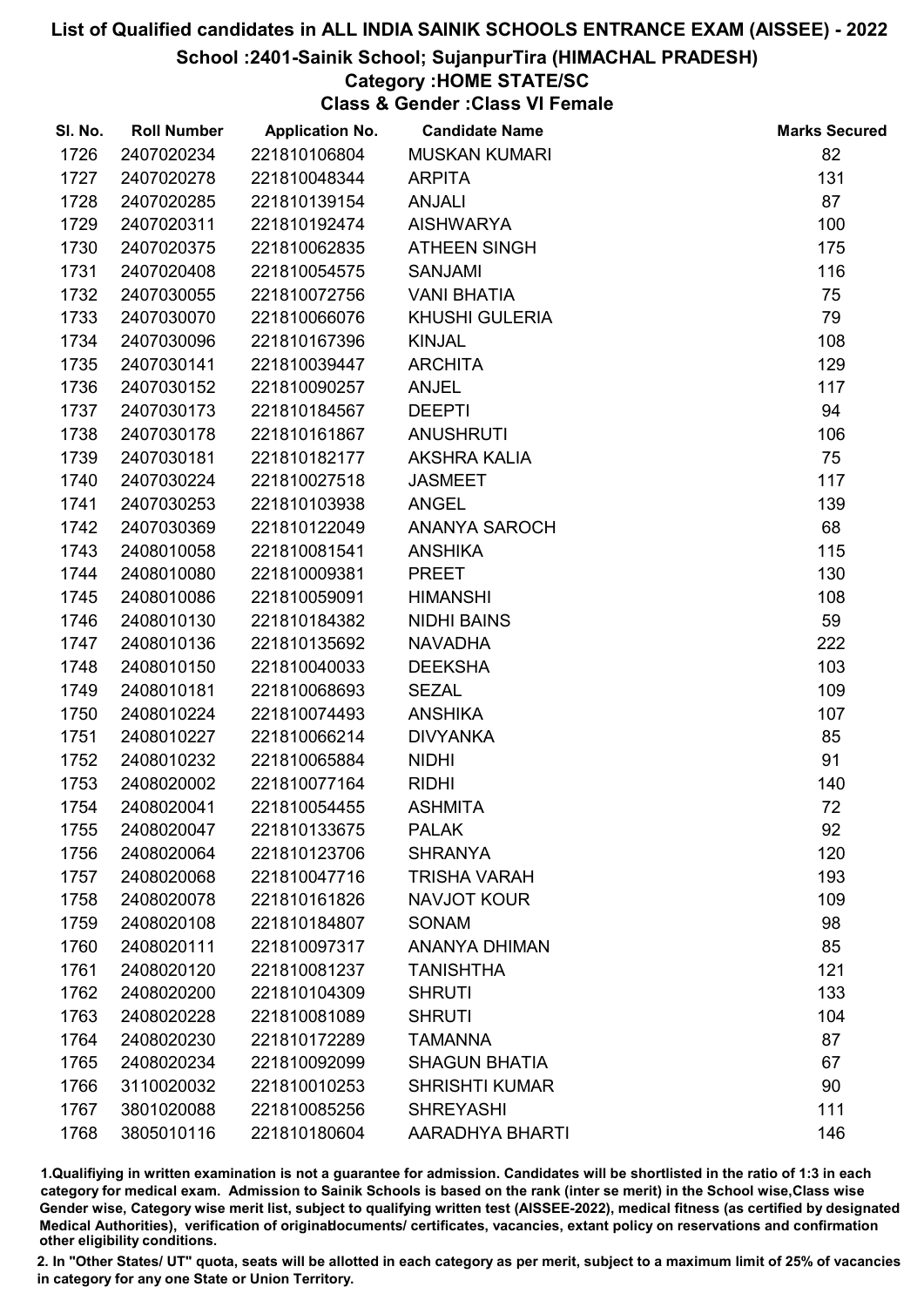School :2401-Sainik School; SujanpurTira (HIMACHAL PRADESH)

### Category :HOME STATE/ST

Class & Gender :Class VI Female

| 1769<br>2001060799<br>174<br>221810093529<br><b>NIKUNJ NEGI</b><br>1770<br>76<br>2301020519<br>221810004537<br><b>SANDHYA</b><br>1771<br>2401010181<br>221810006416<br><b>SRISHTI</b><br>142<br>85<br>1772<br>2401010333<br>221810187915<br><b>SHIVANGI</b><br>110<br>1773<br>2402010034<br>221810011103<br>KANISHKA SHARMA<br>2402010041<br>165<br>1774<br>221810054893<br><b>AELIN THAKUR</b><br>100<br>1775<br>2402010053<br>221810195505<br>PRAGATI VERMA<br>106<br>1776<br>2402010059<br>221810128765<br><b>SNEHA</b><br>141<br>1777<br>2402010069<br>221810157126<br><b>YASHVEE</b><br>134<br>1778<br>2402010077<br>221810008176<br><b>DIVYANSHI</b><br>132<br>1779<br>2403010031<br>221810094720<br><b>SHANVI</b><br><b>AR</b><br>113<br>1780<br>2403010125<br>221810063521<br><b>SAMIKSHA</b><br>89<br>1781<br>2403010219<br>221810126964<br>RIDHIMA KAPOOR<br>96<br>1782<br>2403020009<br>221810131522<br><b>SHALVI</b><br><b>AR</b><br>1783<br>2403020018<br>187<br>221810165042<br><b>MEHAK</b><br>126<br>1784<br>2403020035<br>221810090152<br><b>TRISHA KAPOOR</b><br><b>AR</b><br>125<br>1785<br>2403020094<br>221810016813<br>NANDINI SHARMA<br>1786<br>2403020131<br><b>RIDIMA KAPOOR</b><br>186<br>221810000453<br>91<br>1787<br>2403020250<br><b>DIVYANSHI KAPOOR</b><br>221810051064<br>1788<br>129<br>2403020356<br>221810039595<br><b>NIDHI</b><br><b>AR</b><br>120<br>2403020402<br>1789<br>221810074546<br><b>ANSHIKA</b><br>92<br>1790<br>2403020419<br>221810105366<br><b>ARUSHI</b><br>104<br>1791<br>2403030029<br>221810118396<br><b>SARA SHARMA</b><br>1792<br>154<br>2403030093<br>221810128057<br><b>JASMINE</b><br>171<br>1793<br>2403030098<br>221810104457<br><b>ELLENA RANOTE</b><br>121<br>1794<br>2403030139<br>221810039797<br><b>MANYA</b><br>116<br>1795<br>2403030162<br>221810013228<br><b>KENJAL SHARMA</b><br>112<br>1796<br>2403030172<br>221810080928<br><b>PRIYANSHI</b><br>102<br>1797<br>2404010021<br>221810160230<br><b>TENZIN NORDON</b><br>1798<br>139<br>2404010127<br>221810091562<br><b>DHRITIKA</b><br>1799<br>106<br>2404010196<br>221810034783<br><b>ISHITA</b><br>158<br>1800<br>2404010210<br>221810117914<br><b>ANGEL THAKUR</b><br>1801<br><b>SEMCHES DOLMA</b><br>95<br>2404020036<br>221810142705<br>1802<br>2404020125<br>221810169276<br><b>KAVYANJALI</b><br>100<br>1803<br>126<br>2404020146<br>221810095607<br><b>GARIMA</b><br>1804<br>2404020226<br>221810092468<br><b>MANVI RANA</b><br>102<br>97<br><b>PRITIKA</b><br>1805<br>2404020236<br>221810188778<br>1806<br>2404020277<br>221810058259<br><b>RASHMIKA</b><br>114<br>116<br>1807<br>2404020293<br>221810169789<br><b>ANANYA</b><br>62<br>1808<br>2405010106<br>221810055930<br><b>SNEHA</b><br>1809<br>2406010020<br>221810106030<br><b>JYOTSANA</b><br>133<br>1810<br>2406010024<br>221810093630<br><b>RACHITA BRICE</b><br>189<br>1811<br>110<br>2406010028<br>221810153540<br><b>SAMAIRA BORIS</b> | SI. No. | <b>Roll Number</b> | <b>Application No.</b> | <b>Candidate Name</b> | <b>Marks Secured</b> |
|----------------------------------------------------------------------------------------------------------------------------------------------------------------------------------------------------------------------------------------------------------------------------------------------------------------------------------------------------------------------------------------------------------------------------------------------------------------------------------------------------------------------------------------------------------------------------------------------------------------------------------------------------------------------------------------------------------------------------------------------------------------------------------------------------------------------------------------------------------------------------------------------------------------------------------------------------------------------------------------------------------------------------------------------------------------------------------------------------------------------------------------------------------------------------------------------------------------------------------------------------------------------------------------------------------------------------------------------------------------------------------------------------------------------------------------------------------------------------------------------------------------------------------------------------------------------------------------------------------------------------------------------------------------------------------------------------------------------------------------------------------------------------------------------------------------------------------------------------------------------------------------------------------------------------------------------------------------------------------------------------------------------------------------------------------------------------------------------------------------------------------------------------------------------------------------------------------------------------------------------------------------------------------------------------------------------------------------------------------------------------------------------------------------------------------------------------------------------------------------------------------------------------------------------------------------------------------------------------------------------------------------------------------------------------------------------------------------------------------------------------------------------------------------------------------------------------------------------------------------------------------------------------------------------------------------|---------|--------------------|------------------------|-----------------------|----------------------|
|                                                                                                                                                                                                                                                                                                                                                                                                                                                                                                                                                                                                                                                                                                                                                                                                                                                                                                                                                                                                                                                                                                                                                                                                                                                                                                                                                                                                                                                                                                                                                                                                                                                                                                                                                                                                                                                                                                                                                                                                                                                                                                                                                                                                                                                                                                                                                                                                                                                                                                                                                                                                                                                                                                                                                                                                                                                                                                                                        |         |                    |                        |                       |                      |
|                                                                                                                                                                                                                                                                                                                                                                                                                                                                                                                                                                                                                                                                                                                                                                                                                                                                                                                                                                                                                                                                                                                                                                                                                                                                                                                                                                                                                                                                                                                                                                                                                                                                                                                                                                                                                                                                                                                                                                                                                                                                                                                                                                                                                                                                                                                                                                                                                                                                                                                                                                                                                                                                                                                                                                                                                                                                                                                                        |         |                    |                        |                       |                      |
|                                                                                                                                                                                                                                                                                                                                                                                                                                                                                                                                                                                                                                                                                                                                                                                                                                                                                                                                                                                                                                                                                                                                                                                                                                                                                                                                                                                                                                                                                                                                                                                                                                                                                                                                                                                                                                                                                                                                                                                                                                                                                                                                                                                                                                                                                                                                                                                                                                                                                                                                                                                                                                                                                                                                                                                                                                                                                                                                        |         |                    |                        |                       |                      |
|                                                                                                                                                                                                                                                                                                                                                                                                                                                                                                                                                                                                                                                                                                                                                                                                                                                                                                                                                                                                                                                                                                                                                                                                                                                                                                                                                                                                                                                                                                                                                                                                                                                                                                                                                                                                                                                                                                                                                                                                                                                                                                                                                                                                                                                                                                                                                                                                                                                                                                                                                                                                                                                                                                                                                                                                                                                                                                                                        |         |                    |                        |                       |                      |
|                                                                                                                                                                                                                                                                                                                                                                                                                                                                                                                                                                                                                                                                                                                                                                                                                                                                                                                                                                                                                                                                                                                                                                                                                                                                                                                                                                                                                                                                                                                                                                                                                                                                                                                                                                                                                                                                                                                                                                                                                                                                                                                                                                                                                                                                                                                                                                                                                                                                                                                                                                                                                                                                                                                                                                                                                                                                                                                                        |         |                    |                        |                       |                      |
|                                                                                                                                                                                                                                                                                                                                                                                                                                                                                                                                                                                                                                                                                                                                                                                                                                                                                                                                                                                                                                                                                                                                                                                                                                                                                                                                                                                                                                                                                                                                                                                                                                                                                                                                                                                                                                                                                                                                                                                                                                                                                                                                                                                                                                                                                                                                                                                                                                                                                                                                                                                                                                                                                                                                                                                                                                                                                                                                        |         |                    |                        |                       |                      |
|                                                                                                                                                                                                                                                                                                                                                                                                                                                                                                                                                                                                                                                                                                                                                                                                                                                                                                                                                                                                                                                                                                                                                                                                                                                                                                                                                                                                                                                                                                                                                                                                                                                                                                                                                                                                                                                                                                                                                                                                                                                                                                                                                                                                                                                                                                                                                                                                                                                                                                                                                                                                                                                                                                                                                                                                                                                                                                                                        |         |                    |                        |                       |                      |
|                                                                                                                                                                                                                                                                                                                                                                                                                                                                                                                                                                                                                                                                                                                                                                                                                                                                                                                                                                                                                                                                                                                                                                                                                                                                                                                                                                                                                                                                                                                                                                                                                                                                                                                                                                                                                                                                                                                                                                                                                                                                                                                                                                                                                                                                                                                                                                                                                                                                                                                                                                                                                                                                                                                                                                                                                                                                                                                                        |         |                    |                        |                       |                      |
|                                                                                                                                                                                                                                                                                                                                                                                                                                                                                                                                                                                                                                                                                                                                                                                                                                                                                                                                                                                                                                                                                                                                                                                                                                                                                                                                                                                                                                                                                                                                                                                                                                                                                                                                                                                                                                                                                                                                                                                                                                                                                                                                                                                                                                                                                                                                                                                                                                                                                                                                                                                                                                                                                                                                                                                                                                                                                                                                        |         |                    |                        |                       |                      |
|                                                                                                                                                                                                                                                                                                                                                                                                                                                                                                                                                                                                                                                                                                                                                                                                                                                                                                                                                                                                                                                                                                                                                                                                                                                                                                                                                                                                                                                                                                                                                                                                                                                                                                                                                                                                                                                                                                                                                                                                                                                                                                                                                                                                                                                                                                                                                                                                                                                                                                                                                                                                                                                                                                                                                                                                                                                                                                                                        |         |                    |                        |                       |                      |
|                                                                                                                                                                                                                                                                                                                                                                                                                                                                                                                                                                                                                                                                                                                                                                                                                                                                                                                                                                                                                                                                                                                                                                                                                                                                                                                                                                                                                                                                                                                                                                                                                                                                                                                                                                                                                                                                                                                                                                                                                                                                                                                                                                                                                                                                                                                                                                                                                                                                                                                                                                                                                                                                                                                                                                                                                                                                                                                                        |         |                    |                        |                       |                      |
|                                                                                                                                                                                                                                                                                                                                                                                                                                                                                                                                                                                                                                                                                                                                                                                                                                                                                                                                                                                                                                                                                                                                                                                                                                                                                                                                                                                                                                                                                                                                                                                                                                                                                                                                                                                                                                                                                                                                                                                                                                                                                                                                                                                                                                                                                                                                                                                                                                                                                                                                                                                                                                                                                                                                                                                                                                                                                                                                        |         |                    |                        |                       |                      |
|                                                                                                                                                                                                                                                                                                                                                                                                                                                                                                                                                                                                                                                                                                                                                                                                                                                                                                                                                                                                                                                                                                                                                                                                                                                                                                                                                                                                                                                                                                                                                                                                                                                                                                                                                                                                                                                                                                                                                                                                                                                                                                                                                                                                                                                                                                                                                                                                                                                                                                                                                                                                                                                                                                                                                                                                                                                                                                                                        |         |                    |                        |                       |                      |
|                                                                                                                                                                                                                                                                                                                                                                                                                                                                                                                                                                                                                                                                                                                                                                                                                                                                                                                                                                                                                                                                                                                                                                                                                                                                                                                                                                                                                                                                                                                                                                                                                                                                                                                                                                                                                                                                                                                                                                                                                                                                                                                                                                                                                                                                                                                                                                                                                                                                                                                                                                                                                                                                                                                                                                                                                                                                                                                                        |         |                    |                        |                       |                      |
|                                                                                                                                                                                                                                                                                                                                                                                                                                                                                                                                                                                                                                                                                                                                                                                                                                                                                                                                                                                                                                                                                                                                                                                                                                                                                                                                                                                                                                                                                                                                                                                                                                                                                                                                                                                                                                                                                                                                                                                                                                                                                                                                                                                                                                                                                                                                                                                                                                                                                                                                                                                                                                                                                                                                                                                                                                                                                                                                        |         |                    |                        |                       |                      |
|                                                                                                                                                                                                                                                                                                                                                                                                                                                                                                                                                                                                                                                                                                                                                                                                                                                                                                                                                                                                                                                                                                                                                                                                                                                                                                                                                                                                                                                                                                                                                                                                                                                                                                                                                                                                                                                                                                                                                                                                                                                                                                                                                                                                                                                                                                                                                                                                                                                                                                                                                                                                                                                                                                                                                                                                                                                                                                                                        |         |                    |                        |                       |                      |
|                                                                                                                                                                                                                                                                                                                                                                                                                                                                                                                                                                                                                                                                                                                                                                                                                                                                                                                                                                                                                                                                                                                                                                                                                                                                                                                                                                                                                                                                                                                                                                                                                                                                                                                                                                                                                                                                                                                                                                                                                                                                                                                                                                                                                                                                                                                                                                                                                                                                                                                                                                                                                                                                                                                                                                                                                                                                                                                                        |         |                    |                        |                       |                      |
|                                                                                                                                                                                                                                                                                                                                                                                                                                                                                                                                                                                                                                                                                                                                                                                                                                                                                                                                                                                                                                                                                                                                                                                                                                                                                                                                                                                                                                                                                                                                                                                                                                                                                                                                                                                                                                                                                                                                                                                                                                                                                                                                                                                                                                                                                                                                                                                                                                                                                                                                                                                                                                                                                                                                                                                                                                                                                                                                        |         |                    |                        |                       |                      |
|                                                                                                                                                                                                                                                                                                                                                                                                                                                                                                                                                                                                                                                                                                                                                                                                                                                                                                                                                                                                                                                                                                                                                                                                                                                                                                                                                                                                                                                                                                                                                                                                                                                                                                                                                                                                                                                                                                                                                                                                                                                                                                                                                                                                                                                                                                                                                                                                                                                                                                                                                                                                                                                                                                                                                                                                                                                                                                                                        |         |                    |                        |                       |                      |
|                                                                                                                                                                                                                                                                                                                                                                                                                                                                                                                                                                                                                                                                                                                                                                                                                                                                                                                                                                                                                                                                                                                                                                                                                                                                                                                                                                                                                                                                                                                                                                                                                                                                                                                                                                                                                                                                                                                                                                                                                                                                                                                                                                                                                                                                                                                                                                                                                                                                                                                                                                                                                                                                                                                                                                                                                                                                                                                                        |         |                    |                        |                       |                      |
|                                                                                                                                                                                                                                                                                                                                                                                                                                                                                                                                                                                                                                                                                                                                                                                                                                                                                                                                                                                                                                                                                                                                                                                                                                                                                                                                                                                                                                                                                                                                                                                                                                                                                                                                                                                                                                                                                                                                                                                                                                                                                                                                                                                                                                                                                                                                                                                                                                                                                                                                                                                                                                                                                                                                                                                                                                                                                                                                        |         |                    |                        |                       |                      |
|                                                                                                                                                                                                                                                                                                                                                                                                                                                                                                                                                                                                                                                                                                                                                                                                                                                                                                                                                                                                                                                                                                                                                                                                                                                                                                                                                                                                                                                                                                                                                                                                                                                                                                                                                                                                                                                                                                                                                                                                                                                                                                                                                                                                                                                                                                                                                                                                                                                                                                                                                                                                                                                                                                                                                                                                                                                                                                                                        |         |                    |                        |                       |                      |
|                                                                                                                                                                                                                                                                                                                                                                                                                                                                                                                                                                                                                                                                                                                                                                                                                                                                                                                                                                                                                                                                                                                                                                                                                                                                                                                                                                                                                                                                                                                                                                                                                                                                                                                                                                                                                                                                                                                                                                                                                                                                                                                                                                                                                                                                                                                                                                                                                                                                                                                                                                                                                                                                                                                                                                                                                                                                                                                                        |         |                    |                        |                       |                      |
|                                                                                                                                                                                                                                                                                                                                                                                                                                                                                                                                                                                                                                                                                                                                                                                                                                                                                                                                                                                                                                                                                                                                                                                                                                                                                                                                                                                                                                                                                                                                                                                                                                                                                                                                                                                                                                                                                                                                                                                                                                                                                                                                                                                                                                                                                                                                                                                                                                                                                                                                                                                                                                                                                                                                                                                                                                                                                                                                        |         |                    |                        |                       |                      |
|                                                                                                                                                                                                                                                                                                                                                                                                                                                                                                                                                                                                                                                                                                                                                                                                                                                                                                                                                                                                                                                                                                                                                                                                                                                                                                                                                                                                                                                                                                                                                                                                                                                                                                                                                                                                                                                                                                                                                                                                                                                                                                                                                                                                                                                                                                                                                                                                                                                                                                                                                                                                                                                                                                                                                                                                                                                                                                                                        |         |                    |                        |                       |                      |
|                                                                                                                                                                                                                                                                                                                                                                                                                                                                                                                                                                                                                                                                                                                                                                                                                                                                                                                                                                                                                                                                                                                                                                                                                                                                                                                                                                                                                                                                                                                                                                                                                                                                                                                                                                                                                                                                                                                                                                                                                                                                                                                                                                                                                                                                                                                                                                                                                                                                                                                                                                                                                                                                                                                                                                                                                                                                                                                                        |         |                    |                        |                       |                      |
|                                                                                                                                                                                                                                                                                                                                                                                                                                                                                                                                                                                                                                                                                                                                                                                                                                                                                                                                                                                                                                                                                                                                                                                                                                                                                                                                                                                                                                                                                                                                                                                                                                                                                                                                                                                                                                                                                                                                                                                                                                                                                                                                                                                                                                                                                                                                                                                                                                                                                                                                                                                                                                                                                                                                                                                                                                                                                                                                        |         |                    |                        |                       |                      |
|                                                                                                                                                                                                                                                                                                                                                                                                                                                                                                                                                                                                                                                                                                                                                                                                                                                                                                                                                                                                                                                                                                                                                                                                                                                                                                                                                                                                                                                                                                                                                                                                                                                                                                                                                                                                                                                                                                                                                                                                                                                                                                                                                                                                                                                                                                                                                                                                                                                                                                                                                                                                                                                                                                                                                                                                                                                                                                                                        |         |                    |                        |                       |                      |
|                                                                                                                                                                                                                                                                                                                                                                                                                                                                                                                                                                                                                                                                                                                                                                                                                                                                                                                                                                                                                                                                                                                                                                                                                                                                                                                                                                                                                                                                                                                                                                                                                                                                                                                                                                                                                                                                                                                                                                                                                                                                                                                                                                                                                                                                                                                                                                                                                                                                                                                                                                                                                                                                                                                                                                                                                                                                                                                                        |         |                    |                        |                       |                      |
|                                                                                                                                                                                                                                                                                                                                                                                                                                                                                                                                                                                                                                                                                                                                                                                                                                                                                                                                                                                                                                                                                                                                                                                                                                                                                                                                                                                                                                                                                                                                                                                                                                                                                                                                                                                                                                                                                                                                                                                                                                                                                                                                                                                                                                                                                                                                                                                                                                                                                                                                                                                                                                                                                                                                                                                                                                                                                                                                        |         |                    |                        |                       |                      |
|                                                                                                                                                                                                                                                                                                                                                                                                                                                                                                                                                                                                                                                                                                                                                                                                                                                                                                                                                                                                                                                                                                                                                                                                                                                                                                                                                                                                                                                                                                                                                                                                                                                                                                                                                                                                                                                                                                                                                                                                                                                                                                                                                                                                                                                                                                                                                                                                                                                                                                                                                                                                                                                                                                                                                                                                                                                                                                                                        |         |                    |                        |                       |                      |
|                                                                                                                                                                                                                                                                                                                                                                                                                                                                                                                                                                                                                                                                                                                                                                                                                                                                                                                                                                                                                                                                                                                                                                                                                                                                                                                                                                                                                                                                                                                                                                                                                                                                                                                                                                                                                                                                                                                                                                                                                                                                                                                                                                                                                                                                                                                                                                                                                                                                                                                                                                                                                                                                                                                                                                                                                                                                                                                                        |         |                    |                        |                       |                      |
|                                                                                                                                                                                                                                                                                                                                                                                                                                                                                                                                                                                                                                                                                                                                                                                                                                                                                                                                                                                                                                                                                                                                                                                                                                                                                                                                                                                                                                                                                                                                                                                                                                                                                                                                                                                                                                                                                                                                                                                                                                                                                                                                                                                                                                                                                                                                                                                                                                                                                                                                                                                                                                                                                                                                                                                                                                                                                                                                        |         |                    |                        |                       |                      |
|                                                                                                                                                                                                                                                                                                                                                                                                                                                                                                                                                                                                                                                                                                                                                                                                                                                                                                                                                                                                                                                                                                                                                                                                                                                                                                                                                                                                                                                                                                                                                                                                                                                                                                                                                                                                                                                                                                                                                                                                                                                                                                                                                                                                                                                                                                                                                                                                                                                                                                                                                                                                                                                                                                                                                                                                                                                                                                                                        |         |                    |                        |                       |                      |
|                                                                                                                                                                                                                                                                                                                                                                                                                                                                                                                                                                                                                                                                                                                                                                                                                                                                                                                                                                                                                                                                                                                                                                                                                                                                                                                                                                                                                                                                                                                                                                                                                                                                                                                                                                                                                                                                                                                                                                                                                                                                                                                                                                                                                                                                                                                                                                                                                                                                                                                                                                                                                                                                                                                                                                                                                                                                                                                                        |         |                    |                        |                       |                      |
|                                                                                                                                                                                                                                                                                                                                                                                                                                                                                                                                                                                                                                                                                                                                                                                                                                                                                                                                                                                                                                                                                                                                                                                                                                                                                                                                                                                                                                                                                                                                                                                                                                                                                                                                                                                                                                                                                                                                                                                                                                                                                                                                                                                                                                                                                                                                                                                                                                                                                                                                                                                                                                                                                                                                                                                                                                                                                                                                        |         |                    |                        |                       |                      |
|                                                                                                                                                                                                                                                                                                                                                                                                                                                                                                                                                                                                                                                                                                                                                                                                                                                                                                                                                                                                                                                                                                                                                                                                                                                                                                                                                                                                                                                                                                                                                                                                                                                                                                                                                                                                                                                                                                                                                                                                                                                                                                                                                                                                                                                                                                                                                                                                                                                                                                                                                                                                                                                                                                                                                                                                                                                                                                                                        |         |                    |                        |                       |                      |
|                                                                                                                                                                                                                                                                                                                                                                                                                                                                                                                                                                                                                                                                                                                                                                                                                                                                                                                                                                                                                                                                                                                                                                                                                                                                                                                                                                                                                                                                                                                                                                                                                                                                                                                                                                                                                                                                                                                                                                                                                                                                                                                                                                                                                                                                                                                                                                                                                                                                                                                                                                                                                                                                                                                                                                                                                                                                                                                                        |         |                    |                        |                       |                      |
|                                                                                                                                                                                                                                                                                                                                                                                                                                                                                                                                                                                                                                                                                                                                                                                                                                                                                                                                                                                                                                                                                                                                                                                                                                                                                                                                                                                                                                                                                                                                                                                                                                                                                                                                                                                                                                                                                                                                                                                                                                                                                                                                                                                                                                                                                                                                                                                                                                                                                                                                                                                                                                                                                                                                                                                                                                                                                                                                        |         |                    |                        |                       |                      |
|                                                                                                                                                                                                                                                                                                                                                                                                                                                                                                                                                                                                                                                                                                                                                                                                                                                                                                                                                                                                                                                                                                                                                                                                                                                                                                                                                                                                                                                                                                                                                                                                                                                                                                                                                                                                                                                                                                                                                                                                                                                                                                                                                                                                                                                                                                                                                                                                                                                                                                                                                                                                                                                                                                                                                                                                                                                                                                                                        |         |                    |                        |                       |                      |
|                                                                                                                                                                                                                                                                                                                                                                                                                                                                                                                                                                                                                                                                                                                                                                                                                                                                                                                                                                                                                                                                                                                                                                                                                                                                                                                                                                                                                                                                                                                                                                                                                                                                                                                                                                                                                                                                                                                                                                                                                                                                                                                                                                                                                                                                                                                                                                                                                                                                                                                                                                                                                                                                                                                                                                                                                                                                                                                                        |         |                    |                        |                       |                      |
|                                                                                                                                                                                                                                                                                                                                                                                                                                                                                                                                                                                                                                                                                                                                                                                                                                                                                                                                                                                                                                                                                                                                                                                                                                                                                                                                                                                                                                                                                                                                                                                                                                                                                                                                                                                                                                                                                                                                                                                                                                                                                                                                                                                                                                                                                                                                                                                                                                                                                                                                                                                                                                                                                                                                                                                                                                                                                                                                        |         |                    |                        |                       |                      |
|                                                                                                                                                                                                                                                                                                                                                                                                                                                                                                                                                                                                                                                                                                                                                                                                                                                                                                                                                                                                                                                                                                                                                                                                                                                                                                                                                                                                                                                                                                                                                                                                                                                                                                                                                                                                                                                                                                                                                                                                                                                                                                                                                                                                                                                                                                                                                                                                                                                                                                                                                                                                                                                                                                                                                                                                                                                                                                                                        |         |                    |                        |                       |                      |

1.Qualifiying in written examination is not a guarantee for admission. Candidates will be shortlisted in the ratio of 1:3 in each category for medical exam. Admission to Sainik Schools is based on the rank (inter se merit) in the School wise,Class wise Gender wise, Category wise merit list, subject to qualifying written test (AISSEE-2022), medical fitness (as certified by designated Medical Authorities), verification of originablocuments/ certificates, vacancies, extant policy on reservations and confirmation other eligibility conditions.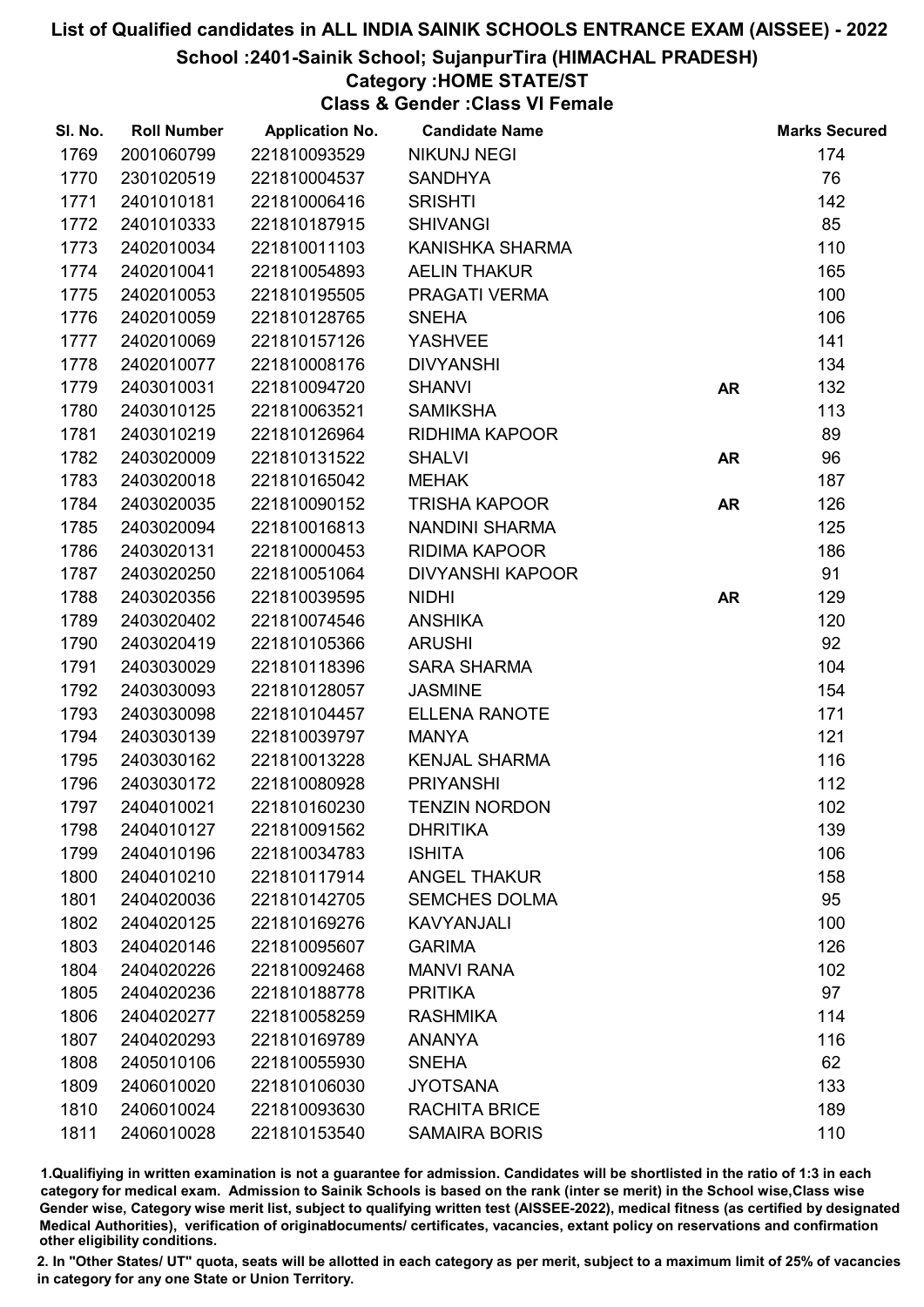## School :2401-Sainik School; SujanpurTira (HIMACHAL PRADESH)

### Category :HOME STATE/ST

Class & Gender :Class VI Female

| SI. No. | <b>Roll Number</b> | <b>Application No.</b> | <b>Candidate Name</b>     | <b>Marks Secured</b> |
|---------|--------------------|------------------------|---------------------------|----------------------|
| 1812    | 2406010039         | 221810152560           | <b>APARNA NEGI</b>        | 107                  |
| 1813    | 2406010047         | 221810047080           | <b>NIHIKA NEGI</b>        | 118                  |
| 1814    | 2406010052         | 221810101090           | <b>PALAK</b>              | 106                  |
| 1815    | 2406010054         | 221810061390           | <b>ANUSHKA BISHT</b>      | 186                  |
| 1816    | 2406010057         | 221810195690           | <b>ARPITA NEGI</b>        | 81                   |
| 1817    | 2406010075         | 221810195711           | <b>HANSUJA CHAARAS</b>    | 138                  |
| 1818    | 2406010099         | 221810079061           | <b>HARSHITA CHARAS</b>    | 119                  |
| 1819    | 2406010119         | 221810196981           | <b>LOBZANG CHHUKIT</b>    | 70                   |
| 1820    | 2406010132         | 221810116112           | <b>HARSHITA PANGTU</b>    | 124                  |
| 1821    | 2406010153         | 221810015682           | <b>MRINAYA NEGI</b>       | 164                  |
| 1822    | 2406010156         | 221810078024           | <b>SRISHTI</b>            | 190                  |
| 1823    | 2406010159         | 221810082054           | <b>DIVYANSHI</b>          | 94                   |
| 1824    | 2406010171         | 221810046666           | <b>BHAVYA</b>             | 159                  |
| 1825    | 2406010174         | 221810129527           | <b>VANSHIKA PRANESS</b>   | 78                   |
| 1826    | 2406010182         | 221810155729           | <b>RIYA NEGI</b>          | 111                  |
| 1827    | 2406010183         | 221810077239           | <b>SAMRITI</b>            | 217                  |
| 1828    | 2406020026         | 221810162932           | <b>VAIBHVI DARES</b>      | 86                   |
| 1829    | 2406020036         | 221810128452           | <b>AARZU</b>              | 66                   |
| 1830    | 2406020038         | 221810040852           | <b>AVANI NEGI</b>         | 105                  |
| 1831    | 2406020048         | 221810105862           | <b>ASHIMA NEGI</b>        | 87                   |
| 1832    | 2406020078         | 221810188323           | <b>LOSAR KHANDO</b>       | 130                  |
| 1833    | 2406020079         | 221810151423           | <b>CHHUNIT ANGMO</b>      | 165                  |
| 1834    | 2406020092         | 221810191143           | <b>KAYERA</b>             | 85                   |
| 1835    | 2406020121         | 221810128183           | <b>NIDHI NEGI</b>         | 77                   |
| 1836    | 2406020125         | 221810157883           | <b>NYASA CHOBA</b>        | 137                  |
| 1837    | 2406020130         | 221810046393           | SHREYA SINGH              | 65                   |
| 1838    | 2406020134         | 221810163004           | <b>AVRIL YOLMA</b>        | 175                  |
| 1839    | 2406020146         | 221810013614           | <b>SAVYANSHI KAMTESS</b>  | 164                  |
| 1840    | 2406020173         | 221810158754           | <b>VANI NEGI</b>          | 105                  |
| 1841    | 2406020187         | 221810187374           | <b>ADITI NEGI</b>         | 134                  |
| 1842    | 2406020192         | 221810101084           | SONAL MOYAN               | 113                  |
| 1843    | 2406020210         | 221810129025           | <b>BHAVIKA SINGH BINU</b> | 105                  |
| 1844    | 2406020218         | 221810184825           | <b>TANZIN LAMO</b>        | 156                  |
| 1845    | 2406020220         | 221810015735           | <b>ARUSHI NEGI</b>        | 73                   |
| 1846    | 2406020222         | 221810025935           | <b>SAMAIRA NEGI</b>       | 222                  |
| 1847    | 2406020249         | 221810130485           | <b>SUMEDHA NEGI</b>       | 118                  |
| 1848    | 2406020295         | 221810107556           | <b>ANVITA</b>             | 97                   |
| 1849    | 2406030014         | 221810127486           | <b>RUBEENA PAUL</b>       | 89                   |
| 1850    | 2406030022         | 221810166007           | <b>ANANYA CHARAS</b>      | 151                  |
| 1851    | 2406030037         | 221810159717           | <b>NIRMIKA NEGI</b>       | 88                   |
| 1852    | 2406030039         | 221810036227           | <b>AALIYA THAKUR</b>      | 89                   |
| 1853    | 2406030048         | 221810143337           | <b>NAWANG NYIDROEN</b>    | 130                  |
| 1854    | 2406030053         | 221810140547           | <b>REECHAL ROYAS</b>      | 103                  |
|         |                    |                        |                           |                      |

1.Qualifiying in written examination is not a guarantee for admission. Candidates will be shortlisted in the ratio of 1:3 in each category for medical exam. Admission to Sainik Schools is based on the rank (inter se merit) in the School wise,Class wise Gender wise, Category wise merit list, subject to qualifying written test (AISSEE-2022), medical fitness (as certified by designated Medical Authorities), verification of originablocuments/ certificates, vacancies, extant policy on reservations and confirmation other eligibility conditions.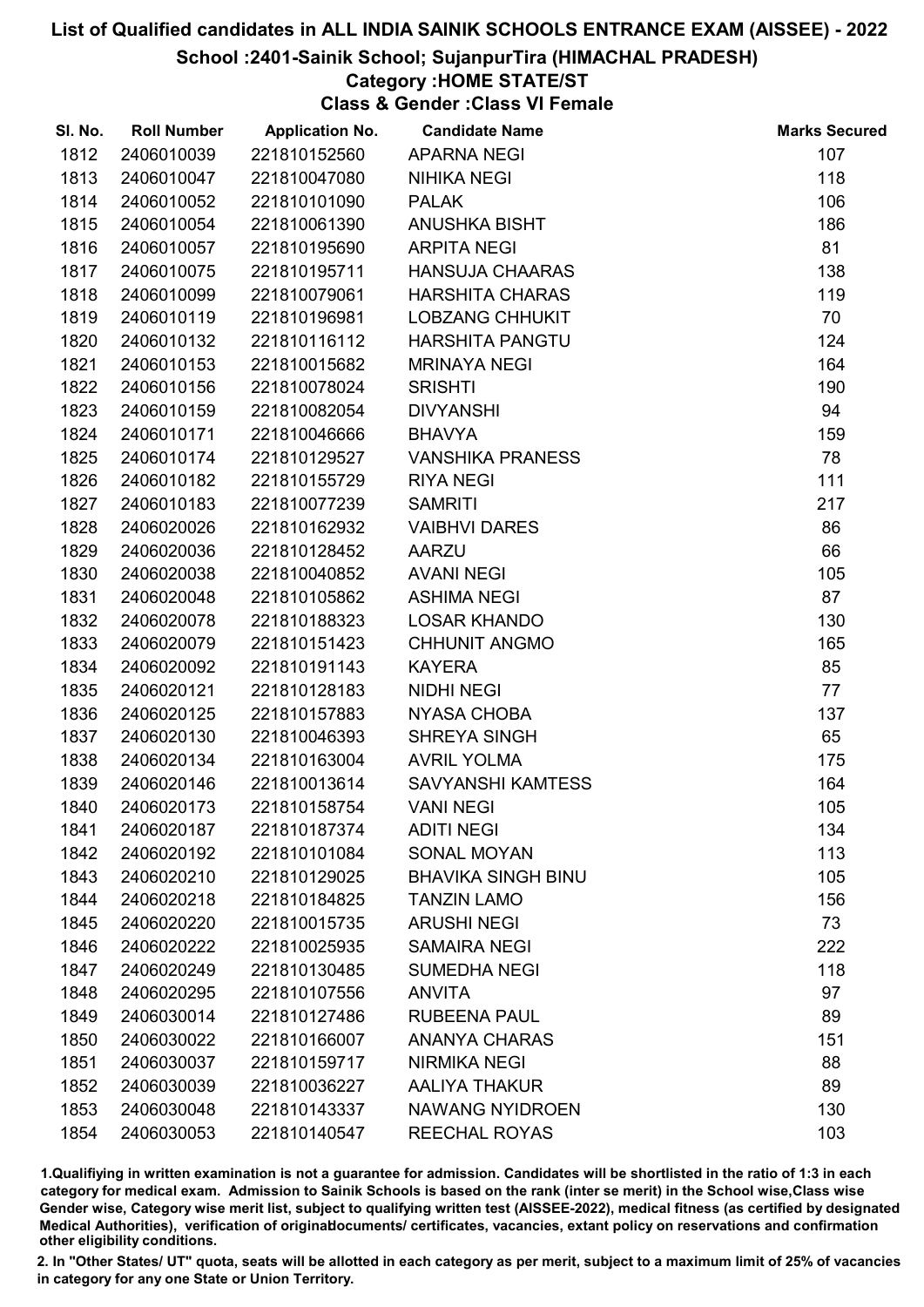## School :2401-Sainik School; SujanpurTira (HIMACHAL PRADESH)

### Category :HOME STATE/ST

Class & Gender :Class VI Female

| SI. No. | <b>Roll Number</b> | <b>Application No.</b> | <b>Candidate Name</b>  | <b>Marks Secured</b> |
|---------|--------------------|------------------------|------------------------|----------------------|
| 1855    | 2406030058         | 221810014657           | <b>TANZIN CHHONZOM</b> | 148                  |
| 1856    | 2406030059         | 221810038657           | <b>TANZIN MENTOK</b>   | 174                  |
| 1857    | 2406030071         | 221810015477           | <b>TANZIN ZOMKIT</b>   | 78                   |
| 1858    | 2406030080         | 221810191497           | <b>VENI MEHTA</b>      | 101                  |
| 1859    | 2406030086         | 221810128608           | <b>TANVI BISHT</b>     | 95                   |
| 1860    | 2406030109         | 221810032038           | <b>NAVYA KUMARI</b>    | 84                   |
| 1861    | 2406030121         | 221810132268           | <b>TANISHA</b>         | 89                   |
| 1862    | 2406030165         | 221810125629           | AVNI AAKRITI           | 134                  |
| 1863    | 2406030171         | 221810100739           | <b>TENZIN KUNZE</b>    | 190                  |
| 1864    | 2406030177         | 221810132159           | <b>SAANVI NEGI</b>     | 105                  |
| 1865    | 2406030182         | 221810093559           | <b>SOMYA</b>           | 117                  |
| 1866    | 2406030185         | 221810013069           | <b>VAGISHA</b>         | 128                  |
| 1867    | 2407010264         | 221810027566           | <b>SHAVNAM</b>         | 95                   |
| 1868    | 2407020257         | 221810035334           | <b>AFSHA</b>           | 70                   |
| 1869    | 2407030258         | 221810089248           | <b>YSMEEN KHAN</b>     | 74                   |
| 1870    | 2407030365         | 221810088539           | <b>MEHAK</b>           | 82                   |
| 1871    | 2408010229         | 221810059234           | <b>MANVI DEVI</b>      | 115                  |
| 1872    | 2408020017         | 221810105994           | <b>JANVI</b>           | 111                  |
| 1873    | 2408020020         | 221810110305           | <b>DIVYANGNA</b>       | 134                  |
| 1874    | 2408020188         | 221810088978           | <b>VARNIKA</b>         | 133                  |
| 1875    | 2408020197         | 221810034009           | ANIKA CHAUDHARY        | 118                  |
| 1876    | 2408020223         | 221810110769           | <b>DIVYANKA</b>        | 133                  |
|         |                    |                        |                        |                      |

1.Qualifiying in written examination is not a guarantee for admission. Candidates will be shortlisted in the ratio of 1:3 in each category for medical exam. Admission to Sainik Schools is based on the rank (inter se merit) in the School wise,Class wise Gender wise, Category wise merit list, subject to qualifying written test (AISSEE-2022), medical fitness (as certified by designated Medical Authorities), verification of originablocuments/ certificates, vacancies, extant policy on reservations and confirmation other eligibility conditions.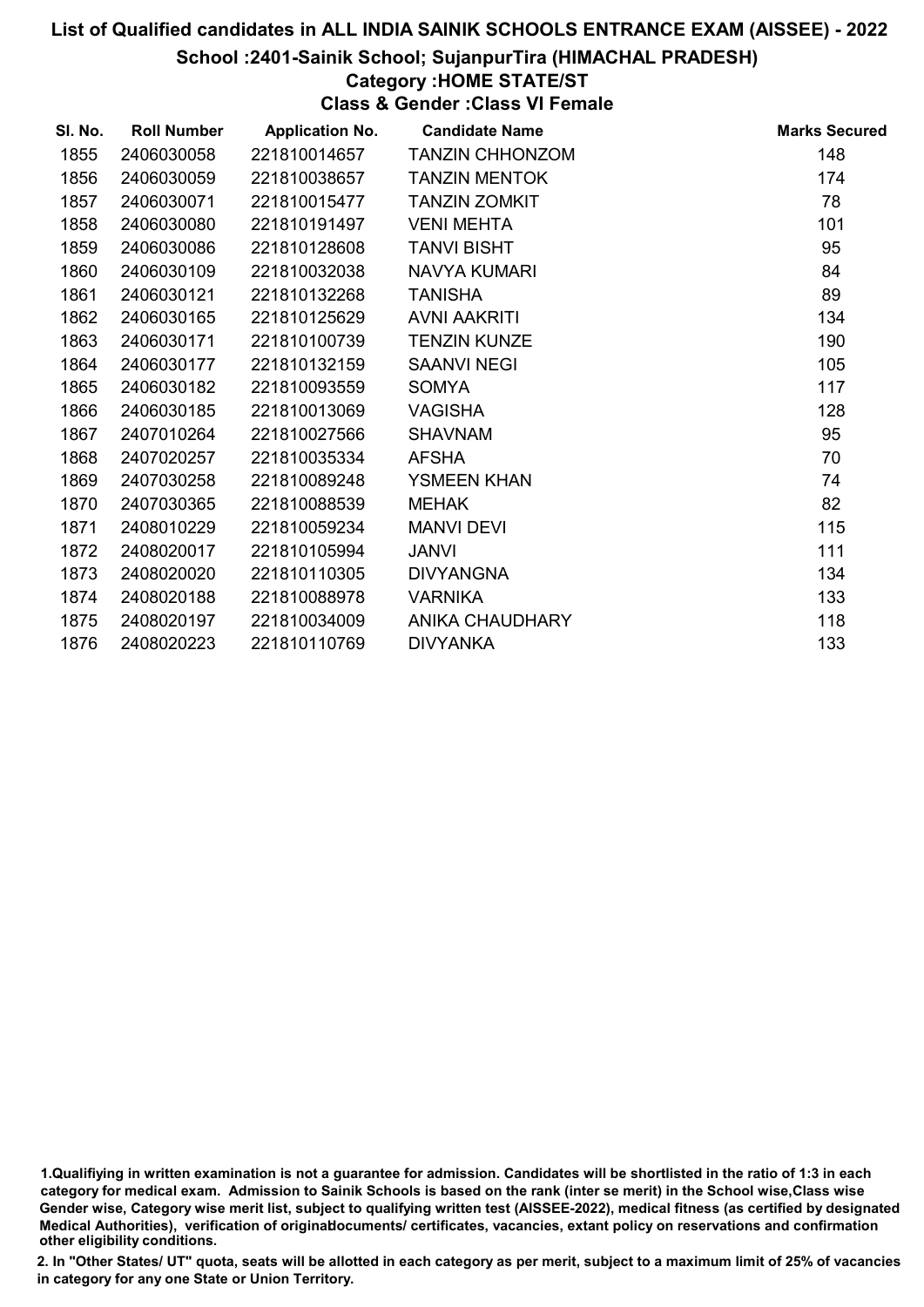### School :2401-Sainik School; SujanpurTira (HIMACHAL PRADESH)

## Category :HOME STATE/OBC

Class & Gender :Class VI Female

| SI. No. | <b>Roll Number</b> | <b>Application No.</b> | <b>Candidate Name</b>       | <b>Marks Secured</b> |
|---------|--------------------|------------------------|-----------------------------|----------------------|
| 1877    | 2401010139         | 221810035684           | ANVESHA KASHYAP             | 209                  |
| 1878    | 2401010175         | 221810109995           | <b>TEJAL RANA</b>           | 165                  |
| 1879    | 2402010068         | 221810091126           | <b>AASHI</b>                | 159                  |
| 1880    | 2403010041         | 221810020730           | <b>ANAYSHA</b>              | 149                  |
| 1881    | 2403010089         | 221810044380           | <b>ARSHIA</b>               | 150                  |
| 1882    | 2403010120         | 221810059021           | <b>SHIVANSHI</b>            | 137                  |
| 1883    | 2403020010         | 221810038522           | <b>SHRISHA DHIMAN</b>       | 136                  |
| 1884    | 2403020040         | 221810136752           | AYUSHI CHALOTRA             | 166                  |
| 1885    | 2403020146         | 221810054463           | <b>GOURI</b>                | 188                  |
| 1886    | 2403020191         | 221810049604           | <b>SHABAD PURVA PURSHOG</b> | 160                  |
| 1887    | 2403020243         | 221810126354           | <b>ASMI TANDWAL</b>         | 150                  |
| 1888    | 2403020263         | 221810048974           | <b>KUSHANI DHIMAN</b>       | 143                  |
| 1889    | 2403020308         | 221810017835           | <b>ANVI</b>                 | 148                  |
| 1890    | 2403020355         | 221810082595           | <b>TRISHA KOUNDAL</b>       | 129                  |
| 1891    | 2403020412         | 221810089256           | <b>RASHI CHOUDHARY</b>      | 190                  |
| 1892    | 2403020414         | 221810099656           | ANWESHA ANIRUDH             | 175                  |
| 1893    | 2403030007         | 221810040376           | <b>RISHIKA</b>              | 150                  |
| 1894    | 2403030010         | 221810015876           | <b>PAVNI</b>                | 145                  |
| 1895    | 2403030038         | 221810102107           | <b>MANDEEP KOUR</b>         | 175                  |
| 1896    | 2403030179         | 221810019338           | <b>SIYA</b>                 | 142                  |
| 1897    | 2403040033         | 221810055368           | <b>MANNAT</b>               | 185                  |
| 1898    | 2403040110         | 221810027339           | <b>SURYANSHI</b>            | 180                  |
| 1899    | 2403040121         | 221810089839           | AARADHYA                    | 221                  |
| 1900    | 2404020117         | 221810001456           | <b>RAKSHITA</b>             | 149                  |
| 1901    | 2404020290         | 221810035489           | <b>SAMEEKSHA</b>            | 122                  |
| 1902    | 2405010024         | 221810103912           | <b>AKANKSHA</b>             | 127                  |
| 1903    | 2405010086         | 221810024148           | <b>AVNI BHAGAT</b>          | 231                  |
| 1904    | 2407010013         | 221810006700           | PRISHA UJJWAL               | 147                  |
| 1905    | 2407020032         | 221810027512           | PRAGYA VASHIST              | 143                  |
| 1906    | 2407020098         | 221810006182           | <b>KASHVI DHIMAN</b>        | 183                  |
| 1907    | 2407020272         | 221810180244           | AAYRA BHAKAL                | 134                  |
| 1908    | 2407030278         | 221810028168           | SWASTIKA KASHYAP            | 135                  |
| 1909    | 2408010020         | 221810185640           | <b>ANKITA CHAUDHARY</b>     | 172                  |
| 1910    | 2408010025         | 221810055950           | <b>NAVYA</b>                | 180                  |
| 1911    | 2408010056         | 221810080041           | <b>GURNEET KAUR</b>         | 142                  |
| 1912    | 2408010087         | 221810062491           | <b>EESHA SAINI</b>          | 122                  |
| 1913    | 2408010103         | 221810022332           | <b>RIDIMA CHAUDHARY</b>     | 184                  |
| 1914    | 2408010186         | 221810103204           | <b>VANI BANSAL</b>          | 144                  |
| 1915    | 2408020013         | 221810041984           | <b>PRIYANSHI</b>            | 129                  |
| 1916    | 2408020191         | 221810061398           | <b>KAMAKSHI CHOUDHARY</b>   | 130                  |

1.Qualifiying in written examination is not a guarantee for admission. Candidates will be shortlisted in the ratio of 1:3 in each category for medical exam. Admission to Sainik Schools is based on the rank (inter se merit) in the School wise,Class wise Gender wise, Category wise merit list, subject to qualifying written test (AISSEE-2022), medical fitness (as certified by designated Medical Authorities), verification of originablocuments/ certificates, vacancies, extant policy on reservations and confirmation other eligibility conditions.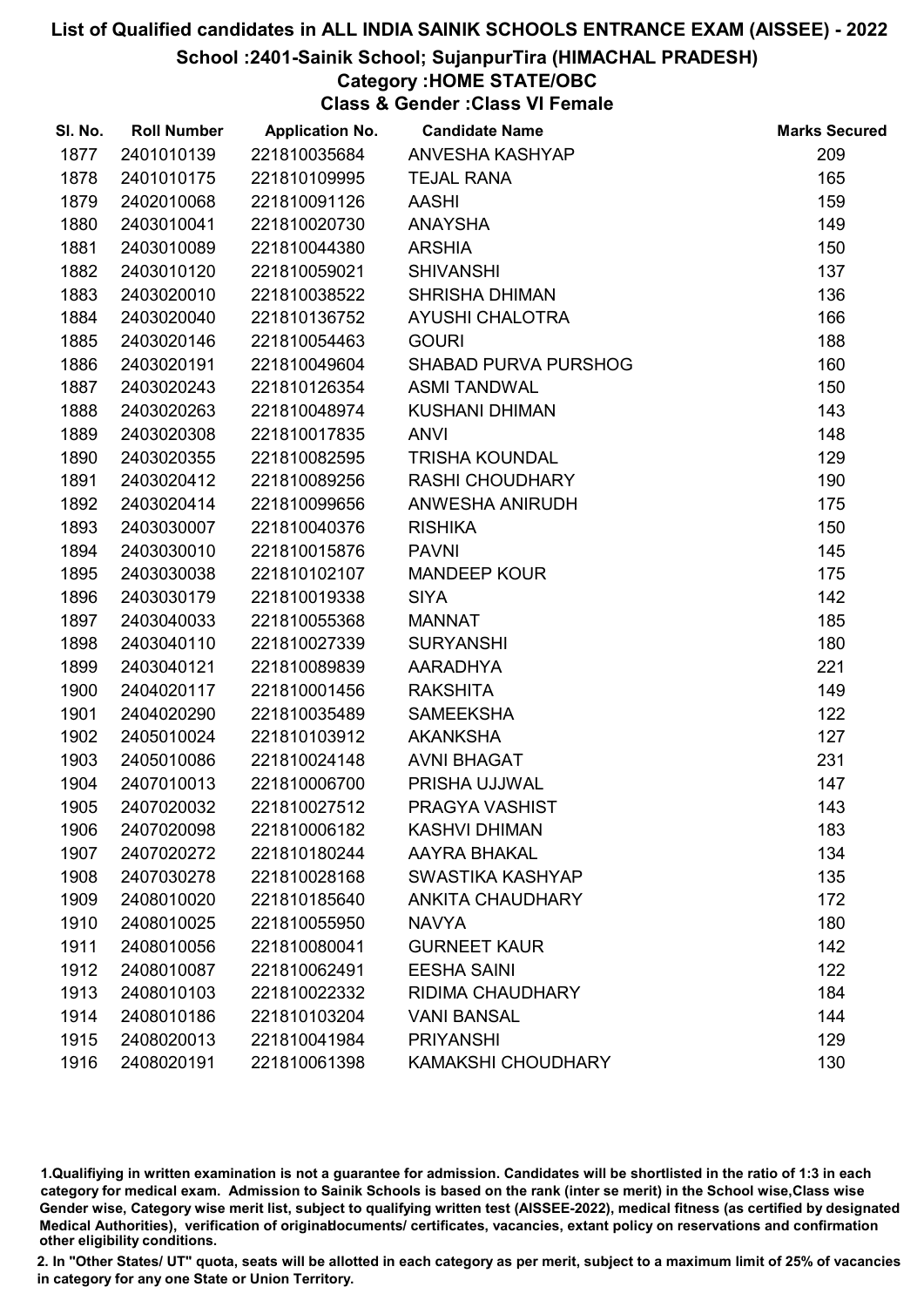### School :2401-Sainik School; SujanpurTira (HIMACHAL PRADESH)

### Category :HOME STATE/DEF

Class & Gender :Class VI Female

| SI. No. | <b>Roll Number</b> | <b>Application No.</b> | <b>Candidate Name</b>   | <b>Marks Secured</b> |
|---------|--------------------|------------------------|-------------------------|----------------------|
| 1917    | 2001040196         | 221810039132           | RADHIKA SHARMA          | 173                  |
| 1918    | 2301020419         | 221810043326           | <b>AKSHU CHAUHAN</b>    | 205                  |
| 1919    | 2401010038         | 221810063611           | <b>RITIKA SHARMA</b>    | 120                  |
| 1920    | 2401010132         | 221810021054           | NAVYA SHARMA            | 152                  |
| 1921    | 2401010133         | 221810029554           | PRANGEL SHARMA          | 194                  |
| 1922    | 2401010150         | 221810162115           | ANSHIKA SHARMA          | 120                  |
| 1923    | 2403010083         | 221810030870           | <b>ANNIKA</b>           | 141                  |
| 1924    | 2403010131         | 221810092531           | <b>ANGEL</b>            | 131                  |
| 1925    | 2403010161         | 221810007461           | <b>SEJAL GULERIA</b>    | 207                  |
| 1926    | 2403010166         | 221810002861           | <b>ANVI CHOUDHARY</b>   | 132                  |
| 1927    | 2403020054         | 221810076962           | <b>SAKSHI RANA</b>      | 130                  |
| 1928    | 2403020357         | 221810119895           | ASHMITA KASHYAP         | 139                  |
| 1929    | 2403030043         | 221810108507           | <b>SAANVI THAKUR</b>    | 146                  |
| 1930    | 2403030070         | 221810082337           | <b>SANSKRITI SUNHAL</b> | 149                  |
| 1931    | 2403030165         | 221810164228           | <b>VAISHNAVI THAPA</b>  | 192                  |
| 1932    | 2404010028         | 221810154750           | <b>GANIKA THAKUR</b>    | 183                  |
| 1933    | 2404010107         | 221810164702           | <b>PRIYANSHI</b>        | 197                  |
| 1934    | 2404020091         | 221810165495           | <b>AVANI THAKUR</b>     | 130                  |
| 1935    | 2404020185         | 221810065877           | <b>AKSHARA</b>          | 152                  |
| 1936    | 2405010009         | 221810154660           | <b>SAMAYARA DILTA</b>   | 147                  |
| 1937    | 2405010020         | 221810087691           | PRIYA THAKUR            | 144                  |
| 1938    | 2405010025         | 221810028722           | <b>UJJWAL</b>           | 148                  |
| 1939    | 2406010049         | 221810116480           | <b>VARTIKA</b>          | 162                  |
| 1940    | 2406020229         | 221810162255           | <b>MANSI VERMA</b>      | 155                  |
| 1941    | 2407010060         | 221810013360           | <b>ADITI THAKUR</b>     | 130                  |
| 1942    | 2407010072         | 221810081470           | <b>YASHIKA</b>          | 131                  |
| 1943    | 2407010099         | 221810132590           | <b>LAVIKA SINGH</b>     | 205                  |
| 1944    | 2407010142         | 221810162431           | <b>SAANVI SHARMA</b>    | 129                  |
| 1945    | 2407010147         | 221810184631           | <b>KANIKA KUMARI</b>    | 160                  |
| 1946    | 2407010284         | 221810018629           | <b>ANANYA</b>           | 130                  |
| 1947    | 2407020094         | 221810129872           | <b>TANYA</b>            | 132                  |
| 1948    | 2407020151         | 221810091333           | <b>KASHISH</b>          | 120                  |
| 1949    | 2407020259         | 221810063434           | <b>SONAKSHI THAKUR</b>  | 164                  |
| 1950    | 2407020261         | 221810062634           | <b>ANANYA</b>           | 177                  |
| 1951    | 2407020374         | 221810161835           | <b>MANSHI</b>           | 146                  |
| 1952    | 2407020437         | 221810091795           | <b>LAVANYA THAKUR</b>   | 131                  |
| 1953    | 2407030011         | 221810127416           | <b>PARTHI</b>           | 125                  |
| 1954    | 2407030051         | 221810003056           | SAMAYRA DHADWAL         | 135                  |
| 1955    | 2407030086         | 221810112586           | <b>SHIVANGI SHARMA</b>  | 137                  |
| 1956    | 2407030110         | 221810057607           | <b>ANSHIKA RANA</b>     | 148                  |
| 1957    | 2407030256         | 221810011148           | <b>SAMRITI</b>          | 137                  |
| 1958    | 2407030298         | 221810048088           | <b>MAYURA DOGRA</b>     | 138                  |
| 1959    | 2407030388         | 221810030569           | <b>KAJAL</b>            | 188                  |

1.Qualifiying in written examination is not a guarantee for admission. Candidates will be shortlisted in the ratio of 1:3 in each category for medical exam. Admission to Sainik Schools is based on the rank (inter se merit) in the School wise,Class wise Gender wise, Category wise merit list, subject to qualifying written test (AISSEE-2022), medical fitness (as certified by designated Medical Authorities), verification of originablocuments/ certificates, vacancies, extant policy on reservations and confirmation other eligibility conditions.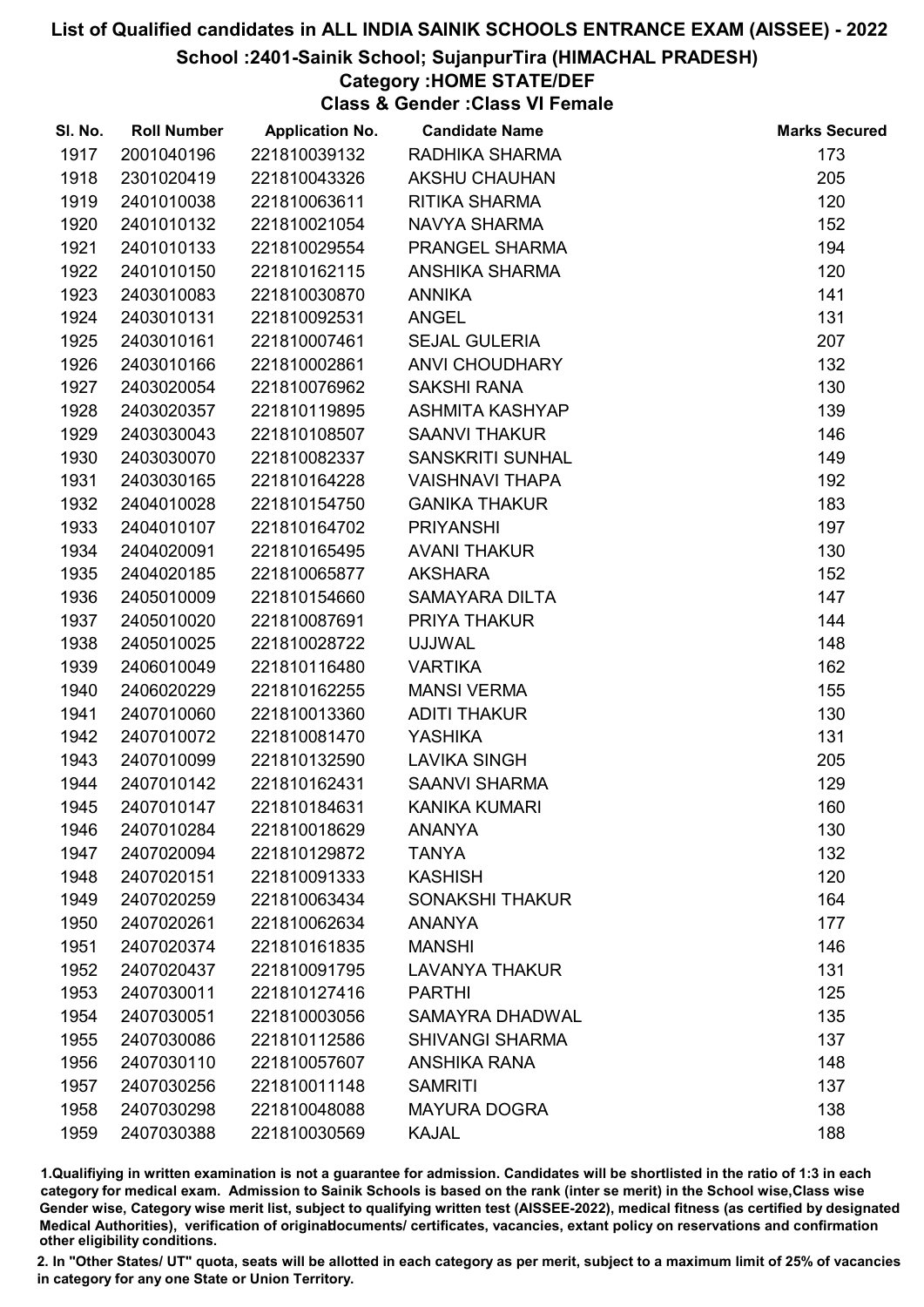## List of Qualified candidates in ALL INDIA SAINIK SCHOOLS ENTRANCE EXAM (AISSEE) - 2022 School :2401-Sainik School; SujanpurTira (HIMACHAL PRADESH) Category :HOME STATE/DEF Class & Gender :Class VI Female

| SI. No. | <b>Roll Number</b> | <b>Application No.</b> | <b>Candidate Name</b> | <b>Marks Secured</b> |
|---------|--------------------|------------------------|-----------------------|----------------------|
| 1960    | 2408010037         | 221810054601           | ANKITA                | 233                  |
| 1961    | 2408010127         | 221810003572           | RITIKA SHARMA         | 181                  |
| 1962    | 2408010137         | 221810060103           | PRANITA THAKUR        | 151                  |
| 1963    | 2408020031         | 221810063535           | ANANNYA THAKUR        | 150                  |
| 1964    | 2408020118         | 221810195327           | VANSHIKA SHARMA       | 165                  |
| 1965    | 2408020128         | 221810138057           | <b>GARIMA THAKUR</b>  | 172                  |
| 1966    | 3908010016         | 221810074880           | NIMRAT SHARMA         | 133                  |
| 1967    | 3908010058         | 221810067033           | <b>RUDANSHI</b>       | 123                  |

<sup>1.</sup>Qualifiying in written examination is not a guarantee for admission. Candidates will be shortlisted in the ratio of 1:3 in each category for medical exam. Admission to Sainik Schools is based on the rank (inter se merit) in the School wise,Class wise Gender wise, Category wise merit list, subject to qualifying written test (AISSEE-2022), medical fitness (as certified by designated Medical Authorities), verification of originablocuments/ certificates, vacancies, extant policy on reservations and confirmation other eligibility conditions.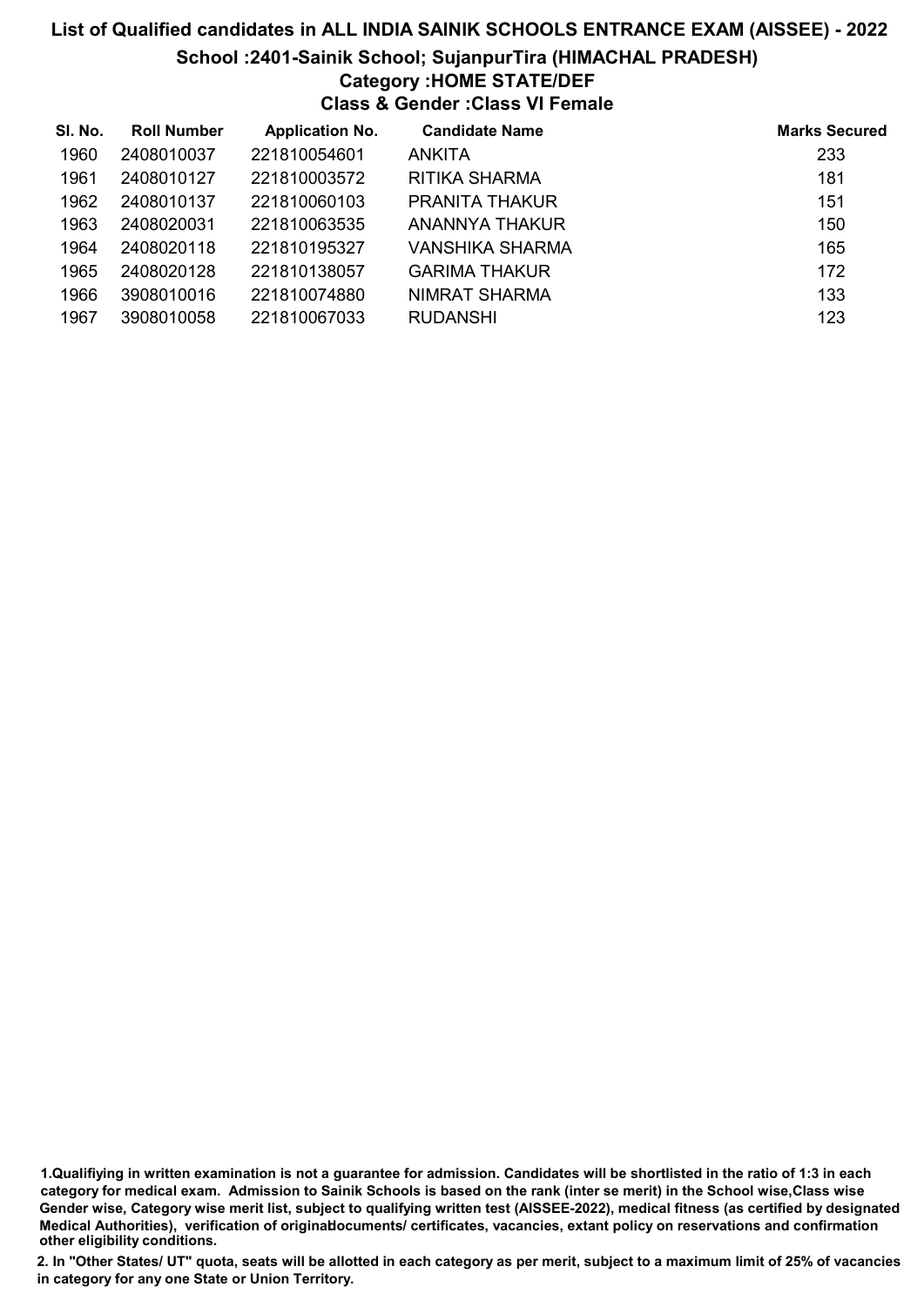### School :2401-Sainik School; SujanpurTira (HIMACHAL PRADESH)

## Category :HOME STATE/GEN

Class & Gender :Class VI Female

| SI. No. | <b>Roll Number</b> | <b>Application No.</b> | <b>Candidate Name</b>   | <b>Marks Secured</b> |
|---------|--------------------|------------------------|-------------------------|----------------------|
| 1968    | 1402010099         | 221810022562           | <b>HARSHITA</b>         | 139                  |
| 1969    | 2001030086         | 221810023130           | <b>DEVISHI SOOD</b>     | 157                  |
| 1970    | 2001050056         | 221810126143           | SONAKSHI SINGH          | 130                  |
| 1971    | 2001050525         | 221810074884           | KAVYANJALI CHANDEL      | 166                  |
| 1972    | 2001050584         | 221810004015           | <b>SHAILVI</b>          | 164                  |
| 1973    | 2001060780         | 221810113029           | <b>TANISI THAKUR</b>    | 184                  |
| 1974    | 2301010039         | 221810020930           | ANANYA SHARMA           | 142                  |
| 1975    | 2301010088         | 221810113670           | <b>YUKTI SHARMA</b>     | 124                  |
| 1976    | 2301010141         | 221810036531           | <b>SAANVI SHARMA</b>    | 120                  |
| 1977    | 2301020154         | 221810125623           | <b>SAANVI PAUL</b>      | 176                  |
| 1978    | 2401010012         | 221810128630           | <b>PAWANI</b>           | 129                  |
| 1979    | 2401010024         | 221810148460           | <b>RIDHIMA THAKUR</b>   | 130                  |
| 1980    | 2401010025         | 221810054560           | NIMISHA SHARMA          | 218                  |
| 1981    | 2401010027         | 221810129570           | <b>ANVI SHARMA</b>      | 133                  |
| 1982    | 2401010046         | 221810059931           | <b>ARCHISHA KANWAR</b>  | 153                  |
| 1983    | 2401010051         | 221810039451           | <b>VEDANSHI SHARMA</b>  | 179                  |
| 1984    | 2401010055         | 221810154161           | RIDDHI VATSAYAN         | 142                  |
| 1985    | 2401010080         | 221810087652           | <b>AVIKA</b>            | 162                  |
| 1986    | 2401010093         | 221810070313           | <b>SUJAIN CHAUHAN</b>   | 149                  |
| 1987    | 2401010115         | 221810065593           | <b>ARCHI</b>            | 154                  |
| 1988    | 2401010131         | 221810182344           | <b>KRITIKA VERMA</b>    | 171                  |
| 1989    | 2401010137         | 221810088674           | <b>RAKSHITA</b>         | 151                  |
| 1990    | 2401010149         | 221810057005           | <b>AVNI SHARMA</b>      | 196                  |
| 1991    | 2401010153         | 221810091615           | <b>PAVANI</b>           | 121                  |
| 1992    | 2401010154         | 221810069615           | <b>RISHITA THAKUR</b>   | 170                  |
| 1993    | 2401010155         | 221810107715           | <b>SURBHI</b>           | 154                  |
| 1994    | 2401010177         | 221810090606           | <b>KASHVI</b>           | 152                  |
| 1995    | 2401010187         | 221810055926           | <b>ASHWIKA</b>          | 196                  |
| 1996    | 2401010193         | 221810049146           | <b>VEDANKSHI SHARMA</b> | 193                  |
| 1997    | 2401010222         | 221810077937           | <b>GUNJAN GAUTAM</b>    | 121                  |
| 1998    | 2401010231         | 221810038467           | KAUSHIKI BHARDWAJ       | 175                  |
| 1999    | 2401010249         | 221810040138           | <b>VANSHIKA</b>         | 167                  |
| 2000    | 2401010256         | 221810020748           | <b>SIYA SHARMA</b>      | 142                  |
| 2001    | 2401010267         | 221810026878           | YASHITA THAKUR          | 161                  |
| 2002    | 2401010269         | 221810027888           | <b>AVNI SHARMA</b>      | 179                  |
| 2003    | 2401010294         | 221810051359           | <b>SAMIKSHA CHAUHAN</b> | 151                  |
| 2004    | 2401010304         | 221810106189           | YASHASHVI SHARMA        | 199                  |
| 2005    | 2401010312         | 221810130899           | <b>AKSHITA SHARMA</b>   | 160                  |
| 2006    | 2401010337         | 221810129855           | <b>KHUSBOO THAKUR</b>   | 120                  |
| 2007    | 2401010356         | 221810191919           | <b>JEEVIKA</b>          | 131                  |
| 2008    | 2402010005         | 221810092820           | YACHNA THAKUR           | 126                  |
| 2009    | 2402010023         | 221810093781           | <b>ADVIKA SHARMA</b>    | 216                  |
| 2010    | 2402010029         | 221810021872           | AREEVA AANYA            | 243                  |

1.Qualifiying in written examination is not a guarantee for admission. Candidates will be shortlisted in the ratio of 1:3 in each category for medical exam. Admission to Sainik Schools is based on the rank (inter se merit) in the School wise,Class wise Gender wise, Category wise merit list, subject to qualifying written test (AISSEE-2022), medical fitness (as certified by designated Medical Authorities), verification of originablocuments/ certificates, vacancies, extant policy on reservations and confirmation other eligibility conditions.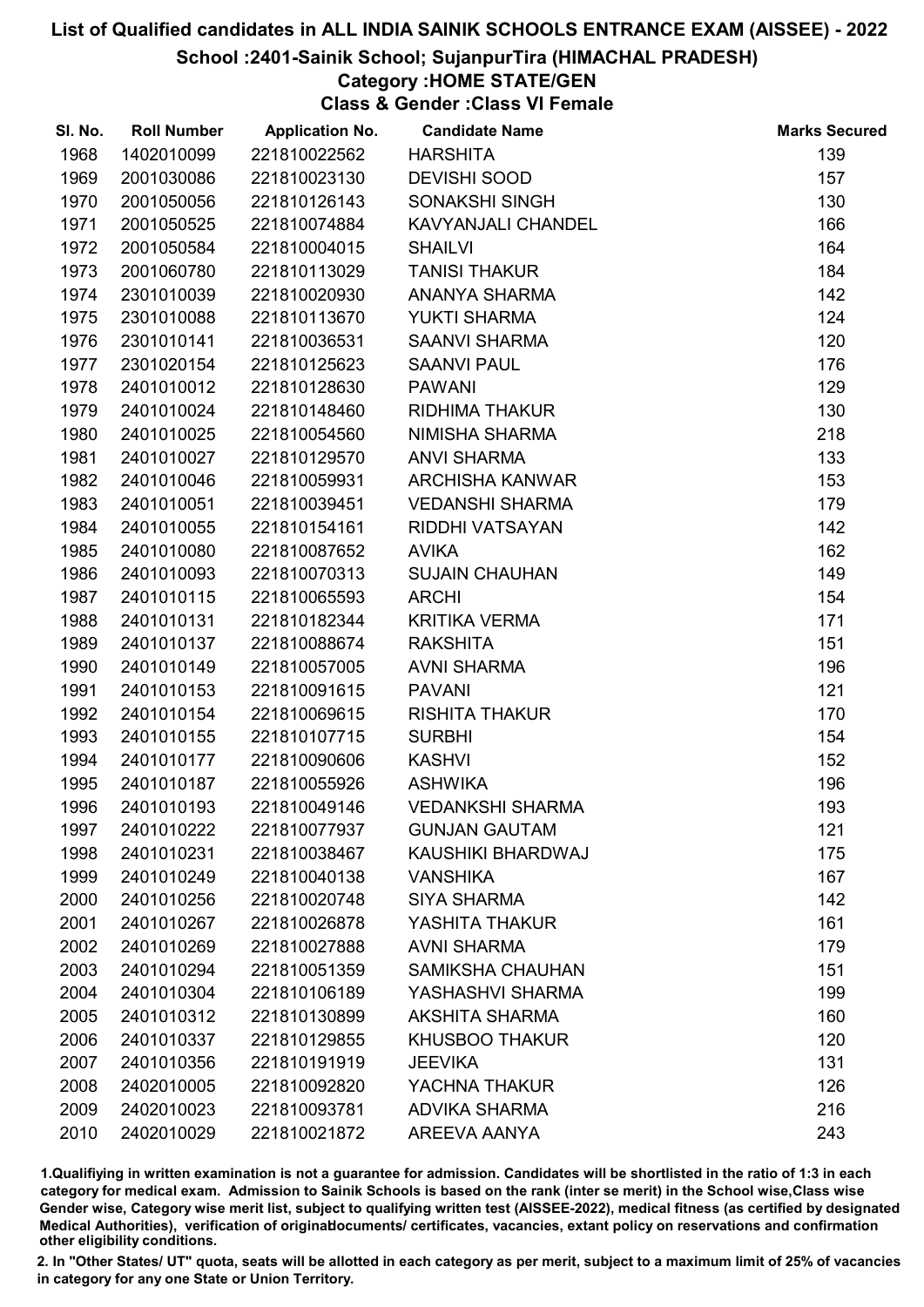#### School :2401-Sainik School; SujanpurTira (HIMACHAL PRADESH)

## Category :HOME STATE/GEN

Class & Gender :Class VI Female

| SI. No. | <b>Roll Number</b> | <b>Application No.</b> | <b>Candidate Name</b>     |           | <b>Marks Secured</b> |
|---------|--------------------|------------------------|---------------------------|-----------|----------------------|
| 2011    | 2402010036         | 221810128303           | <b>ARSHIYA RAJ</b>        |           | 198                  |
| 2012    | 2402010045         | 221810123114           | <b>ASMITA</b>             |           | 126                  |
| 2013    | 2402010057         | 221810164635           | AARUSHI RAJPUT            |           | 144                  |
| 2014    | 2402010080         | 221810011696           | RIDDHI RAINA              |           | 162                  |
| 2015    | 2402010087         | 221810011287           | ADITI RAJPOOT             |           | 198                  |
| 2016    | 2402010103         | 221810092259           | <b>SAMANTHA</b>           |           | 149                  |
| 2017    | 2403010005         | 221810078600           | AARYA PATHANIA            |           | 125                  |
| 2018    | 2403010051         | 221810184940           | <b>MANYA THAKUR</b>       |           | 144                  |
| 2019    | 2403010066         | 221810007950           | <b>DHARMISTA RANA</b>     |           | 131                  |
| 2020    | 2403010075         | 221810196760           | <b>ANGEL THAKUR</b>       |           | 165                  |
| 2021    | 2403010087         | 221810125280           | <b>DIVYANSHI</b>          | <b>AR</b> | 125                  |
| 2022    | 2403010133         | 221810055531           | <b>VAISHNAVI PATHANIA</b> |           | 134                  |
| 2023    | 2403010136         | 221810090831           | SHIFA JAMWAL              |           | 160                  |
| 2024    | 2403010151         | 221810128351           | <b>ADWITA</b>             |           | 127                  |
| 2025    | 2403010156         | 221810054851           | <b>SANVI</b>              |           | 166                  |
| 2026    | 2403010159         | 221810130461           | AADITI JAMWAL             |           | 145                  |
| 2027    | 2403010177         | 221810023281           | <b>OJASWINI</b>           |           | 225                  |
| 2028    | 2403010182         | 221810068781           | <b>SANVI RANA</b>         |           | 123                  |
| 2029    | 2403010190         | 221810024591           | <b>ARUSHI BHADWAL</b>     |           | 202                  |
| 2030    | 2403010197         | 221810014202           | <b>ARSHIA KATOCH</b>      |           | 169                  |
| 2031    | 2403010229         | 221810134975           | <b>NIYTI THAKUR</b>       |           | 127                  |
| 2032    | 2403010231         | 221810070166           | <b>ANGEL THAKUR</b>       |           | 125                  |
| 2033    | 2403010245         | 221810006659           | <b>SAMRIDHI SUPEHIA</b>   |           | 136                  |
| 2034    | 2403020005         | 221810048122           | <b>ANANYA</b>             |           | 126                  |
| 2035    | 2403020063         | 221810040182           | <b>NAMHA SINGH</b>        |           | 127                  |
| 2036    | 2403020074         | 221810077882           | <b>SAANVI</b>             |           | 131                  |
| 2037    | 2403020083         | 221810076992           | <b>ADITI MANKOTIA</b>     |           | 151                  |
| 2038    | 2403020101         | 221810104233           | <b>SHANVI</b>             |           | 157                  |
| 2039    | 2403020114         | 221810125833           | <b>HARSHITA SHARMA</b>    |           | 232                  |
| 2040    | 2403020123         | 221810003943           | <b>HIMANSHI</b>           |           | 138                  |
| 2041    | 2403020165         | 221810060283           | <b>ARSHIYA DADHWAL</b>    |           | 120                  |
| 2042    | 2403020194         | 221810132904           | <b>ANSHIKA CHOUDHARY</b>  |           | 131                  |
| 2043    | 2403020205         | 221810021224           | <b>AKSHRA BHADWAL</b>     |           | 230                  |
| 2044    | 2403020208         | 221810032324           | PRESHITA ANANAD           |           | 205                  |
| 2045    | 2403020214         | 221810156724           | <b>MANVI</b>              |           | 136                  |
| 2046    | 2403020226         | 221810104934           | <b>MANNAT NAGPAL</b>      |           | 151                  |
| 2047    | 2403020234         | 221810018644           | <b>SALONI</b>             |           | 204                  |
| 2048    | 2403020237         | 221810061054           | <b>MALIHA THAKUR</b>      |           | 149                  |
| 2049    | 2403020247         | 221810190854           | <b>GHRITASHI</b>          |           | 128                  |
| 2050    | 2403020262         | 221810023874           | ANISHKA MINOCHA           |           | 162                  |
| 2051    | 2403020271         | 221810062984           | <b>SIMRAN</b>             |           | 135                  |
| 2052    | 2403020292         | 221810174715           | <b>ARSHITA</b>            |           | 121                  |
| 2053    | 2403020296         | 221810008325           | <b>ALKA</b>               |           | 123                  |
|         |                    |                        |                           |           |                      |

1.Qualifiying in written examination is not a guarantee for admission. Candidates will be shortlisted in the ratio of 1:3 in each category for medical exam. Admission to Sainik Schools is based on the rank (inter se merit) in the School wise,Class wise Gender wise, Category wise merit list, subject to qualifying written test (AISSEE-2022), medical fitness (as certified by designated Medical Authorities), verification of originablocuments/ certificates, vacancies, extant policy on reservations and confirmation other eligibility conditions.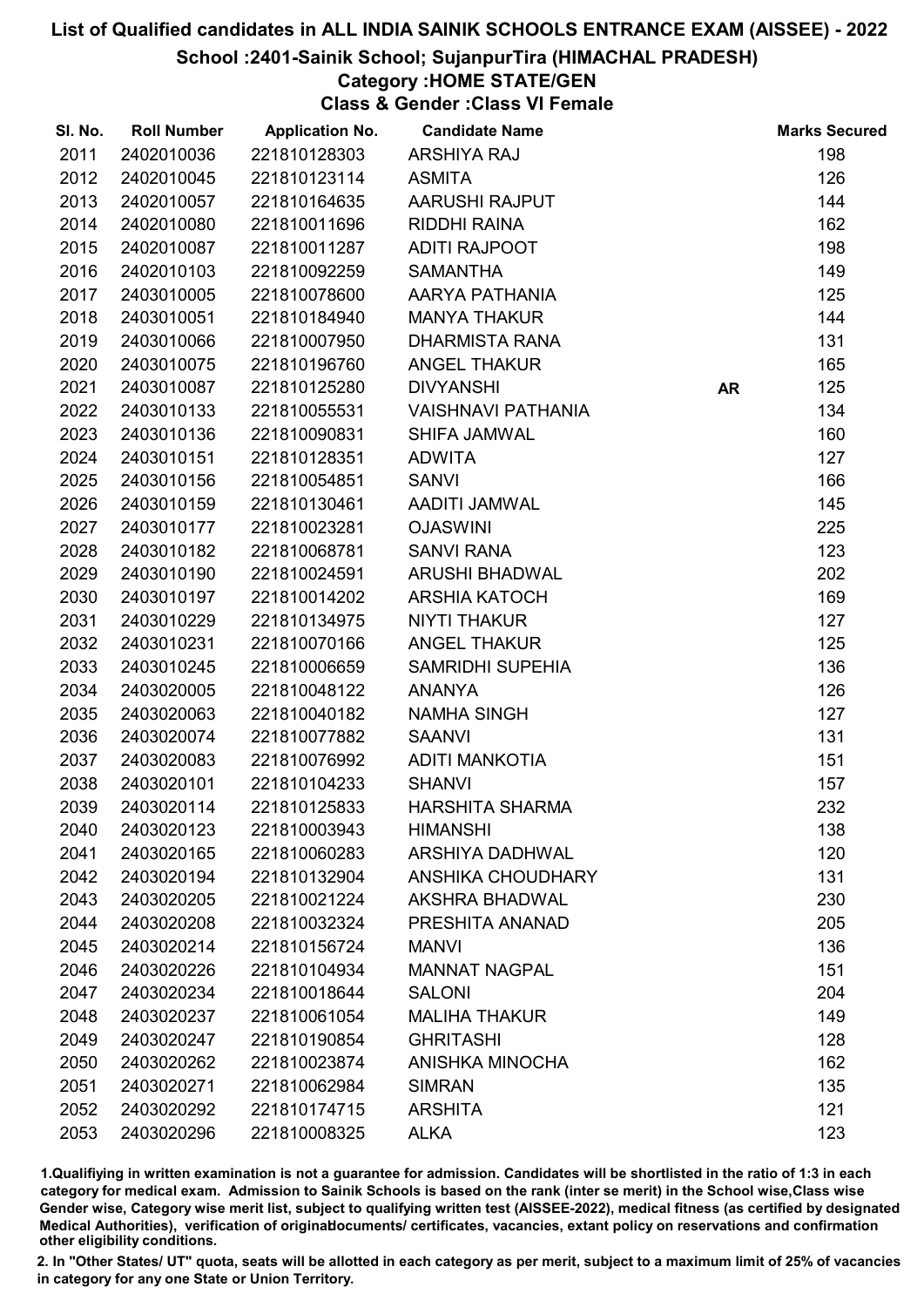### School :2401-Sainik School; SujanpurTira (HIMACHAL PRADESH)

### Category :HOME STATE/GEN

Class & Gender :Class VI Female

| SI. No. | <b>Roll Number</b> | <b>Application No.</b> | <b>Candidate Name</b>   | <b>Marks Secured</b> |
|---------|--------------------|------------------------|-------------------------|----------------------|
| 2054    | 2403020321         | 221810092455           | <b>SHAMBHAVI VERMA</b>  | 159                  |
| 2055    | 2403020334         | 221810160175           | <b>NAMRATA SEN</b>      | 139                  |
| 2056    | 2403020376         | 221810076616           | <b>VANSHIKA DHIMAN</b>  | 122                  |
| 2057    | 2403020396         | 221810048936           | <b>TANVI SHARMA</b>     | 126                  |
| 2058    | 2403020399         | 221810135046           | NANDINI SHARMA          | 142                  |
| 2059    | 2403020418         | 221810192366           | <b>KHYATI SINGH</b>     | 196                  |
| 2060    | 2403020420         | 221810077366           | <b>SHIVANGI</b>         | 120                  |
| 2061    | 2403030011         | 221810188186           | <b>AADITRI</b>          | 133                  |
| 2062    | 2403030015         | 221810196586           | YASHIKA SHARMA          | 161                  |
| 2063    | 2403030025         | 221810044296           | <b>ARCHITA</b>          | 124                  |
| 2064    | 2403030035         | 221810032796           | <b>AVANI</b>            | 172                  |
| 2065    | 2403030114         | 221810046577           | <b>SHANYA DHIMAN</b>    | 131                  |
| 2066    | 2403030159         | 221810089818           | ABHAVAYA DOGRA          | 130                  |
| 2067    | 2403030164         | 221810034228           | <b>AISHANI RANA</b>     | 225                  |
| 2068    | 2403040006         | 221810032348           | <b>ANWESHA</b>          | 136                  |
| 2069    | 2403040007         | 221810009348           | <b>KHANAK RANAUT</b>    | 175                  |
| 2070    | 2403040041         | 221810050968           | YASHASVI THAKUR         | 224                  |
| 2071    | 2403040051         | 221810114088           | <b>SHIVIKA THAKUR</b>   | 130                  |
| 2072    | 2403040052         | 221810047088           | <b>ADVIKA</b>           | 175                  |
| 2073    | 2403040053         | 221810129088           | PRANJAL THAKUR          | 141                  |
| 2074    | 2403040056         | 221810016188           | <b>KESAR BISHT</b>      | 150                  |
| 2075    | 2403040060         | 221810002588           | <b>SARYU</b>            | 168                  |
| 2076    | 2403040061         | 221810118688           | AAHANA LUDHIARICH       | 167                  |
| 2077    | 2403040067         | 221810126098           | <b>TANVI THAKUR</b>     | 127                  |
| 2078    | 2403040071         | 221810060498           | <b>SAANVI</b>           | 139                  |
| 2079    | 2403040073         | 221810033798           | <b>SACHI SHARMA</b>     | 131                  |
| 2080    | 2403040084         | 221810000909           | <b>INAYAT KATOCH</b>    | 224                  |
| 2081    | 2403040093         | 221810019519           | <b>ISHIKA</b>           | 122                  |
| 2082    | 2403040115         | 221810057639           | <b>MAANYA SHARMA</b>    | 144                  |
| 2083    | 2403040130         | 221810109649           | <b>ISHIKA KATOCH</b>    | 248                  |
| 2084    | 2403040132         | 221810015749           | <b>ISHITA WALIA</b>     | 168                  |
| 2085    | 2403040139         | 221810055259           | <b>NIYATI KATOCH</b>    | 133                  |
| 2086    | 2403040144         | 221810159069           | <b>ASHWIKA RANA</b>     | 158                  |
| 2087    | 2403040148         | 221810038369           | <b>SAANVI RANA</b>      | 130                  |
| 2088    | 2403040161         | 221810021179           | PURVANSHI THAKUR        | 207                  |
| 2089    | 2403040168         | 221810001089           | <b>PARISHA</b>          | 177                  |
| 2090    | 2403040170         | 221810191189           | <b>ARSHIA RANA</b>      | 192                  |
| 2091    | 2404010019         | 221810173130           | <b>SHREYA DHILLON</b>   | 130                  |
| 2092    | 2404010042         | 221810081180           | <b>BHISHRUTI THAKUR</b> | 140                  |
| 2093    | 2404010059         | 221810116011           | <b>PRANAVI</b>          | 133                  |
| 2094    | 2404010135         | 221810125682           | <b>SARISHTI THAKUR</b>  | 130                  |
| 2095    | 2404010151         | 221810126013           | <b>MRIDANSHI DHIMAN</b> | 162                  |
| 2096    | 2404010153         | 221810109713           | <b>KRITANJJAL</b>       | 176                  |

1.Qualifiying in written examination is not a guarantee for admission. Candidates will be shortlisted in the ratio of 1:3 in each category for medical exam. Admission to Sainik Schools is based on the rank (inter se merit) in the School wise,Class wise Gender wise, Category wise merit list, subject to qualifying written test (AISSEE-2022), medical fitness (as certified by designated Medical Authorities), verification of originablocuments/ certificates, vacancies, extant policy on reservations and confirmation other eligibility conditions.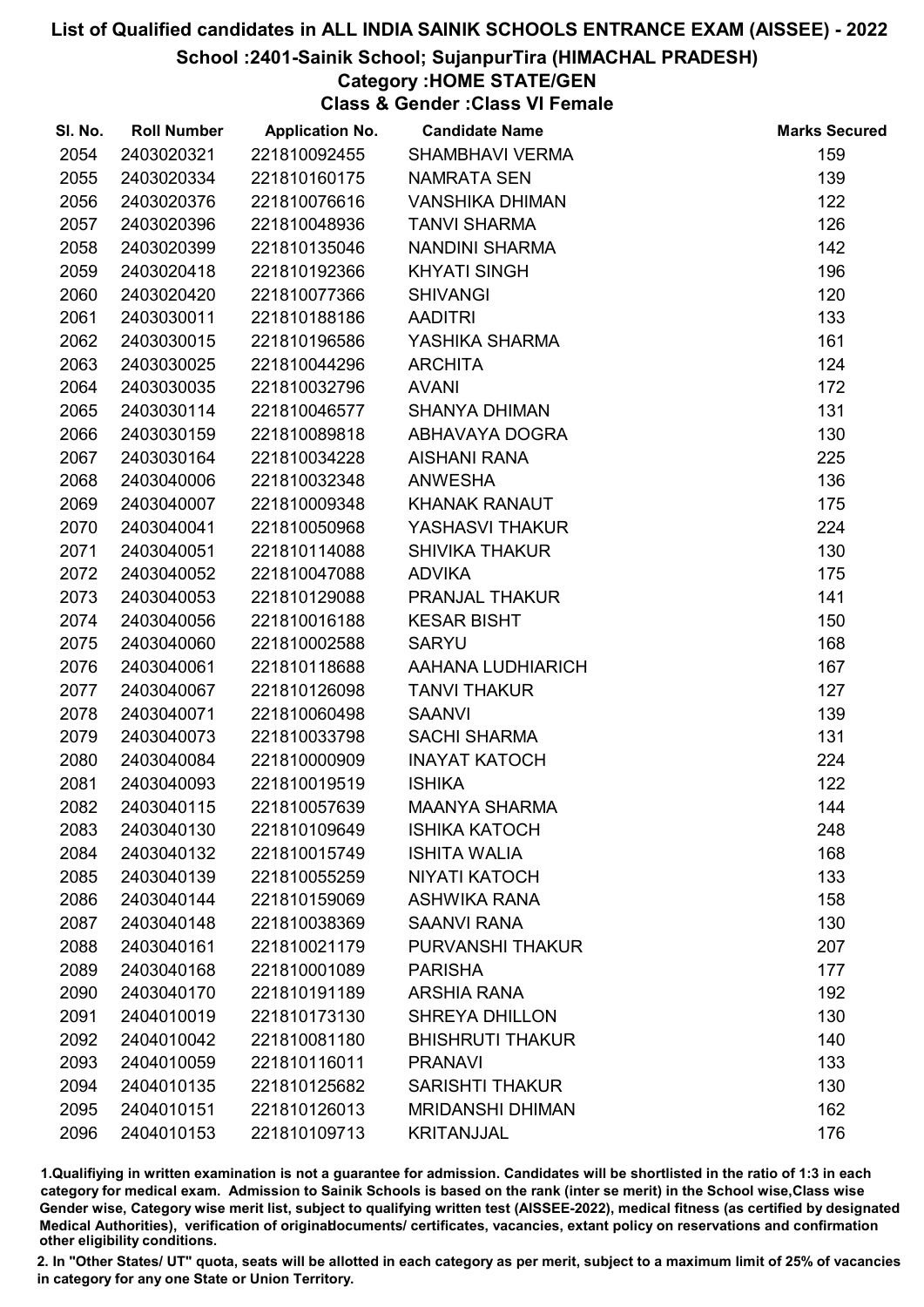### School :2401-Sainik School; SujanpurTira (HIMACHAL PRADESH)

### Category :HOME STATE/GEN

Class & Gender :Class VI Female

| SI. No. | <b>Roll Number</b> | <b>Application No.</b> | <b>Candidate Name</b>   | <b>Marks Secured</b> |
|---------|--------------------|------------------------|-------------------------|----------------------|
| 2097    | 2404010154         | 221810022023           | <b>SANGYAA THAKUR</b>   | 185                  |
| 2098    | 2404010159         | 221810123233           | <b>YASHASVI</b>         | 146                  |
| 2099    | 2404010170         | 221810080943           | <b>KAVYA THAKUR</b>     | 136                  |
| 2100    | 2404010201         | 221810052893           | <b>RIMSHA</b>           | 120                  |
| 2101    | 2404020021         | 221810089184           | <b>HARSHITA</b>         | 144                  |
| 2102    | 2404020051         | 221810130135           | <b>HARSHIKA THAKUR</b>  | 188                  |
| 2103    | 2404020058         | 221810066745           | <b>NEVIYA CHAUHAN</b>   | 131                  |
| 2104    | 2404020066         | 221810009555           | <b>MAHI UPPAL</b>       | 128                  |
| 2105    | 2404020074         | 221810076765           | <b>SANA VERMA</b>       | 205                  |
| 2106    | 2404020088         | 221810102095           | AARADHYA KASHYAP        | 174                  |
| 2107    | 2404020156         | 221810128327           | PRISHA SHARMA           | 120                  |
| 2108    | 2404020163         | 221810021737           | <b>SUJAIN</b>           | 126                  |
| 2109    | 2404020173         | 221810092457           | SANSKRITI KATOCH        | 143                  |
| 2110    | 2404020193         | 221810088297           | <b>SHRINKHLA THAKUR</b> | 135                  |
| 2111    | 2404020199         | 221810135008           | <b>SAMIKSHA RAHI</b>    | 126                  |
| 2112    | 2404020205         | 221810153818           | <b>HETAL KAPOOR</b>     | 155                  |
| 2113    | 2404020212         | 221810133048           | PRAKRITI THAKUR         | 141                  |
| 2114    | 2404020217         | 221810104158           | <b>ANANYA</b>           | 174                  |
| 2115    | 2404020230         | 221810030968           | <b>DHRUVIKA THAKUR</b>  | 131                  |
| 2116    | 2404020231         | 221810013968           | PRATYUSHA RASAIN        | 150                  |
| 2117    | 2404020235         | 221810093578           | ARSHIYA SHARMA          | 166                  |
| 2118    | 2404020238         | 221810193978           | <b>TANISHTHA THAKUR</b> | 121                  |
| 2119    | 2404020270         | 221810061149           | <b>AAKRITI PARMAR</b>   | 136                  |
| 2120    | 2404020284         | 221810045869           | PAYAL TANDON            | 154                  |
| 2121    | 2404020289         | 221810189189           | AADITRI GUPTA           | 213                  |
| 2122    | 2404020295         | 221810125989           | <b>ASHITA</b>           | 193                  |
| 2123    | 2404020299         | 221810045399           | YANA KAPOOR             | 160                  |
| 2124    | 2405010013         | 221810084631           | <b>ANGEL CHAUHAN</b>    | 133                  |
| 2125    | 2405010014         | 221810101141           | <b>AASHVI</b>           | 143                  |
| 2126    | 2405010028         | 221810043742           | <b>DIVYANJNA</b>        | 145                  |
| 2127    | 2405010042         | 221810120133           | <b>DHRUVI SHANDIL</b>   | 175                  |
| 2128    | 2405010050         | 221810013983           | <b>AKSHITA KUMARI</b>   | 127                  |
| 2129    | 2405010095         | 221810039629           | <b>SAMAYRA MANTA</b>    | 159                  |
| 2130    | 2405010104         | 221810113999           | NAMARTA SHARMA          | 128                  |
| 2131    | 2405010111         | 221810081580           | <b>DIVYA SINGH</b>      | 157                  |
| 2132    | 2405010120         | 221810107602           | <b>GAYTRI SHARMA</b>    | 146                  |
| 2133    | 2405010136         | 221810081147           | <b>ANVI SINGH</b>       | 154                  |
| 2134    | 2406010013         | 221810166220           | <b>TAMANA SHARMA</b>    | 142                  |
| 2135    | 2406010031         | 221810184050           | <b>KAVYA</b>            | 170                  |
| 2136    | 2406010045         | 221810035670           | <b>AYUSHI RAJ</b>       | 196                  |
| 2137    | 2406010100         | 221810042261           | <b>AKSHITA GAUTAM</b>   | 213                  |
| 2138    | 2406010106         | 221810126961           | <b>SAANVI</b>           | 220                  |
| 2139    | 2406010129         | 221810087202           | <b>ARISHA</b>           | 129                  |

1.Qualifiying in written examination is not a guarantee for admission. Candidates will be shortlisted in the ratio of 1:3 in each category for medical exam. Admission to Sainik Schools is based on the rank (inter se merit) in the School wise,Class wise Gender wise, Category wise merit list, subject to qualifying written test (AISSEE-2022), medical fitness (as certified by designated Medical Authorities), verification of originablocuments/ certificates, vacancies, extant policy on reservations and confirmation other eligibility conditions.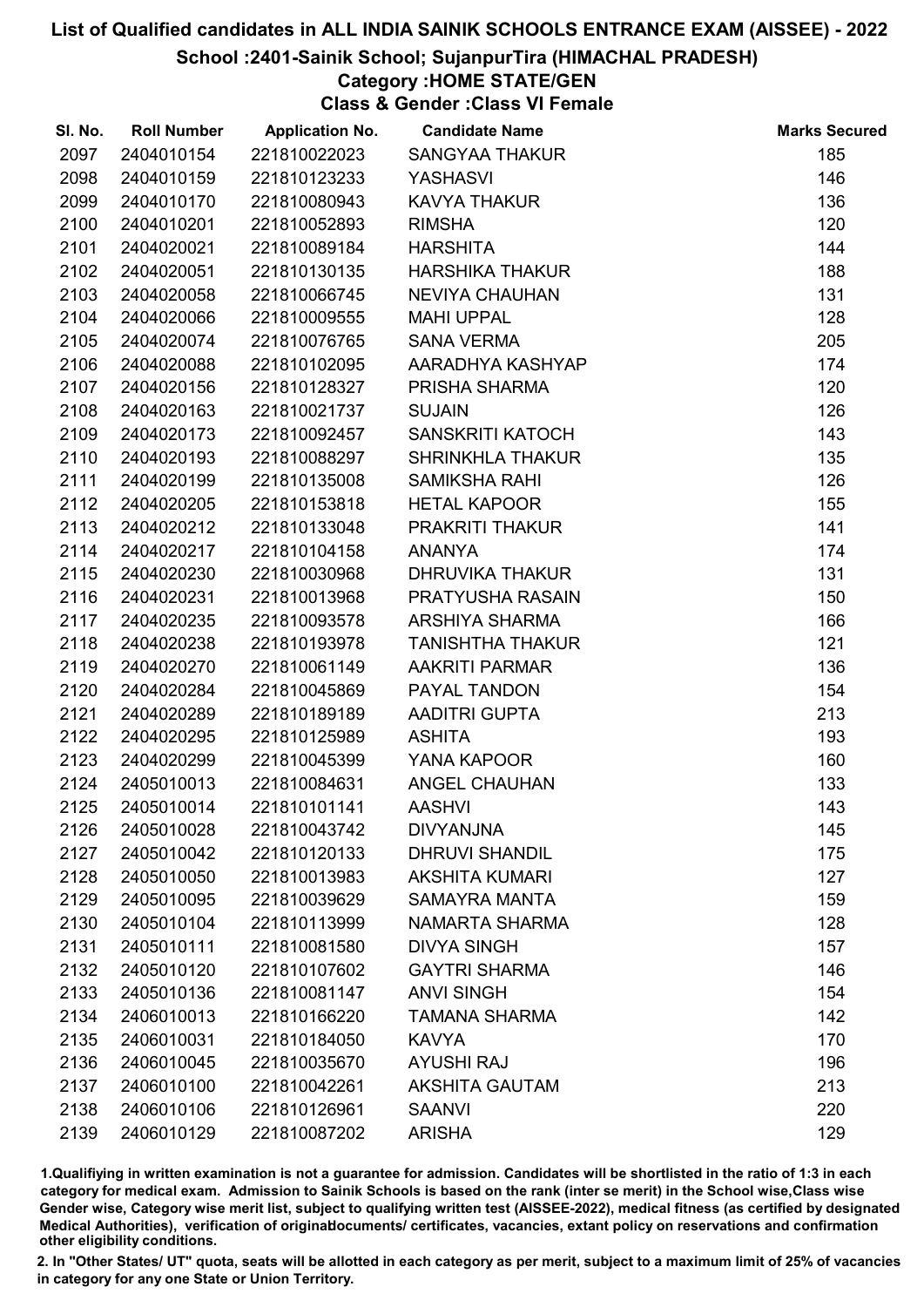### School :2401-Sainik School; SujanpurTira (HIMACHAL PRADESH)

### Category :HOME STATE/GEN

Class & Gender :Class VI Female

| SI. No. | <b>Roll Number</b> | <b>Application No.</b> | <b>Candidate Name</b>       | <b>Marks Secured</b> |
|---------|--------------------|------------------------|-----------------------------|----------------------|
| 2140    | 2406010130         | 221810166402           | PRAKRITI SHARMA             | 141                  |
| 2141    | 2406020006         | 221810102912           | <b>DIVYA KHEWTA</b>         | 182                  |
| 2142    | 2406020017         | 221810070922           | <b>YASHIKA</b>              | 136                  |
| 2143    | 2406020028         | 221810047142           | <b>ZENISHA SINGH THAKUR</b> | 125                  |
| 2144    | 2406020047         | 221810101662           | <b>AVNI GHESHTA</b>         | 203                  |
| 2145    | 2406020081         | 221810034723           | <b>ANAHITA GUPTA</b>        | 184                  |
| 2146    | 2406020082         | 221810157723           | AMBREEN SHARMA              | 127                  |
| 2147    | 2406020110         | 221810106463           | SAATVIKA MADAIK             | 126                  |
| 2148    | 2406020132         | 221810129593           | <b>CHAVI</b>                | 138                  |
| 2149    | 2406020144         | 221810190314           | <b>DAARSHNIKA</b>           | 134                  |
| 2150    | 2406020148         | 221810079814           | SONAKSHI SHARMA             | 205                  |
| 2151    | 2406020161         | 221810130734           | <b>SANVI CHAUHAN</b>        | 127                  |
| 2152    | 2406020169         | 221810088254           | AARUSHI SHARMA              | 133                  |
| 2153    | 2406020206         | 221810025805           | <b>ADITI</b>                | 191                  |
| 2154    | 2406020208         | 221810188115           | <b>SAANVI CHAUHAN</b>       | 132                  |
| 2155    | 2406020213         | 221810151225           | <b>ANAYTA CHAUHAN</b>       | 139                  |
| 2156    | 2406020225         | 221810172345           | <b>ADITI SHARMA</b>         | 205                  |
| 2157    | 2406020230         | 221810048255           | <b>SAMREEN THAKUR</b>       | 154                  |
| 2158    | 2406020234         | 221810027555           | YANA                        | 142                  |
| 2159    | 2406020235         | 221810088555           | <b>VANSHIKA CHAUHAN</b>     | 152                  |
| 2160    | 2406020238         | 221810101165           | <b>SHALLY SHARMA</b>        | 155                  |
| 2161    | 2406020239         | 221810014365           | <b>GARGI CHAUHAN</b>        | 171                  |
| 2162    | 2406020246         | 221810109085           | <b>KUNDNIKA GAUR</b>        | 148                  |
| 2163    | 2406020264         | 221810093995           | <b>NAMASAVI</b>             | 150                  |
| 2164    | 2406020267         | 221810019306           | <b>ISHANVI DAUTOO</b>       | 188                  |
| 2165    | 2406020277         | 221810039426           | <b>KAVERI CHAUHAN</b>       | 201                  |
| 2166    | 2406020288         | 221810052746           | NAVYA SHARMA                | 168                  |
| 2167    | 2406020289         | 221810033846           | <b>TISYA SHARMA</b>         | 178                  |
| 2168    | 2406020293         | 221810191356           | KUSHMITA SHARMA             | 134                  |
| 2169    | 2406020297         | 221810116166           | AARADHYA KHALAI             | 124                  |
| 2170    | 2406020298         | 221810138266           | <b>SONARIKA THAKUR</b>      | 160                  |
| 2171    | 2406030034         | 221810162317           | <b>SAASHI SHANDIL</b>       | 144                  |
| 2172    | 2406030035         | 221810037317           | <b>OJASVI THAKUR</b>        | 121                  |
| 2173    | 2406030064         | 221810014467           | SAMRIDDHI KHANASHU          | 199                  |
| 2174    | 2406030076         | 221810108687           | <b>ASTHA SHARMA</b>         | 130                  |
| 2175    | 2406030088         | 221810031018           | <b>SHIVANSHI</b>            | 130                  |
| 2176    | 2406030103         | 221810132528           | <b>ANTARA THAKUR</b>        | 192                  |
| 2177    | 2406030129         | 221810084178           | <b>AASTHA THAKUR</b>        | 183                  |
| 2178    | 2406030139         | 221810103288           | KHAYATI DHANTA              | 125                  |
| 2179    | 2406030149         | 221810067009           | <b>AADHYA SIRKECK</b>       | 239                  |
| 2180    | 2406030161         | 221810128129           | <b>MADHUMITA SINGH</b>      | 146                  |
| 2181    | 2406030173         | 221810191649           | <b>NENAM KUMARI</b>         | 127                  |
| 2182    | 2406030184         | 221810178859           | <b>KAASHVI SHARMA</b>       | 143                  |

1.Qualifiying in written examination is not a guarantee for admission. Candidates will be shortlisted in the ratio of 1:3 in each category for medical exam. Admission to Sainik Schools is based on the rank (inter se merit) in the School wise,Class wise Gender wise, Category wise merit list, subject to qualifying written test (AISSEE-2022), medical fitness (as certified by designated Medical Authorities), verification of originablocuments/ certificates, vacancies, extant policy on reservations and confirmation other eligibility conditions.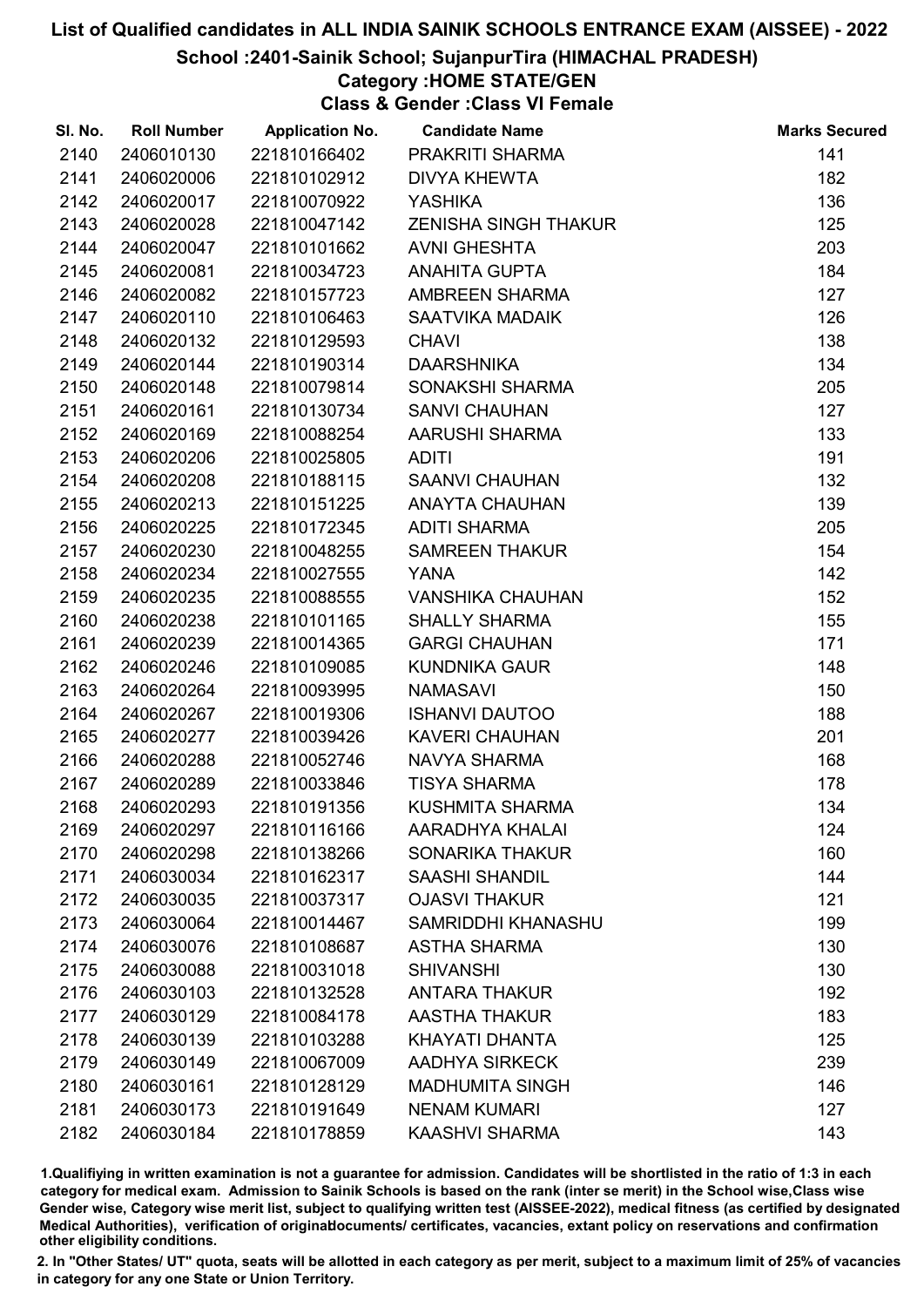### School :2401-Sainik School; SujanpurTira (HIMACHAL PRADESH)

### Category :HOME STATE/GEN

Class & Gender :Class VI Female

| SI. No. | <b>Roll Number</b> | <b>Application No.</b> | <b>Candidate Name</b>   |           | <b>Marks Secured</b> |
|---------|--------------------|------------------------|-------------------------|-----------|----------------------|
| 2183    | 2406030192         | 221810115479           | <b>TEJASVINI AUSTA</b>  |           | 187                  |
| 2184    | 2407010004         | 221810039100           | SNIGDHA SHARMA          |           | 186                  |
| 2185    | 2407010018         | 221810029210           | <b>AAYUSHI</b>          |           | 165                  |
| 2186    | 2407010037         | 221810005040           | <b>AARADHYA</b>         |           | 175                  |
| 2187    | 2407010040         | 221810127140           | <b>ADITI THAKUR</b>     |           | 164                  |
| 2188    | 2407010076         | 221810067970           | <b>MONIKA</b>           |           | 160                  |
| 2189    | 2407010120         | 221810057211           | <b>RIDHI SHARMA</b>     |           | 144                  |
| 2190    | 2407010139         | 221810081921           | <b>ANSHI VASHIST</b>    |           | 133                  |
| 2191    | 2407010141         | 221810045331           | <b>ANVI CHAUHAN</b>     |           | 230                  |
| 2192    | 2407010146         | 221810019531           | <b>VANI RANA</b>        |           | 148                  |
| 2193    | 2407010173         | 221810023161           | <b>SHANAYA RATHAUR</b>  |           | 197                  |
| 2194    | 2407010215         | 221810082900           | <b>JASMINE</b>          |           | 143                  |
| 2195    | 2407010234         | 221810039063           | YASHVI                  | <b>AR</b> | 125                  |
| 2196    | 2407010249         | 221810013535           | <b>JIGYASA SHARMA</b>   |           | 158                  |
| 2197    | 2407010251         | 221810125545           | <b>RIDHIMA SHARMA</b>   |           | 137                  |
| 2198    | 2407010256         | 221810067606           | <b>KRITIKA SHARMA</b>   |           | 175                  |
| 2199    | 2407010267         | 221810053937           | PUNEETA DEVI            |           | 141                  |
| 2200    | 2407010274         | 221810054518           | <b>GAURI SHARMA</b>     |           | 121                  |
| 2201    | 2407010276         | 221810189258           | <b>KAMAKSHI RATHOUR</b> |           | 190                  |
| 2202    | 2407020001         | 221810117391           | <b>TAMANNA</b>          |           | 246                  |
| 2203    | 2407020011         | 221810076891           | <b>SAMAIRA THAKUR</b>   |           | 170                  |
| 2204    | 2407020012         | 221810162991           | <b>ANVI</b>             |           | 134                  |
| 2205    | 2407020020         | 221810015402           | NAVYA RANA              |           | 145                  |
| 2206    | 2407020028         | 221810110112           | <b>VARTIKA SHARMA</b>   |           | 136                  |
| 2207    | 2407020037         | 221810051912           | <b>NANDINI</b>          |           | 127                  |
| 2208    | 2407020056         | 221810038932           | ANGEL SHARMA            |           | 208                  |
| 2209    | 2407020060         | 221810085542           | <b>ANUSHA LOHIA</b>     |           | 138                  |
| 2210    | 2407020067         | 221810160652           | DAKSHITA SHARMA         |           | 163                  |
| 2211    | 2407020075         | 221810159462           | <b>KRITIKA SALARIA</b>  |           | 142                  |
| 2212    | 2407020082         | 221810014962           | <b>PRISHA</b>           |           | 175                  |
| 2213    | 2407020085         | 221810016472           | <b>IVA VASHISTA</b>     |           | 179                  |
| 2214    | 2407020089         | 221810056572           | AANYA PATHANIA          |           | 204                  |
| 2215    | 2407020107         | 221810160982           | <b>OZASBI THAKUR</b>    |           | 120                  |
| 2216    | 2407020135         | 221810058913           | AASHIMA RATTAN          |           | 134                  |
| 2217    | 2407020160         | 221810187833           | <b>ESHIKA RANA</b>      |           | 162                  |
| 2218    | 2407020164         | 221810027343           | <b>SAMRITI</b>          |           | 167                  |
| 2219    | 2407020165         | 221810041543           | <b>DIVYANSHI THAKUR</b> |           | 176                  |
| 2220    | 2407020173         | 221810133353           | <b>AARVI JAIN</b>       |           | 122                  |
| 2221    | 2407020198         | 221810071973           | <b>SWASTIKA</b>         |           | 158                  |
| 2222    | 2407020203         | 221810031683           | <b>DEVANSHI SHARMA</b>  |           | 188                  |
| 2223    | 2407020211         | 221810073193           | <b>ARSHIYA MAHAJAN</b>  |           | 124                  |
| 2224    | 2407020218         | 221810133693           | <b>SURBHI</b>           |           | 146                  |
| 2225    | 2407020223         | 221810193893           | <b>SANVI KATWAL</b>     |           | 134                  |

1.Qualifiying in written examination is not a guarantee for admission. Candidates will be shortlisted in the ratio of 1:3 in each category for medical exam. Admission to Sainik Schools is based on the rank (inter se merit) in the School wise,Class wise Gender wise, Category wise merit list, subject to qualifying written test (AISSEE-2022), medical fitness (as certified by designated Medical Authorities), verification of originablocuments/ certificates, vacancies, extant policy on reservations and confirmation other eligibility conditions.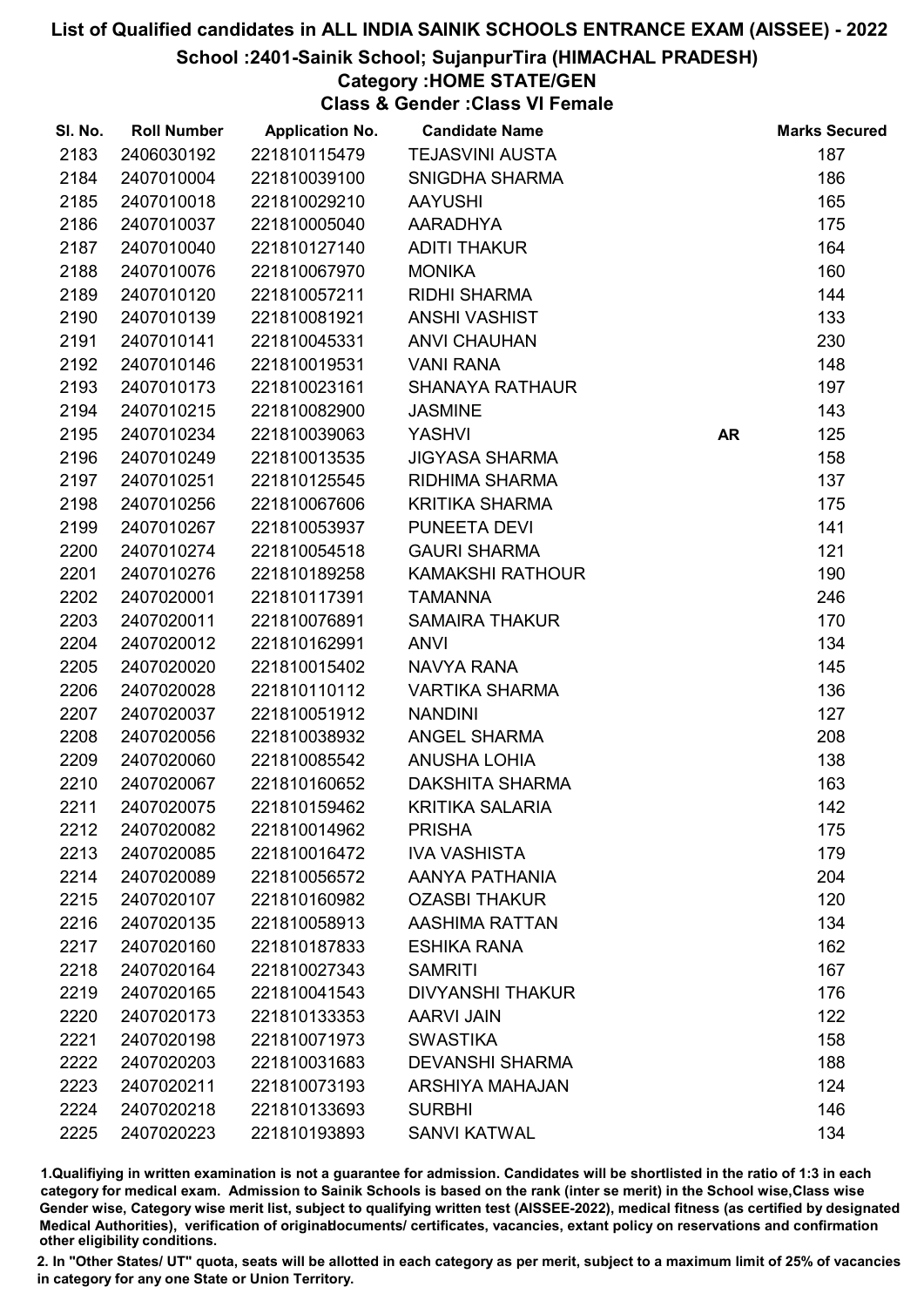### School :2401-Sainik School; SujanpurTira (HIMACHAL PRADESH)

## Category :HOME STATE/GEN

Class & Gender :Class VI Female

| SI. No. | <b>Roll Number</b> | <b>Application No.</b> | <b>Candidate Name</b>        | <b>Marks Secured</b> |
|---------|--------------------|------------------------|------------------------------|----------------------|
| 2226    | 2407020263         | 221810134734           | <b>KRITIKA WALIA</b>         | 126                  |
| 2227    | 2407020265         | 221810151834           | AASHVI MAHAJAN               | 124                  |
| 2228    | 2407020270         | 221810028044           | <b>JAGRITI GARG</b>          | 186                  |
| 2229    | 2407020290         | 221810101454           | <b>SAANVI SOOD</b>           | 170                  |
| 2230    | 2407020303         | 221810098464           | <b>SUPARNA SHARMA</b>        | 152                  |
| 2231    | 2407020316         | 221810099674           | PRISHA SHARMA                | 124                  |
| 2232    | 2407020332         | 221810098394           | YASHMEEN CHAUHAN             | 144                  |
| 2233    | 2407020342         | 221810063994           | <b>AREEVA SONI</b>           | 151                  |
| 2234    | 2407020355         | 221810188025           | <b>KHUSHI SHARMA</b>         | 120                  |
| 2235    | 2407020356         | 221810179125           | <b>GAURI SHARMA</b>          | 131                  |
| 2236    | 2407020364         | 221810101925           | <b>SHANVI SHARMA</b>         | 233                  |
| 2237    | 2407020369         | 221810063335           | <b>SAMIKSHA RANA</b>         | 137                  |
| 2238    | 2407020377         | 221810159145           | <b>SHREEYA</b>               | 133                  |
| 2239    | 2407020382         | 221810040645           | NAVYA RANA                   | 140                  |
| 2240    | 2407020385         | 221810074945           | <b>SHREYA</b>                | 225                  |
| 2241    | 2407020403         | 221810172965           | RISHIBHA PATIYAL             | 169                  |
| 2242    | 2407020412         | 221810017675           | <b>TANUSHKA SHARMA</b>       | 175                  |
| 2243    | 2407020414         | 221810172875           | <b>RIDDHI</b>                | 129                  |
| 2244    | 2407020438         | 221810036795           | <b>ADITI</b>                 | 126                  |
| 2245    | 2407020446         | 221810158306           | YASHVI PATHANIA              | 149                  |
| 2246    | 2407030001         | 221810054706           | <b>SANVI RANA</b>            | 175                  |
| 2247    | 2407030004         | 221810192016           | <b>RUHANI THAKUR</b>         | 124                  |
| 2248    | 2407030010         | 221810154416           | PRAPTI THAKUR                | 142                  |
| 2249    | 2407030014         | 221810081616           | <b>VANSHIKA VASHIST</b>      | 143                  |
| 2250    | 2407030021         | 221810018426           | <b>RISHIKA SHARMA</b>        | 231                  |
| 2251    | 2407030028         | 221810093036           | <b>SIMARAN SHARMA</b>        | 131                  |
| 2252    | 2407030029         | 221810175136           | <b>ARUSHI SOOD</b>           | 143                  |
| 2253    | 2407030039         | 221810085146           | <b>RIMSHA</b>                | 129                  |
| 2254    | 2407030048         | 221810054946           | <b>SHRADHA THAKUR</b>        | 122                  |
| 2255    | 2407030075         | 221810015676           | PRAGYA SHARMA                | 156                  |
| 2256    | 2407030099         | 221810132696           | <b>SREESHA</b>               | 126                  |
| 2257    | 2407030117         | 221810162217           | ANANYA KHANNA                | 123                  |
| 2258    | 2407030130         | 221810050827           | <b>ARPITA</b>                | 139                  |
| 2259    | 2407030138         | 221810034937           | <b>SUHANA VERMA</b>          | 214                  |
| 2260    | 2407030145         | 221810093847           | <b>SAANVI RANA</b>           | 142                  |
| 2261    | 2407030146         | 221810126947           | <b>ANUSHKA RANI</b>          | 155                  |
| 2262    | 2407030149         | 221810043057           | SONAKSHI RANA                | 168                  |
| 2263    | 2407030164         | 221810176067           | <b>AVNI RANA</b>             | 133                  |
| 2264    | 2407030174         | 221810095567           | ANISHKA MAHAJAN              | 131                  |
| 2265    | 2407030176         | 221810185767           | <b>SAMAIERA SINGH THAKUR</b> | 129                  |
| 2266    | 2407030186         | 221810067477           | <b>RISHITA SHARMA</b>        | 123                  |
| 2267    | 2407030215         | 221810030408           | <b>NANCY THAKUR</b>          | 184                  |
| 2268    | 2407030232         | 221810133428           | SANIKSHA SAKLANI             | 120                  |

1.Qualifiying in written examination is not a guarantee for admission. Candidates will be shortlisted in the ratio of 1:3 in each category for medical exam. Admission to Sainik Schools is based on the rank (inter se merit) in the School wise,Class wise Gender wise, Category wise merit list, subject to qualifying written test (AISSEE-2022), medical fitness (as certified by designated Medical Authorities), verification of originablocuments/ certificates, vacancies, extant policy on reservations and confirmation other eligibility conditions.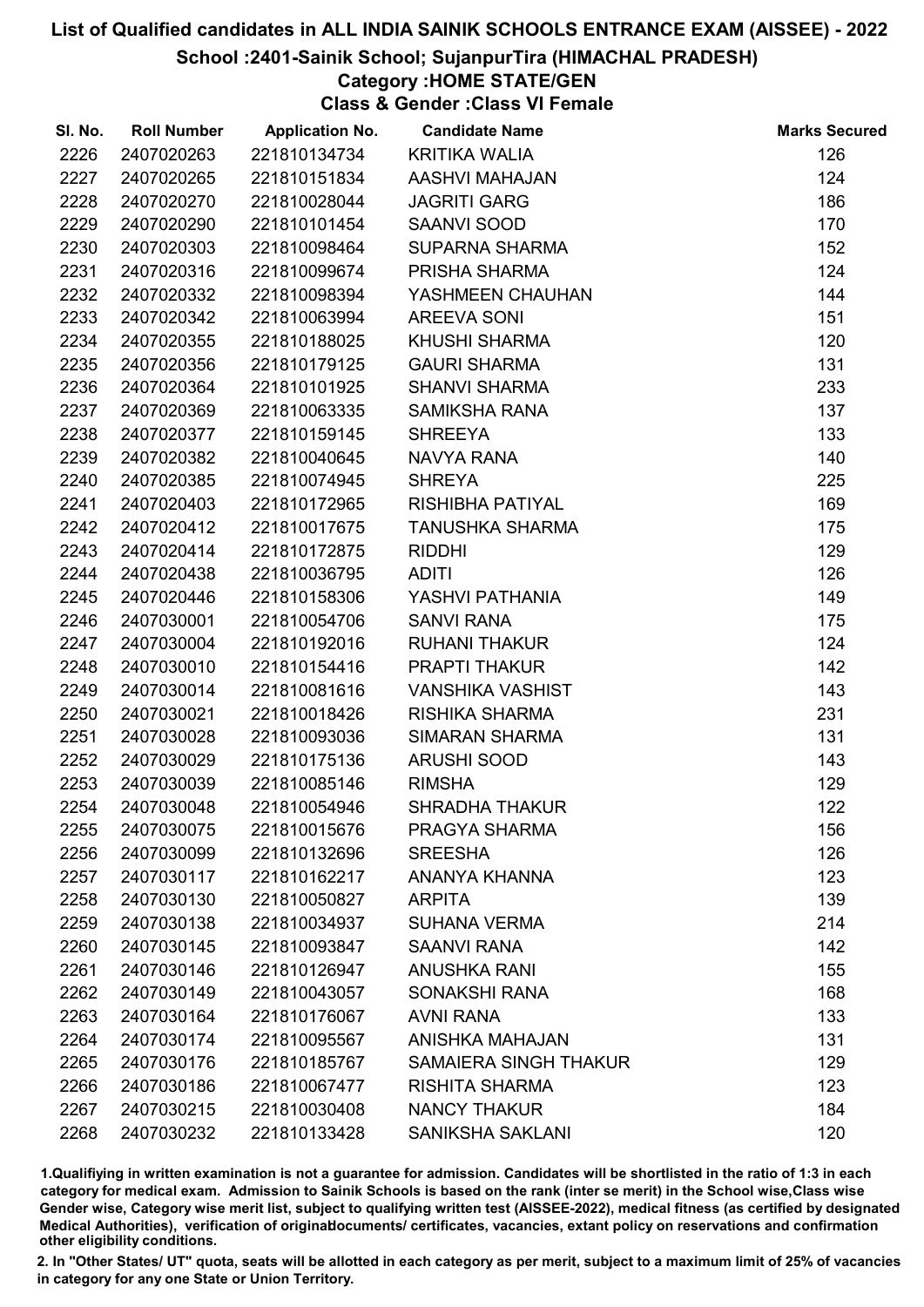### School :2401-Sainik School; SujanpurTira (HIMACHAL PRADESH)

### Category :HOME STATE/GEN

Class & Gender :Class VI Female

| SI. No. | <b>Roll Number</b> | <b>Application No.</b> | <b>Candidate Name</b>    | <b>Marks Secured</b> |
|---------|--------------------|------------------------|--------------------------|----------------------|
| 2269    | 2407030241         | 221810031138           | ANSHIKA SHARMA           | 233                  |
| 2270    | 2407030245         | 221810037338           | <b>ANGEL SHARMA</b>      | 206                  |
| 2271    | 2407030257         | 221810069248           | <b>RIDHIMA</b>           | 138                  |
| 2272    | 2407030259         | 221810057348           | <b>ISHITA VERMA</b>      | 125                  |
| 2273    | 2407030273         | 221810010658           | <b>SANVI CHAUHAN</b>     | 224                  |
| 2274    | 2407030281         | 221810103568           | <b>VANSHIKA</b>          | 181                  |
| 2275    | 2407030306         | 221810125788           | AAHANA THAKUR            | 122                  |
| 2276    | 2407030319         | 221810188598           | <b>ALISHA SHARMA</b>     | 137                  |
| 2277    | 2407030322         | 221810194798           | AKSHDA KANWAR            | 152                  |
| 2278    | 2407030351         | 221810127329           | <b>ISHA RANA</b>         | 126                  |
| 2279    | 2407030356         | 221810129729           | <b>SHAGUN THAKUR</b>     | 122                  |
| 2280    | 2407030358         | 221810052039           | <b>HARSHITA KATOCH</b>   | 161                  |
| 2281    | 2407030360         | 221810181139           | <b>ANVI THAKUR</b>       | 177                  |
| 2282    | 2407030363         | 221810128239           | <b>ARSHIA CHAUHAN</b>    | 190                  |
| 2283    | 2407030397         | 221810128579           | <b>MANNAT</b>            | 164                  |
| 2284    | 2408010021         | 221810038940           | <b>SHREYA</b>            | 164                  |
| 2285    | 2408010040         | 221810178901           | SAMAIRA SHARMA           | 131                  |
| 2286    | 2408010120         | 221810147852           | <b>SEJAL THAKUR</b>      | 161                  |
| 2287    | 2408010138         | 221810073103           | <b>MOKSHIDA</b>          | 170                  |
| 2288    | 2408010147         | 221810057613           | <b>SRISHTI THAKUR</b>    | 223                  |
| 2289    | 2408010192         | 221810115514           | SHRREYA BHARDWAJ         | 121                  |
| 2290    | 2408010217         | 221810073160           | <b>KRITIKA</b>           | 150                  |
| 2291    | 2408010237         | 221810184487           | <b>NIHARIKA</b>          | 177                  |
| 2292    | 2408020040         | 221810100055           | <b>SAANVI SHARMA</b>     | 131                  |
| 2293    | 2408020052         | 221810179485           | <b>MANVI</b>             | 146                  |
| 2294    | 2408020066         | 221810133416           | <b>ANVI JASWAL</b>       | 155                  |
| 2295    | 2408020074         | 221810092326           | PARUL SHARMA             | 121                  |
| 2296    | 2408020081         | 221810069436           | LAKSHITA SHARMA          | 229                  |
| 2297    | 2408020113         | 221810058617           | <b>KRITI THAKUR</b>      | 175                  |
| 2298    | 2408020117         | 221810065027           | <b>RUPALI SHARMA</b>     | 153                  |
| 2299    | 2408020132         | 221810068657           | PARIDHI SHARMA           | 135                  |
| 2300    | 2408020151         | 221810098797           | <b>SHUBHIKA THAKUR</b>   | 156                  |
| 2301    | 2408020160         | 221810171428           | <b>ANTRA</b>             | 138                  |
| 2302    | 2408020201         | 221810170609           | <b>SAANVI SHARMA</b>     | 126                  |
| 2303    | 2408020232         | 221810131689           | <b>GAURANGINI</b>        | 150                  |
| 2304    | 2408020240         | 221810031899           | <b>ANVI SHARMA</b>       | 225                  |
| 2305    | 3110010215         | 221810025272           | <b>SMRITI THAKUR</b>     | 136                  |
| 2306    | 3110020311         | 221810042357           | ESHIKA KAMALDEEP KOUNDAL | 209                  |
| 2307    | 3301010015         | 221810029634           | <b>URVI MAHAJAN</b>      | 177                  |
| 2308    | 3801010086         | 221810034791           | <b>RIDHI</b>             | 158                  |
| 2309    | 3803010240         | 221810011546           | <b>SIYA SHARMA</b>       | 152                  |
| 2310    | 3803010304         | 221810116108           | AASHITA SHARMA           | 178                  |
| 2311    | 3804010081         | 221810008594           | <b>PRAGATI THAKUR</b>    | 134                  |

1.Qualifiying in written examination is not a guarantee for admission. Candidates will be shortlisted in the ratio of 1:3 in each category for medical exam. Admission to Sainik Schools is based on the rank (inter se merit) in the School wise,Class wise Gender wise, Category wise merit list, subject to qualifying written test (AISSEE-2022), medical fitness (as certified by designated Medical Authorities), verification of originablocuments/ certificates, vacancies, extant policy on reservations and confirmation other eligibility conditions.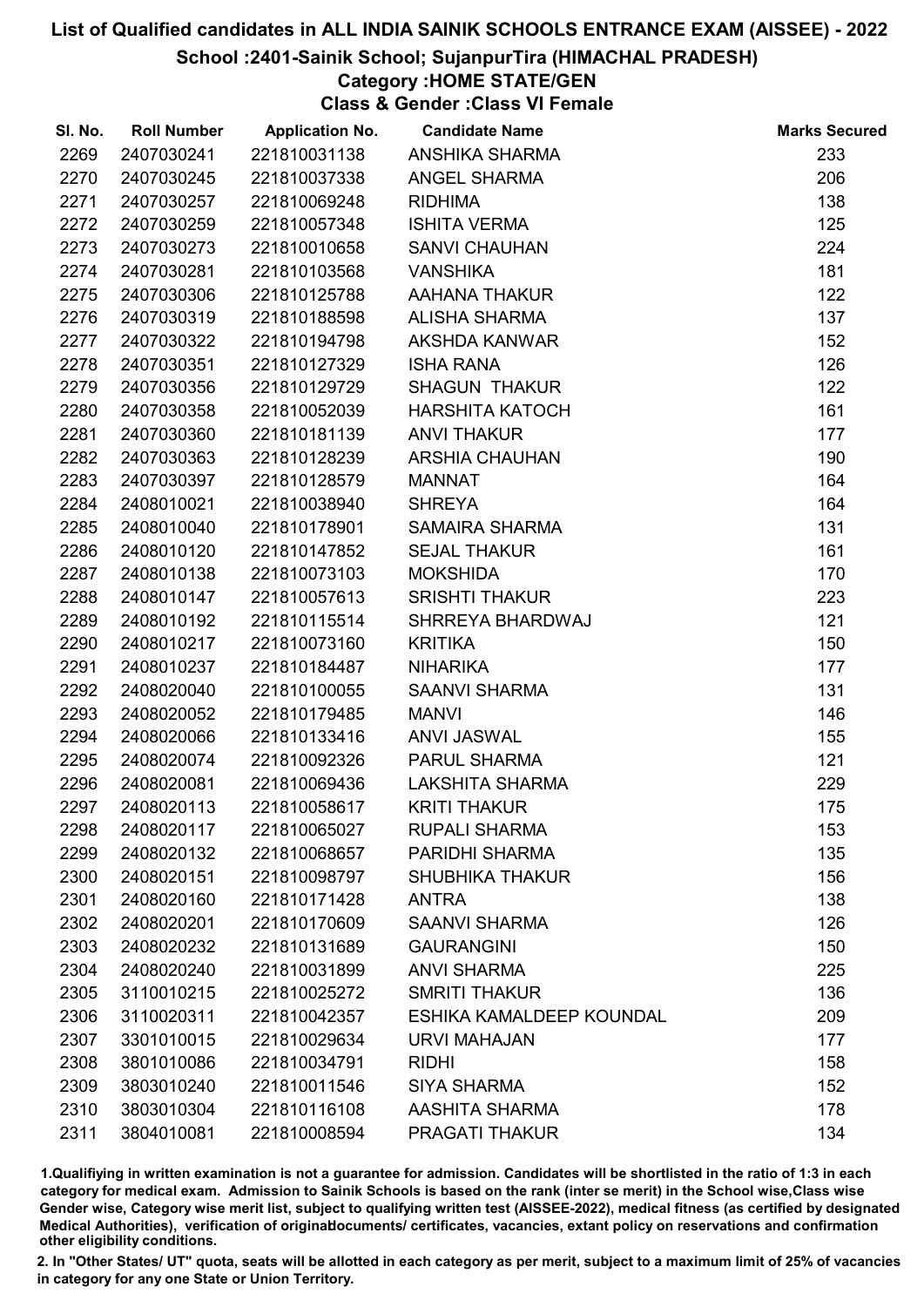## List of Qualified candidates in ALL INDIA SAINIK SCHOOLS ENTRANCE EXAM (AISSEE) - 2022 School :2401-Sainik School; SujanpurTira (HIMACHAL PRADESH) Category :HOME STATE/GEN Class & Gender :Class VI Female

| SI. No. | <b>Roll Number</b> | <b>Application No.</b> | <b>Candidate Name</b>  | <b>Marks Secured</b> |
|---------|--------------------|------------------------|------------------------|----------------------|
| 2312    | 3804010122         | 221810036427           | <b>DIKSHA</b>          | 128                  |
| 2313    | 3804010152         | 221810153198           | <b>GARGI</b>           | 124                  |
| 2314    | 3805010139         | 221810003584           | YASHITA RANA           | 204                  |
| 2315    | 3908010110         | 221810165506           | AAYUSHI SHARMA         | 150                  |
| 2316    | 4401030228         | 221810078942           | <b>DHRITI THAKUR</b>   | 191                  |
| 2317    | 4412020010         | 221810013030           | <b>SHIVANYA RAJPUT</b> | 129                  |
| 2318    | 4507010400         | 221810002018           | <b>SHIVIKA CHANDEL</b> | 154                  |

<sup>1.</sup>Qualifiying in written examination is not a guarantee for admission. Candidates will be shortlisted in the ratio of 1:3 in each category for medical exam. Admission to Sainik Schools is based on the rank (inter se merit) in the School wise,Class wise Gender wise, Category wise merit list, subject to qualifying written test (AISSEE-2022), medical fitness (as certified by designated Medical Authorities), verification of originablocuments/ certificates, vacancies, extant policy on reservations and confirmation other eligibility conditions.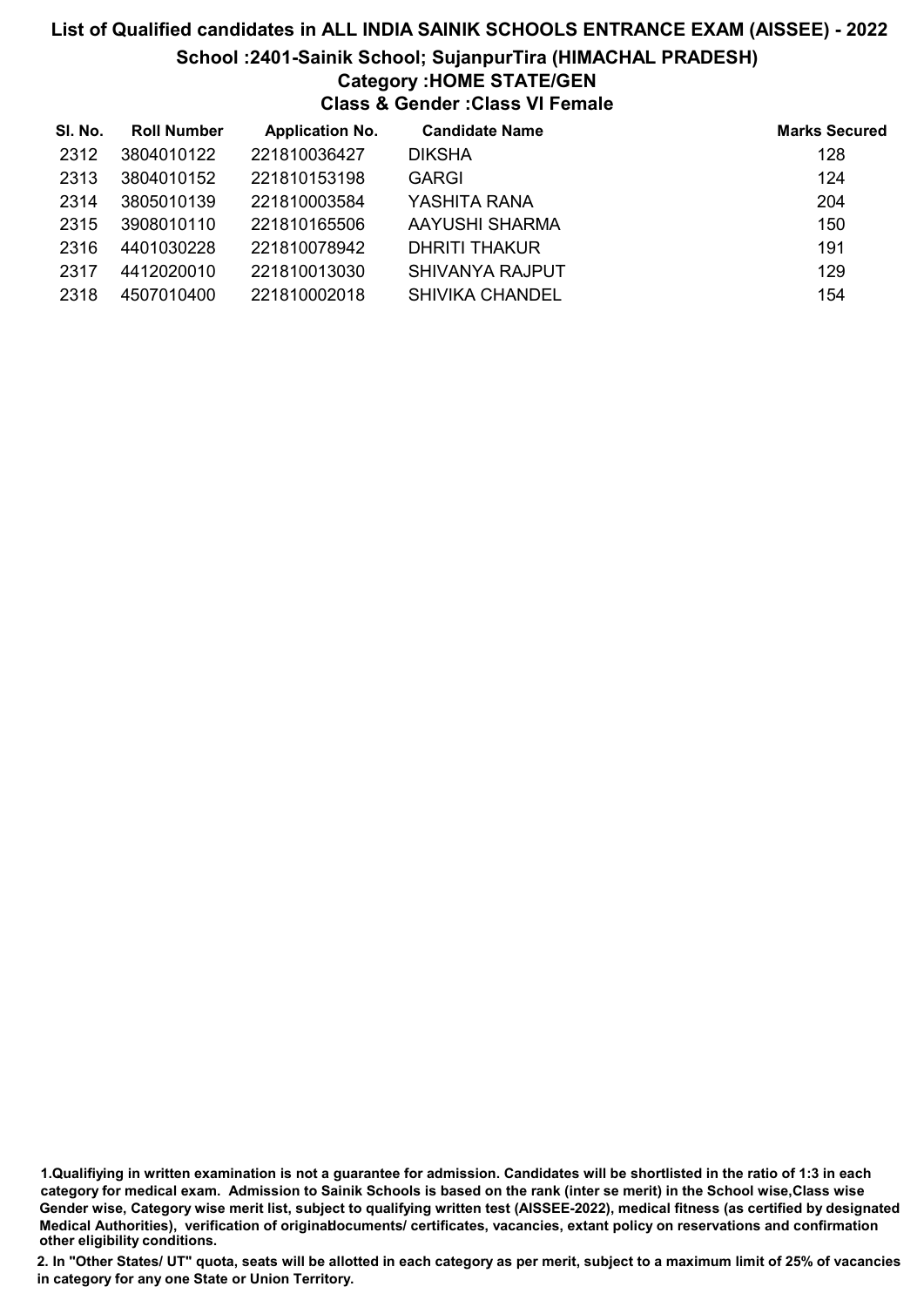### List of Qualified candidates in ALL INDIA SAINIK SCHOOLS ENTRANCE EXAM (AISSEE) - 2022 School :2401-Sainik School; SujanpurTira (HIMACHAL PRADESH) Category :OTHER STATE/SC Class & Gender :Class VI Female

| SI. No. | <b>Roll Number</b> | <b>Application No.</b> | <b>Candidate Name</b>  | <b>Marks Secured</b> |
|---------|--------------------|------------------------|------------------------|----------------------|
| 2319    | 2001050900         | 221810197026           | AARADHYA RAJ MANTHANIA | 132                  |
| 2320    | 2001060906         | 221810166169           | <b>ISHIKA KATARIA</b>  | 168                  |
| 2321    | 2303040391         | 221810072958           | VANSHU                 | 117                  |
| 2322    | 2501020207         | 221810054471           | ANGEL                  | 166                  |
| 2323    | 3905030287         | 221810024298           | <b>HANSHIKA</b>        | 123                  |
| 2324    | 3905050209         | 221810143856           | YASHVI                 | 201                  |

1.Qualifiying in written examination is not a guarantee for admission. Candidates will be shortlisted in the ratio of 1:3 in each category for medical exam. Admission to Sainik Schools is based on the rank (inter se merit) in the School wise,Class wise Gender wise, Category wise merit list, subject to qualifying written test (AISSEE-2022), medical fitness (as certified by designated Medical Authorities), verification of originablocuments/ certificates, vacancies, extant policy on reservations and confirmation other eligibility conditions.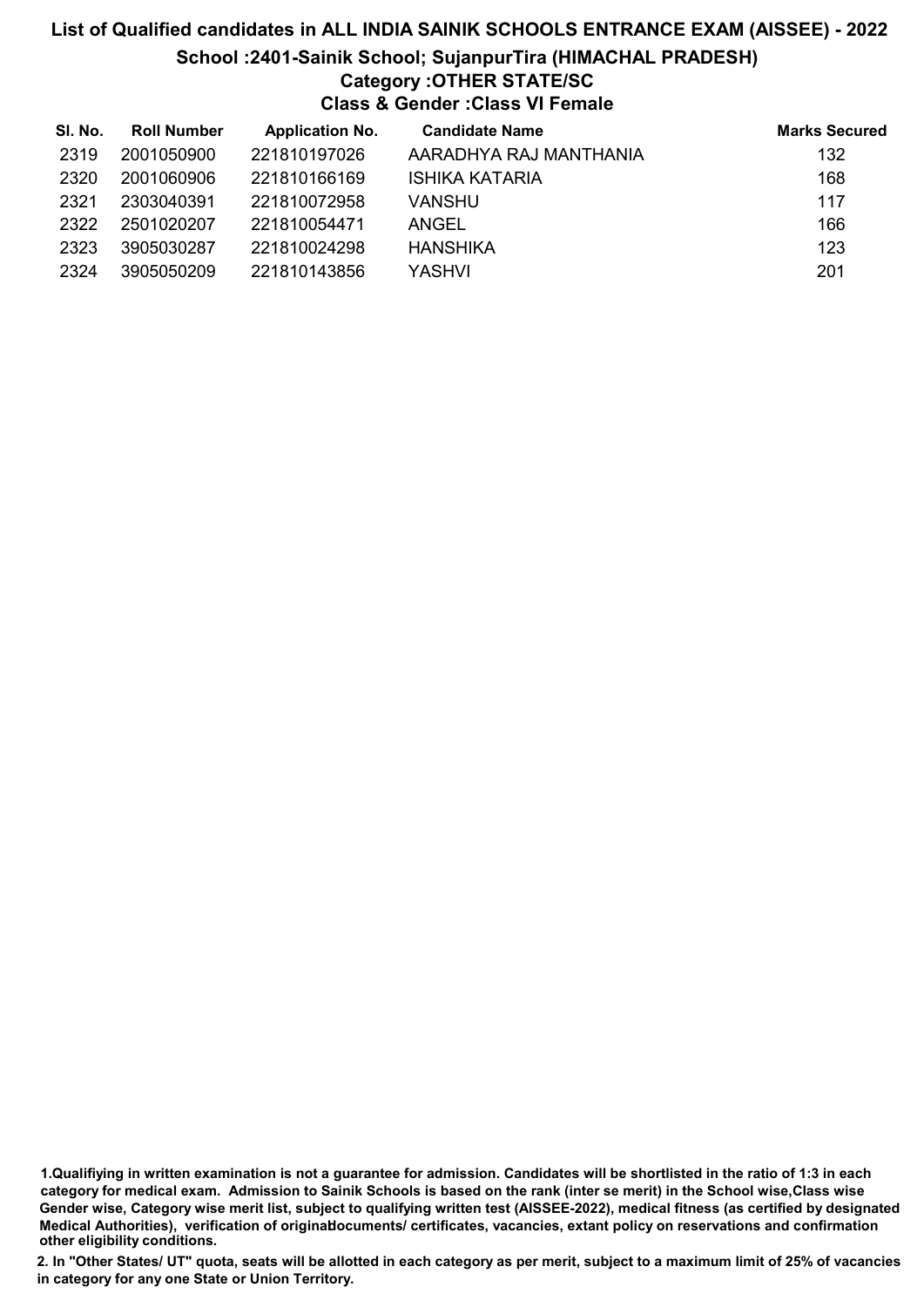# List of Qualified candidates in ALL INDIA SAINIK SCHOOLS ENTRANCE EXAM (AISSEE) - 2022 School :2401-Sainik School; SujanpurTira (HIMACHAL PRADESH) Category :OTHER STATE/ST Class & Gender :Class VI Female

| SI. No. | <b>Roll Number</b> | <b>Application No.</b> | <b>Candidate Name</b> | <b>Marks Secured</b> |
|---------|--------------------|------------------------|-----------------------|----------------------|
| 2325    | 1506020115         | 221810071015           | SHREYA SAH            | 184                  |

<sup>1.</sup>Qualifiying in written examination is not a guarantee for admission. Candidates will be shortlisted in the ratio of 1:3 in each category for medical exam. Admission to Sainik Schools is based on the rank (inter se merit) in the School wise,Class wise Gender wise, Category wise merit list, subject to qualifying written test (AISSEE-2022), medical fitness (as certified by designated Medical Authorities), verification of originablocuments/ certificates, vacancies, extant policy on reservations and confirmation other eligibility conditions.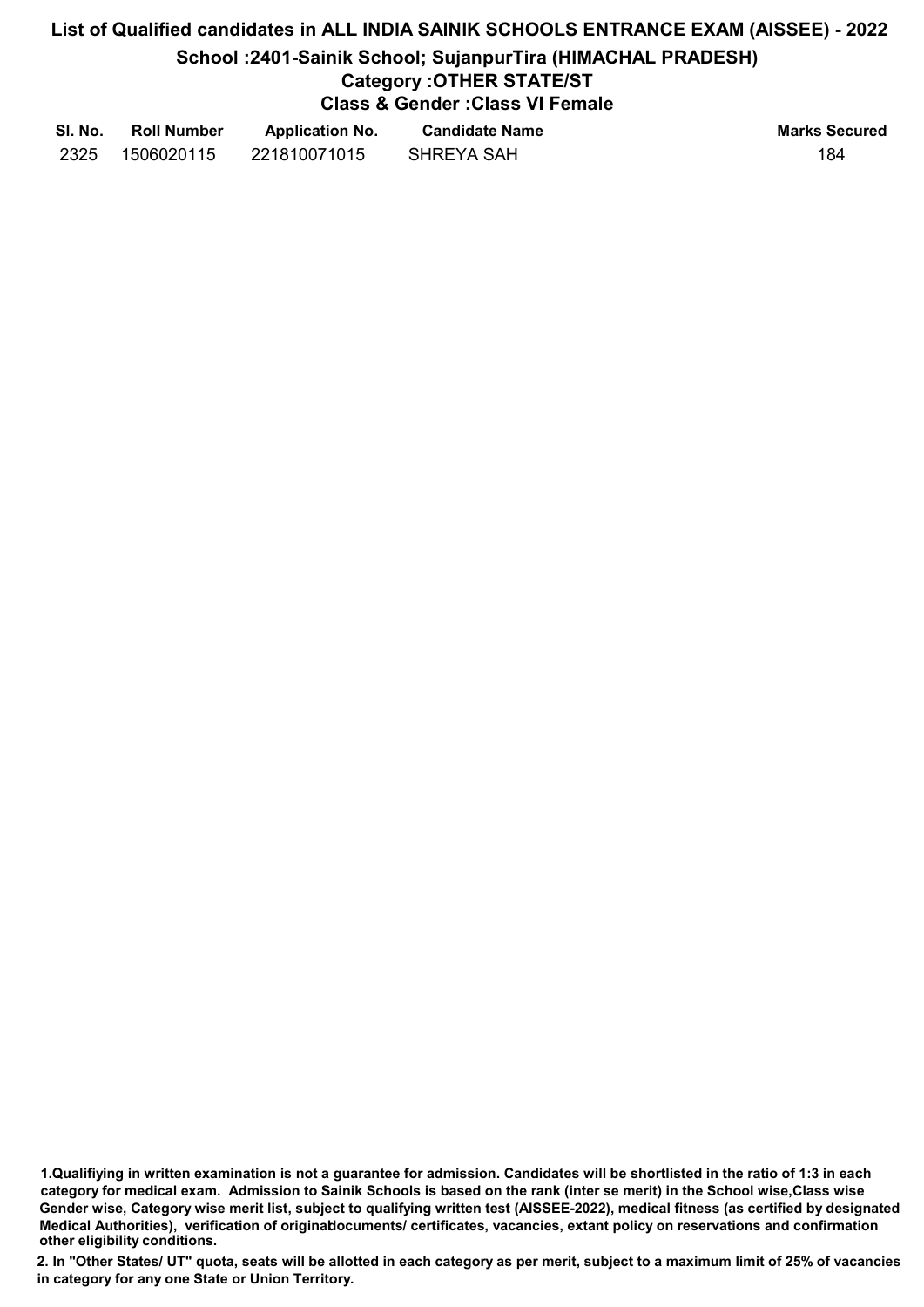### School :2401-Sainik School; SujanpurTira (HIMACHAL PRADESH)

# Category :OTHER STATE/OBC

Class & Gender :Class VI Female

| SI. No. | <b>Roll Number</b> | <b>Application No.</b> | <b>Candidate Name</b> | <b>Marks Secured</b> |
|---------|--------------------|------------------------|-----------------------|----------------------|
| 2326    | 1505010498         | 221810025960           | RAKHI RANI            | 231                  |
| 2327    | 1511020272         | 221810137752           | <b>RUHI SINHA</b>     | 199                  |
| 2328    | 1512020025         | 221810100191           | <b>SRISHTI ROY</b>    | 217                  |
| 2329    | 2001030139         | 221810051250           | POORVA GUPTA          | 121                  |
| 2330    | 2001050009         | 221810187723           | <b>GARGI TAVATIA</b>  | 132                  |
| 2331    | 2301010124         | 221810147401           | NANDINI DOGRA         | 163                  |
| 2332    | 2610010134         | 221810002996           | SANVI GUPTA           | 188                  |
| 2333    | 3003030028         | 221810061134           | <b>HARSHITA YADAV</b> | 120                  |
| 2334    | 3805010035         | 221810013121           | <b>JEEVIKA</b>        | 182                  |
| 2335    | 3901010030         | 221810075060           | PRIYANSHU CHOUDHARY   | 233                  |
| 2336    | 3901010077         | 221810150841           | <b>RINKU</b>          | 198                  |
| 2337    | 3904020492         | 221810121915           | <b>NIKITA</b>         | 155                  |
| 2338    | 4405020179         | 221810142186           | LAXMI                 | 172                  |
| 2339    | 4407010181         | 221810192965           | SUPRIYA YADAV         | 165                  |

1.Qualifiying in written examination is not a guarantee for admission. Candidates will be shortlisted in the ratio of 1:3 in each category for medical exam. Admission to Sainik Schools is based on the rank (inter se merit) in the School wise,Class wise Gender wise, Category wise merit list, subject to qualifying written test (AISSEE-2022), medical fitness (as certified by designated Medical Authorities), verification of originablocuments/ certificates, vacancies, extant policy on reservations and confirmation other eligibility conditions.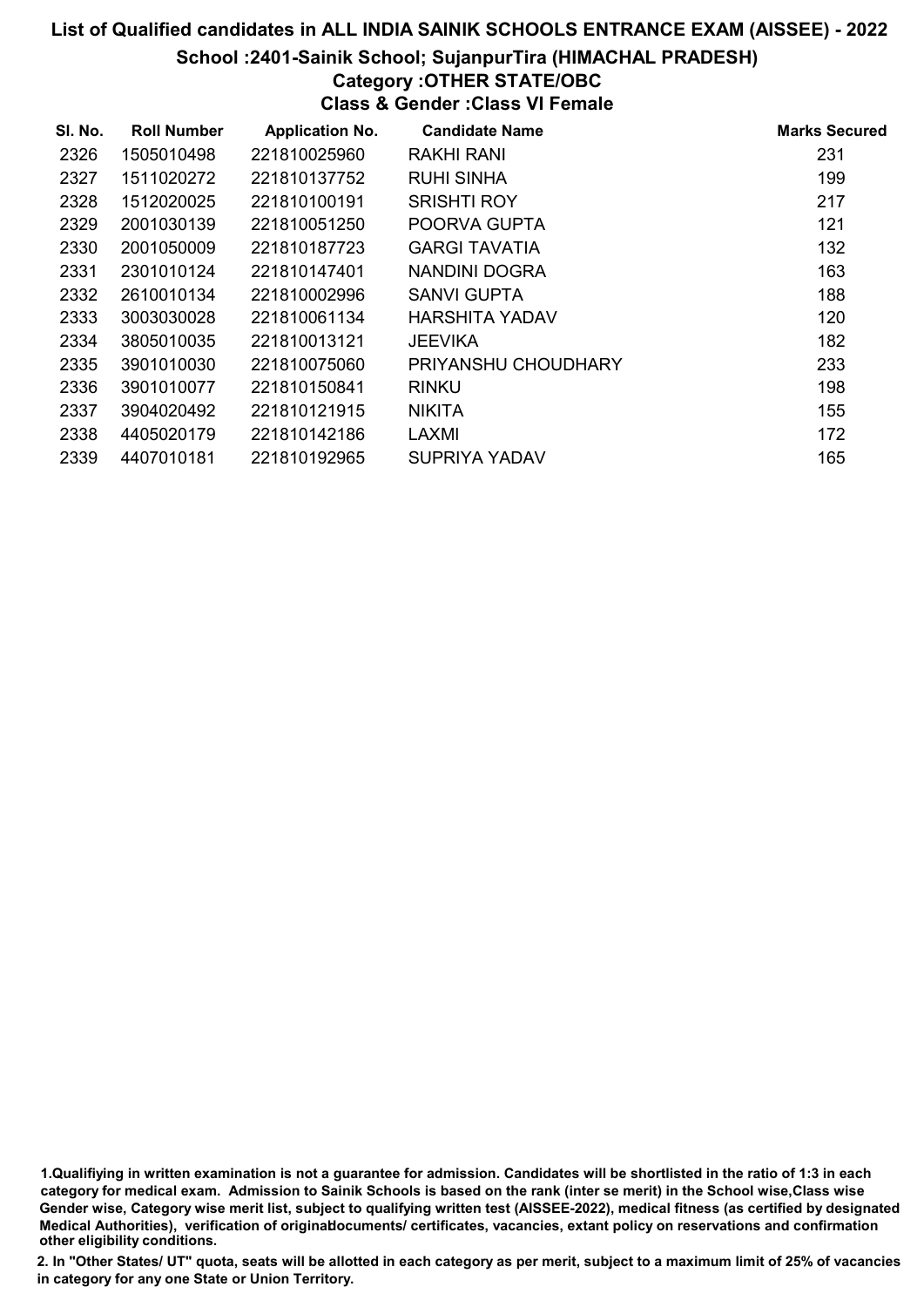### List of Qualified candidates in ALL INDIA SAINIK SCHOOLS ENTRANCE EXAM (AISSEE) - 2022 School :2401-Sainik School; SujanpurTira (HIMACHAL PRADESH) Category :OTHER STATE/DEF Class & Gender :Class VI Female

| SI. No. | <b>Roll Number</b> | <b>Application No.</b> | <b>Candidate Name</b> | <b>Marks Secured</b> |
|---------|--------------------|------------------------|-----------------------|----------------------|
| 2340    | 2304030591         | 221810069543           | NIKUNJ.               | 215                  |
| 2341    | 3905020505         | 221810150995           | SHIDHI NIKAM          | 134                  |
| 2342    | 4502020244         | 221810003691           | HIMANSHI              | 133                  |

1.Qualifiying in written examination is not a guarantee for admission. Candidates will be shortlisted in the ratio of 1:3 in each category for medical exam. Admission to Sainik Schools is based on the rank (inter se merit) in the School wise,Class wise Gender wise, Category wise merit list, subject to qualifying written test (AISSEE-2022), medical fitness (as certified by designated Medical Authorities), verification of originablocuments/ certificates, vacancies, extant policy on reservations and confirmation other eligibility conditions.